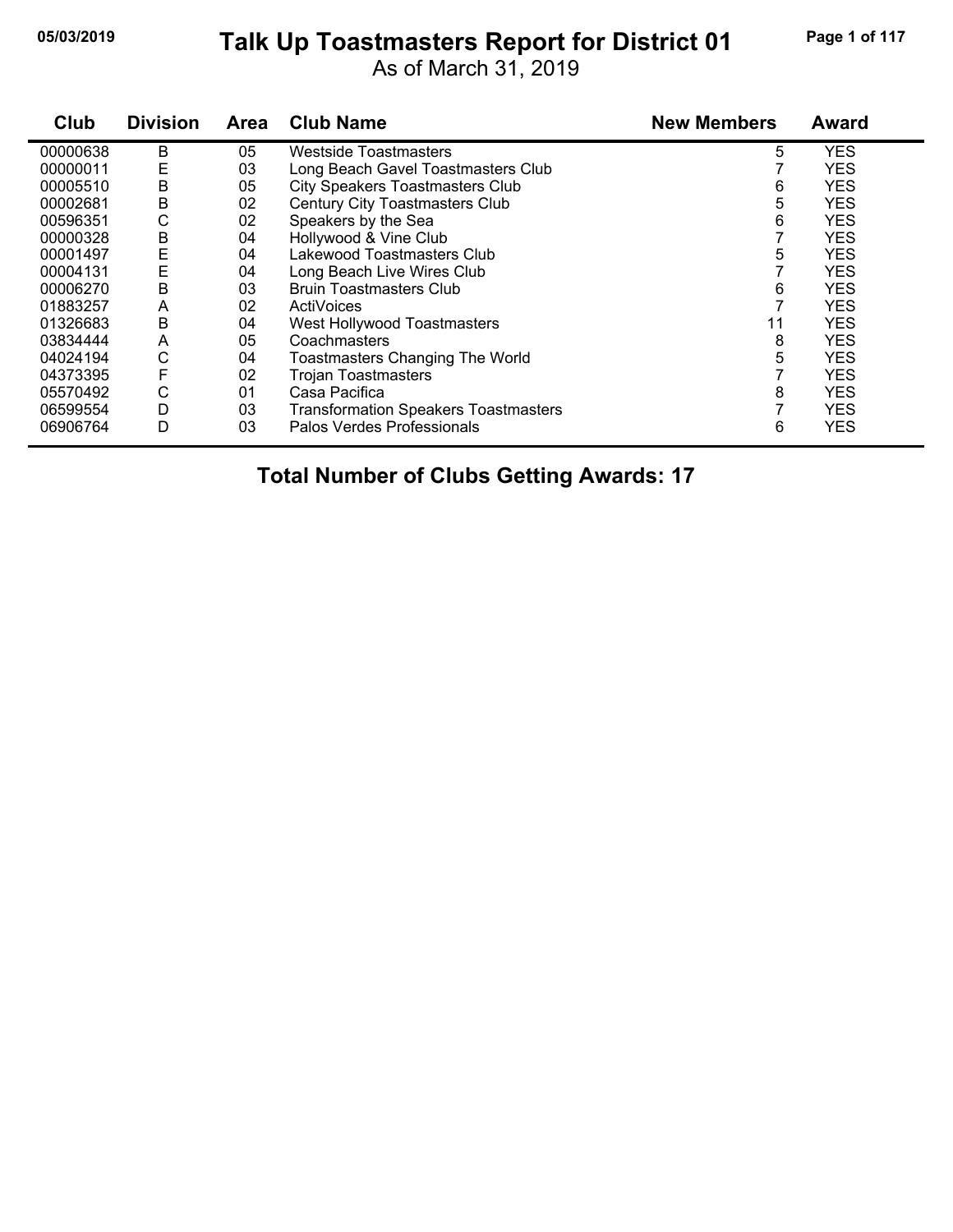#### **05/03/2019 Page 2 of 117 Talk Up Toastmasters Report for District 02**

As of March 31, 2019

| Club     | <b>Division</b> | Area | <b>Club Name</b>                           | <b>New Members</b> | Award      |  |
|----------|-----------------|------|--------------------------------------------|--------------------|------------|--|
| 04729823 | F               | 66   | Costco Techmasters                         | 6                  | YES        |  |
| 07098563 | G               | 71   | <b>Lightworkers Toastmasters</b>           | 6                  | <b>YES</b> |  |
| 06732807 | G               | 74   | Amazon Blackfoot                           | 6                  | <b>YES</b> |  |
| 06096728 | G               | 74   | Amazon Toastmasters - Doppler              | 10                 | <b>YES</b> |  |
| 06571935 | G               | 74   | Amazon Toastmasters - Day 1                | 8                  | <b>YES</b> |  |
| 04055068 | E               | 51   | <b>Digital Transformation Toastmasters</b> | 5                  | <b>YES</b> |  |
| 01587992 | E               | 52   | <b>Redmond Nights</b>                      |                    | <b>YES</b> |  |
| 01838761 | Е               | 51   | <b>Gone Wilde Toastmasters</b>             | 5                  | <b>YES</b> |  |
| 03074640 | F               | 65   | Leading Ladies                             | 5                  | <b>YES</b> |  |
| 00935462 | G               | 74   | Amazon Toastmasters Roxanne Club           | 8                  | <b>YES</b> |  |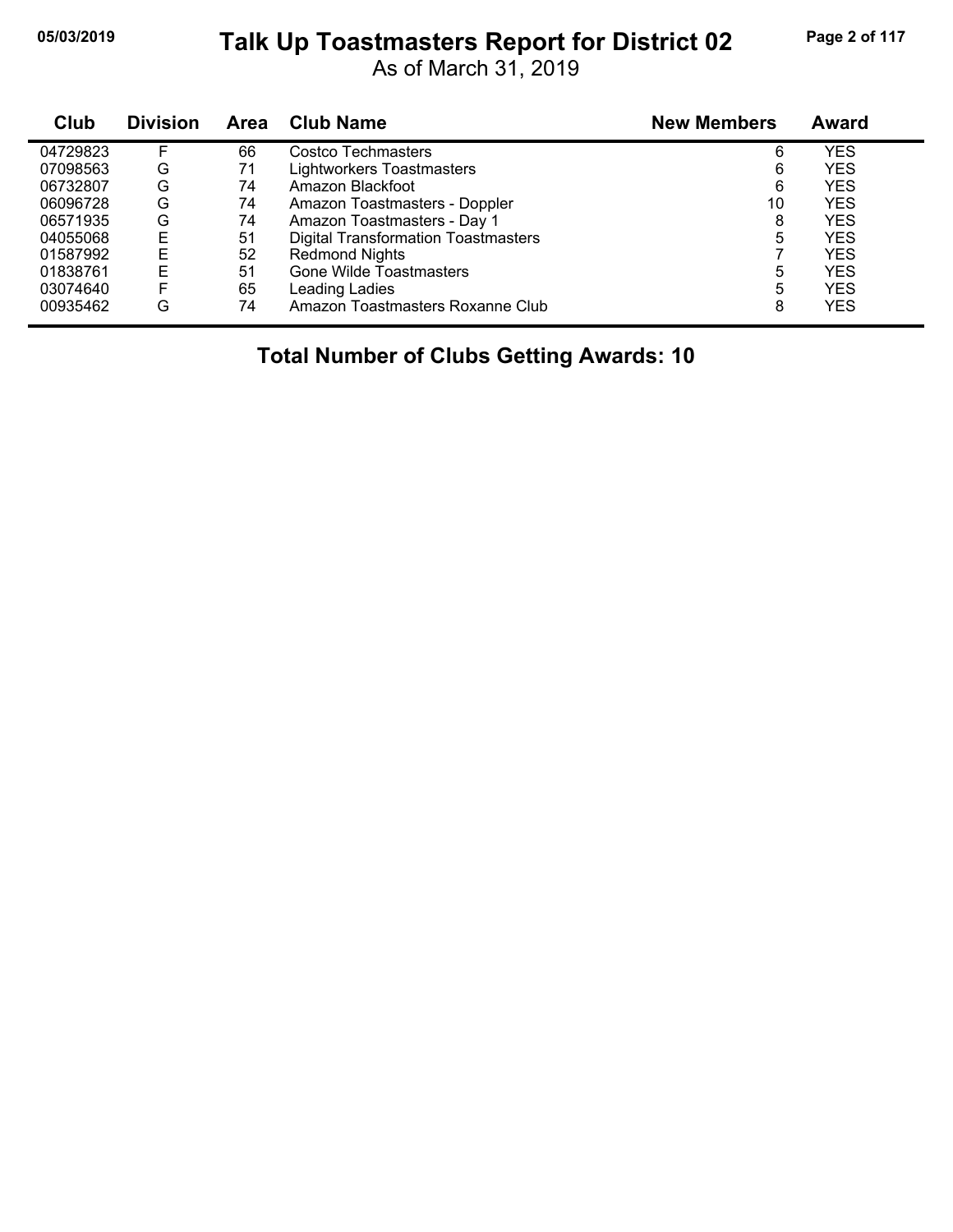# **05/03/2019 Page 3 of 117 Talk Up Toastmasters Report for District 03**

As of March 31, 2019

| Club     | <b>Division</b> | Area | <b>Club Name</b>                      | <b>New Members</b> | <b>Award</b> |
|----------|-----------------|------|---------------------------------------|--------------------|--------------|
| 00007381 | С               | 02   | <b>Tucson Toastmasters</b>            | 5                  | <b>YES</b>   |
| 00007538 | Z               | 05   | <b>Chipmasters Club</b>               | 5                  | <b>YES</b>   |
| 00007744 | S               | 06   | <b>Valued Voices Club</b>             | 6                  | <b>YES</b>   |
| 00007793 | P               | 04   | Desert Stars Club                     | 24                 | <b>YES</b>   |
| 00000499 | S               | 04   | Gilbert Toastmasters Club             | 5                  | <b>YES</b>   |
| 00003480 |                 | 04   | <b>Twilite Club</b>                   |                    | <b>YES</b>   |
| 00000923 | N               | 01   | <b>Centurion Toastmasters</b>         | 5                  | <b>YES</b>   |
| 00004705 | S               | 01   | Dobson Ranch Toastmasters Club        | 9                  | <b>YES</b>   |
| 00001820 | ٧               | 06   | Reddy's Club                          | 6                  | <b>YES</b>   |
| 01475770 | S               | 05   | <b>Carpe Diem Toastmasters</b>        | 6                  | <b>YES</b>   |
| 00009230 | V               | 04   | <b>Biltmore Toastmasters Club</b>     |                    | <b>YES</b>   |
| 01572226 | P               | 03   | UA Toastmasters                       | 6                  | <b>YES</b>   |
| 04508249 | Ζ               | 03   | Speaking With Insight                 | 6                  | <b>YES</b>   |
| 04770436 |                 | 04   | <b>Mayhem Toastmasters</b>            | 6                  | <b>YES</b>   |
| 05732737 | V               | 05   | Junior League of Phoenix Toastmasters | 5                  | <b>YES</b>   |
| 07073650 | N               | 02   | <b>Cox Communicators</b>              | 5                  | <b>YES</b>   |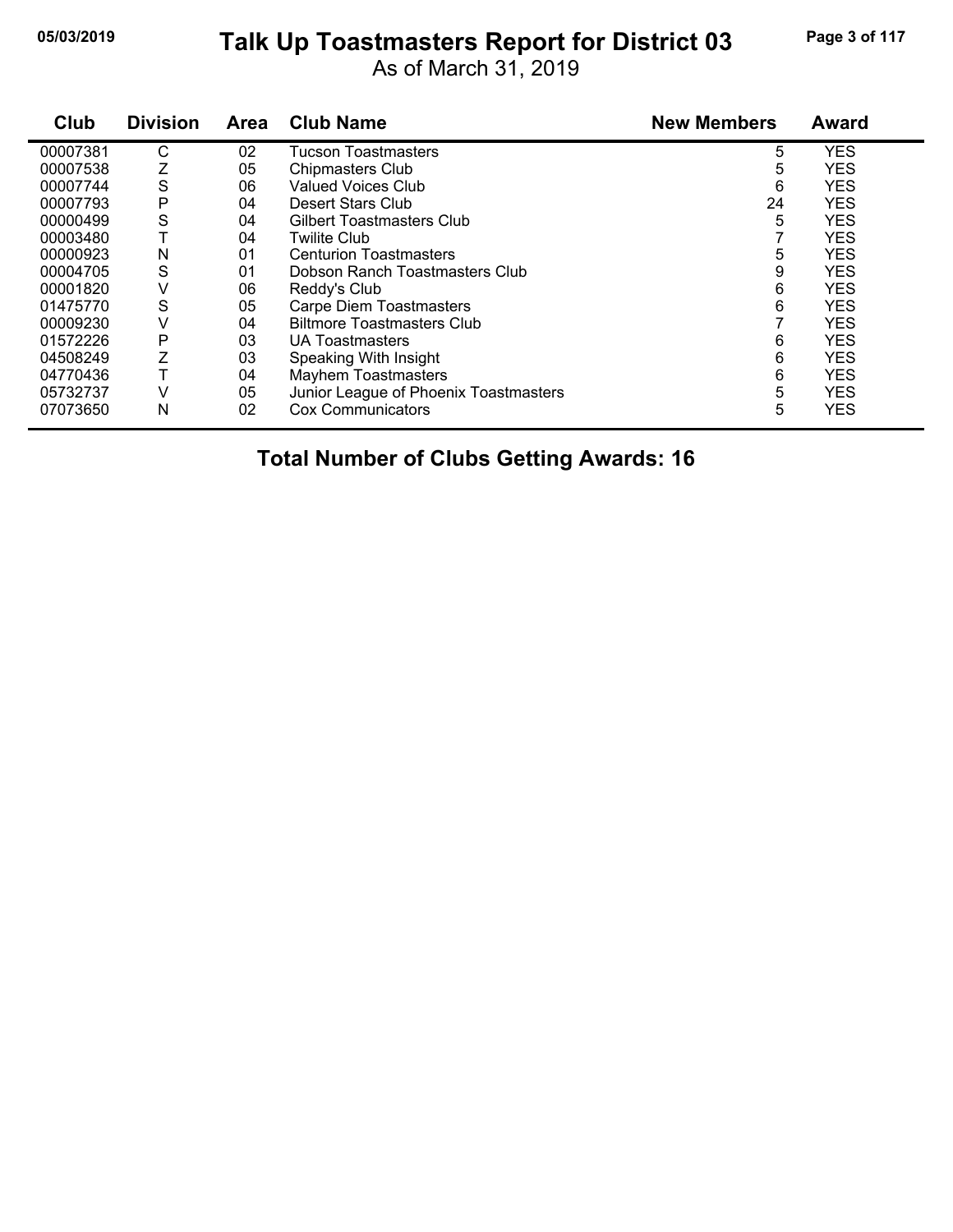# **05/03/2019 Page 4 of 117 Talk Up Toastmasters Report for District 04**

As of March 31, 2019

| Club     | <b>Division</b> | <b>Area</b> | <b>Club Name</b>                                 | <b>New Members</b> | <b>Award</b> |
|----------|-----------------|-------------|--------------------------------------------------|--------------------|--------------|
| 05930314 | B               | 01          | <b>RingCentral Toastmasters Belmont</b>          | 6                  | <b>YES</b>   |
| 01573264 | A               | 03          | Move Fast and Say Things                         | 5                  | <b>YES</b>   |
| 01567667 | Ε               | 01          | Global San Francisco Toastmasters                |                    | <b>YES</b>   |
| 03461760 | B               | 04          | San Mateo Storytellers                           | 5                  | <b>YES</b>   |
| 02626176 | B               | 03          | <b>Guidewire Premium Presenters</b>              | 5                  | <b>YES</b>   |
| 00009408 | С               | 06          | Everybody Speaks Club                            | 5                  | <b>YES</b>   |
| 00769523 | D               | 03          | <b>Academy Toastmasters</b>                      | 5                  | <b>YES</b>   |
| 01280840 | С               | 01          | <b>Townsend Toastmasters</b>                     | 5                  | <b>YES</b>   |
| 00000318 | A               | 05          | San Carlos Toastmasters (formerly Speak4Yourself | 5                  | <b>YES</b>   |
| 00000033 | A               | 03          | Lee Emerson Bassett Club                         | 5                  | <b>YES</b>   |
| 00000056 | E               | 02          | Golden Gate Toastmasters Club                    |                    | <b>YES</b>   |
| 00005610 | D               | 04          | Sierra Speakers Toastmasters                     | 5                  | <b>YES</b>   |
| 00009825 | С               | 04          | San Francisco Renaissance Toastmasters Club      | 8                  | <b>YES</b>   |
| 00859889 | B               | 06          | <b>Genentech Toastmasters Club</b>               |                    | <b>YES</b>   |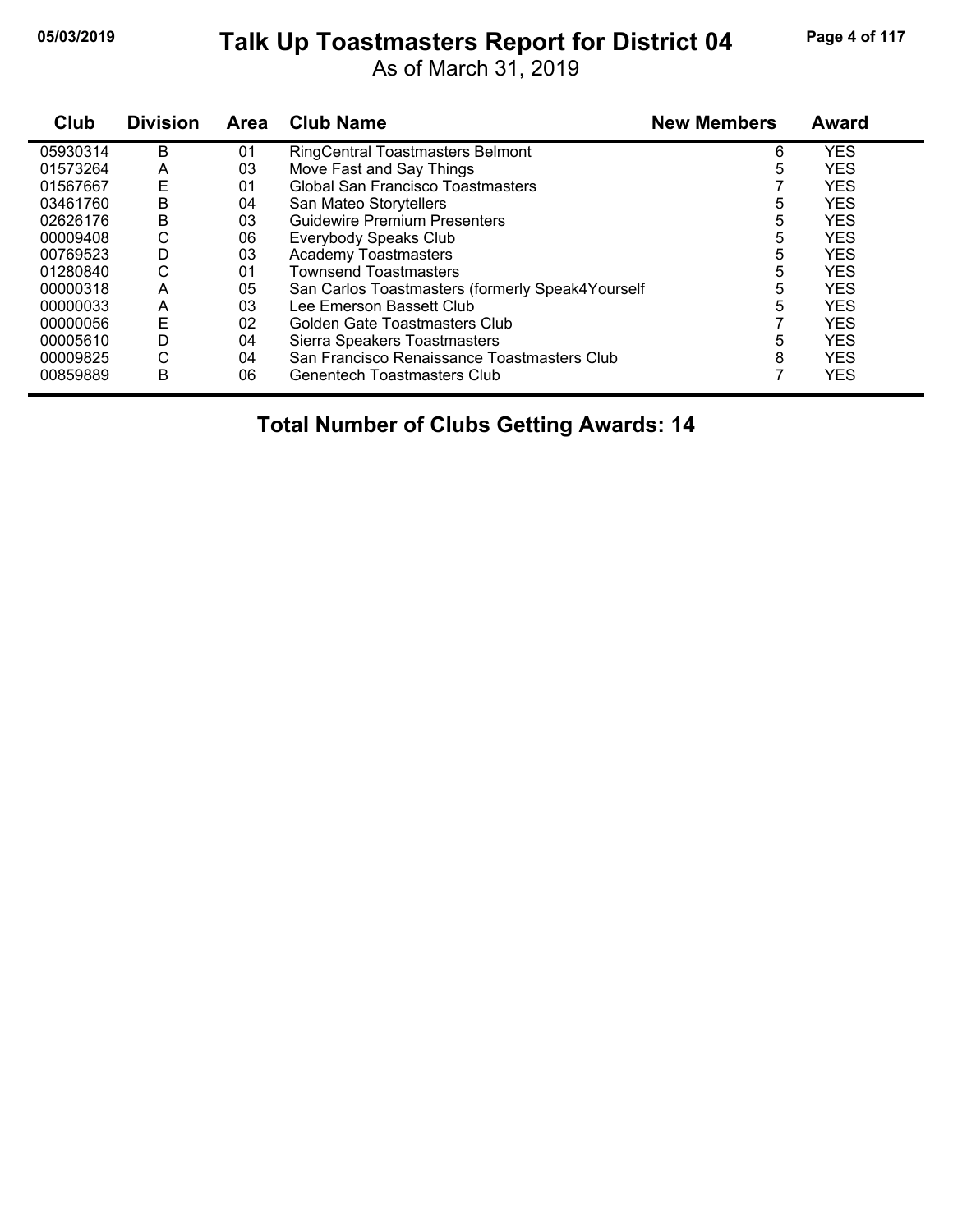# **05/03/2019 Page 5 of 117 Talk Up Toastmasters Report for District 05**

As of March 31, 2019

| Club     | <b>Division</b> | <b>Area</b> | Club Name                                  | <b>New Members</b> | Award      |
|----------|-----------------|-------------|--------------------------------------------|--------------------|------------|
| 00000054 | w               | 08          | Pacific Beach Toastmasters                 | 6                  | YES        |
| 00000624 | S               | 21          | Professional Men's Toastmasters Club - 624 | 6                  | <b>YES</b> |
| 00008262 | С               | 27          | Smooth Talkers Club                        | 6                  | <b>YES</b> |
| 00000457 |                 | 10          | <b>Dynamic Speakers</b>                    | 5                  | <b>YES</b> |
| 00004725 | W               | 17          | <b>Scripps Outstanding Speakers Club</b>   | 6                  | <b>YES</b> |
| 00004130 | N               | 18          | <b>Expressions Unlimited</b>               | 5                  | <b>YES</b> |
| 03599258 |                 | 25          | Unmanned Toastmasters                      |                    | <b>YES</b> |
| 02327386 | S               | 09          | <b>Uptown Professionals Toastmasters</b>   |                    | <b>YES</b> |
| 05440227 | N               | 23          | <b>Frontwave Toastmasters</b>              | 9                  | <b>YES</b> |
| 06547464 | С               | 26          | Aya Healthcare                             | 6                  | <b>YES</b> |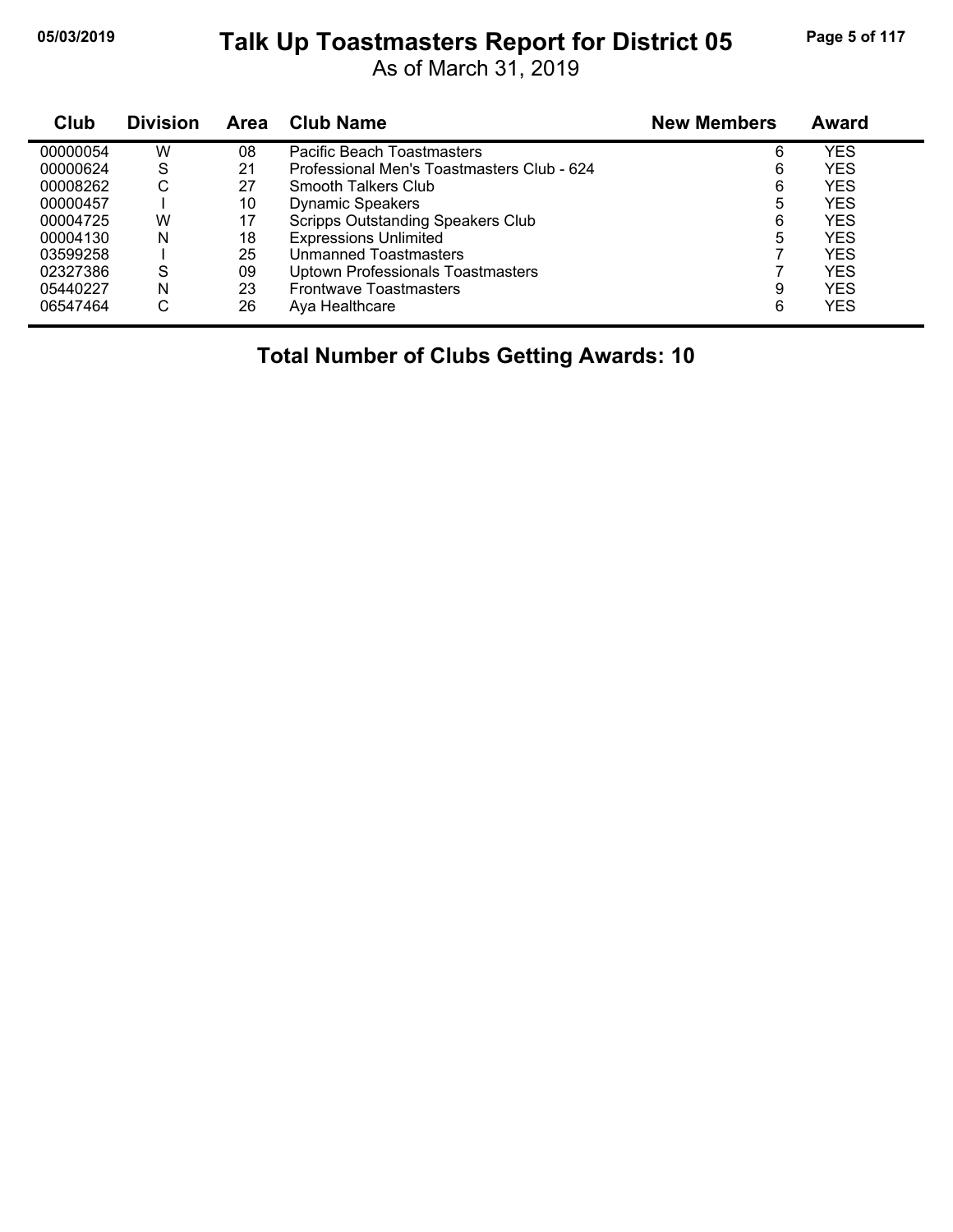### **05/03/2019 Page 6 of 117 Talk Up Toastmasters Report for District 06**

As of March 31, 2019

| Club     | <b>Division</b> | <b>Area</b> | <b>Club Name</b>                 | <b>New Members</b> | Award      |
|----------|-----------------|-------------|----------------------------------|--------------------|------------|
| 00001414 |                 |             | <b>Goal Getters Toastmasters</b> |                    | <b>YES</b> |
| 00007119 |                 | 45          | Cottage Grove Toastmasters       |                    | YES        |
| 00000987 |                 | 25          | Voice of Destiny                 |                    | YES        |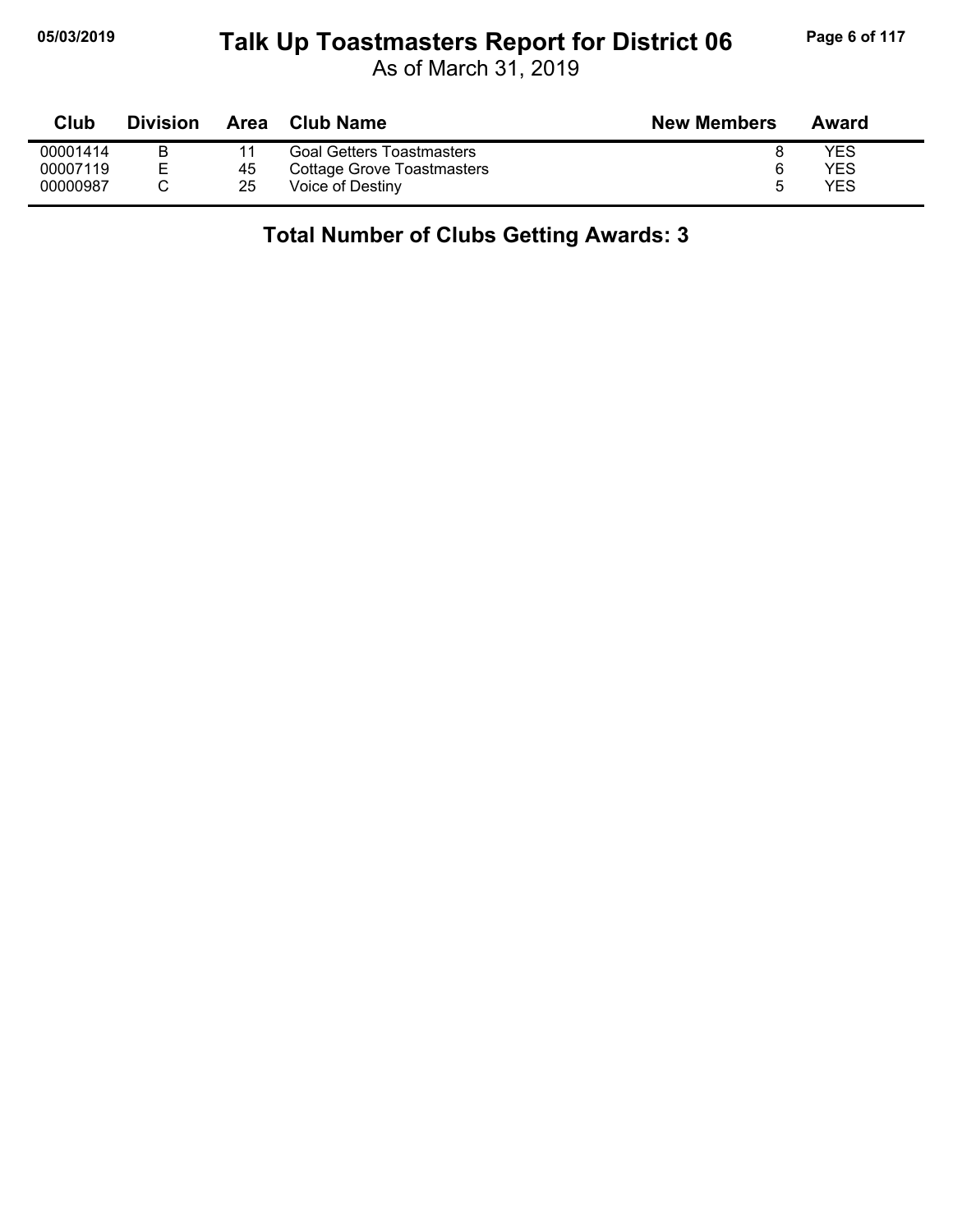#### **05/03/2019 Page 7 of 117 Talk Up Toastmasters Report for District 07**

As of March 31, 2019

| Club     | <b>Division</b> | Area | <b>Club Name</b>               | <b>New Members</b> | Award      |
|----------|-----------------|------|--------------------------------|--------------------|------------|
| 00000031 |                 | 54   | Portland Club                  | 6                  | <b>YES</b> |
| 00009654 | н               | 94   | Speakeasy Toastmasters         | 5                  | <b>YES</b> |
| 00944247 |                 | 54   | Rose City Toasters Club        | 5                  | <b>YES</b> |
| 00001360 | E               | 65   | New Horizons Toastmasters Club | 5                  | <b>YES</b> |
| 05950166 | А               | 24   | VA SORCC Toastmasters          | 6                  | <b>YES</b> |
| 07209661 | н               | 94   | Speak To Lead Toastmasters     | 5                  | <b>YES</b> |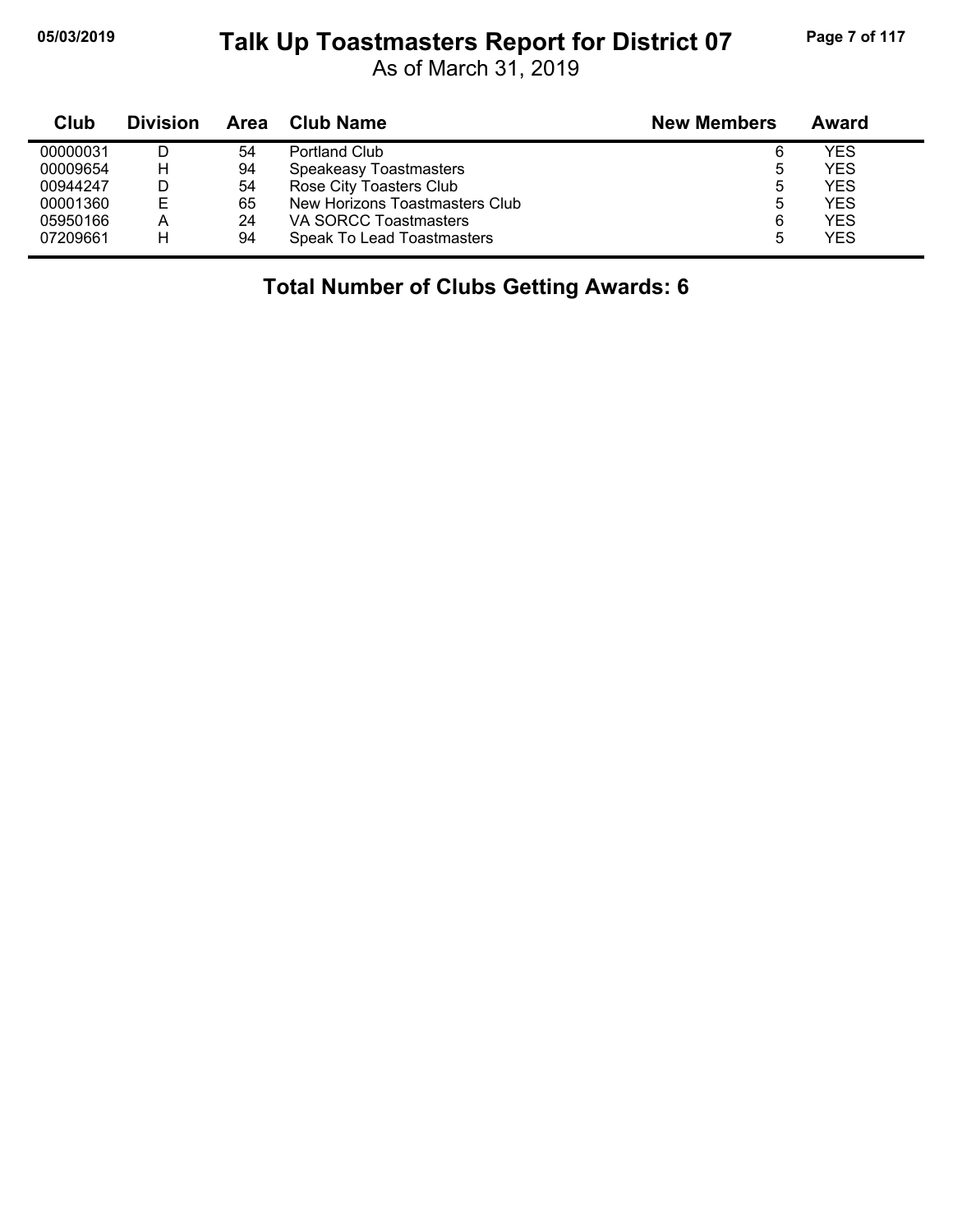## **05/03/2019 Page 8 of 117 Talk Up Toastmasters Report for District 08**

As of March 31, 2019

| Club     | <b>Division</b> | Area | <b>Club Name</b>             | <b>New Members</b> | Award |
|----------|-----------------|------|------------------------------|--------------------|-------|
| 06484284 |                 | 12   | ABECU                        | 8                  | YES   |
| 00004492 | F               | 21   | Columbia Toastmasters        | ь                  | YES   |
| 00851506 | B               | 20   | WelDon Toast Club            | ხ                  | YES   |
| 01119527 | ⊢               | 07   | Downtown Toastmasters        | ხ                  | YES   |
| 01159447 | ⊢               | 15   | <b>Primary Conversations</b> | 6                  | YES   |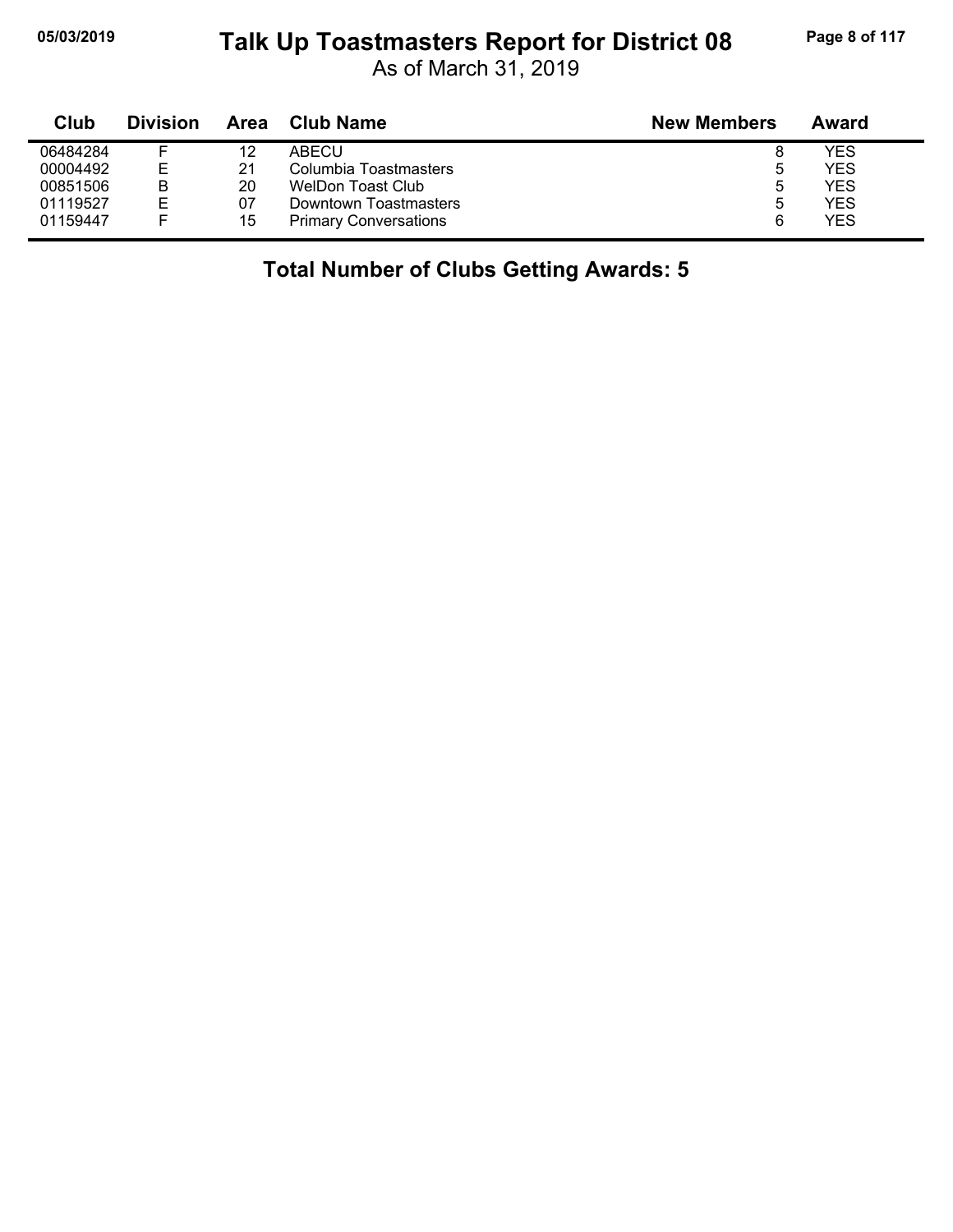## **05/03/2019 Page 9 of 117 Talk Up Toastmasters Report for District 09**

As of March 31, 2019

| Club     | <b>Division</b> | Area | <b>Club Name</b>                             | <b>New Members</b> | Award      |
|----------|-----------------|------|----------------------------------------------|--------------------|------------|
| 00000274 | В               | 03   | Tri Cities Toastmasters Club                 |                    | YES        |
| 00000431 | ◡               | 01   | Moonlighters Toastmasters Club               |                    | <b>YES</b> |
| 06556122 |                 | 02   | <b>Clearwater Communicators</b>              |                    | <b>YES</b> |
| 06726694 | В               | 04   | Toastmasters at the Gate                     |                    | <b>YES</b> |
| 01855382 | B               | 04   | <b>Toastmasters International of Connell</b> |                    | <b>YES</b> |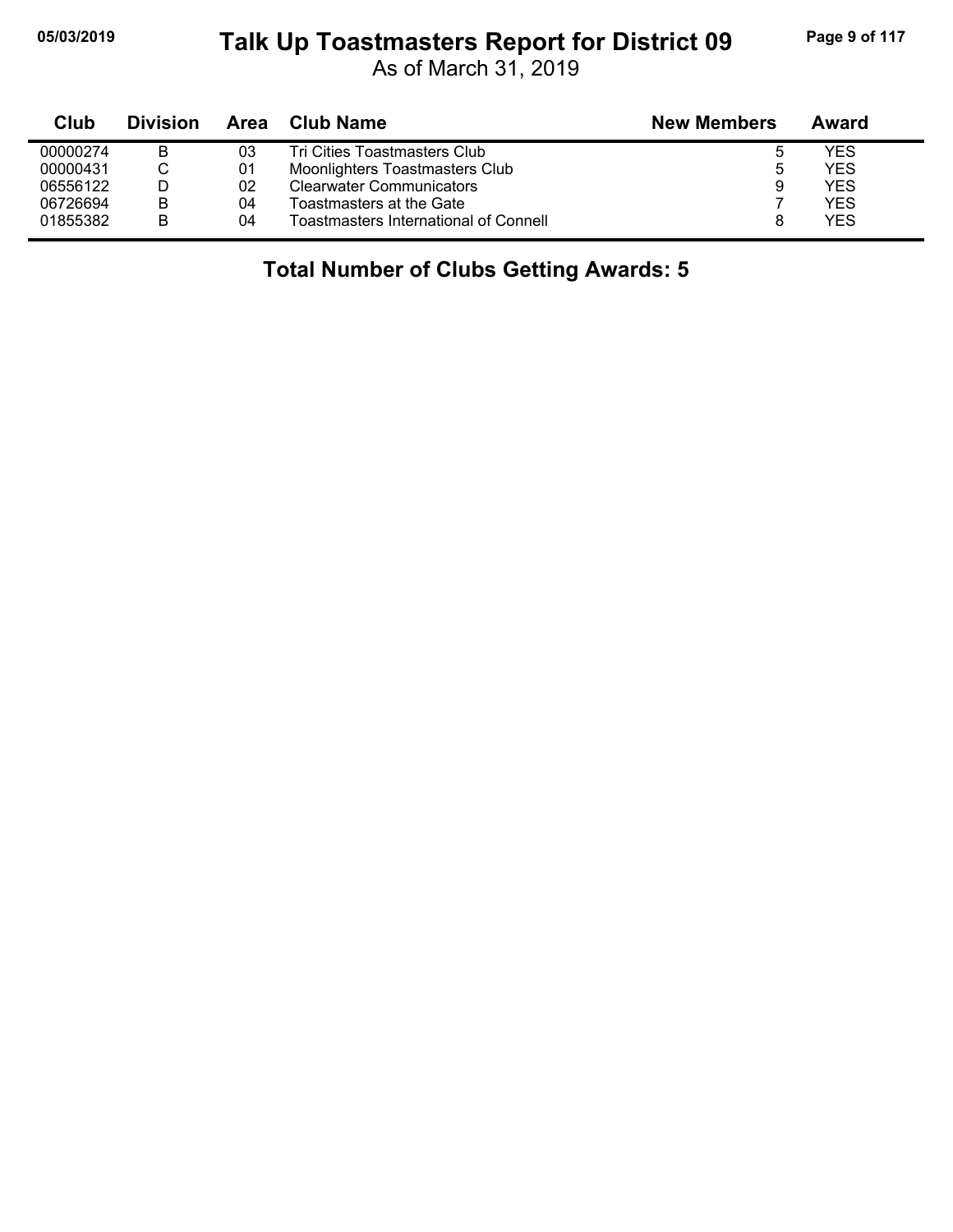## **05/03/2019 Page 10 of 117 Talk Up Toastmasters Report for District 10**

As of March 31, 2019

| Club     | <b>Division</b> |    | Area Club Name            | <b>New Members</b> | Award |
|----------|-----------------|----|---------------------------|--------------------|-------|
| 00009484 | N               | 50 | <b>Keymunicators Club</b> |                    | YES   |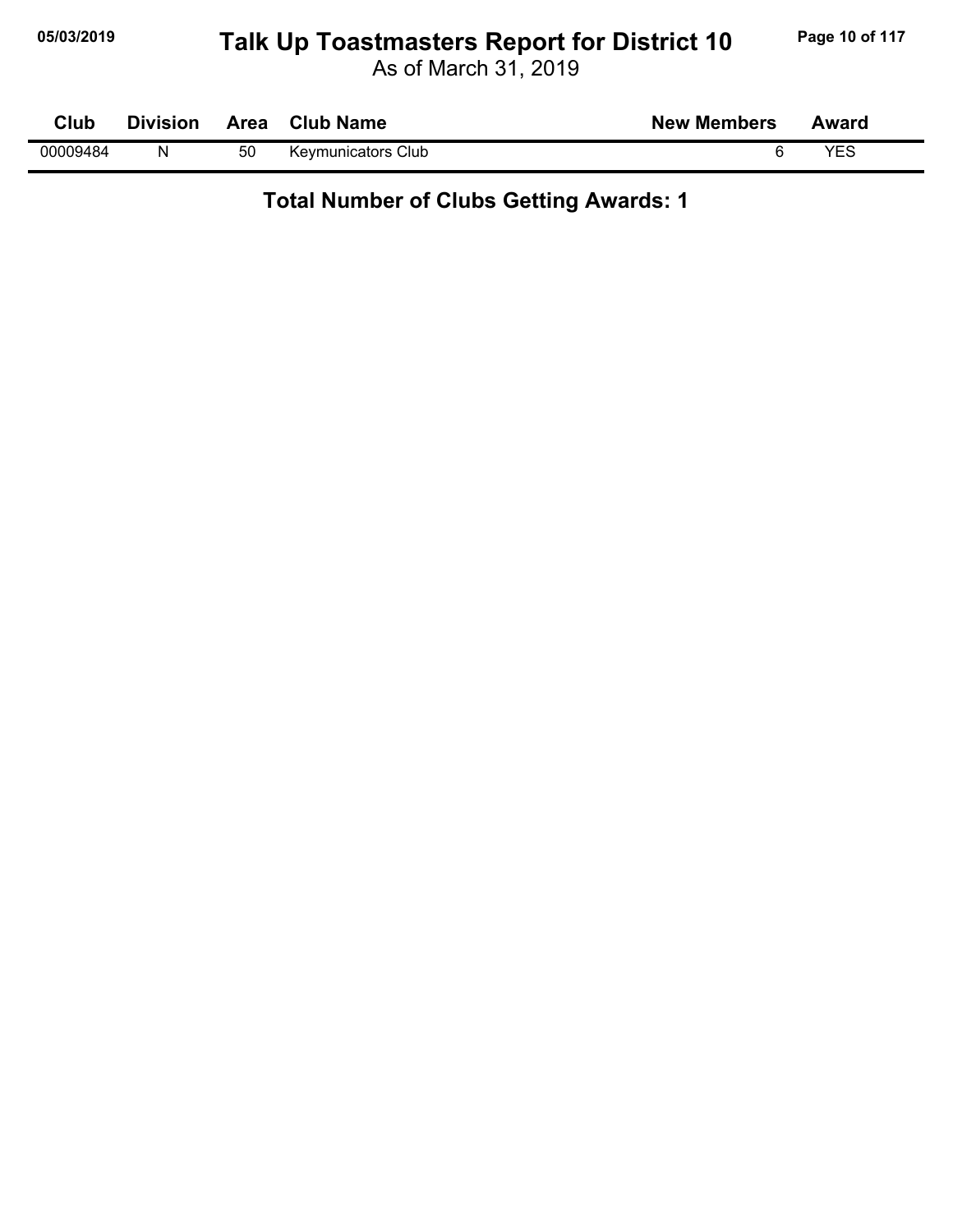j,

#### **05/03/2019 Page 11 of 117 Talk Up Toastmasters Report for District 11**

As of March 31, 2019

| Club     | <b>Division</b> | Area | Club Name                           | <b>New Members</b> | Award |
|----------|-----------------|------|-------------------------------------|--------------------|-------|
| 00725166 |                 | 32   | T.A.L.K.S. Club                     | ა                  | YES   |
| 00005763 | н               | 84   | <b>Toastmasters Club of Fishers</b> | ა                  | YES   |
| 00000485 | G               | 71   | Tecumseh Club                       | ა                  | YES   |
| 03646738 | A               | 12   | Notre Dame Toastmasters             | ხ                  | YES   |
| 01820966 | н               | 85   | Key Master Communicators            | 5                  | YES   |
| 04077249 | В               | 23   | The Great Emancipators              | 5                  | YES   |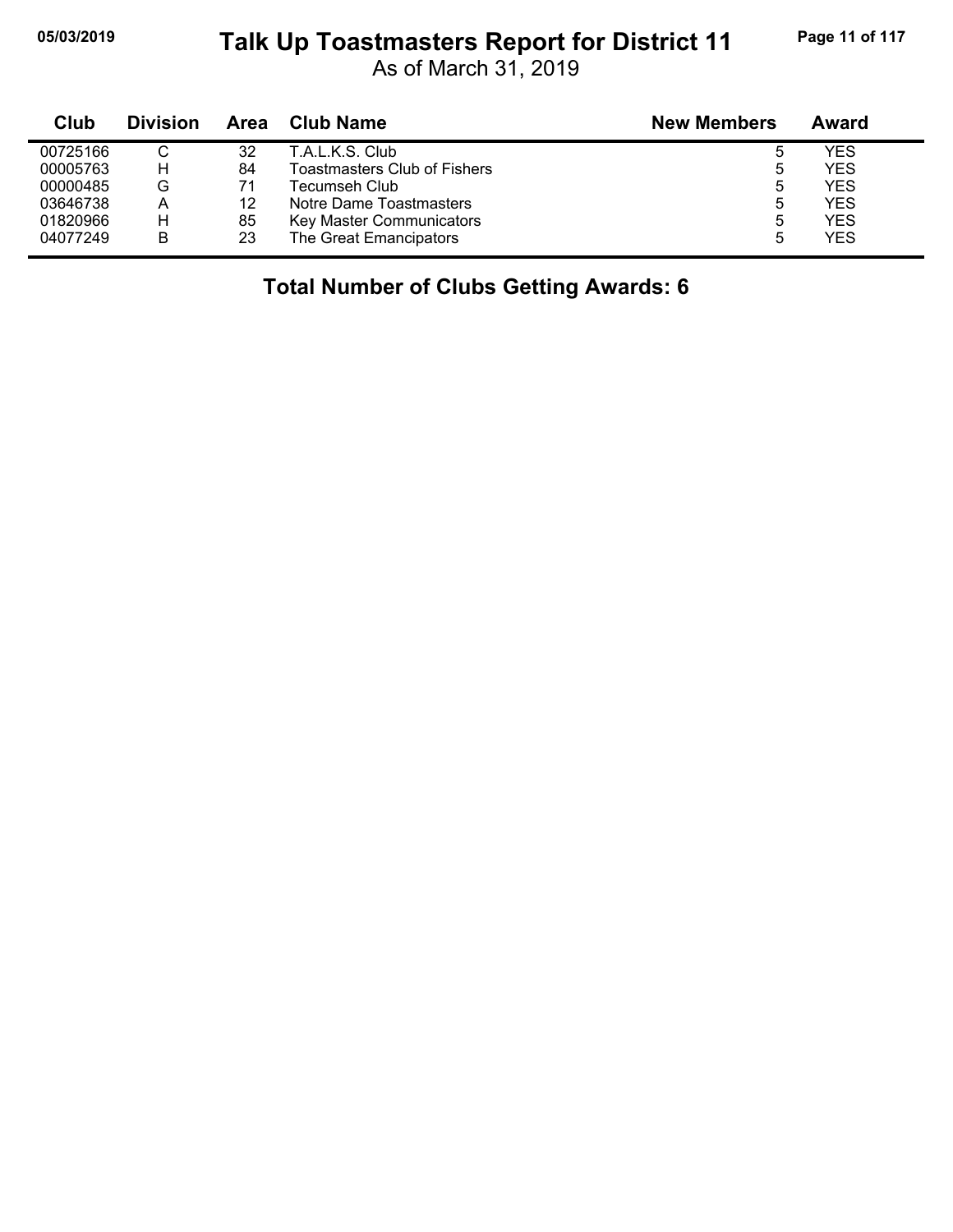### **05/03/2019 Page 12 of 117 Talk Up Toastmasters Report for District 12**

As of March 31, 2019

| Club     | <b>Division</b> | Area | Club Name                            | <b>New Members</b> | Award |
|----------|-----------------|------|--------------------------------------|--------------------|-------|
| 05891197 |                 | 04   | NGI-T                                |                    | YES   |
| 00008950 |                 | 01   | Redlands Community Toastmasters Club |                    | YES   |
| 00002250 |                 | 01   | University Toastmasters Club         |                    | YES   |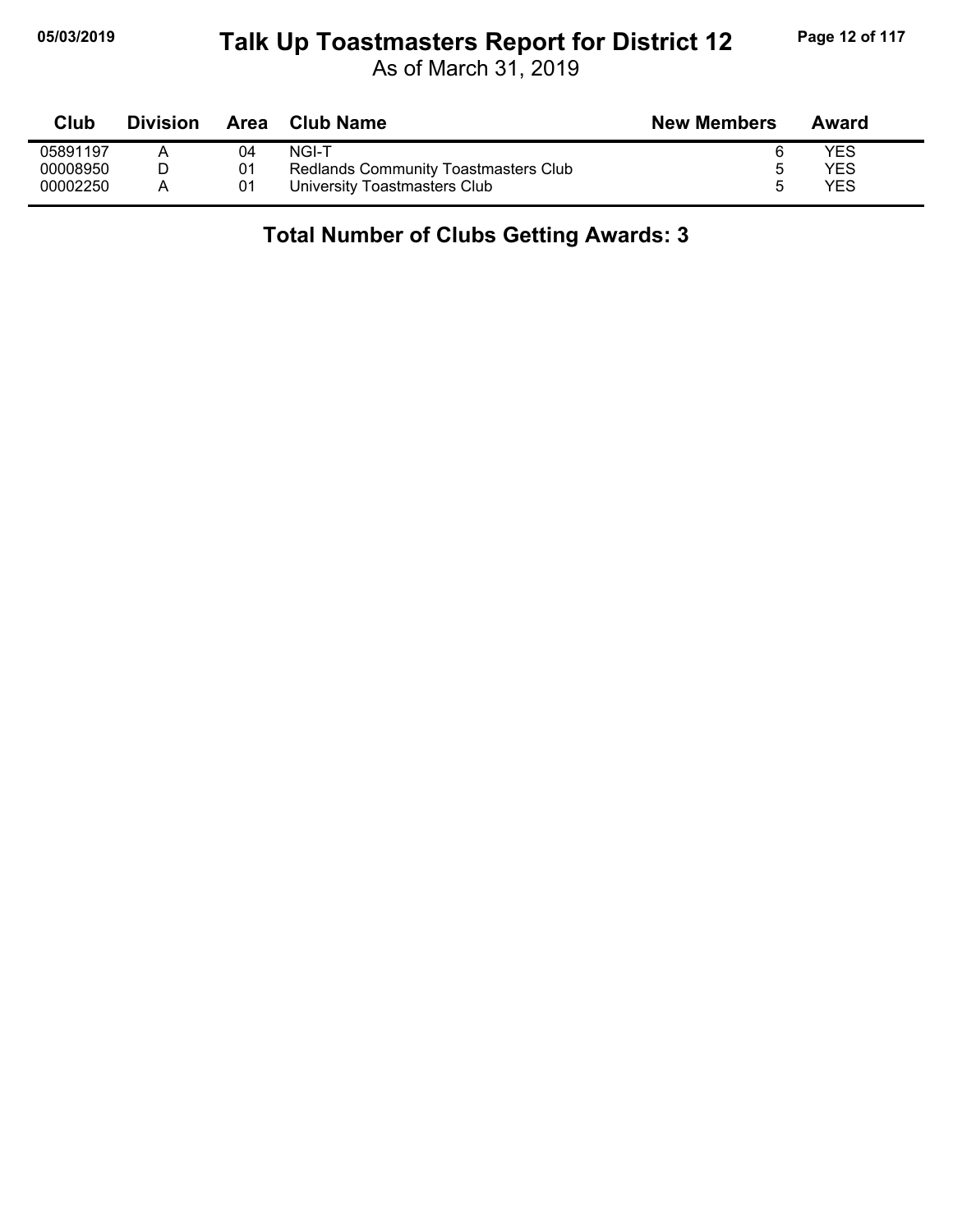## **05/03/2019 Page 13 of 117 Talk Up Toastmasters Report for District 13**

As of March 31, 2019

| Club     | <b>Division</b> | Area | Club Name                     | <b>New Members</b> | Award |
|----------|-----------------|------|-------------------------------|--------------------|-------|
| 00005282 |                 | 23   | <b>BPMI Toastmasters Club</b> | 6                  | YES   |
| 00000902 | B               | 14   | Achievers Club                | ა                  | YES   |
| 06113457 | Α               | 04   | Crown Castle Toastmasters     |                    | YES   |
| 04813611 |                 | 34   | Woman 2 Woman                 | 6                  | YES   |
| 05977634 | Α               | 03   | Verbal Espresso               | 8                  | YES   |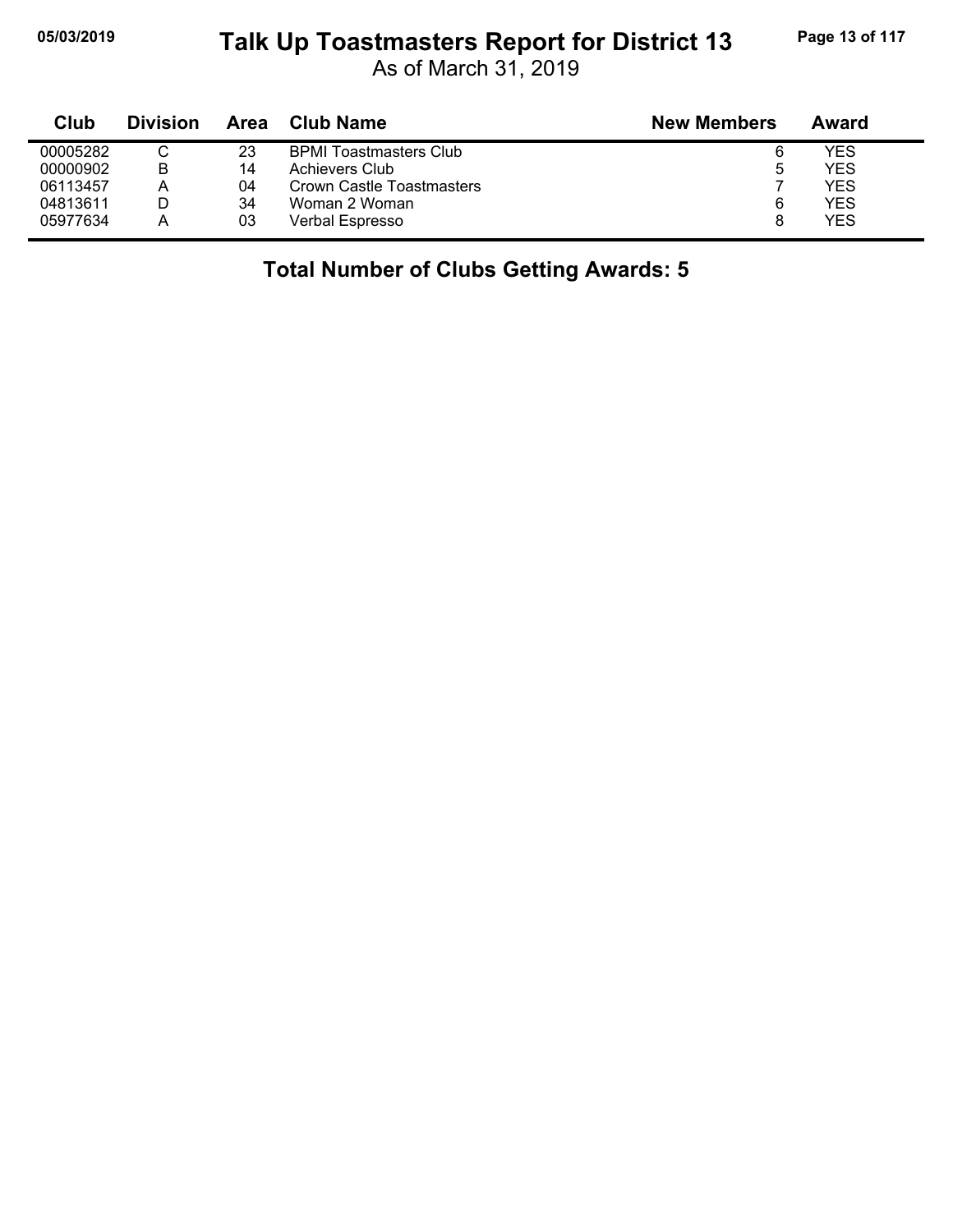## **05/03/2019 Page 14 of 117 Talk Up Toastmasters Report for District 14**

As of March 31, 2019

| Club     | <b>Division</b> | <b>Area</b> | <b>Club Name</b>                 | <b>New Members</b> | <b>Award</b> |
|----------|-----------------|-------------|----------------------------------|--------------------|--------------|
| 06989428 | А               | 15          | Goodwill Alumni Blue Notes       | 5                  | YES          |
| 02075029 | B               | 22          | Three Angels Toastmasters Club   | 5                  | YES          |
| 03030052 | B               | 23          | The Stammering Churchills        | 6                  | <b>YES</b>   |
| 01321170 | А               | 15          | <b>Goodwill Speaks</b>           | 31                 | <b>YES</b>   |
| 00005572 | н               | 81          | <b>Hostess City Toastmasters</b> | 5                  | <b>YES</b>   |
| 00002771 | С               | 31          | Dawn-Breakers Toastmasters Club  | 5                  | <b>YES</b>   |
| 00922073 | А               | 13          | Toastmasters of Centerville Club | 5                  | YES          |
| 00009884 | н               | 83          | Westside Club                    | 5                  | <b>YES</b>   |
| 00002367 | D               | 43          | Henry County Club                | 5                  | YES          |
| 00000326 | Е               | 52          | Augusta Toastmasters             | 6                  | <b>YES</b>   |
| 00994071 | С               | 32          | Lou Walker Talkers               | 5                  | <b>YES</b>   |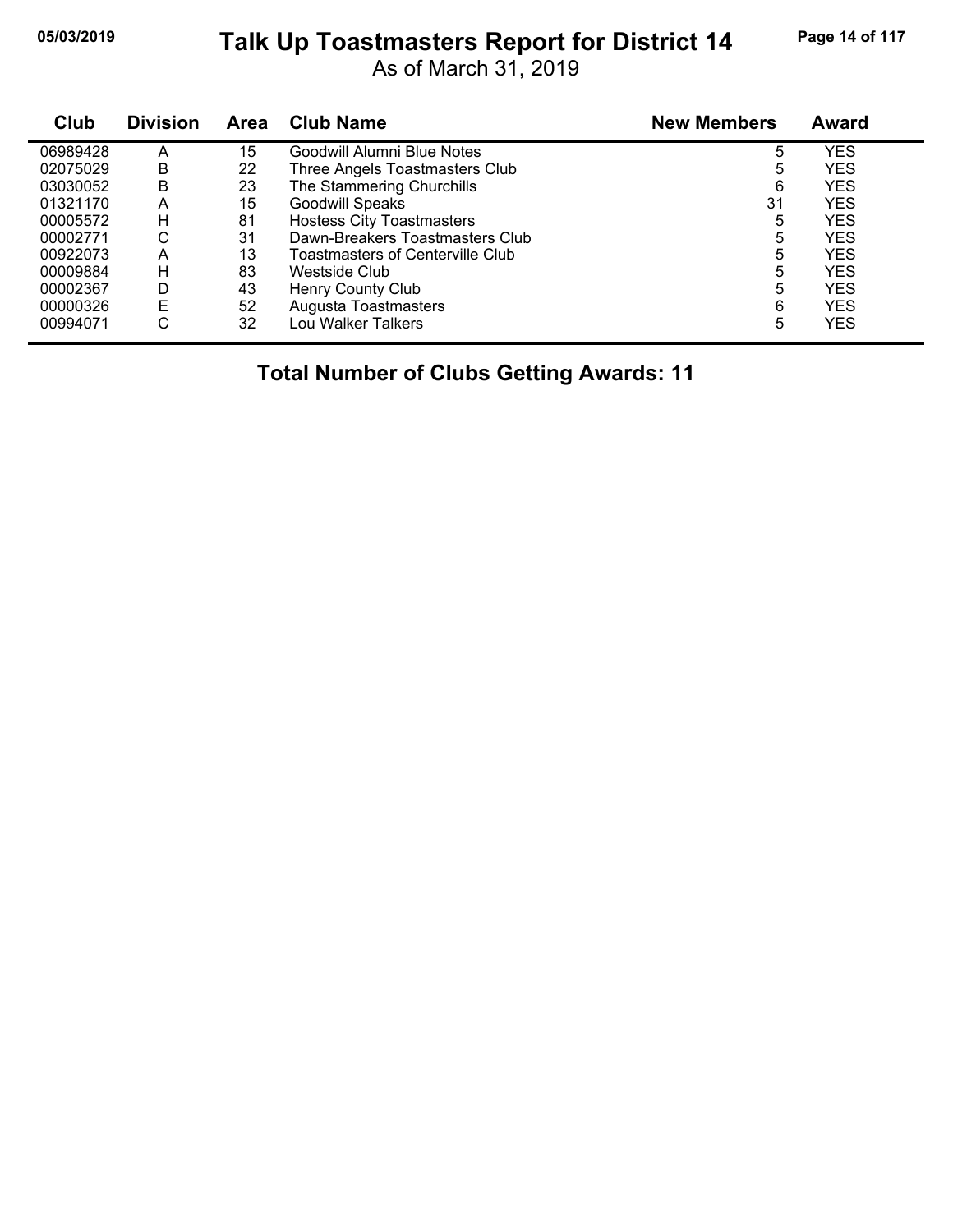### **05/03/2019 Page 15 of 117 Talk Up Toastmasters Report for District 15**

As of March 31, 2019

| Club     | <b>Division</b> | Area | Club Name                    | <b>New Members</b> | Award      |
|----------|-----------------|------|------------------------------|--------------------|------------|
| 00006782 |                 | 03   | Park City Toastmasters Club  |                    | YES        |
| 00004427 |                 | 03   | HP Speakeasies Club          |                    | <b>YES</b> |
| 00007391 | E               | 04   | Timpanogos Toastmasters Club | b                  | <b>YES</b> |
| 00000719 |                 | 01   | Metro Toastmasters Club      | ۰.                 | <b>YES</b> |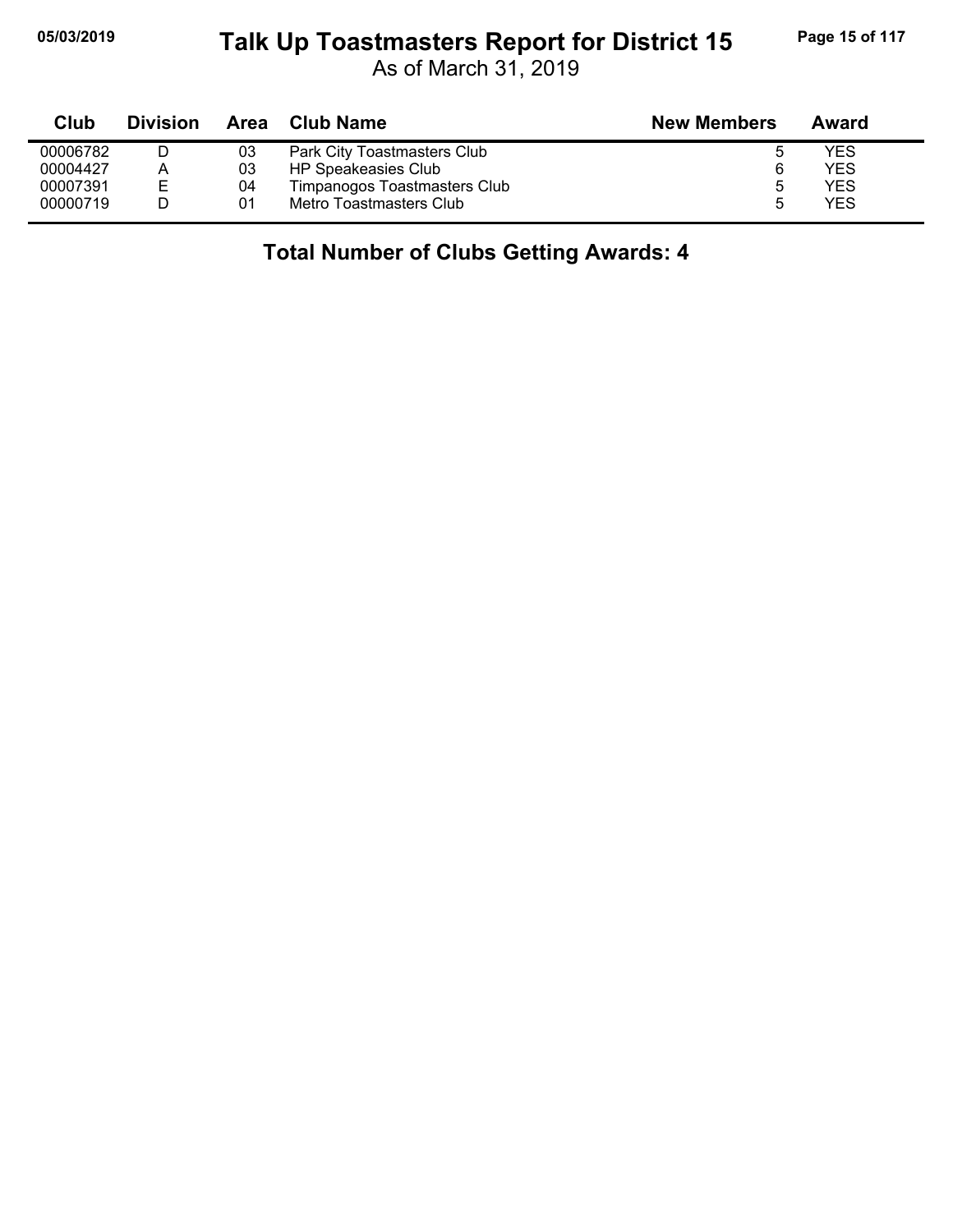#### **05/03/2019 Page 16 of 117 Talk Up Toastmasters Report for District 16**

As of March 31, 2019

| Club     | Division | <b>Area</b> | Club Name                           | <b>New Members</b> | Award |
|----------|----------|-------------|-------------------------------------|--------------------|-------|
| 00000576 |          | 02          | <b>Stillwater Toastmasters Club</b> |                    | YES   |
| 00005761 |          | 01          | Capitol City Communicators          |                    | YES   |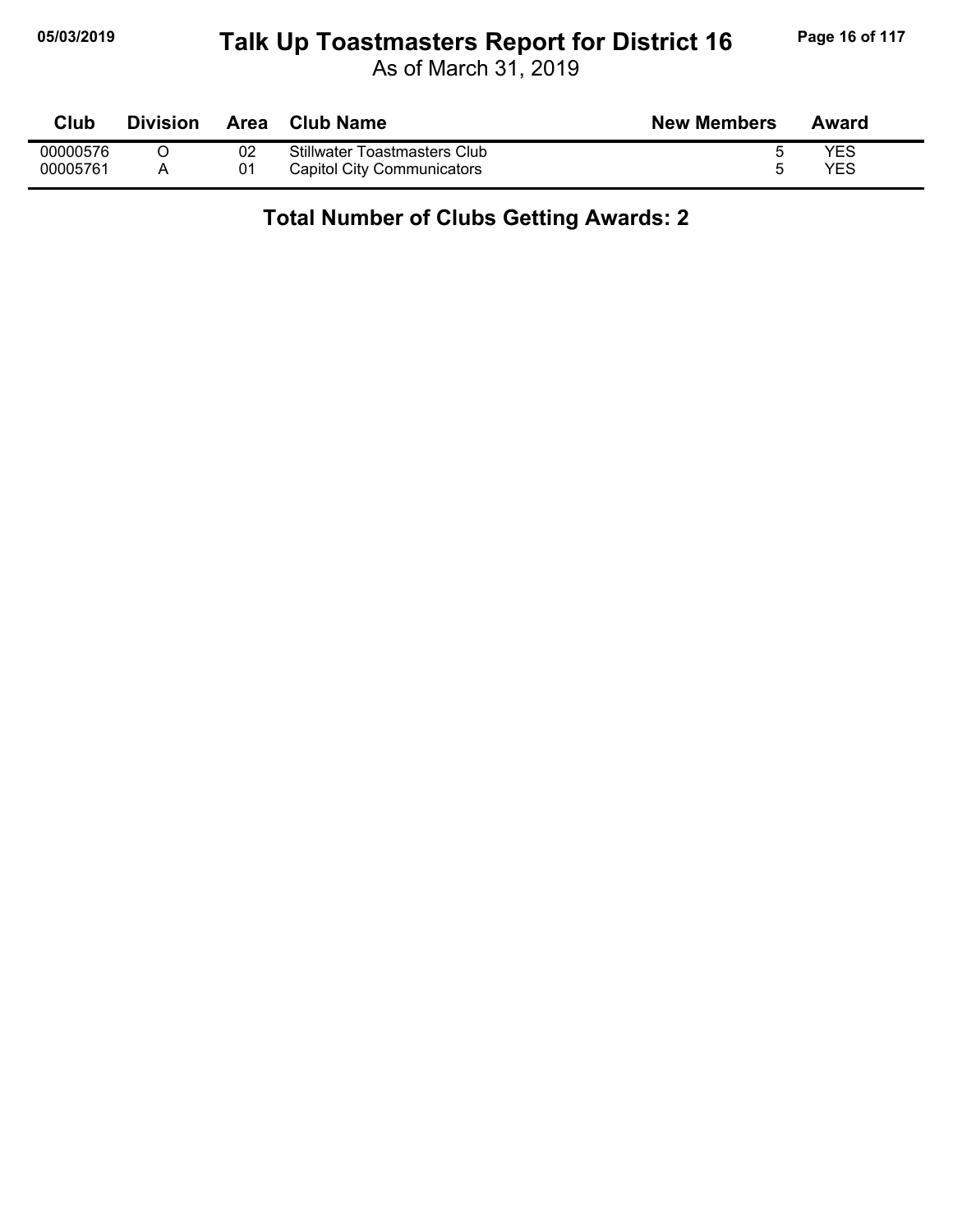#### **05/03/2019 Page 17 of 117 Talk Up Toastmasters Report for District 17**

As of March 31, 2019

| <b>Club</b> | <b>Division</b> | Area | <b>Club Name</b>                    | <b>New Members</b> | Award      |
|-------------|-----------------|------|-------------------------------------|--------------------|------------|
| 00005491    | S               | 35   | Fremantle Gateway Toastmasters Club |                    | YES        |
| 01133609    | S               | 31   | <b>Canning Vale Toastmasters</b>    | 8                  | YES        |
| 01136995    | С               | 01   | <b>Electric Toasters</b>            | 5                  | YES        |
| 01375364    | S               | 35   | Rockingham Toastmasters             | 5                  | YES        |
| 00001311    | С               | 02   | Perth Justalk                       | 5                  | YES        |
| 00002111    | N               | 24   | Maylands Toastmasters Club          | 5                  | YES        |
| 01562202    | Е               | 15   | Ellenbrook Toastmasters Club        | 5                  | <b>YES</b> |
| 04281544    | E               | 14   | Donnybrook Gourmet Toastmasters     |                    | YES        |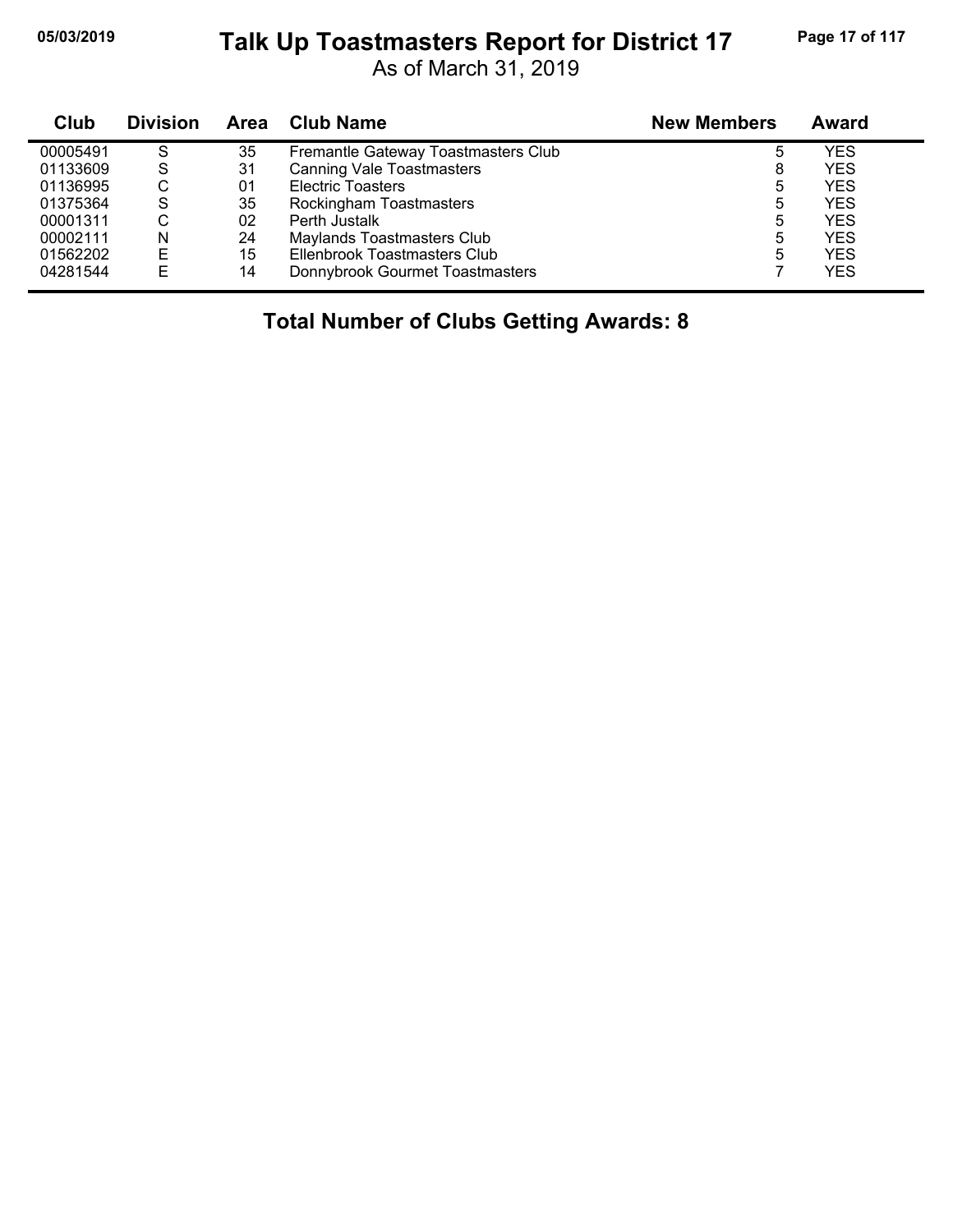## **05/03/2019 Page 18 of 117 Talk Up Toastmasters Report for District 18**

As of March 31, 2019

| Club     | <b>Division</b> | Area | <b>Club Name</b>                               | <b>New Members</b> | <b>Award</b> |
|----------|-----------------|------|------------------------------------------------|--------------------|--------------|
| 05991097 | G               | 73   | <b>MACC Standing Ovation Toastmasters Club</b> | 6                  | YES          |
| 00009272 |                 | 62   | <b>Eloquent Speakers Toastmasters</b>          | 5                  | YES          |
| 00979269 | B               | 23   | <b>MSU Toastmasters</b>                        | 5                  | YES          |
| 00005902 | Е               | 54   | <b>Advanced Speakers Club</b>                  | 5                  | <b>YES</b>   |
| 00002851 | Е               | 52   | <b>Carroll County Club</b>                     |                    | <b>YES</b>   |
| 00008470 | E               | 53   | <b>CMS</b> Toastmasters                        | 5                  | YES          |
| 07176437 | A               | 15   | Christiana Care Toastmasters                   | 5                  | YES          |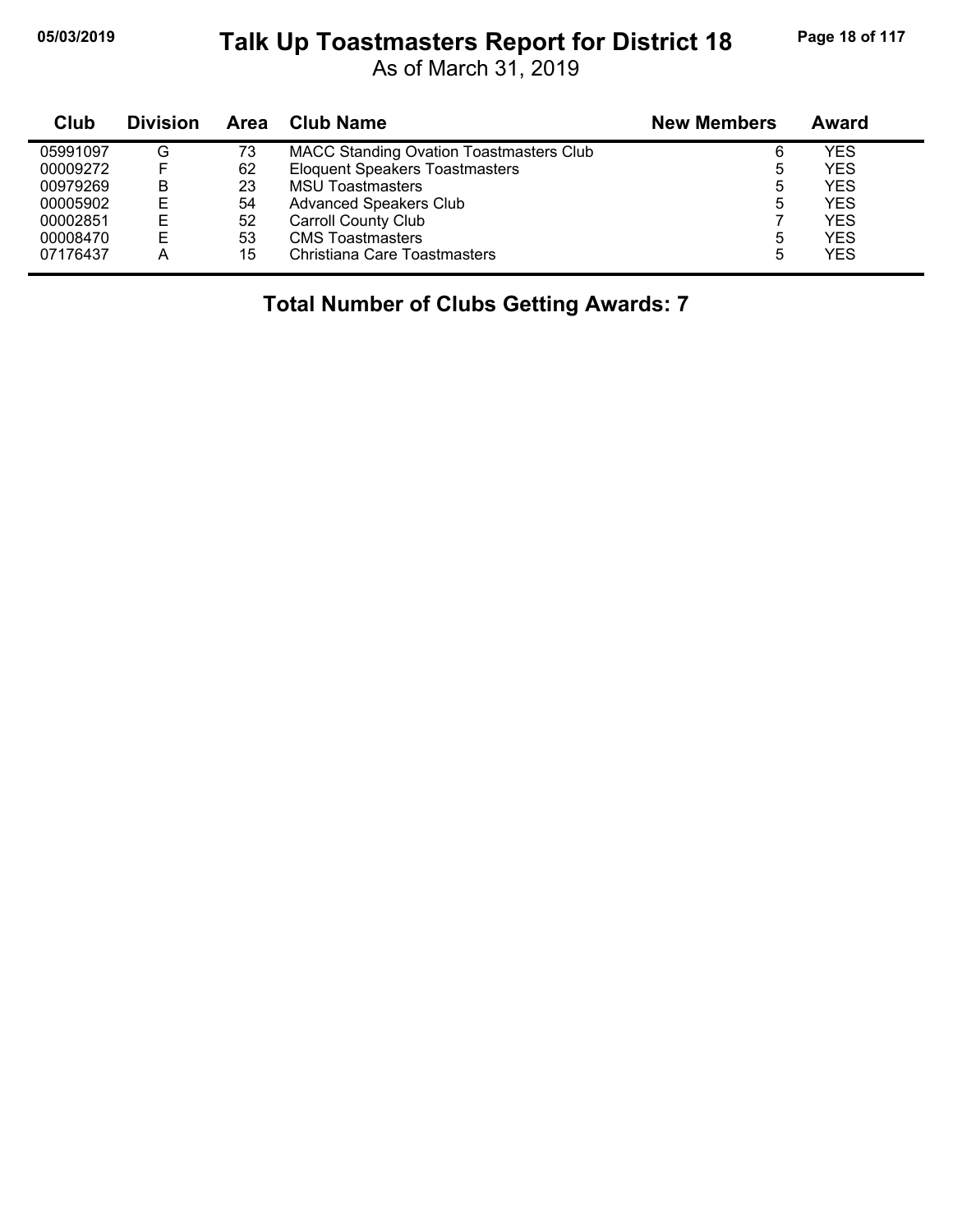## **05/03/2019 Page 19 of 117 Talk Up Toastmasters Report for District 20**

As of March 31, 2019

| Club     | <b>Division</b> | Area | <b>Club Name</b>                 | <b>New Members</b> | <b>Award</b> |
|----------|-----------------|------|----------------------------------|--------------------|--------------|
| 00002888 | $\mathsf{C}$    | 16   | Karnataka Club Toastmasters      | 6                  | <b>YES</b>   |
| 00002916 | С               | 01   | Manama Toastmasters Club         | 5                  | <b>YES</b>   |
| 00003029 | A               | 04   | <b>Friends Club Toastmasters</b> | 5                  | <b>YES</b>   |
| 01150558 | G               | 30   | Al-Rayah                         | 8                  | <b>YES</b>   |
| 00649467 | F               | 25   | Desert Pioneers                  | 5                  | <b>YES</b>   |
| 01045418 | E               | 20   | <b>AOU</b>                       | 5                  | <b>YES</b>   |
| 00996235 | F               | 24   | Pearl of the Gulf                | 6                  | <b>YES</b>   |
| 06027129 | E               | 19   | Beehive Toastmasters Club        | 5                  | <b>YES</b>   |
| 04413490 | F               | 21   | Durrar Toastmasters              | 5                  | <b>YES</b>   |
| 03912619 | F               | 22   | <b>TESOL</b>                     | 5                  | <b>YES</b>   |
| 03041786 | G               | 29   | Rawasi                           | 6                  | <b>YES</b>   |
| 02861678 | E               | 18   | <b>Bhavan's Toastmasters</b>     | 5                  | <b>YES</b>   |
| 03625652 | F               | 24   | Life Principles                  | 5                  | <b>YES</b>   |
| 03388090 | A               | 05   | Misk Ladies Arabic TM Club       | 8                  | <b>YES</b>   |
| 01406515 | С               | 02   | <b>TKS Toastmasters</b>          | 5                  | <b>YES</b>   |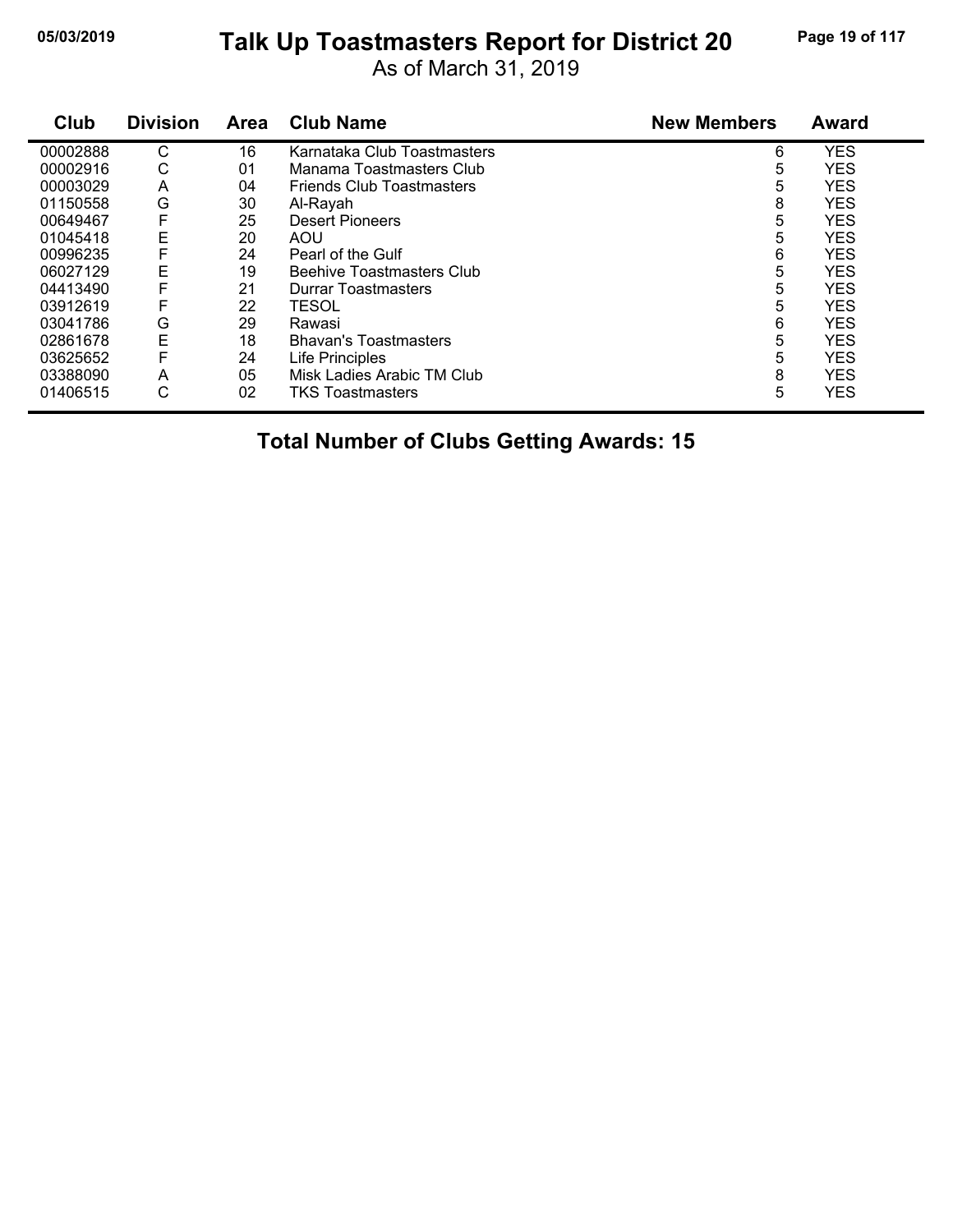#### **05/03/2019 Page 20 of 117 Talk Up Toastmasters Report for District 21**

As of March 31, 2019

| Club     | <b>Division</b> | Area | <b>Club Name</b>                   | <b>New Members</b> | Award      |
|----------|-----------------|------|------------------------------------|--------------------|------------|
| 00001303 |                 | 21   | Somass Club                        | ა                  | YES        |
| 00003929 |                 | 92   | <b>TRU Toastmasters Club</b>       | 5                  | YES        |
| 00009832 |                 | 92   | <b>High Country Achievers Club</b> |                    | YES        |
| 00005488 | E               | 42   | <b>Richmond Toastmasters Club</b>  | 6                  | <b>YES</b> |
| 00007791 | κ               | 82   | South Okanagan Toastmasters Club   | 5                  | YES        |
| 07311328 |                 | 53   | <b>PowerTalk</b>                   | 5                  | <b>YES</b> |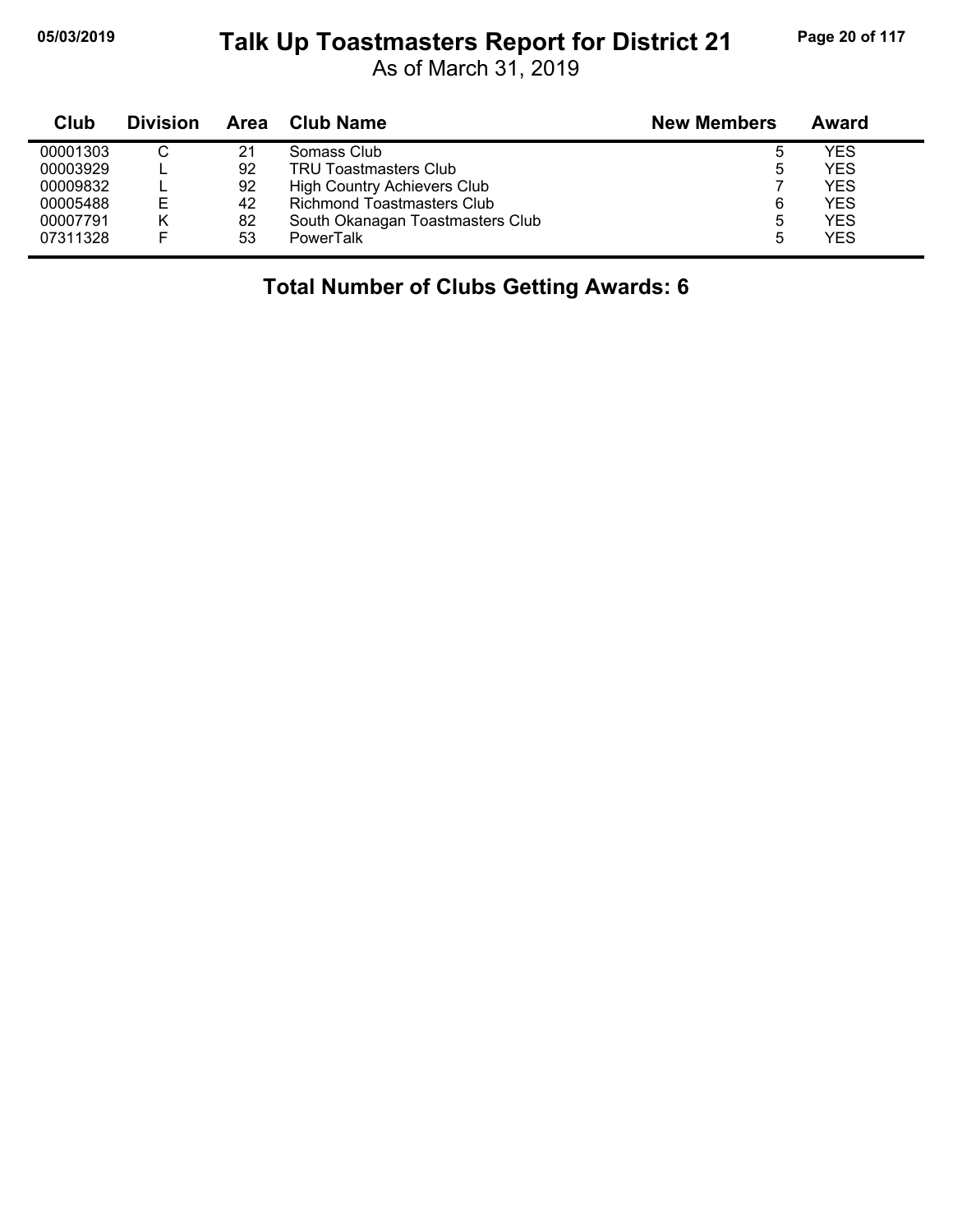### **05/03/2019 Page 21 of 117 Talk Up Toastmasters Report for District 22**

As of March 31, 2019

| Club     | <b>Division</b> | Area | Club Name                      | <b>New Members</b> | Award      |
|----------|-----------------|------|--------------------------------|--------------------|------------|
| 00005317 | E               | 51   | Lee's Summit Toastmasters Club |                    | YES        |
| 00004664 | R               | 63   | Plaza Toastmasters Club        | b                  | <b>YES</b> |
| 00001928 |                 | -42  | Early Bird Toastmasters Club   | 5                  | YES        |
| 05465858 |                 | 73   | Uptown Talk Toastmasters       | b                  | YES        |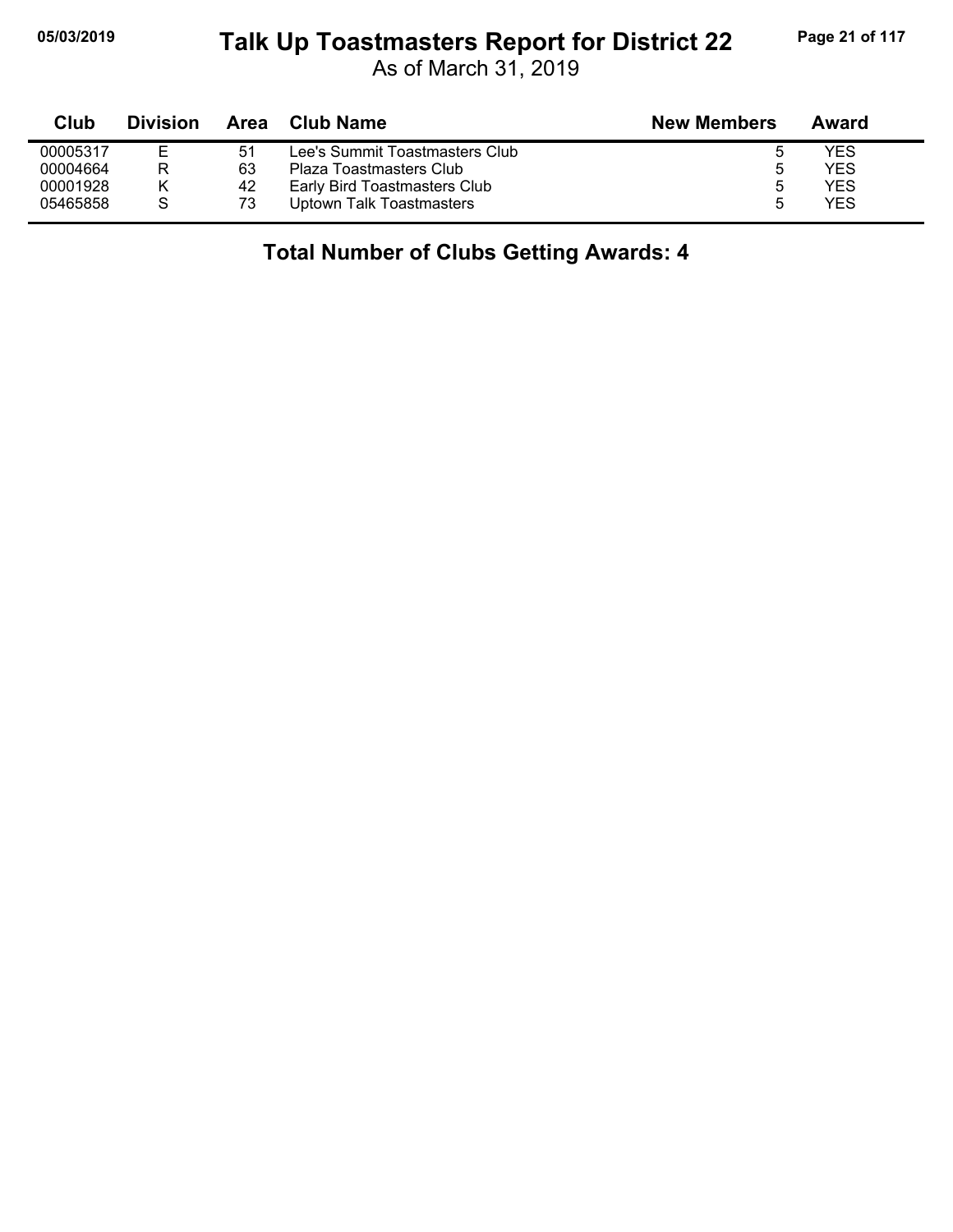## **05/03/2019 Page 22 of 117 Talk Up Toastmasters Report for District 23**

As of March 31, 2019

| Club     | <b>Division</b> | Area | <b>Club Name</b>                | <b>New Members</b> | Award |  |
|----------|-----------------|------|---------------------------------|--------------------|-------|--|
| 06793988 |                 | 66   | <b>TTUHSC Toastmasters Club</b> |                    | YES   |  |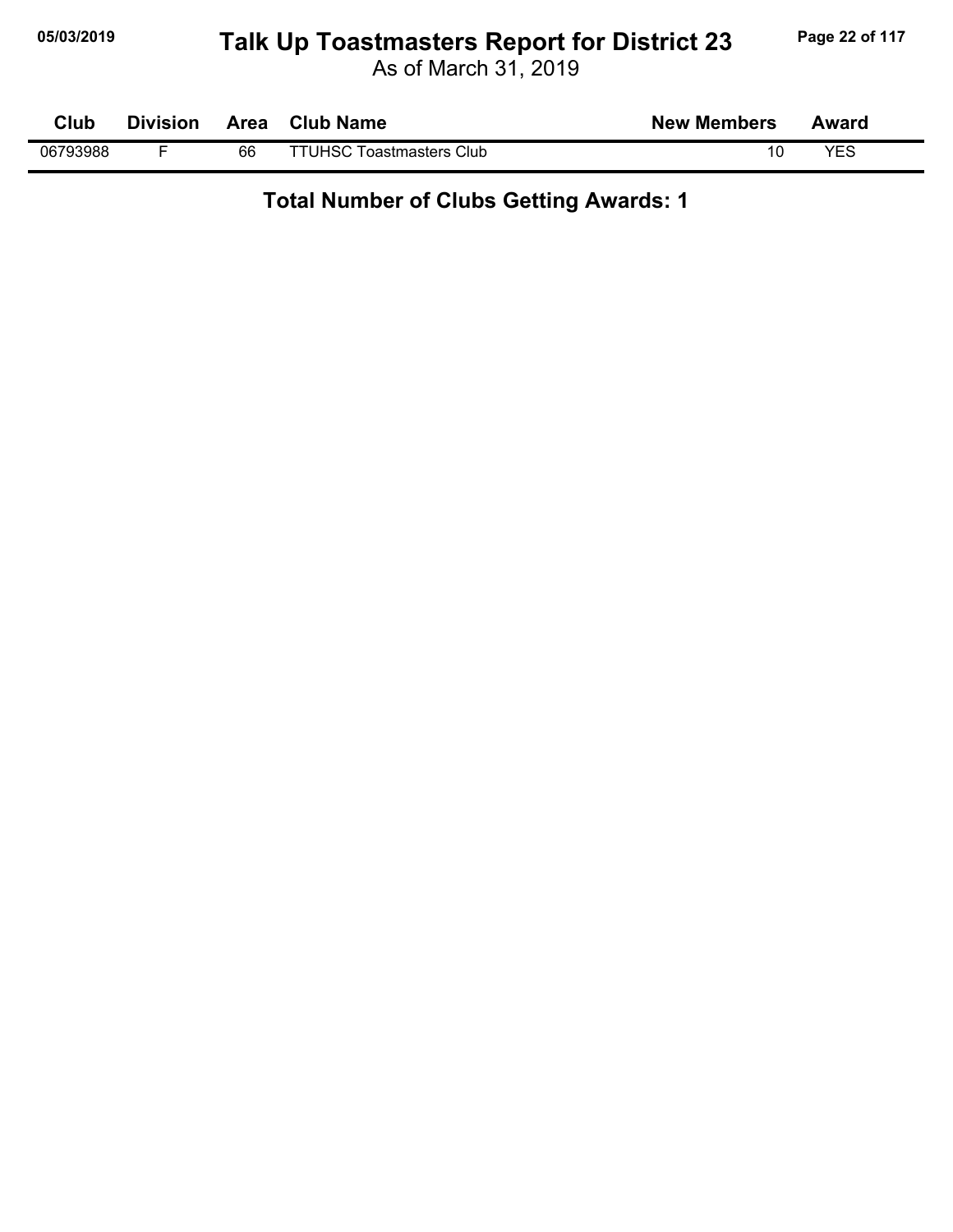#### **05/03/2019 Page 23 of 117 Talk Up Toastmasters Report for District 24**

As of March 31, 2019

| <b>Club</b> | <b>Division</b> | <b>Area</b> | <b>Club Name</b>                        | <b>New Members</b> | Award |
|-------------|-----------------|-------------|-----------------------------------------|--------------------|-------|
| 02263171    |                 | 34          | NEI Global Relocation Toastmasters Club |                    | YES   |
| 00000281    |                 |             | Omaha Toastmasters Club 281             |                    | YES   |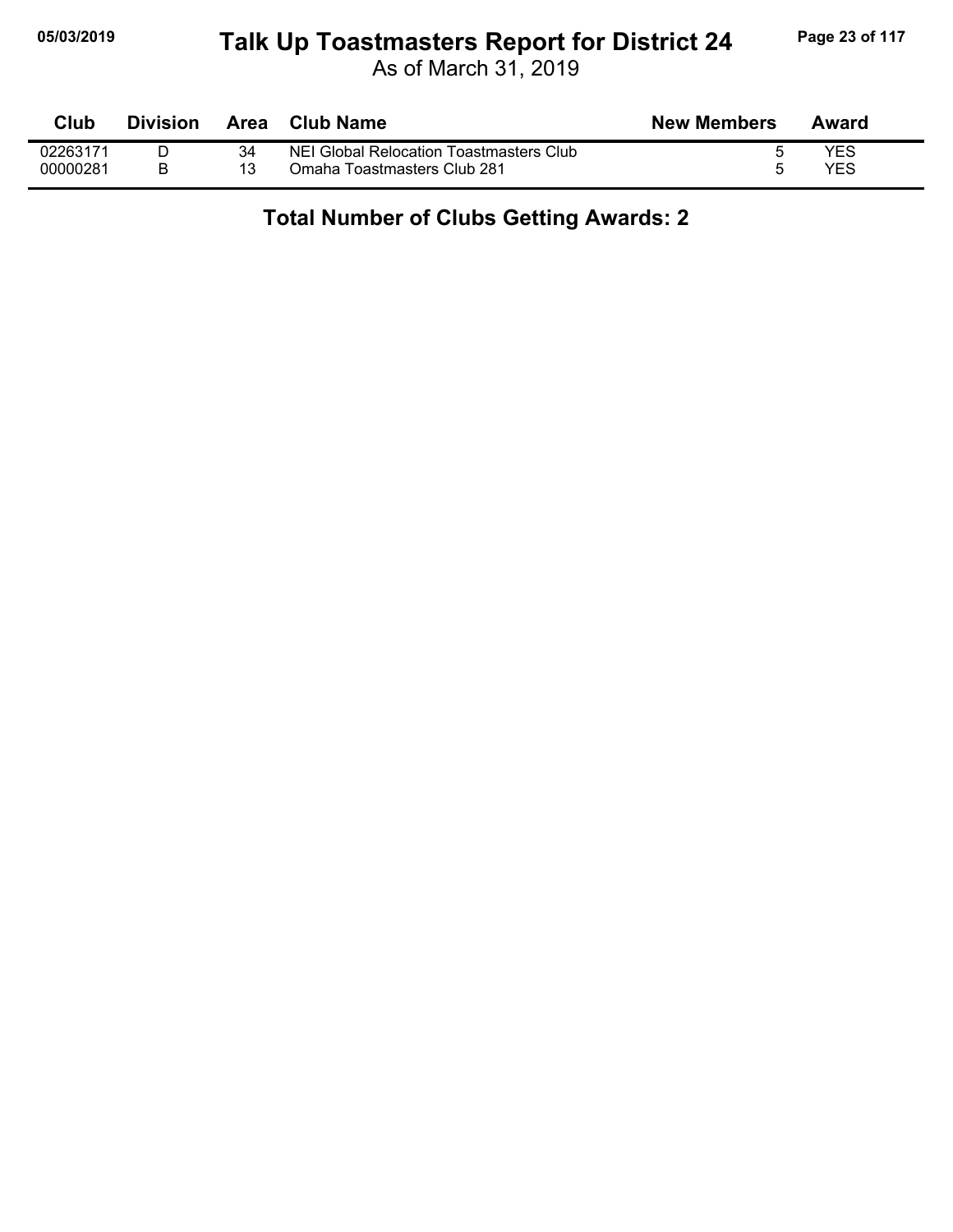#### **05/03/2019 Page 24 of 117 Talk Up Toastmasters Report for District 25**

As of March 31, 2019

| Club     | <b>Division</b> | <b>Area</b> | <b>Club Name</b>             | <b>New Members</b> | Award      |  |
|----------|-----------------|-------------|------------------------------|--------------------|------------|--|
| 00000305 | E               | 51          | Wichita Falls Club 305       | ხ                  | <b>YES</b> |  |
| 00003178 | Α               | 11          | Longhorn Toastmasters Club   |                    | <b>YES</b> |  |
| 02517471 | E               | 65          | Top Flight Toastmasters Club | 8                  | <b>YES</b> |  |
| 03904978 | A               | 15          | <b>Dyess Toastmasters</b>    | 8                  | <b>YES</b> |  |
| 04451849 | G               | 72          | <b>Barrels and Banter</b>    | 5                  | <b>YES</b> |  |
| 04618692 | A               | 14          | <b>FMC Flow Masters</b>      | 11                 | <b>YES</b> |  |
| 07179868 | Е               | 52          | Region 6 Toastmasters        | 5                  | <b>YES</b> |  |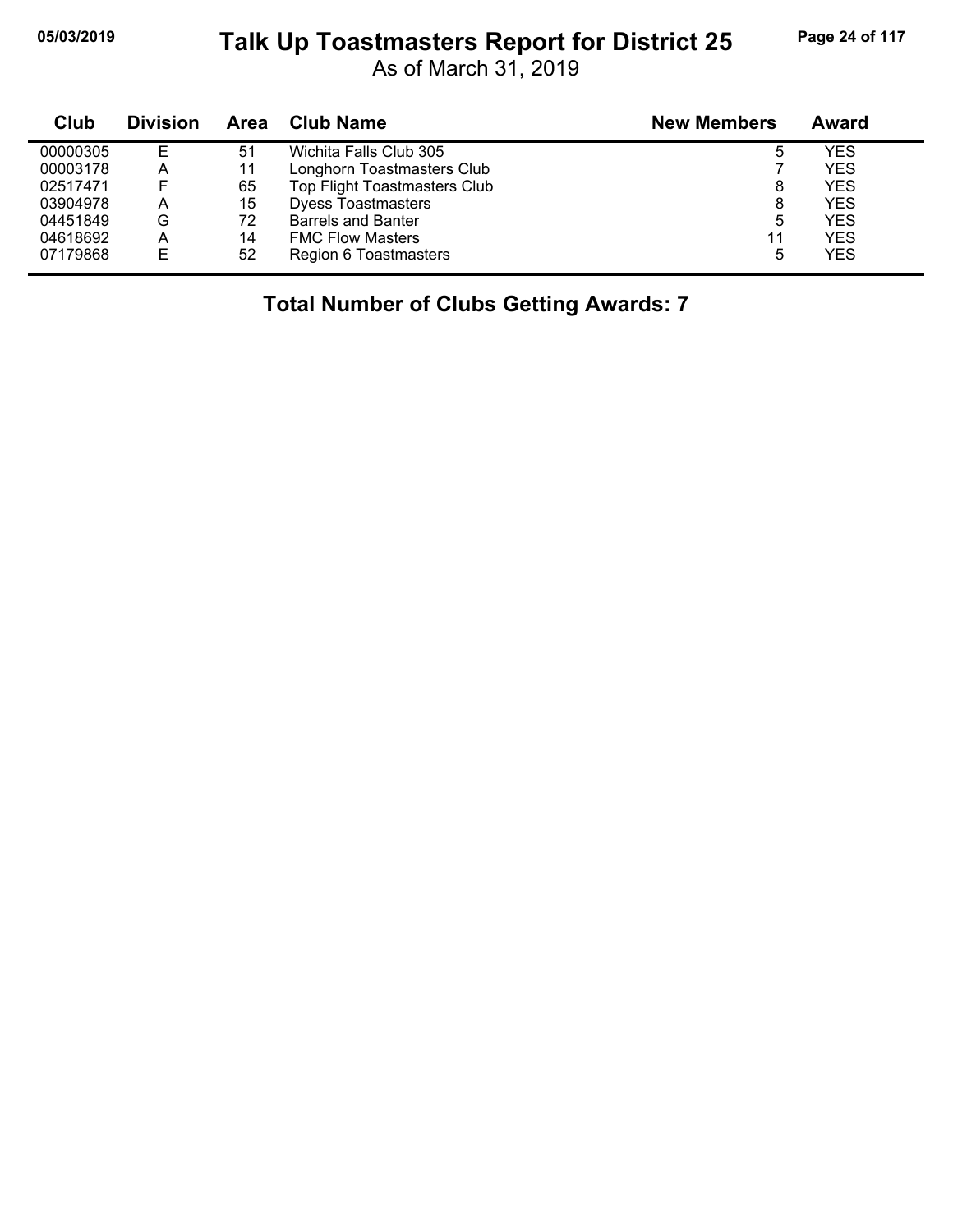#### **05/03/2019 Page 25 of 117 Talk Up Toastmasters Report for District 26**

As of March 31, 2019

| Club     | <b>Division</b> | <b>Area</b> | <b>Club Name</b>                              | <b>New Members</b> | <b>Award</b> |
|----------|-----------------|-------------|-----------------------------------------------|--------------------|--------------|
| 06817738 | U               | 02          | <b>Ulteig Multiregional Toastmasters Club</b> | 6                  | <b>YES</b>   |
| 05951876 | F               | 04          | Gogo Toast & Talk                             | 5                  | <b>YES</b>   |
| 05757222 | W               | 02          | <b>Western Slope Liberty Toastmasters</b>     | 5                  | <b>YES</b>   |
| 05768383 | F               | 03          | Terumo BCT                                    | 5                  | <b>YES</b>   |
| 06639075 | Ε               | 07          | Lookout Leaders                               | 5                  | <b>YES</b>   |
| 03499473 | D               | 06          | <b>Stately Speakers</b>                       | 5                  | <b>YES</b>   |
| 02285181 | U               | 01          | 5280 Toastmasters                             |                    | <b>YES</b>   |
| 01509839 | M               | 04          | <b>Denver Techmasters</b>                     | 5                  | <b>YES</b>   |
| 00003557 | Ε               | 07          | Speakeasy II Club                             | 5                  | <b>YES</b>   |
| 00001038 | D               | 02          | <b>Skyline Club</b>                           | 9                  | <b>YES</b>   |
| 00005158 | S               | 04          | Downtown Toastmasters Club                    | 5                  | <b>YES</b>   |
| 00008491 | D               | 05          | On Broadway Toastmasters Club                 | 9                  | <b>YES</b>   |
| 00009839 | D               | 03          | Lodo Toastmasters Club                        | 5                  | <b>YES</b>   |
| 00000375 | E               | 02          | Fort Collins #375 Toastmasters Club           | 6                  | <b>YES</b>   |
| 00004780 | E               | 07          | <b>Boulder Speakeasy</b>                      |                    | <b>YES</b>   |
| 00002242 | W               | 04          | <b>Thunderbolt Orators Club</b>               | 5                  | <b>YES</b>   |
| 00716047 | Е               | 05          | <b>CO Xpressionists Club</b>                  | 5                  | <b>YES</b>   |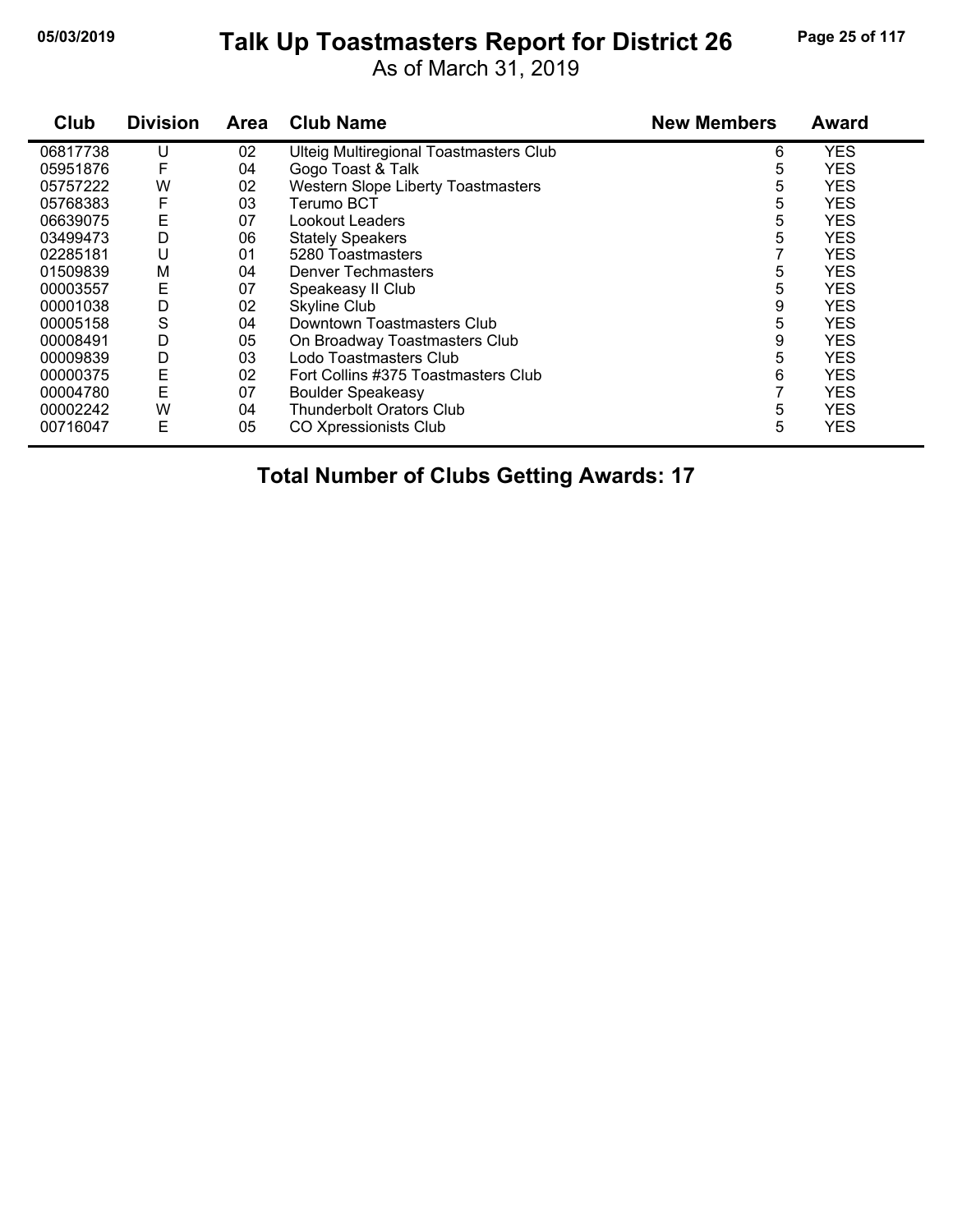#### **05/03/2019 Page 26 of 117 Talk Up Toastmasters Report for District 27**

As of March 31, 2019

| Club     | <b>Division</b> | <b>Area</b> | Club Name                           | <b>New Members</b> | Award |
|----------|-----------------|-------------|-------------------------------------|--------------------|-------|
| 00009623 |                 | 14          | 5-Star Toastmasters Club            |                    | YES   |
| 00001642 | B               | 21          | <b>Challenger Toastmasters Club</b> |                    | YES   |
| 04822356 |                 | 33          | <b>PMP Experts Toastmasters</b>     | h                  | YES   |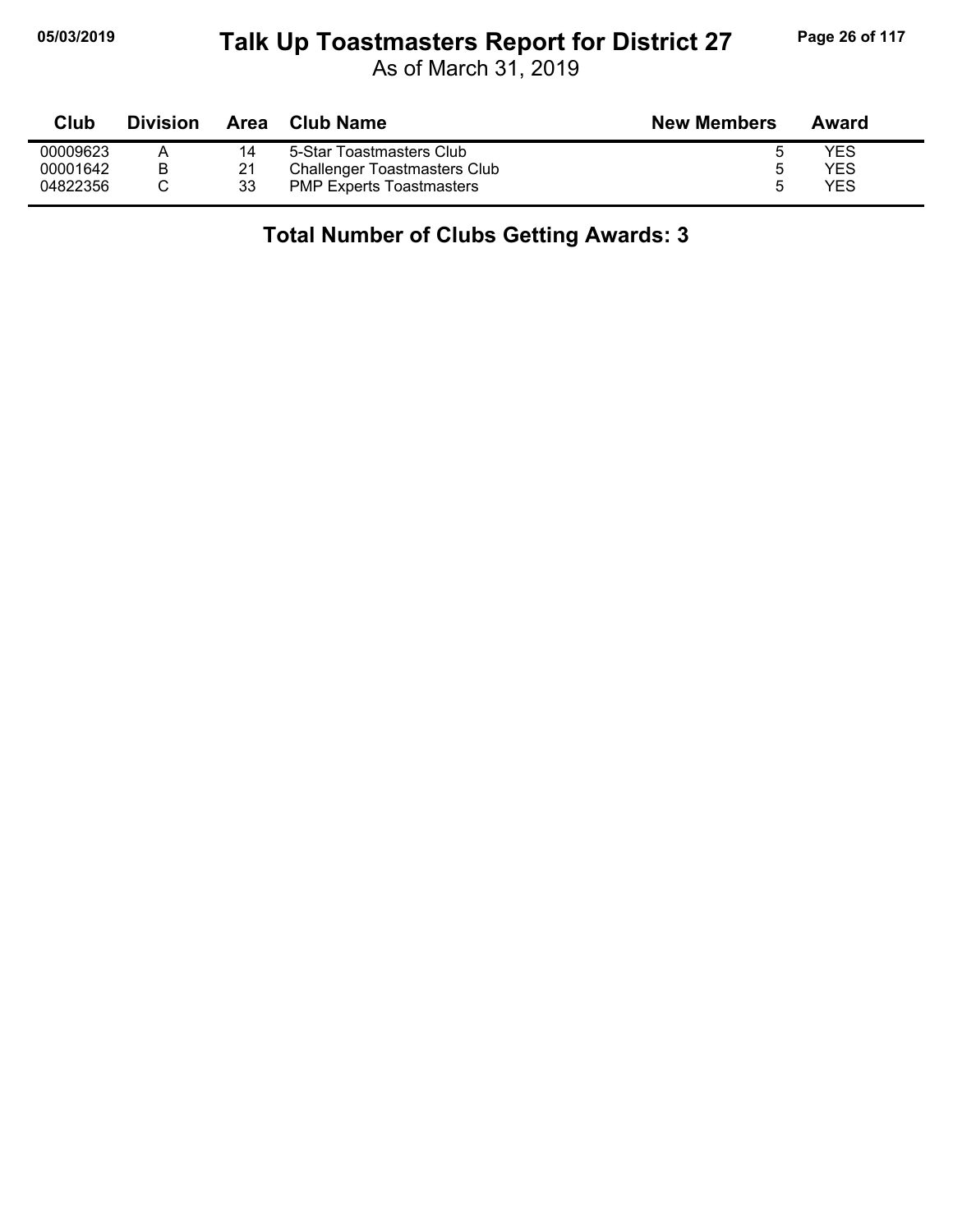#### **05/03/2019 Page 27 of 117 Talk Up Toastmasters Report for District 28**

As of March 31, 2019

| Club     | <b>Division</b> |    | Area Club Name                          | <b>New Members</b> | Award |
|----------|-----------------|----|-----------------------------------------|--------------------|-------|
| 04007523 |                 | 43 | <b>GSC Toastmasters Club</b>            |                    | YES   |
| 00001660 | G               | 34 | Motor City Speak Easy Toastmasters Club |                    | YES   |
| 00006563 |                 | 13 | Ann Arbor Toastmasters And Friends Club |                    | YFS   |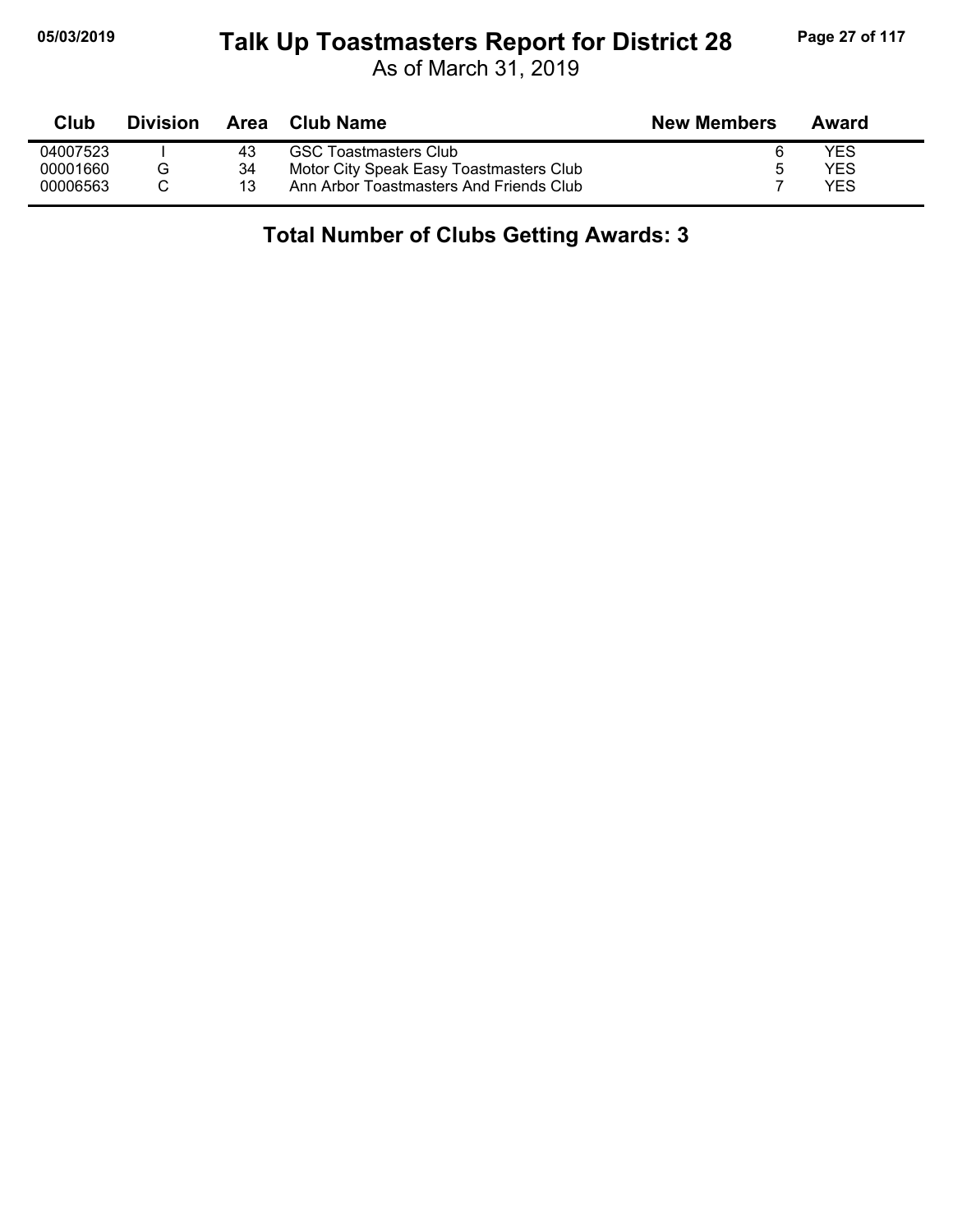### **05/03/2019 Page 28 of 117 Talk Up Toastmasters Report for District 29**

As of March 31, 2019

| Club     | Division | Area | Club Name                    | <b>New Members</b> | Award |
|----------|----------|------|------------------------------|--------------------|-------|
| 00738588 |          | 45   | One Dulles Toastmasters Club |                    | YES   |
| 00005154 |          | 53   | Loudoun Club                 | 10                 | YES   |
| 07049862 |          | 42   | <b>IBM Blue Toastmasters</b> | ี                  | YES   |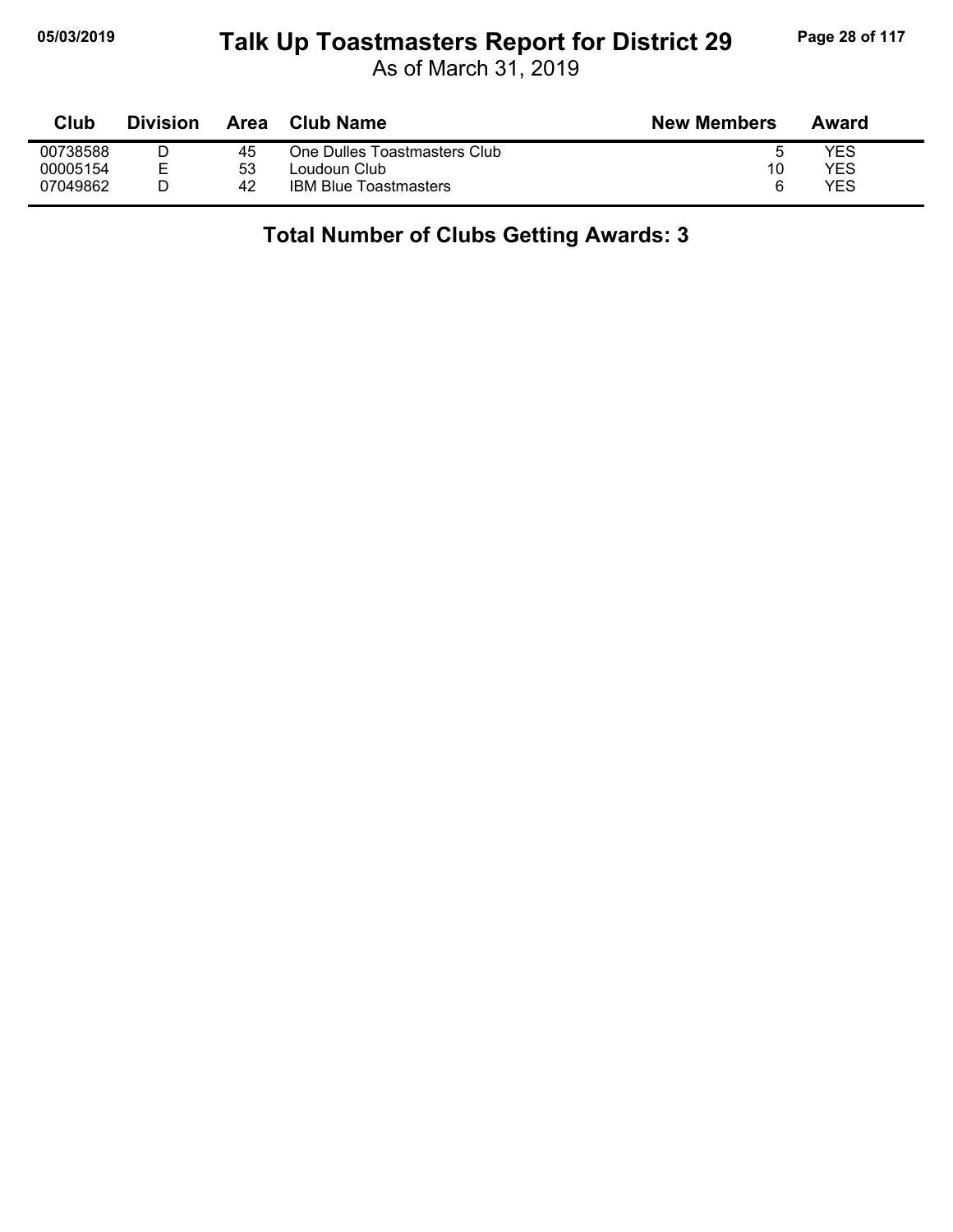## **05/03/2019 Page 29 of 117 Talk Up Toastmasters Report for District 31**

As of March 31, 2019

| Club     | <b>Division</b> | <b>Area</b> | <b>Club Name</b>                               | <b>New Members</b> | <b>Award</b> |
|----------|-----------------|-------------|------------------------------------------------|--------------------|--------------|
| 07185762 | D               | 42          | <b>VPNE</b> Toastmasters                       | 6                  | <b>YES</b>   |
| 00000675 |                 | 66          | <b>Quincy Toastmasters Club</b>                | 5                  | <b>YES</b>   |
| 00001074 | н               | 85          | <b>Boston Toastmasters</b>                     | 22                 | <b>YES</b>   |
| 01098642 | С               | 34          | <b>Harvard Toastmasters Club</b>               | 11                 | <b>YES</b>   |
| 00727120 | E               | 52          | Village Toastmasters Club                      | 6                  | <b>YES</b>   |
| 00009771 |                 | 64          | Fox Vox Club                                   | 5                  | <b>YES</b>   |
| 00006670 | С               | 33          | Speak Up Cambridge                             | 13                 | <b>YES</b>   |
| 00006272 | B               | 24          | <b>Lexington Toastmasters</b>                  |                    | <b>YES</b>   |
| 04423785 | В               | 25          | The Tuesday Toast: Oracle Toastmasters         |                    | <b>YES</b>   |
| 05073971 | Ε               | 53          | <b>Shrewsbury Toastmasters</b>                 | 5                  | <b>YES</b>   |
| 05870865 | E               | 53          | <b>Unibank Toastmasters</b>                    | 5                  | <b>YES</b>   |
| 02078400 | В               | 22          | Mill City Toastmasters                         | 5                  | <b>YES</b>   |
| 02107013 |                 | 91          | Voices of Victory Toastmasters Club            |                    | <b>YES</b>   |
| 03163158 | B               | 26          | Dassault Systemes Boston Campus Toastmasters ( | 5                  | <b>YES</b>   |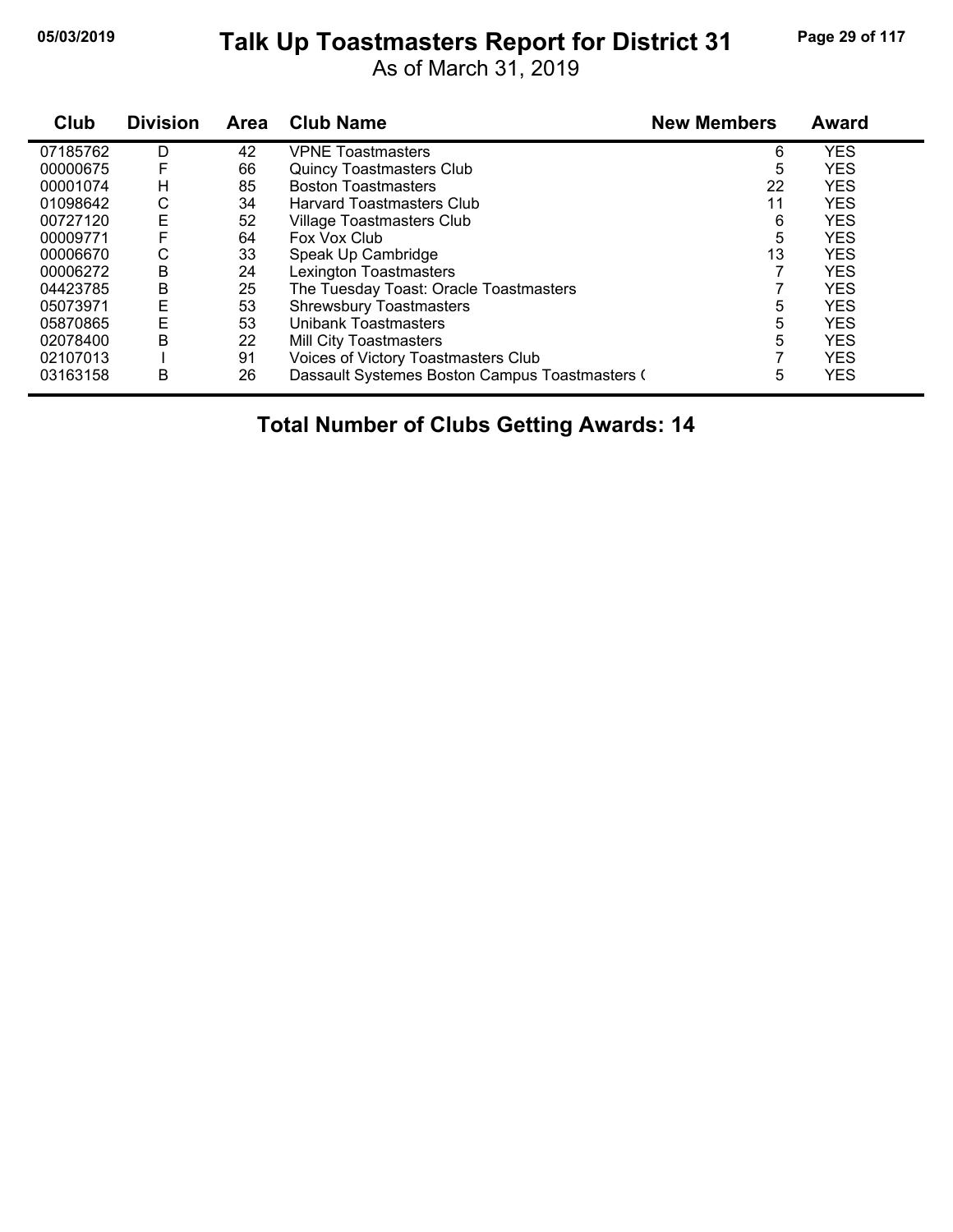#### **05/03/2019 Page 30 of 117 Talk Up Toastmasters Report for District 32**

As of March 31, 2019

| Club     | <b>Division</b> |    | Area Club Name                               | <b>New Members</b> | Award      |
|----------|-----------------|----|----------------------------------------------|--------------------|------------|
| 05927840 |                 | 54 | Arctic Guardians Community Toastmasters Club |                    | <b>YES</b> |
| 00000422 |                 | 33 | Capitol Club                                 |                    | YES        |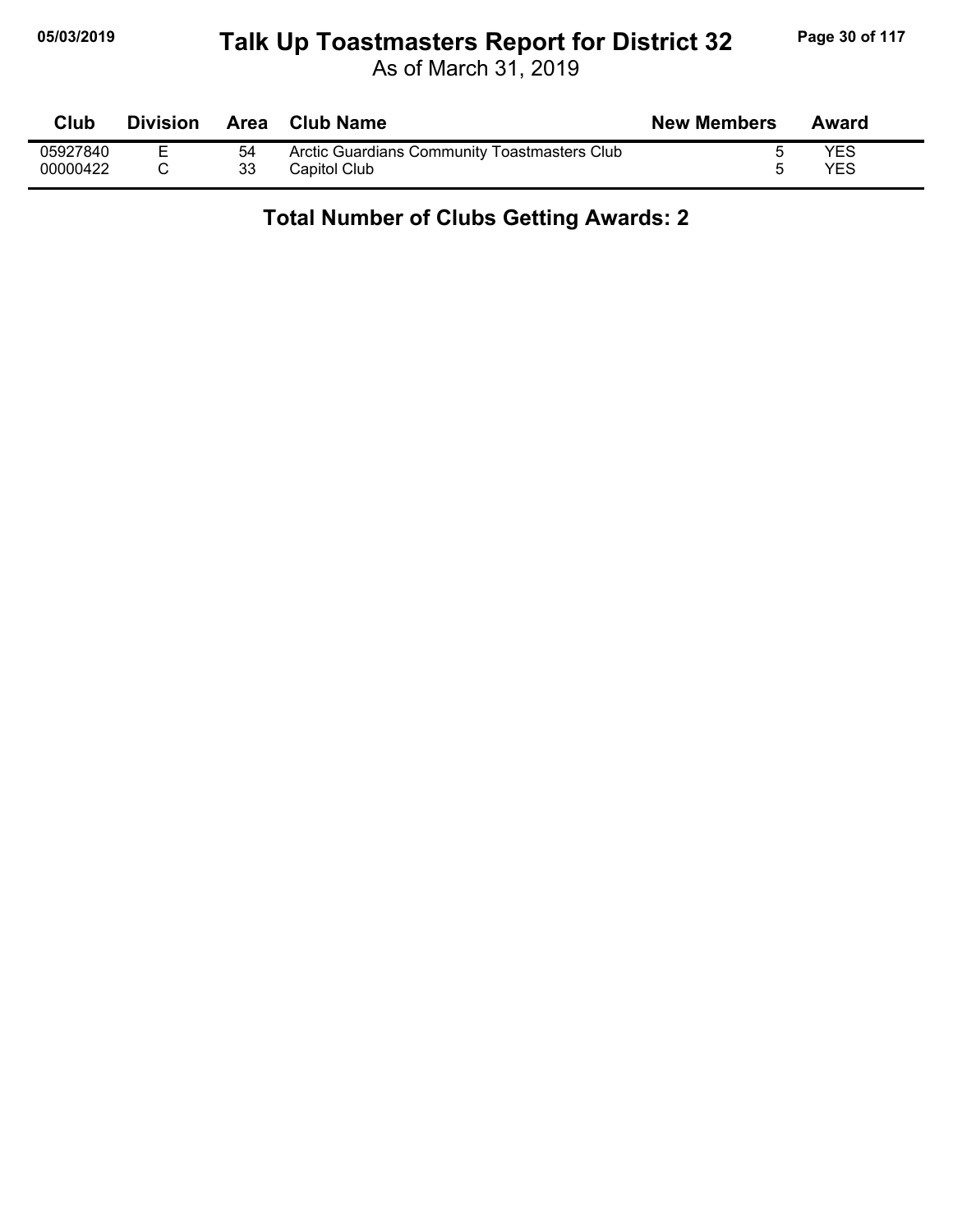## **05/03/2019 Page 31 of 117 Talk Up Toastmasters Report for District 33**

As of March 31, 2019

| Club     | <b>Division</b> | <b>Area</b> | <b>Club Name</b>                   | <b>New Members</b> | <b>Award</b> |
|----------|-----------------|-------------|------------------------------------|--------------------|--------------|
| 00001864 |                 | 03          | Conejo Valley Tm's Club            | 5                  | <b>YES</b>   |
| 00687474 | E               | 02          | <b>Presentation Pros Club</b>      | 6                  | <b>YES</b>   |
| 00932959 | D               | 03          | Colorado River Toastmasters        | 6                  | <b>YES</b>   |
| 00849625 | D               | 04          | Gente De Voz                       | 5                  | <b>YES</b>   |
| 00008327 | E               | 03          | <b>Whitehatters Ovation Club</b>   | 5                  | <b>YES</b>   |
| 00008238 | А               | 06          | <b>Shoptalk Toastmasters Club</b>  | 5                  | <b>YES</b>   |
| 06085870 | Κ               | 01          | <b>United Voices</b>               | 6                  | <b>YES</b>   |
| 05947588 | B               | 03          | <b>Oxnard Chamber Toastmasters</b> | 9                  | YES          |
| 05363923 | н               | 04          | Toastmasters Anonymous             | 5                  | <b>YES</b>   |
| 02558090 | F               | 05          | Speak EZ                           | 6                  | <b>YES</b>   |
| 01529843 | A               | 06          | <b>Y</b> Talkers                   | 5                  | <b>YES</b>   |
| 06978292 | D               | 04          | Vision Voyagers                    | 8                  | <b>YES</b>   |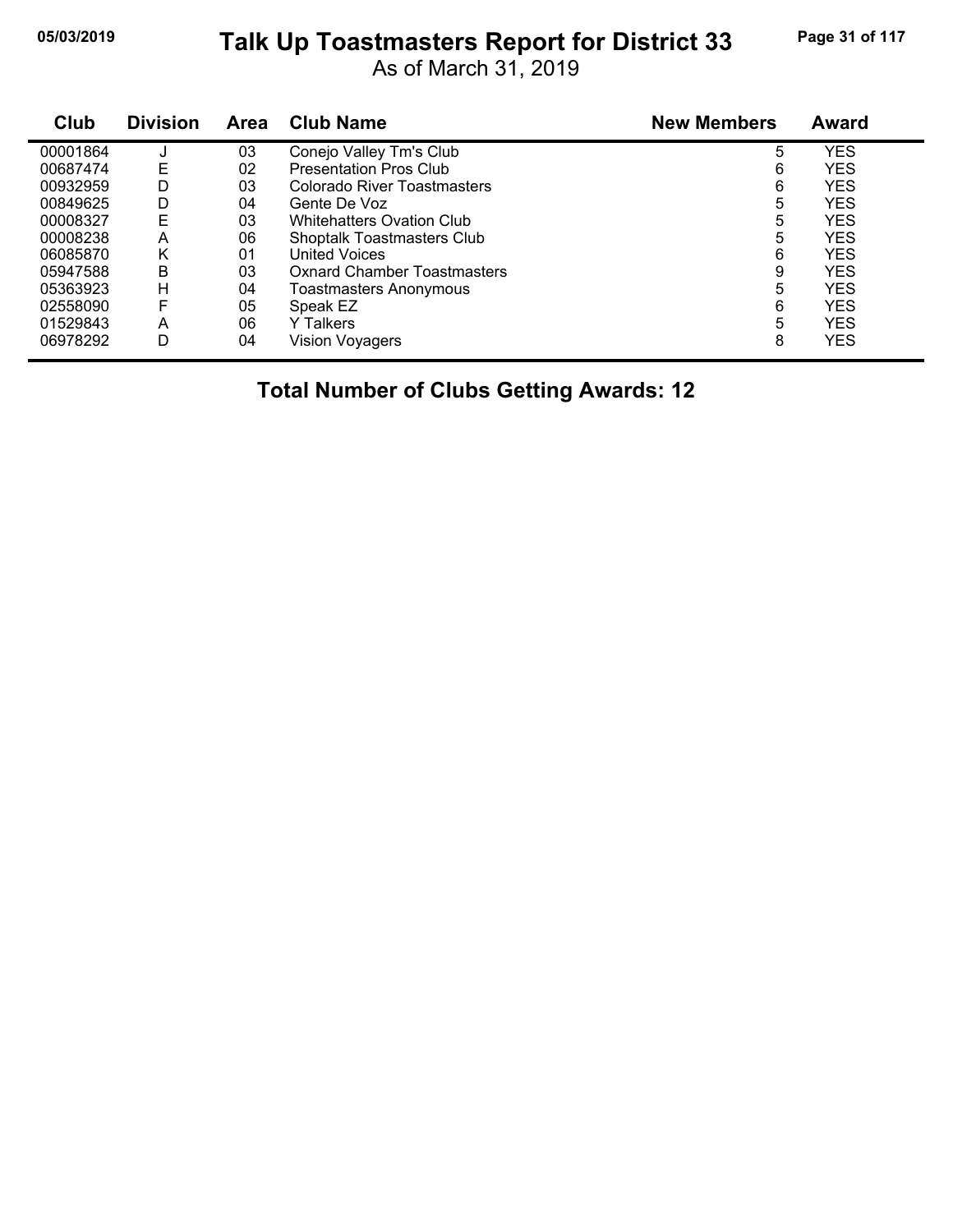## **05/03/2019 Page 32 of 117 Talk Up Toastmasters Report for District 34**

As of March 31, 2019

| Club     | <b>Division</b> | Area | <b>Club Name</b>                           | <b>New Members</b> | Award      |
|----------|-----------------|------|--------------------------------------------|--------------------|------------|
| 06871162 | E               | 01   | <b>GEIO II</b>                             |                    | <b>YES</b> |
| 01740445 |                 | 03   | SMART UNIVERSE FOUNDATION, I.A.P.          | 6                  | <b>YES</b> |
| 05972544 | Ε               | 03   | Thrive Toastmasters Club                   | 10                 | <b>YES</b> |
| 06770046 | С               | 01   | CLUB TM CHICAGO-LA BARCA                   | 8                  | <b>YES</b> |
| 04631248 | E               | 01   | <b>GEIO I</b>                              | 5                  | <b>YES</b> |
| 04307524 | O               | 03   | Oracle M.D.C. Toastmasters                 | 5                  | <b>YES</b> |
| 03860379 | E               | 01   | Club Cimarron Del Tecnologico De Monterrey | 6                  | <b>YES</b> |
| 00007631 | Κ               | 02   | <b>CARIBE</b>                              | 5                  | <b>YES</b> |
| 01188270 | н               | 03   | La Herradura                               | 5                  | <b>YES</b> |
| 00727913 | A               | 03   | Angelopolis Club                           | 5                  | <b>YES</b> |
| 01274934 |                 | 03   | CMIC Xalapa                                | 5                  | <b>YES</b> |
| 00009615 |                 | 02   | Xalapa Club 9615                           | 5                  | <b>YES</b> |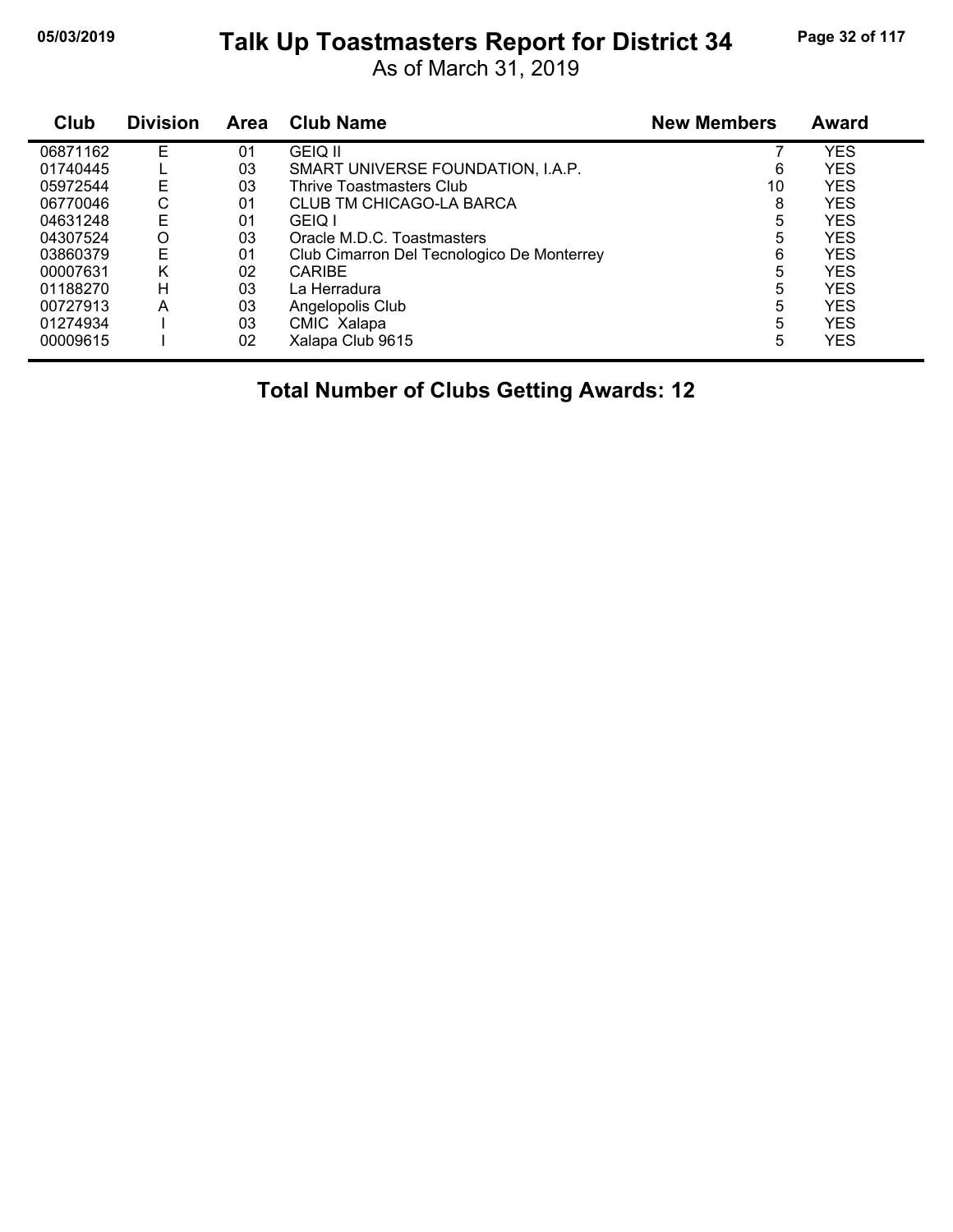## **05/03/2019 Page 33 of 117 Talk Up Toastmasters Report for District 35**

As of March 31, 2019

| Club     | <b>Division</b> | Area | <b>Club Name</b>             | <b>New Members</b> | Award |
|----------|-----------------|------|------------------------------|--------------------|-------|
| 00006141 | N               | 02   | Univ./Wi-Stevens Point Club_ |                    | YES   |
| 00003891 |                 | 03   | Rockwell Automation A-B Club | 5                  | YES   |
| 04719944 |                 | 03   | NM Speaks!                   |                    | YES   |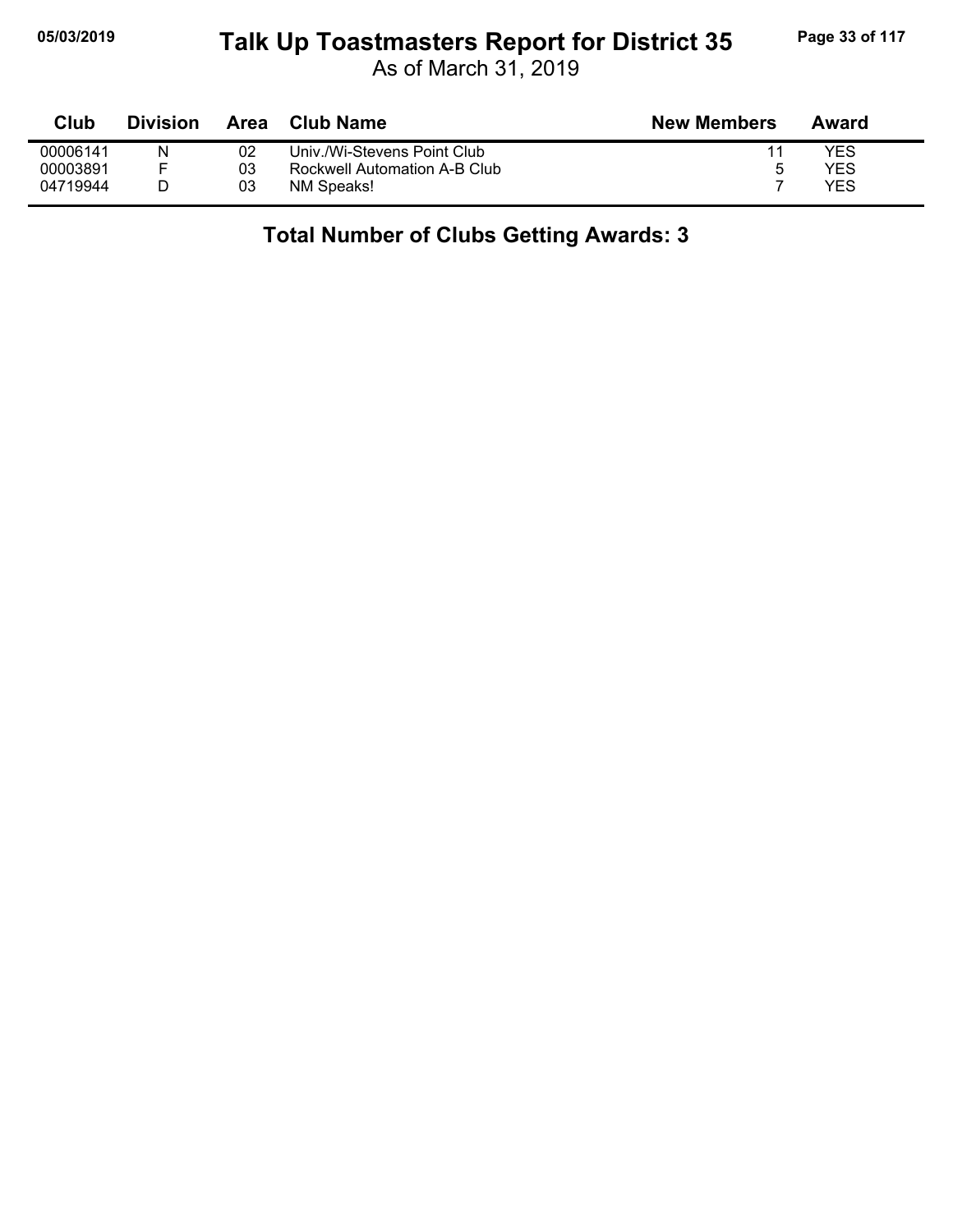#### **05/03/2019 Page 34 of 117 Talk Up Toastmasters Report for District 36**

As of March 31, 2019

| Club     | <b>Division</b> | Area | <b>Club Name</b>                                  | <b>New Members</b> | Award      |  |
|----------|-----------------|------|---------------------------------------------------|--------------------|------------|--|
| 06708584 | D               | 45   | Prince George's County Women's Bureau             | 11                 | YES        |  |
| 00004818 | Е               | 54   | Gene Toasters Toastmasters Club                   | 6                  | <b>YES</b> |  |
| 00009335 | С               | 32   | <b>IDB Development Speakers Toastmasters Club</b> | 5                  | <b>YES</b> |  |
| 00007012 | Е               | 55   | Sunrise Toastmasters Club                         | 5                  | <b>YES</b> |  |
| 00624924 | D               | 44   | <b>Greenbelt Toastmasters</b>                     | 8                  | <b>YES</b> |  |
| 00005893 | B               | 26   | Clara Barton Advance and Conquer Toastmasters (   | 6                  | <b>YES</b> |  |
| 01818089 | В               | 24   | <b>IFC Toastmasters Club</b>                      | 5                  | YES        |  |
| 01449691 | F               | 65   | <b>PMA Toastmasters</b>                           | 14                 | <b>YES</b> |  |
| 02524964 | С               | 35   | World Learning                                    | 5                  | <b>YES</b> |  |
| 02436218 | E               | 57   | <b>CCACC</b>                                      | 6                  | <b>YES</b> |  |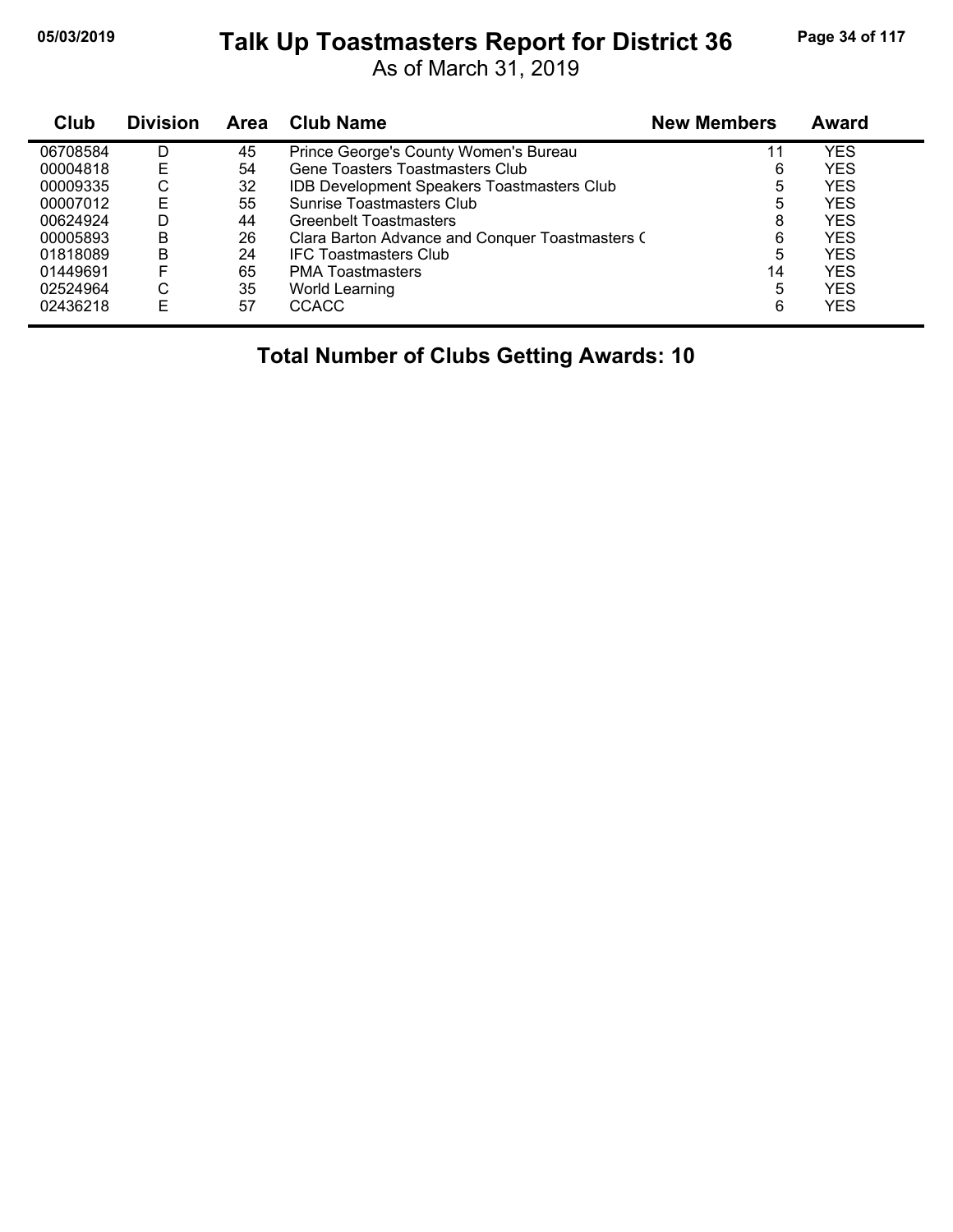#### **05/03/2019 Page 35 of 117 Talk Up Toastmasters Report for District 37**

As of March 31, 2019

| Club     | <b>Division</b> | <b>Area</b> | <b>Club Name</b>                         | <b>New Members</b> | <b>Award</b> |
|----------|-----------------|-------------|------------------------------------------|--------------------|--------------|
| 04400211 | н               | 75          | MetLife Innovators Toastmasters Club     |                    | <b>YES</b>   |
| 05425375 | B               | 11          | Wells Fargo Research Drive Toastmasters  | 6                  | <b>YES</b>   |
| 05740935 | H               | 75          | <b>Fujifilm Tech Talks</b>               | 8                  | <b>YES</b>   |
| 00003603 | J               | 94          | <b>Wilmington Toastmasters</b>           | 5                  | <b>YES</b>   |
| 00003335 | н               | 72          | Cary Club                                | 5                  | <b>YES</b>   |
| 00000843 |                 | 82          | Raleigh Club                             | 5                  | <b>YES</b>   |
| 00001203 | G               | 62          | Durham Club                              |                    | <b>YES</b>   |
| 00000661 |                 | 83          | <b>Capital City Toastmasters</b>         | 6                  | <b>YES</b>   |
| 00000296 | A               | 01          | Speaking of Eaton                        | 19                 | <b>YES</b>   |
| 00002879 | H               | 74          | <b>Cape Fear Toastmasters</b>            | 6                  | <b>YES</b>   |
| 00002631 | C               | 21          | Gateway To Speaking Excellence Club      | 5                  | <b>YES</b>   |
| 00009003 | C               | 22          | <b>FUN Toastmasters Club</b>             | 5                  | <b>YES</b>   |
| 00009445 | H               | 73          | Talkers@Cisco                            | 6                  | <b>YES</b>   |
| 01262696 | D               | 35          | Matthews/Mint Hill Toastmasters          | 5                  | <b>YES</b>   |
| 01055281 | G               | 62          | Speak Up!                                | 7                  | <b>YES</b>   |
| 00770360 | B               | 11          | Friendship Toastmasters Club             | 6                  | <b>YES</b>   |
| 00003971 | C               | 22          | Bank of America Uptown Toastmasters Club | 11                 | <b>YES</b>   |
| 00001420 | C               | 23          | Queen City Toastmasters Club             |                    | <b>YES</b>   |
| 05891086 | D               | 34          | Charlotte NC-SYF Club                    | 5                  | <b>YES</b>   |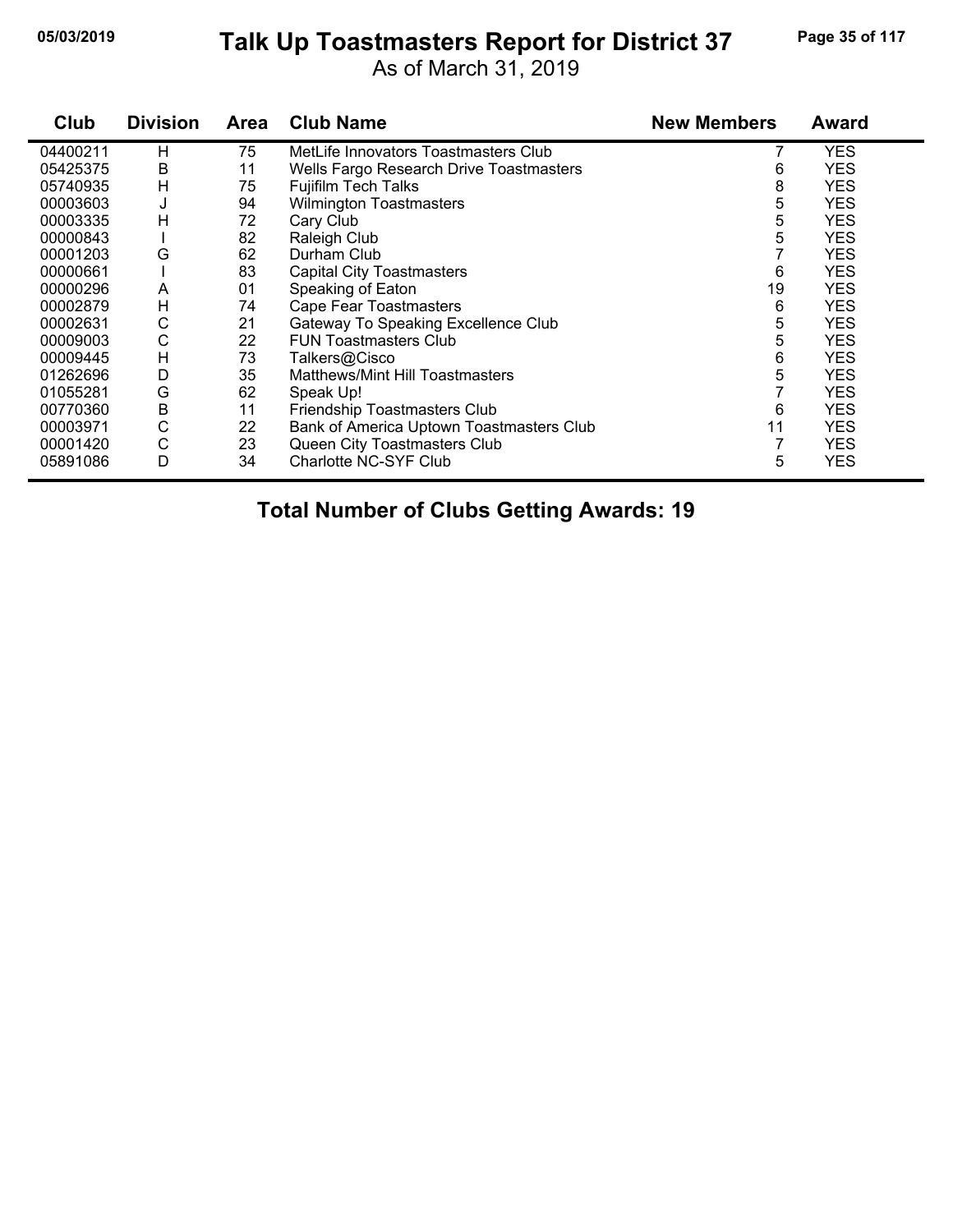## **05/03/2019 Page 36 of 117 Talk Up Toastmasters Report for District 38**

As of March 31, 2019

| Club     | <b>Division</b> | Area | <b>Club Name</b>                  | <b>New Members</b> | <b>Award</b> |  |
|----------|-----------------|------|-----------------------------------|--------------------|--------------|--|
| 07019923 | С               | 32   | Orange Toast                      | 6                  | <b>YES</b>   |  |
| 07025196 | D               | 42   | American Water                    | 17                 | <b>YES</b>   |  |
| 00009376 | G               | 70   | We The Speakers                   | 5                  | <b>YES</b>   |  |
| 00006623 | E               | 52   | Pocono Club                       | 9                  | <b>YES</b>   |  |
| 00005087 | F               | 60   | ETS Toastmasters Club             | 8                  | <b>YES</b>   |  |
| 00006120 | С               | 31   | <b>Big Blue Club</b>              | 6                  | <b>YES</b>   |  |
| 00003204 | B               | 24   | Delaware County Toastmasters Club | 6                  | <b>YES</b>   |  |
| 05954202 | G               | 74   | Lincoln Financial Distributors    | 8                  | <b>YES</b>   |  |
| 02813954 | G               | 72   | Main Line Speaks                  | 5                  | <b>YES</b>   |  |
| 01989281 | С               | 31   | <b>Comcast HQ Toastmasters</b>    |                    | <b>YES</b>   |  |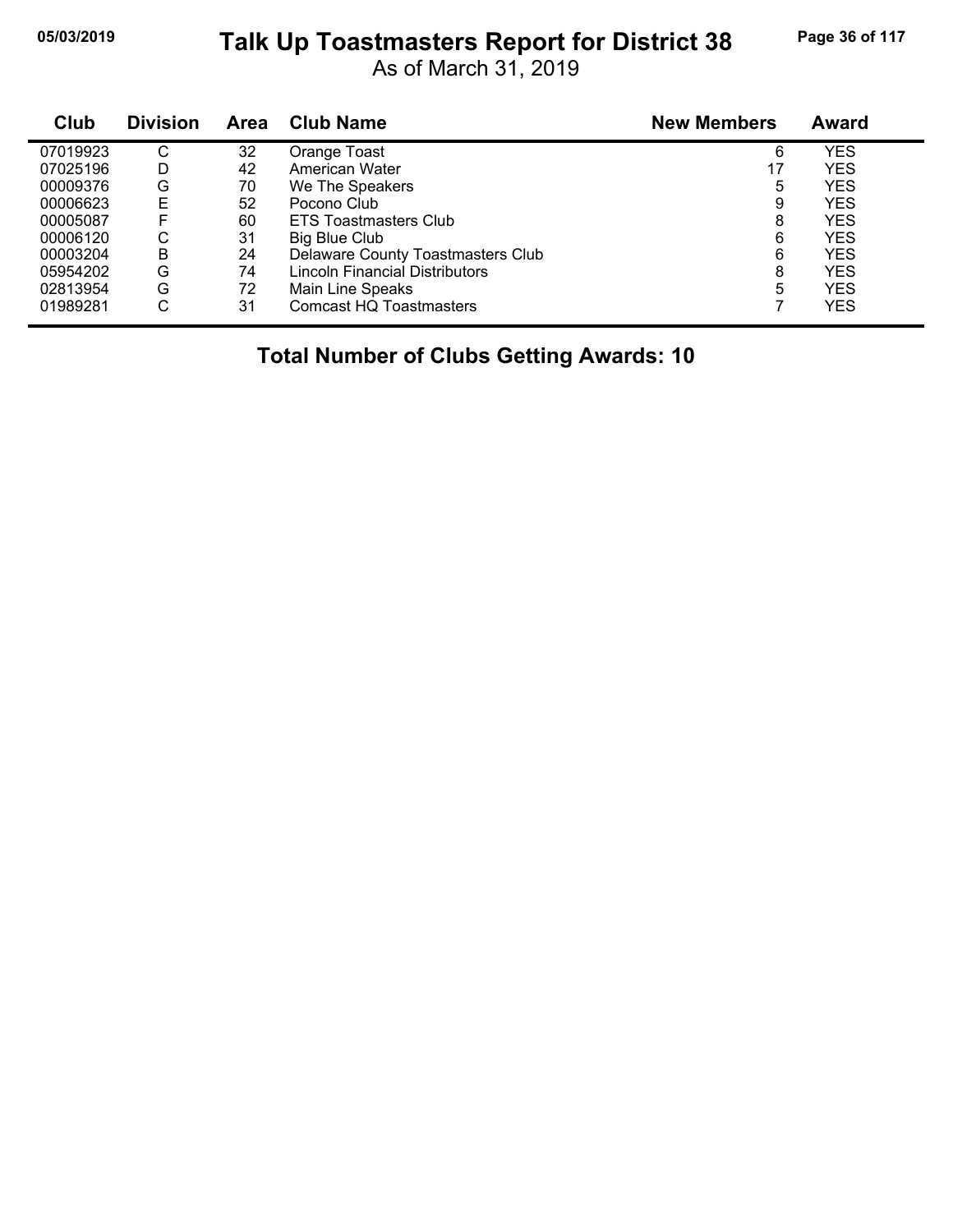# **05/03/2019 Page 37 of 117 Talk Up Toastmasters Report for District 39**

As of March 31, 2019

| Club     | <b>Division</b> | Area | <b>Club Name</b>                   | <b>New Members</b> | Award |
|----------|-----------------|------|------------------------------------|--------------------|-------|
| 01575627 |                 | 03   | The Articulators                   | 6                  | YES   |
| 00589646 | F               | 62   | Roseville Toasters Club            | 6                  | YES   |
| 00009010 | Е               | 52   | Capitol Toasters Toastmasters Club |                    | YES   |
| 00009292 | E               | 54   | East End Orators Club              | b                  | YES   |
| 00001528 |                 | 94   | Speaking Machine                   | 6                  | YES   |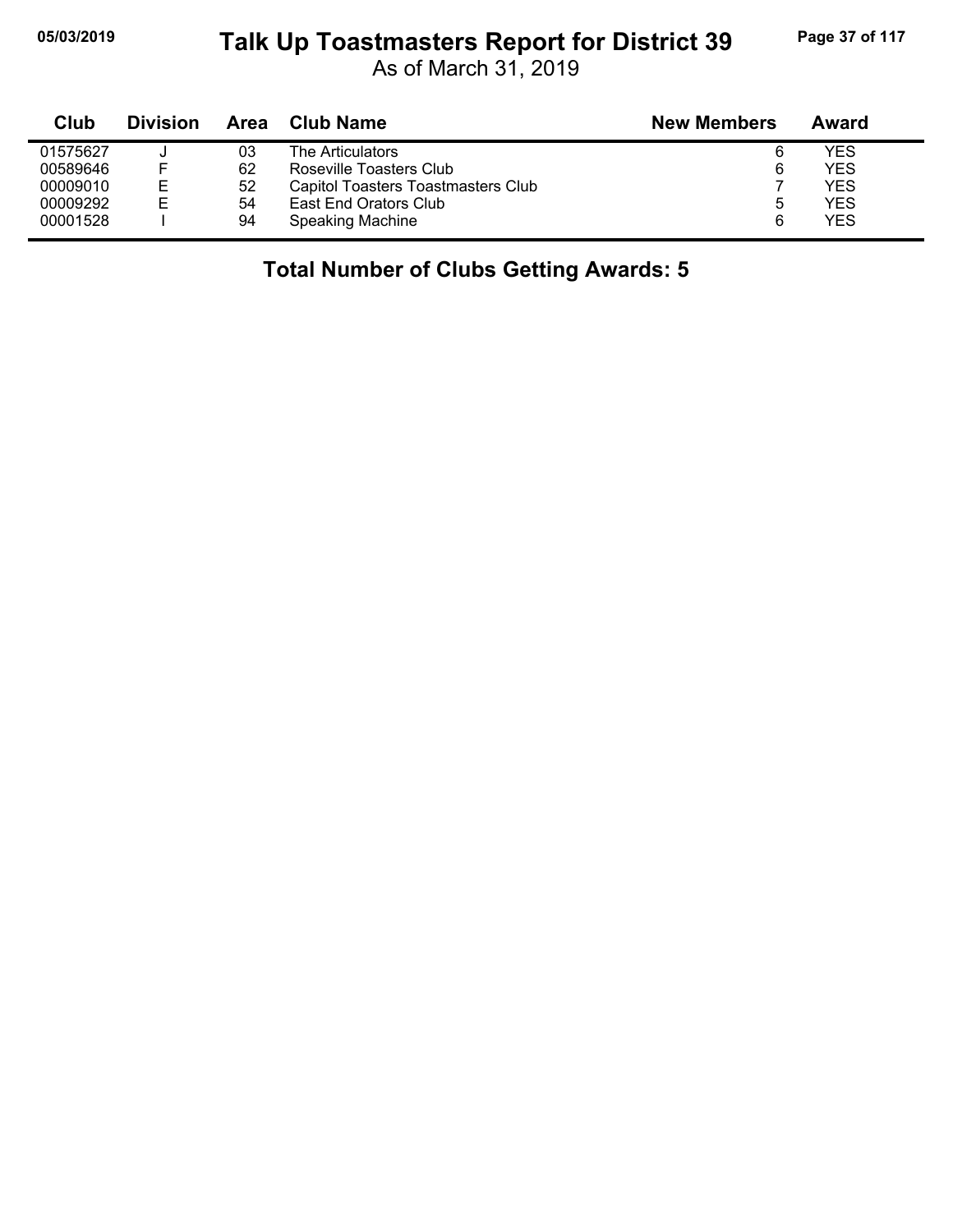#### **05/03/2019 Page 38 of 117 Talk Up Toastmasters Report for District 40**

As of March 31, 2019

| Club     | <b>Division</b> | Area | Club Name                              | <b>New Members</b> | Award |
|----------|-----------------|------|----------------------------------------|--------------------|-------|
| 00001578 |                 | 52   | Seven Hills of Cincinnati Toastmasters |                    | YES   |
| 00006455 | G               | 63   | <b>Ashland Toastmasters</b>            | 6                  | YES   |
| 01299268 |                 | 51   | Miami Masters Toastmasters Club        | 6                  | YES   |
| 00000472 |                 | 83   | Cincinnati Toastmasters                | 6                  | YES   |
| 00621016 | H               | 71   | <b>Brewery District Club</b>           | 5                  | YES   |
| 06743347 | в               | 12   | Toastmasters International At OSU      | 5                  | YES   |
| 06070109 | С               | 25   | <b>Trance Mission Toastmasters</b>     | 5                  | YES   |
| 04181643 | B               | 16   | <b>Dublin Advanced Toastmasters</b>    | 5                  | YES   |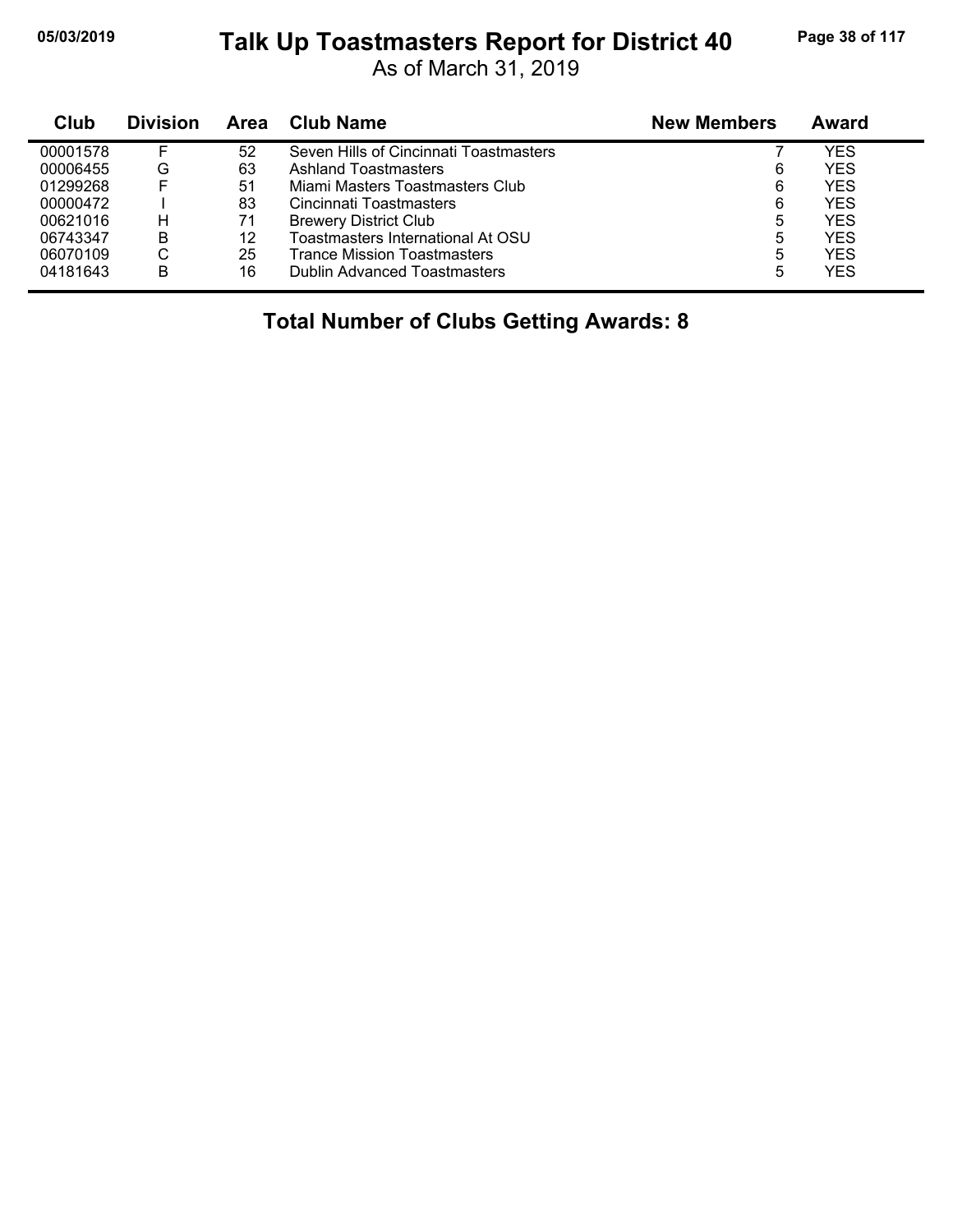#### **05/03/2019 Page 39 of 117 Talk Up Toastmasters Report for District 41**

As of March 31, 2019

| Club     | <b>Division</b> | <b>Area</b> | <b>Club Name</b>                              | <b>New Members</b> | <b>Award</b> |
|----------|-----------------|-------------|-----------------------------------------------|--------------------|--------------|
| 05869922 | H               | 04          | Sprouts Toastmasters Club                     | 27                 | <b>YES</b>   |
| 07237977 | H               | 02          | <b>Titans Toastmasters Club</b>               | 9                  | <b>YES</b>   |
| 07057075 | $\mathsf E$     | 02          | Delhi Orators                                 | 5                  | <b>YES</b>   |
| 07064415 | $\mathbf{I}$    | 03          | PathBreakers Toastmasters Club                | 5                  | <b>YES</b>   |
| 07010470 | K               | 02          | <b>TCS Maitree Pinnacle Toastmasters Club</b> | $\overline{7}$     | <b>YES</b>   |
| 07128288 | G               | 05          | <b>UOP Toastmasters Delhi</b>                 | 19                 | <b>YES</b>   |
| 06933277 | J               | 01          | Inspiria Toastmasters Club                    | 5                  | <b>YES</b>   |
| 06655852 | J               | 01          | Siliguri Queens Toastmasters                  | 5                  | <b>YES</b>   |
| 06461833 | E               | 04          | Indirapuram Toastmasters Club                 | 5                  | <b>YES</b>   |
| 06771510 | Κ               | 04          | Elite Toastmasters Club                       | 11                 | <b>YES</b>   |
| 06677200 | K               | 01          | <b>TCS Maitree Icon Toastmasters Club</b>     | 5                  | <b>YES</b>   |
| 06604796 | H               | 01          | <b>Udaipur Toastmasters Club</b>              | 5                  | <b>YES</b>   |
| 05954206 | H               | 02          | Jaipur Toastmasters Club                      | 11                 | <b>YES</b>   |
| 05700331 | $\mathsf E$     | 02          | Delhi Toastmasters                            | 8                  | <b>YES</b>   |
| 05346753 | $\mathsf E$     | 03          | Toastmasters Club of Speaking and Leadership  | 5                  | <b>YES</b>   |
| 05477602 | L               | 01          | <b>Toastmasters of Delhi</b>                  | 8                  | <b>YES</b>   |
| 05576185 | $\mathsf C$     | 01          | Noida Plus Toastmasters Club                  | 9                  | <b>YES</b>   |
| 05539557 | F               | 04          | The Pangram's Toastmasters Club               | 16                 | <b>YES</b>   |
| 05679112 | J               | 01          | Siliguri Toastmasters Club                    | 5                  | <b>YES</b>   |
| 05680890 | E               | 03          | <b>Capital City Toastmasters</b>              | 9                  | <b>YES</b>   |
| 03939528 | $\mathbf{I}$    | 03          | In-Steel Toastmasters                         | 8                  | <b>YES</b>   |
| 05168041 | G               | 04          | Gurgaon Orators Toastmasters Club             | 16                 | <b>YES</b>   |
| 01574616 | E               | 01          | <b>Toastmasters Club of West Delhi</b>        | 6                  | <b>YES</b>   |
| 01536328 | F               | 03          | <b>TCS Maitree Toastmasters Club At GG6</b>   | 6                  | <b>YES</b>   |
| 01403496 | $\mathsf C$     | 04          | <b>TCS Noida 6 Toastmasters Club</b>          | 9                  | <b>YES</b>   |
| 01345936 | F               | 03          | <b>TCS Maitree Gurgaon Toastmasters</b>       | 15                 | <b>YES</b>   |
| 03454766 | H               | 03          | Pink City Toastmasters Club                   | 5                  | <b>YES</b>   |
| 02387353 | J               | 04          | <b>CMA Bangladesh Tigers Toastmasters</b>     | $\overline{7}$     | <b>YES</b>   |
| 02840470 | F               | 04          | Nagarro Icons                                 | 17                 | <b>YES</b>   |
| 01867633 | L               | 04          | <b>Faridabad Toastmasters Club</b>            | 5                  | <b>YES</b>   |
| 03154173 | B               | 03          | <b>Chitkara University Toastmasters Club</b>  | 25                 | <b>YES</b>   |
| 03123534 | E               | 01          | North Spark Toastmasters Club                 | $\overline{7}$     | <b>YES</b>   |
| 03281416 | $\mathsf E$     | 02          | Central Delhi Toastmasters Club               | 11                 | <b>YES</b>   |
| 03719774 | G               | 05          | McDermott Speakers Toastmasters Club          | 5                  | <b>YES</b>   |
| 01179292 | Κ               | 04          | Kolkata Toastmasters Club                     | 7                  | <b>YES</b>   |
| 01200975 | F               | 05          | <b>Gurgaon Toastmasters Club</b>              | 5                  | <b>YES</b>   |
| 00870897 | L               | 01          | South Delhi Toastmasters                      | 7                  | <b>YES</b>   |
| 01088097 | Κ               | 02          | <b>TCS Maitree Kolkata Toastmasters Club</b>  | 7                  | <b>YES</b>   |
| 01098597 | В               | 01          | Chandigarh Toastmasters Club                  | 6                  | <b>YES</b>   |
| 01309237 |                 | 01          | Infosys Toastmasters, Bhubaneswar             | 5                  | <b>YES</b>   |
| 01276713 | L               | 03          | Delhi Advanced Toastmasters Club              | 9                  | <b>YES</b>   |
| 00693315 | A               | 01          | <b>Everest Toastmasters Club</b>              | 6                  | <b>YES</b>   |
| 00996285 | E               | 01          | Toastmasters Club of Dwarka                   | 6                  | <b>YES</b>   |
| 00003936 | E               | 03          | <b>Toastmasters Club of New Delhi</b>         | 6                  | <b>YES</b>   |
| 01496270 | Κ               | 01          | City of Joy Toastmasters Club                 | 6                  | <b>YES</b>   |
| 01459483 | Е               | 04          | East Delhi Toastmasters Club                  | $\overline{7}$     | <b>YES</b>   |
| 01381947 | Κ               | 03          | Salt Lake Toastmasters Club                   | 8                  | <b>YES</b>   |
| 01223942 | $\mathsf C$     | 02          | TCS Maitree Noida 7 Toastmasters Club         | 5                  | <b>YES</b>   |
|          |                 |             |                                               |                    |              |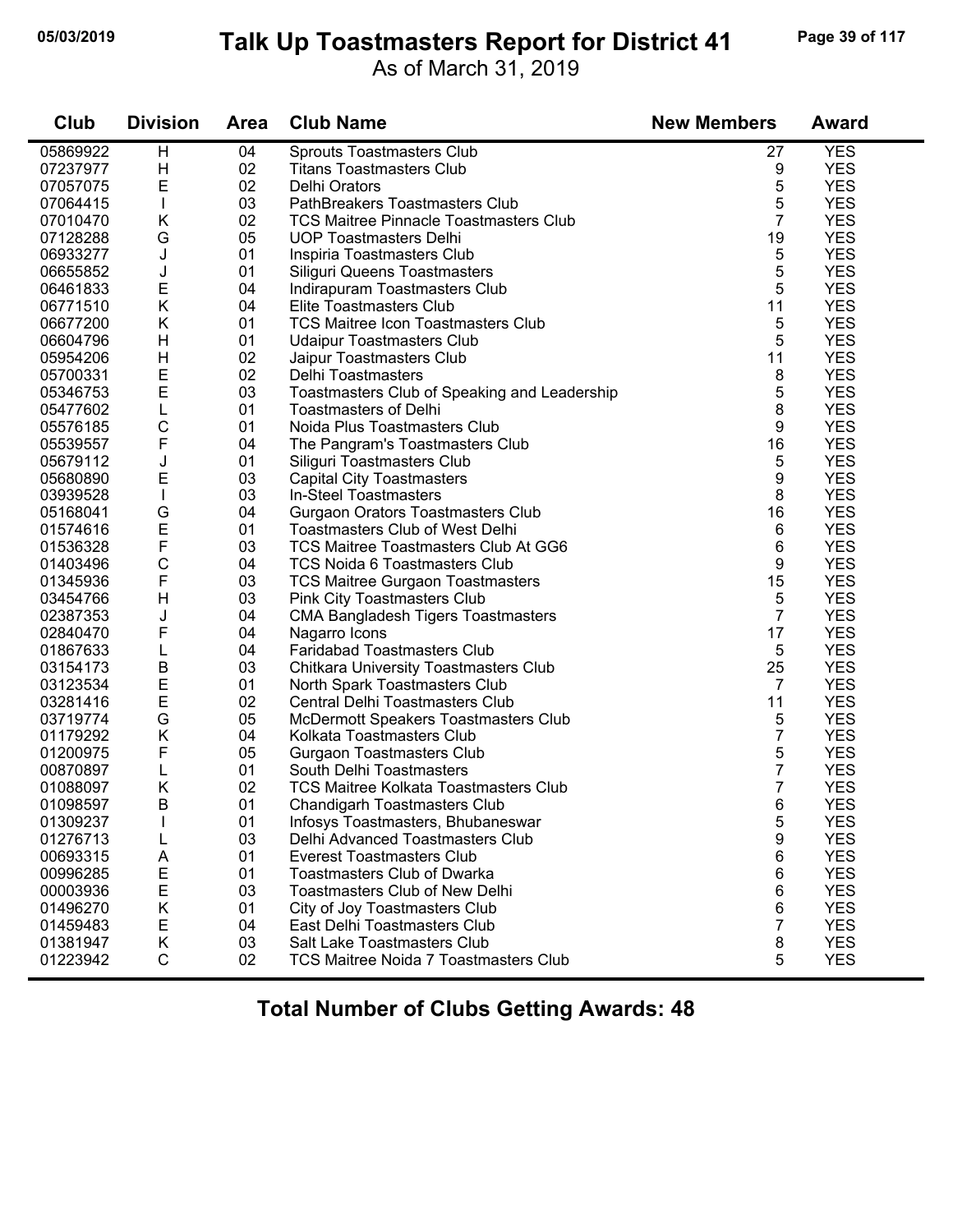#### **05/03/2019 Page 40 of 117 Talk Up Toastmasters Report for District 42**

As of March 31, 2019

| Club     | <b>Division</b> | Area | Club Name                             | <b>New Members</b> | Award |
|----------|-----------------|------|---------------------------------------|--------------------|-------|
| 00009035 |                 | 23   | Fish Creek Bravehearts Club           |                    | YES   |
| 00008410 | A               | 10   | Heritage Go-Getters Toastmasters Club | 5                  | YES   |
| 03039027 | E               | 19   | <b>Crowfoot Communicators</b>         |                    | YES   |
| 01427227 |                 | 26   | <b>WAAMtastic Toastmasters</b>        |                    | YFS   |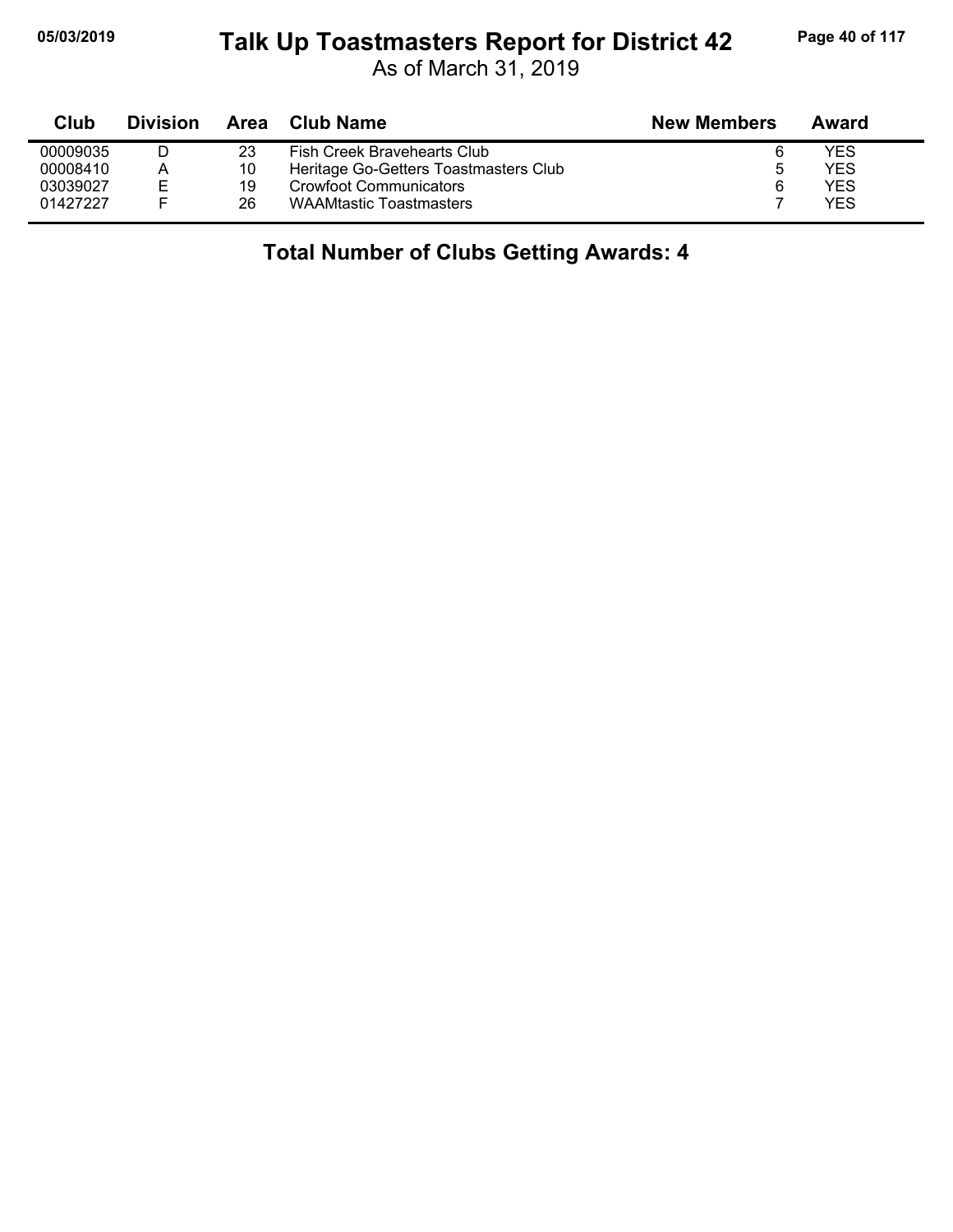#### **05/03/2019 Page 41 of 117 Talk Up Toastmasters Report for District 43**

As of March 31, 2019

| Club     | <b>Division</b> | Area | Club Name                              | <b>New Members</b> | Award |
|----------|-----------------|------|----------------------------------------|--------------------|-------|
| 01320508 |                 | 02   | Save Money, Toast Better               | 6                  | YES   |
| 05550917 | Е               | 02   | Reaching Beyond Advanced Toastmasters  | 5                  | YES   |
| 05726468 | $\sim$<br>◡     | 04   | Givers Gain Toastmasters               | 5                  | YES   |
| 00008017 | C               | 01   | Talk of the Town Toastmasters Club     |                    | YES   |
| 00007495 |                 | 05   | Willow Lake Toastmasters Club          | 5                  | YES   |
| 00008689 | Е               | 02   | <b>Public Policy Toastmasters Club</b> | 6                  | YES   |
| 07243000 | C               | 04   | Great Beginnings, Better Endings       | 19                 | YES   |
| 04315046 |                 | 04   | J.B. Hunt Toastmasters                 | 5                  | YES   |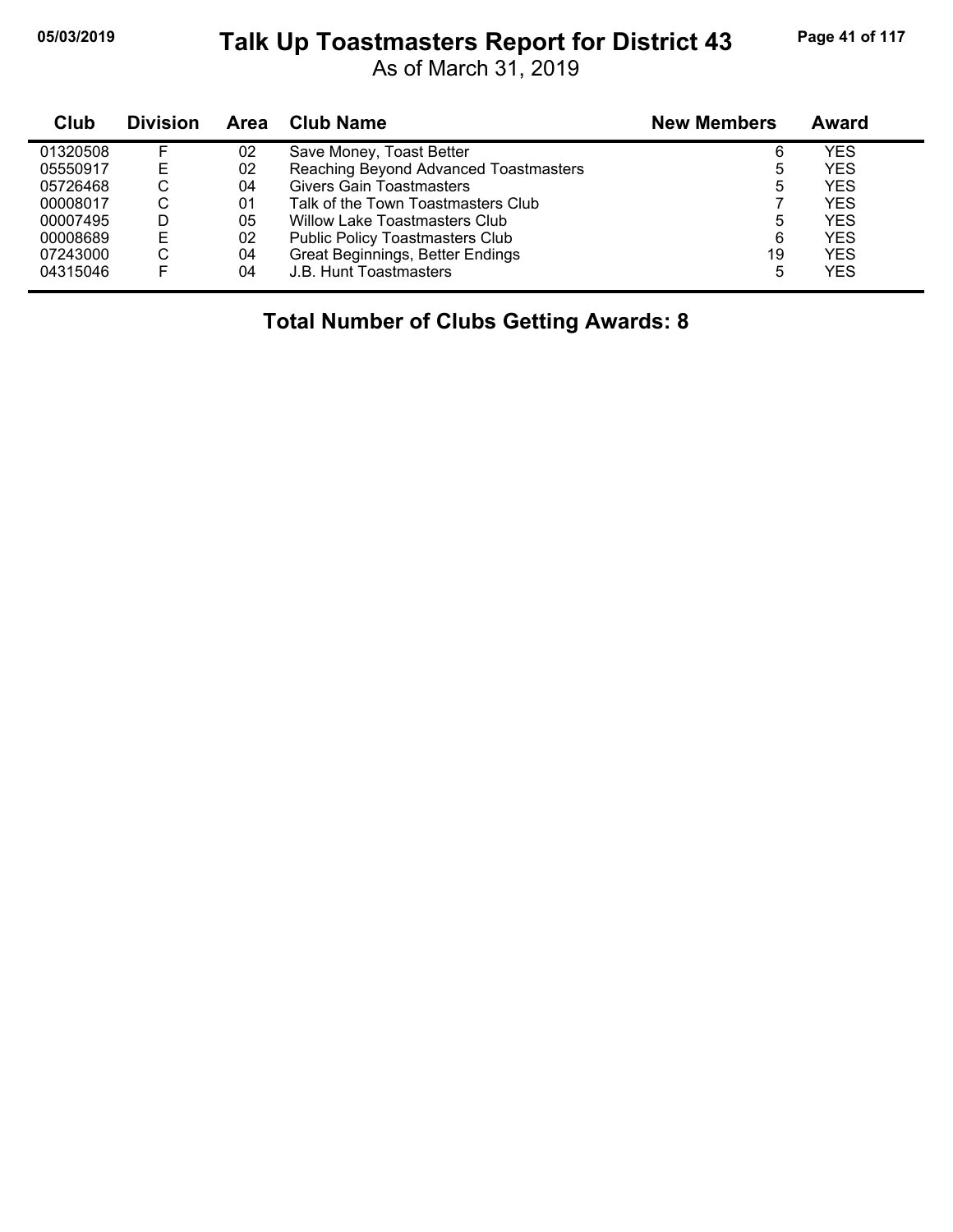# **05/03/2019 Page 42 of 117 Talk Up Toastmasters Report for District 44**

As of March 31, 2019

| Club     | <b>Division</b> | <b>Area</b> | <b>Club Name</b>                          | <b>New Members</b> | <b>Award</b> |
|----------|-----------------|-------------|-------------------------------------------|--------------------|--------------|
| 06923645 | F               | 64          | <b>Church's Toastmasters</b>              |                    | <b>YES</b>   |
| 07185275 | D               | 41          | Global Impactors                          | 5                  | <b>YES</b>   |
| 01316000 | D               | 45          | <b>Rising Phoenix Toastmasters Club</b>   | 8                  | <b>YES</b>   |
| 00002195 | B               | 23          | 310 North Toastmasters Club               | 6                  | <b>YES</b>   |
| 00004212 | G               | 77          | Windward Leaders and Keynote Speakers     |                    | <b>YES</b>   |
| 00004349 | F               | 63          | <b>Wildwood Toastmasters</b>              | 6                  | <b>YES</b>   |
| 00004941 | G               | 75          | Alpharetta Club                           | 5                  | <b>YES</b>   |
| 04437582 | E               | 51          | <b>Brave Little Toasters</b>              | 25                 | <b>YES</b>   |
| 04675231 | н               | 82          | Johns Creek Toastmasters                  | 8                  | <b>YES</b>   |
| 03900590 | н               | 85          | <b>Top Shelf Toastmasters</b>             | 5                  | <b>YES</b>   |
| 04310072 | A               | 13          | <b>Epic Orators Advanced Toastmasters</b> | 5                  | <b>YES</b>   |
| 01682330 | С               | 37          | <b>PMI Atlanta Toastmasters</b>           | 5                  | <b>YES</b>   |
| 02220531 | С               | 32          | Serendipity Labs Toastmasters             | 5                  | <b>YES</b>   |
| 03157180 | G               | 76          | <b>Healthy Dialogue</b>                   | 5                  | <b>YES</b>   |
| 02742030 | Н               | 83          | Georgia Commerce Club Toastmasters        | 5                  | <b>YES</b>   |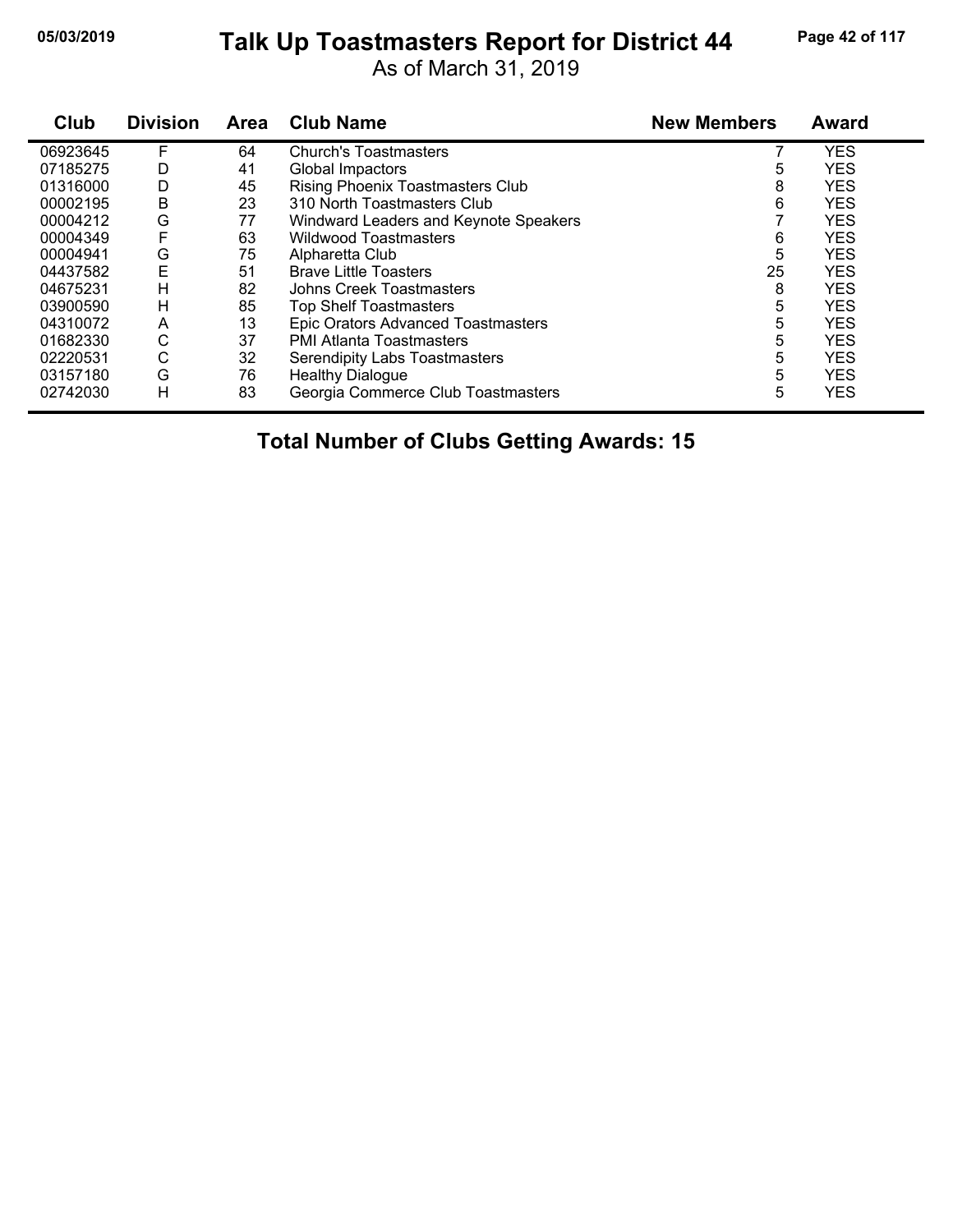#### **05/03/2019 Page 43 of 117 Talk Up Toastmasters Report for District 45**

As of March 31, 2019

| Club     | <b>Division</b> | Area | Club Name                  | <b>New Members</b> | Award |
|----------|-----------------|------|----------------------------|--------------------|-------|
| 03277975 | ◡               | 19   | Mid Day Toastmasters       | 5                  | YES   |
| 00002738 | Ε               | 17   | Premiere Toastmasters Club | 5                  | YES.  |
| 00007673 | А               | 10   | Ad Libs Club               | 5                  | YFS.  |
| 00821874 | D               | 01   | Dal Toastmasters           | 5                  | YES.  |
| 00004227 | А               | 16   | TM of Manchester Club      | 5                  | YFS   |
| 00947592 | G               | 08   | Dynamic Speakers Club      | 5                  | YES   |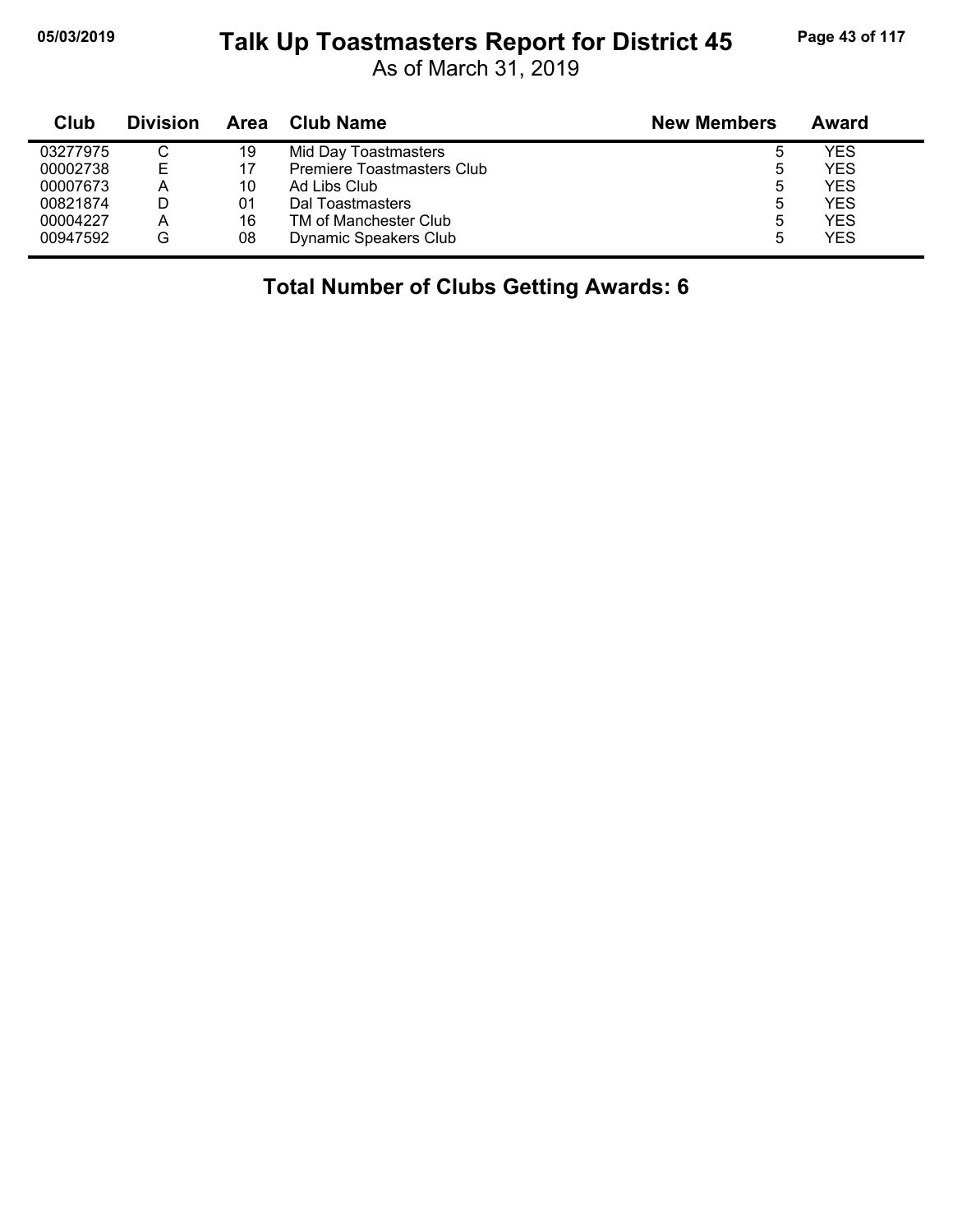# **05/03/2019 Page 44 of 117 Talk Up Toastmasters Report for District 46**

As of March 31, 2019

| Club     | <b>Division</b> | <b>Area</b> | <b>Club Name</b>                           | <b>New Members</b> | <b>Award</b> |
|----------|-----------------|-------------|--------------------------------------------|--------------------|--------------|
| 00741441 | F               | 65          | Credit Suisse Speak Up                     | 10                 | <b>YES</b>   |
| 00009454 | F               | 65          | <b>Baruch Toastmasters</b>                 |                    | <b>YES</b>   |
| 00004000 | D               | 42          | Premier Club                               | 5                  | <b>YES</b>   |
| 00006138 | G               | 71          | East Side Toastmasters Club                | 5                  | <b>YES</b>   |
| 00004545 | D               | 44          | <b>Heights Toastmasters Club</b>           | 9                  | <b>YES</b>   |
| 01384551 | $\mathsf C$     | 37          | The New Voice                              | 7                  | <b>YES</b>   |
| 00000334 | E<br>F          | 53          | <b>World Financial Center Toastmasters</b> | 6                  | <b>YES</b>   |
| 00007444 |                 | 65          | Mad Toasters Toastmasters Club             | 5                  | <b>YES</b>   |
| 01115312 | C               | 37          | <b>Flatiron Toastmasters</b>               | 8                  | <b>YES</b>   |
| 01213823 | F               | 63          | Metnyc                                     | 11                 | <b>YES</b>   |
| 00002895 | B               | 25          | <b>Bryant Park Toastmasters Club</b>       | 5                  | <b>YES</b>   |
| 00003035 | A               | 11          | Toast Of The Bronx Club                    | 5                  | <b>YES</b>   |
| 03793452 | G               | 73          | JPMorgan Toastmasters NYC                  | 5                  | <b>YES</b>   |
| 03797112 | A               | 17          | Northern Westchester Toastmasters          | 7                  | <b>YES</b>   |
| 02560548 | С               | 33          | <b>EY NYC Toastmasters</b>                 | 7                  | <b>YES</b>   |
| 01393205 | C               | 32          | <b>PwC NY Toastmasters</b>                 | 5                  | <b>YES</b>   |
| 03890961 | B               | 21          | Columbia University Toastmasters Club      | 16                 | <b>YES</b>   |
| 04776065 | B               | 22          | Fordham Lincoln Center Toastmasters        | 5                  | <b>YES</b>   |
| 04912763 | E               | 54          | Speak Up, America!                         | 5                  | <b>YES</b>   |
| 05488367 | $\mathsf C$     | 35          | <b>IIBA NYC Toastmasters</b>               | 5                  | <b>YES</b>   |
| 06027380 | Н               | 82          | The Rock of RVC Toastmasters               | 5                  | <b>YES</b>   |
| 07112110 | F               | 62          | <b>TempMasters</b>                         | $\overline{7}$     | <b>YES</b>   |
| 07021937 | C               | 36          | MetLife Whippany Toastmasters              | 10                 | <b>YES</b>   |
| 05749845 | G               | 75          | YMCA - LIC                                 | 5                  | <b>YES</b>   |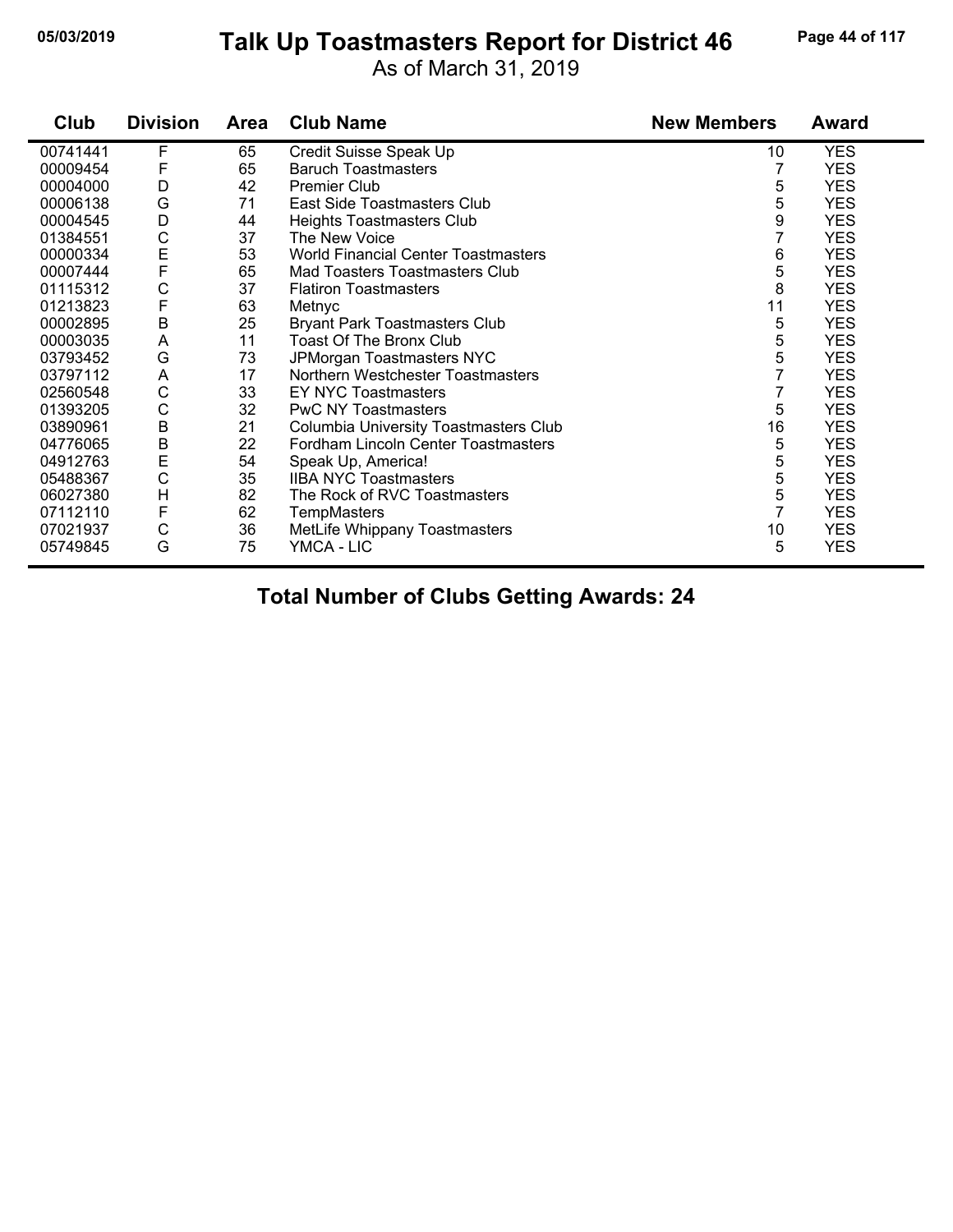# **05/03/2019 Page 45 of 117 Talk Up Toastmasters Report for District 47**

As of March 31, 2019

| Club     | <b>Division</b> | <b>Area</b> | <b>Club Name</b>                      | <b>New Members</b> | <b>Award</b> |
|----------|-----------------|-------------|---------------------------------------|--------------------|--------------|
| 05576592 | D               | 43          | El Cid Toastmasters                   | 5                  | <b>YES</b>   |
| 04345782 | С               | 32          | The Toastmasters Club At FAU          | 8                  | <b>YES</b>   |
| 02662937 | E               | 52          | Toastmasters at FIU Business          | 5                  | <b>YES</b>   |
| 01575030 | B               | 20          | <b>Club Power Speakers</b>            |                    | <b>YES</b>   |
| 01582184 | E               | 54          | Grove-Gables Toastmasters             | 13                 | <b>YES</b>   |
| 01348034 | A               | 13          | Art of Speaking Toastmasters          |                    | <b>YES</b>   |
| 00002463 | E               | 54          | South Dade Toastmasters Club          | 8                  | <b>YES</b>   |
| 00002508 | A               | 11          | Davie Toastmasters                    | 5                  | <b>YES</b>   |
| 00008370 | Ε               | 54          | West Kendall Toastmasters Club 8370   | 6                  | <b>YES</b>   |
| 00005758 | A               | 10          | Weston Area Toastmasters Club         | 9                  | <b>YES</b>   |
| 01376226 | D               | 41          | <b>High Voltage Voices</b>            |                    | <b>YES</b>   |
| 00590751 | Β               | 20          | Sawgrass Toastmasters Club            | 6                  | <b>YES</b>   |
| 01390883 | A               | 12          | <b>Saturday Fearless Toastmasters</b> | 5                  | <b>YES</b>   |
| 00002266 | В               | 22          | Proud Speakers Club                   | 5                  | <b>YES</b>   |
| 00008664 | D               | 43          | RiverWalk Toastmasters Club           |                    | <b>YES</b>   |
| 00007082 | E               | 51          | Voice Of Champions Club               |                    | <b>YES</b>   |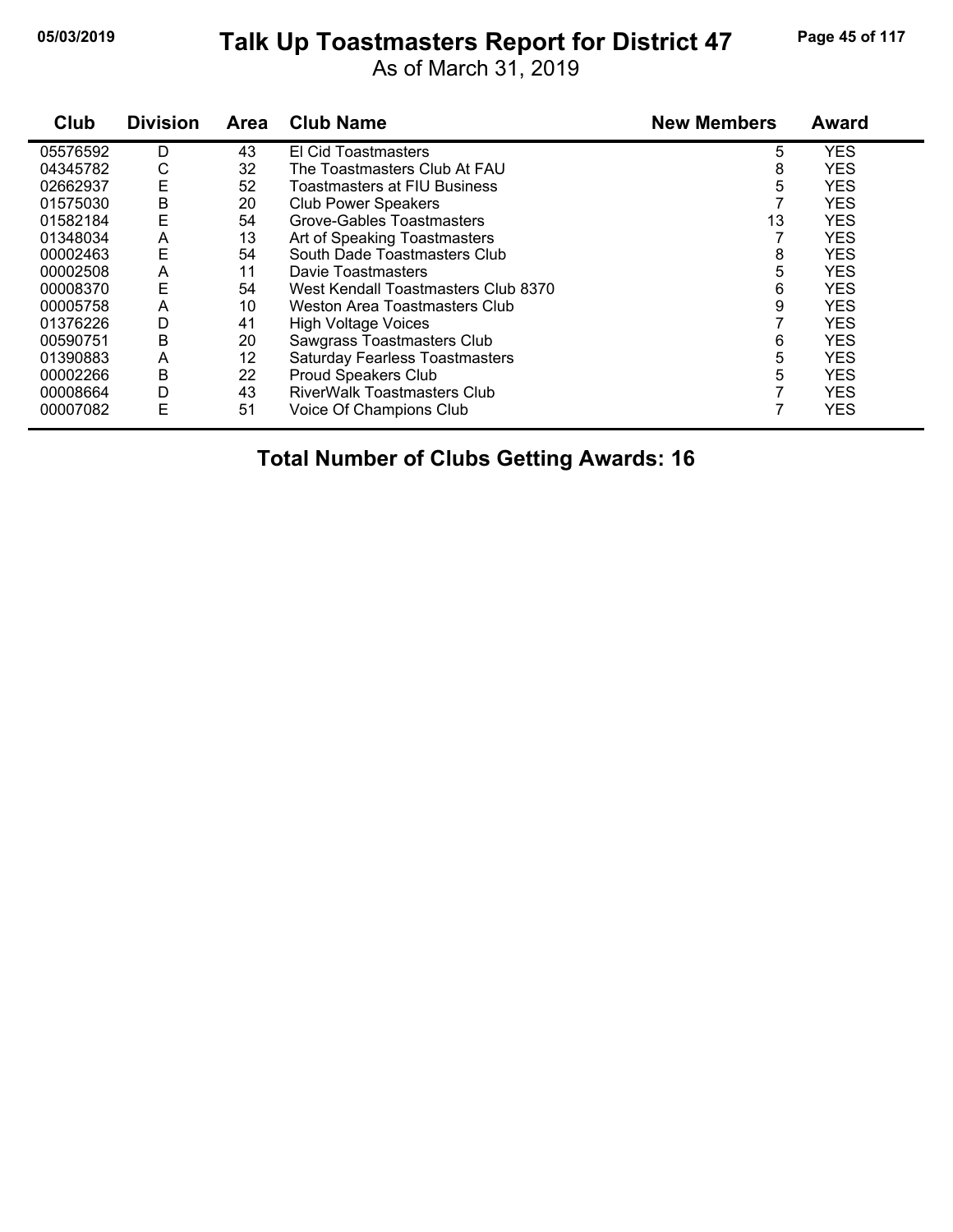# **05/03/2019 Page 46 of 117 Talk Up Toastmasters Report for District 48**

As of March 31, 2019

| Club     | <b>Division</b> | Area | <b>Club Name</b>                  | <b>New Members</b> | Award      |
|----------|-----------------|------|-----------------------------------|--------------------|------------|
| 00771864 | D               | 41   | Metlife Motivators Club           | 5                  | YES        |
| 00006261 | D               | 40   | USAA Commerce Park                | 9                  | <b>YES</b> |
| 00001702 | F               | 62   | Ft Myers Toastmasters Club # 1702 | 5                  | YES        |
| 00001810 | С               | 35   | <b>Tampa Toastmasters</b>         | 5                  | <b>YES</b> |
| 00005899 | А               | 13   | Seminole-SPC Toastmasters Club    | 6                  | <b>YES</b> |
| 01505394 | А               | 10   | Downtown St. Pete Toastmasters    | 6                  | <b>YES</b> |
| 04001894 | С               | 30   | <b>NACCturally Speaking</b>       | 5                  | <b>YES</b> |
| 05755100 | в               | 23   | SWFWMD-Brooksville                | 5                  | <b>YES</b> |
| 06743270 | F               | 64   | Avow                              | 8                  | <b>YES</b> |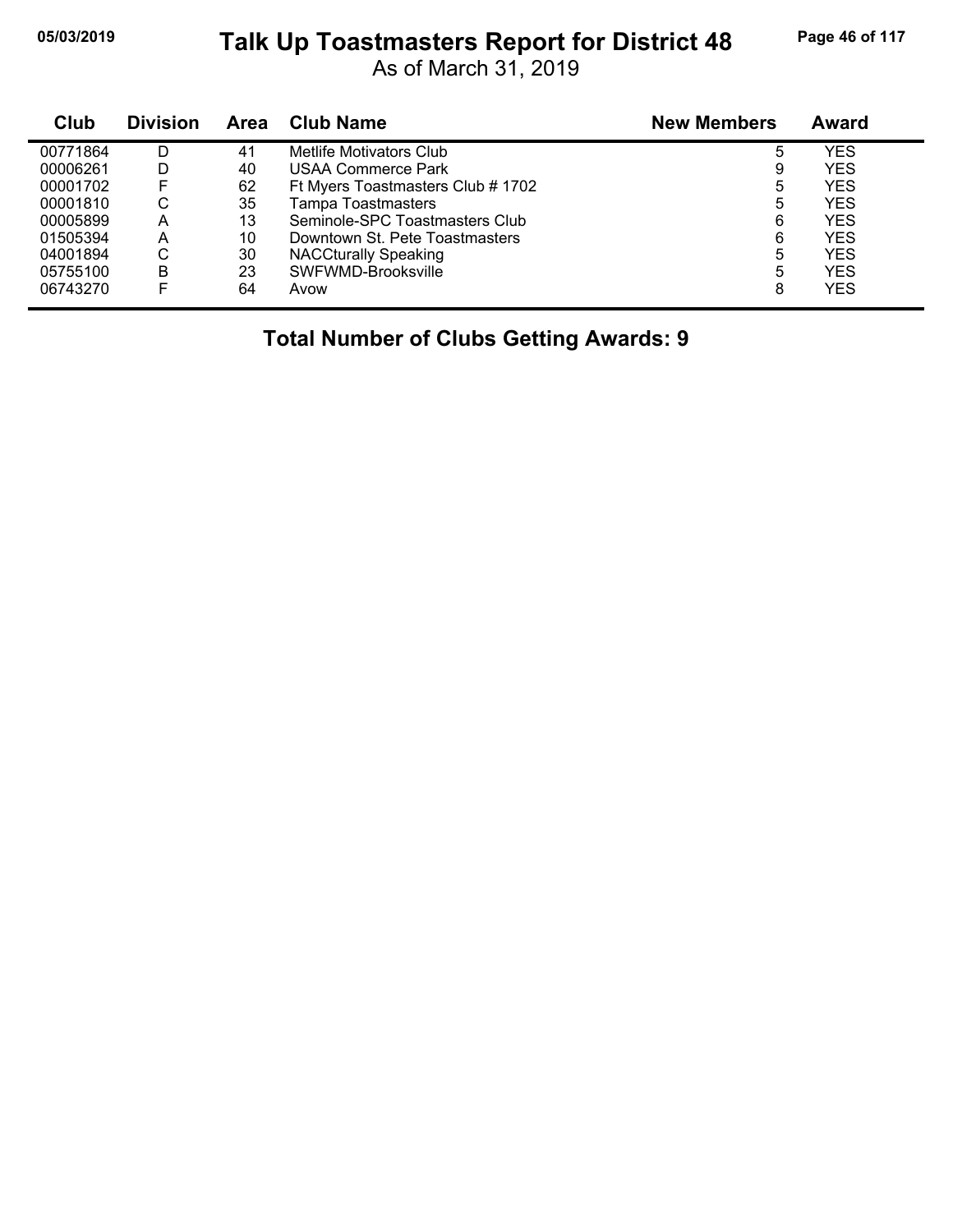#### **05/03/2019 Page 47 of 117 Talk Up Toastmasters Report for District 49**

As of March 31, 2019

| Club     | Division | Area | <b>Club Name</b>                       | <b>New Members</b> | Award      |
|----------|----------|------|----------------------------------------|--------------------|------------|
| 00003611 |          | 06   | Bancorp Toastmasters Club              |                    | <b>YES</b> |
| 00007356 |          | 16   | Ho'oponopono Pa'ahao Toastmasters Club |                    | YES        |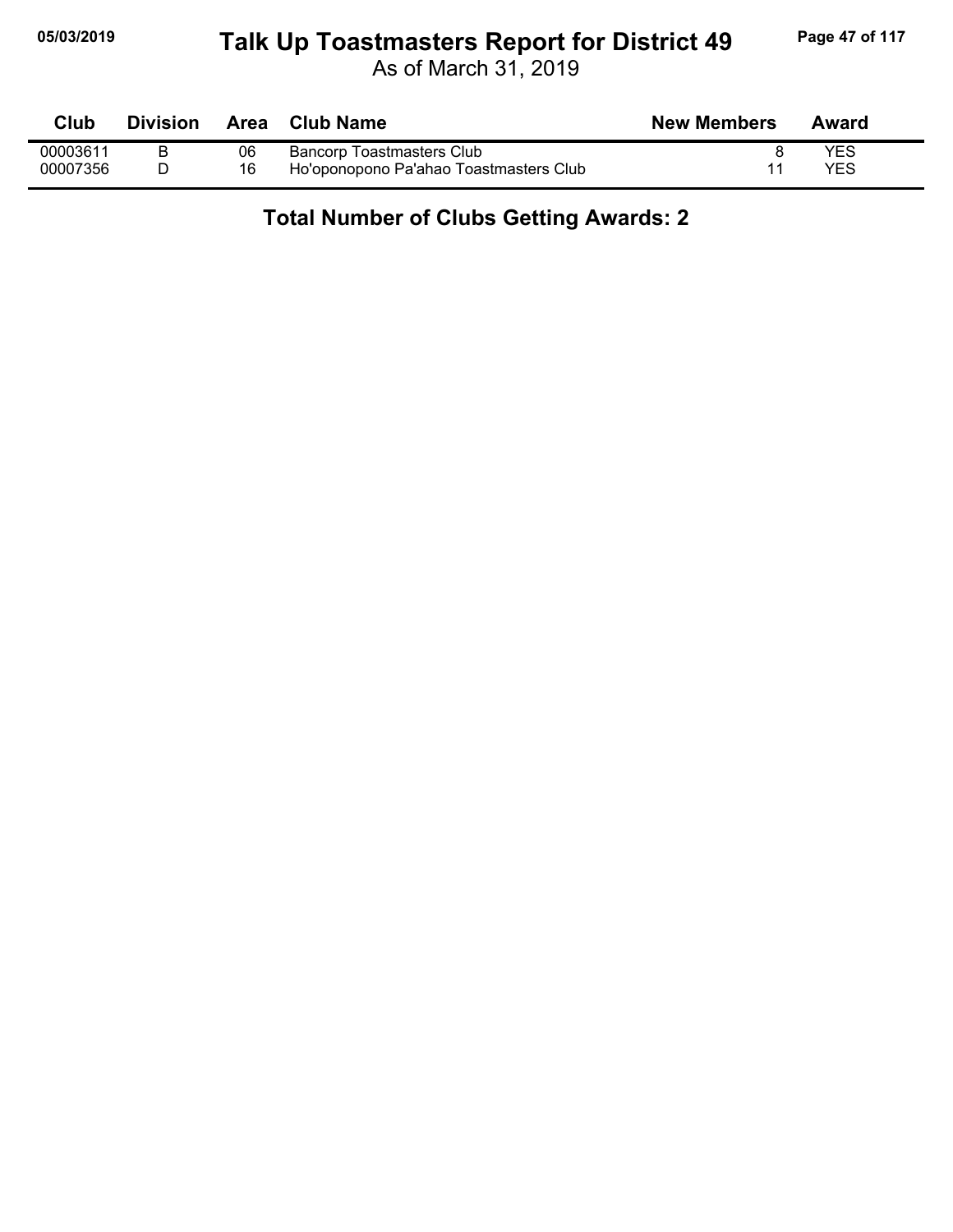# **05/03/2019 Page 48 of 117 Talk Up Toastmasters Report for District 50**

As of March 31, 2019

| Club     | <b>Division</b> | <b>Area</b> | <b>Club Name</b>                   | <b>New Members</b> | <b>Award</b> |
|----------|-----------------|-------------|------------------------------------|--------------------|--------------|
| 00007587 |                 | 65          | Easy. Really. Speakers Club        | 6                  | <b>YES</b>   |
| 01158551 |                 | 62          | <b>Plano Fun Masters</b>           | 6                  | <b>YES</b>   |
| 00005981 |                 | 62          | <b>Carrollton Toastmasters</b>     | 6                  | <b>YES</b>   |
| 00006071 | F               | 24          | Speak-Up Frisco!                   | 5                  | <b>YES</b>   |
| 00001783 | V               | 74          | Executive Toastmasters Club        | 6                  | <b>YES</b>   |
| 01463775 | F               | 24          | <b>PMI Dallas Toastmasters</b>     | 5                  | <b>YES</b>   |
| 00004721 | P               | 45          | <b>Plano Frontier Club</b>         | 5                  | <b>YES</b>   |
| 05042512 |                 | 25          | T Masters                          | 8                  | <b>YES</b>   |
| 01995527 | Р               | 43          | <b>BCBSTX Toasties</b>             | 8                  | <b>YES</b>   |
| 01595518 | F               | 22          | McAfee Toastmasters                | 5                  | <b>YES</b>   |
| 03812934 | F               | 23          | <b>McKinney Motivators</b>         | 5                  | <b>YES</b>   |
| 05258000 | v               | 74          | Orators At UTD                     | 6                  | <b>YES</b>   |
| 05869106 | F               | 23          | Dallas Speaks Plano                | 5                  | <b>YES</b>   |
| 04718634 | М               | 35          | <b>Best of Dallas Toastmasters</b> | 8                  | <b>YES</b>   |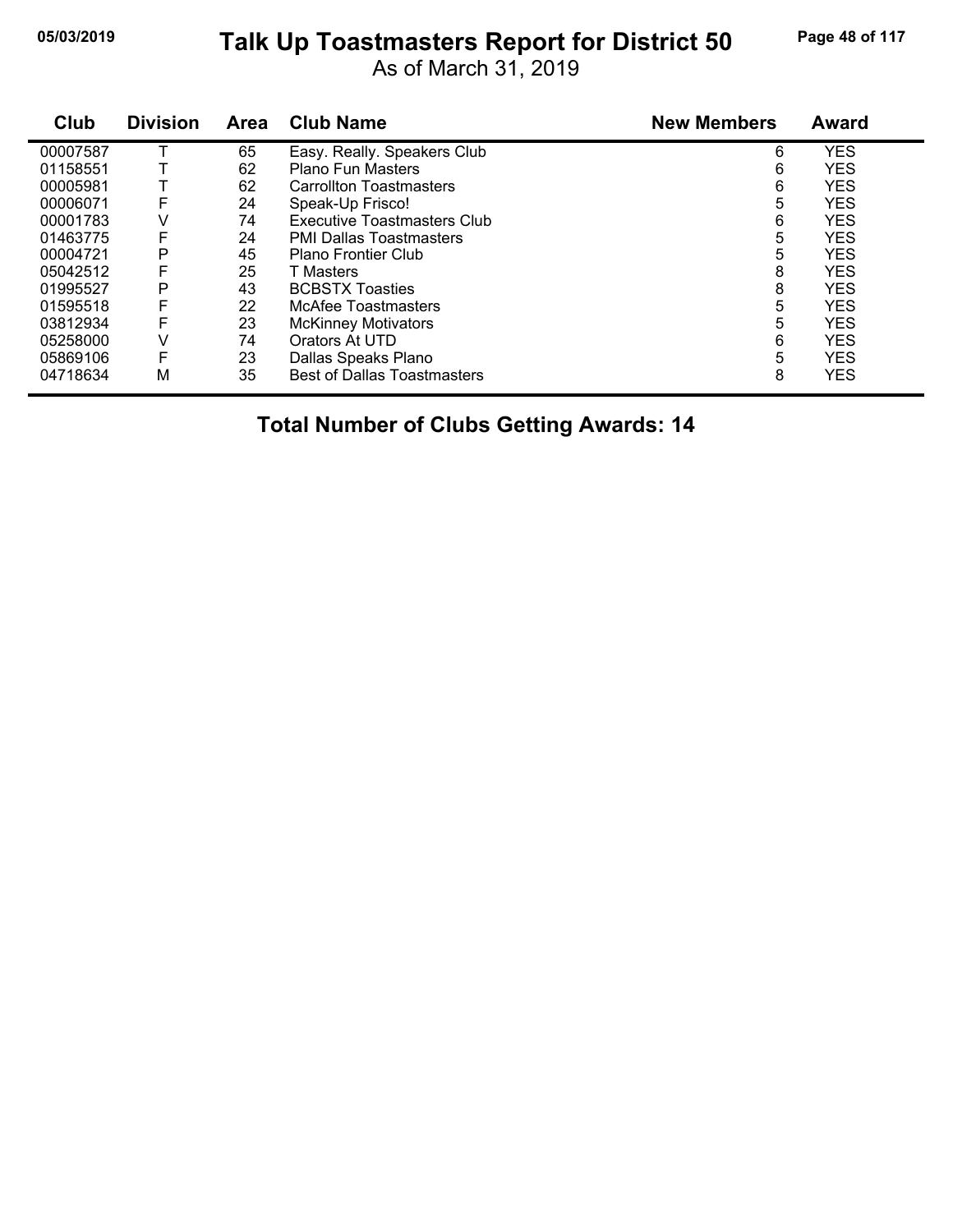#### **05/03/2019 Page 49 of 117 Talk Up Toastmasters Report for District 51**

As of March 31, 2019

| Club     | <b>Division</b> | <b>Area</b> | <b>Club Name</b>              | <b>New Members</b> | Award |
|----------|-----------------|-------------|-------------------------------|--------------------|-------|
| 03793732 |                 | 03          | Elite Toastmasters Club       |                    | YES   |
| 00005111 | w               | 04          | <b>TTDI Toastmasters Club</b> |                    | YES   |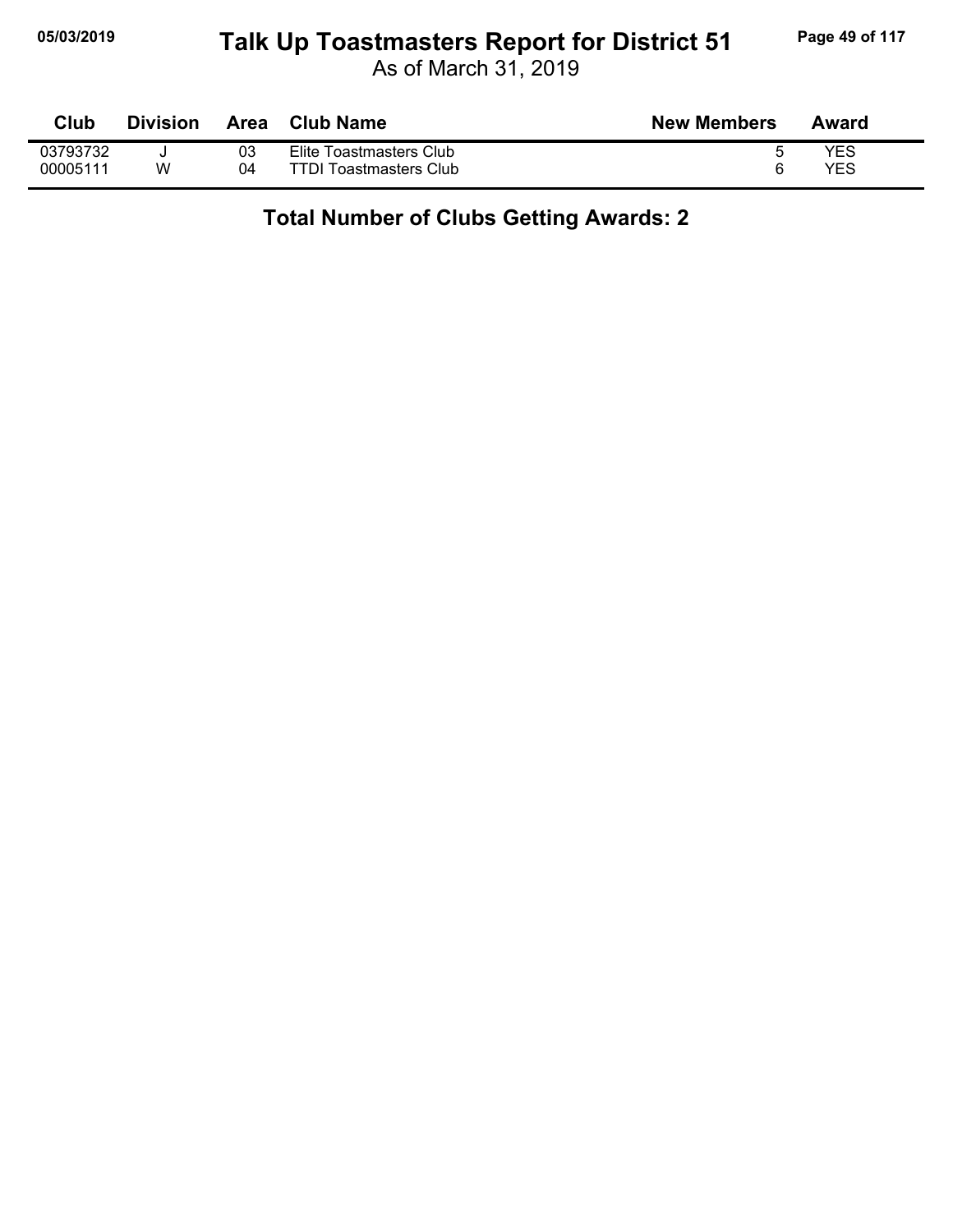#### **05/03/2019 Page 50 of 117 Talk Up Toastmasters Report for District 52**

As of March 31, 2019

| Club     | <b>Division</b> | Area | Club Name                        | <b>New Members</b> | Award |
|----------|-----------------|------|----------------------------------|--------------------|-------|
| 00641372 | B               | 20   | Dynamic Speakers of Northridge   | ხ                  | YES   |
| 00000616 | E               | 50   | Downtown L.A. Toastmasters       | 10                 | YES   |
| 01101858 |                 | 32   | <b>Studio City Speakers</b>      | 5                  | YES   |
| 00651101 |                 | 40   | Mid WilshireToastmasters Club    | 8                  | YES   |
| 05118771 | А               | 13   | <b>Valley Stars Toastmasters</b> | 5                  | YES   |
| 04771953 | E               | 50   | FINRA Toastmasters of the West   | 8                  | YES   |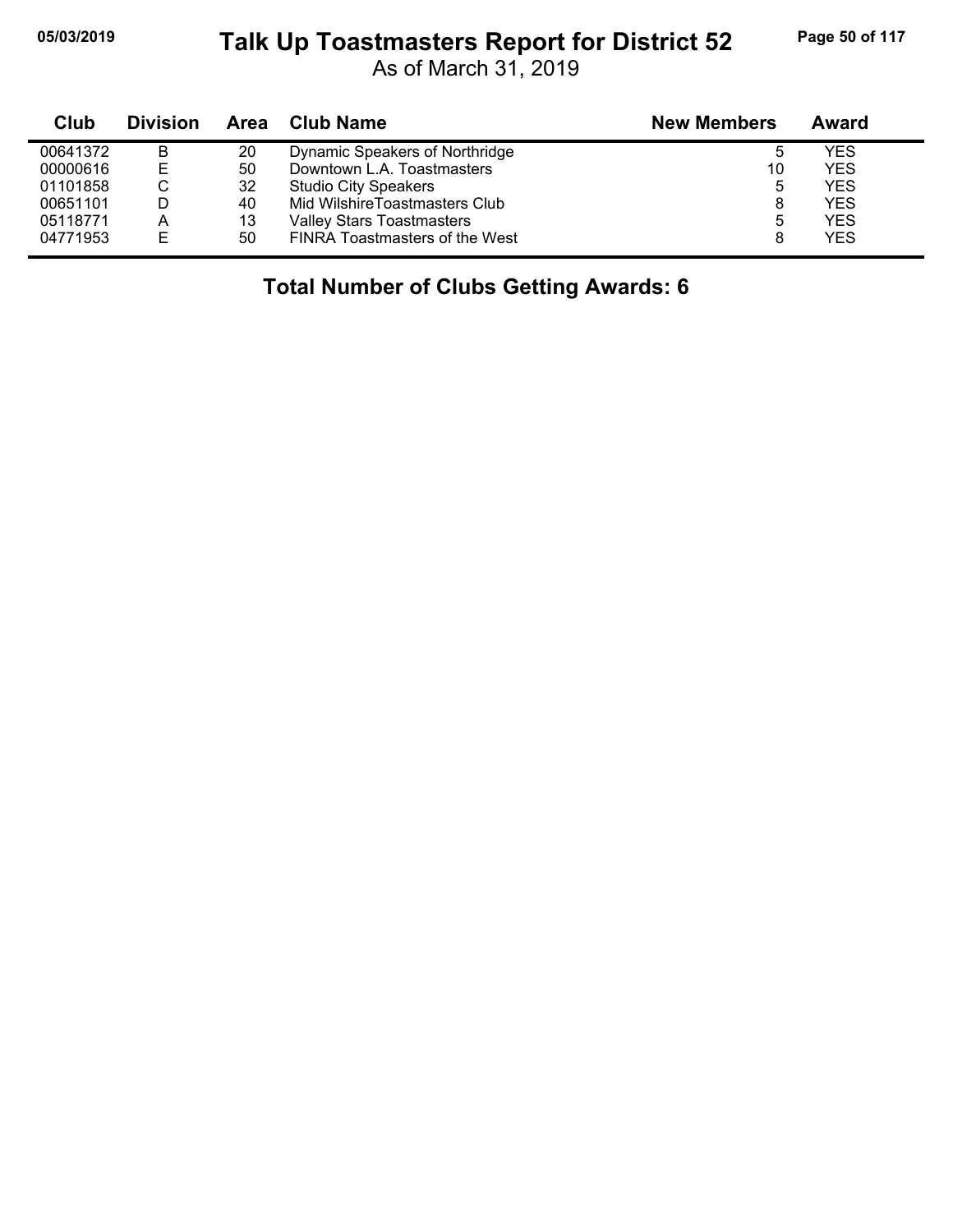# **05/03/2019 Page 51 of 117 Talk Up Toastmasters Report for District 53**

As of March 31, 2019

| <b>Club</b> | <b>Division</b> | <b>Area</b> | <b>Club Name</b>                             | <b>New Members</b> | <b>Award</b> |
|-------------|-----------------|-------------|----------------------------------------------|--------------------|--------------|
| 05118782    | Е               | 54          | <b>UCONN School of Business Toastmasters</b> | 9                  | YES          |
| 05471612    | F               | 64          | <b>QuEST Masters</b>                         |                    | <b>YES</b>   |
| 03030851    | С               | 31          | *Stamford Toastmasters Club*                 |                    | <b>YES</b>   |
| 00007379    | G               | 74          | <b>Thorobred Club</b>                        |                    | <b>YES</b>   |
| 00000865    | С               | 32          | <b>Greater Stamford Toastmasters</b>         | 8                  | <b>YES</b>   |
| 00008443    | B               | 24          | Farmington Club                              |                    | <b>YES</b>   |
| 00004507    | A               | 11          | Henry Hudson Club                            | 5                  | <b>YES</b>   |
| 00009085    | Е               | 55          | <b>Screaming Eagles Club</b>                 | 5                  | <b>YES</b>   |
| 00009617    | Е               | 51          | CIGNA Lunchtime Club                         |                    | <b>YES</b>   |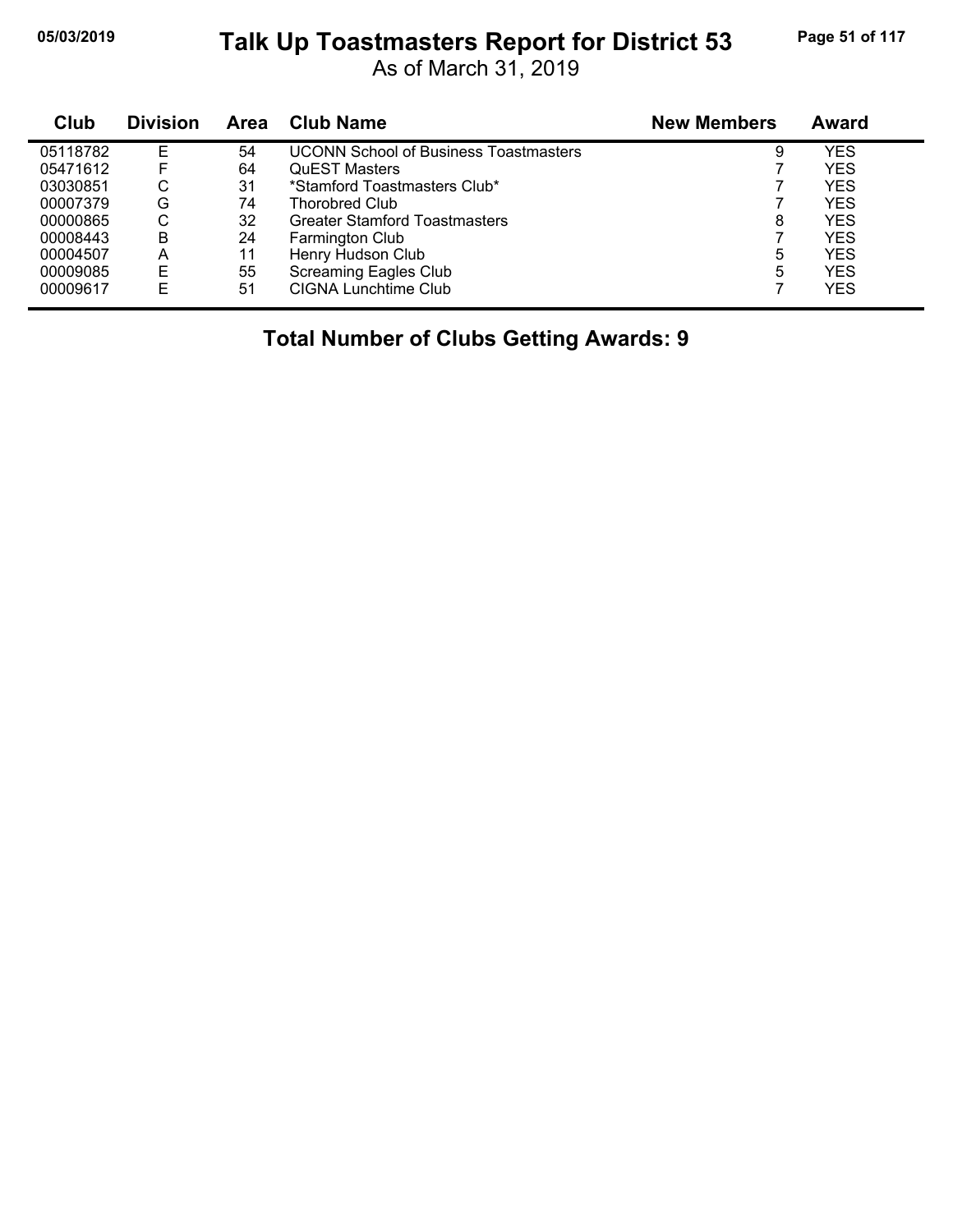#### **05/03/2019 Page 52 of 117 Talk Up Toastmasters Report for District 54**

As of March 31, 2019

| Club     | <b>Division</b> | Area | Club Name                       | <b>New Members</b> | Award |
|----------|-----------------|------|---------------------------------|--------------------|-------|
| 00009374 |                 | 43   | Four Seasons Toastmasters Club  |                    | YES   |
| 01278195 |                 | 31   | <b>Astounding Communicators</b> | b                  | YES   |
| 00822320 |                 | 22   | RLI Toastmasters Club           | 5                  | YES   |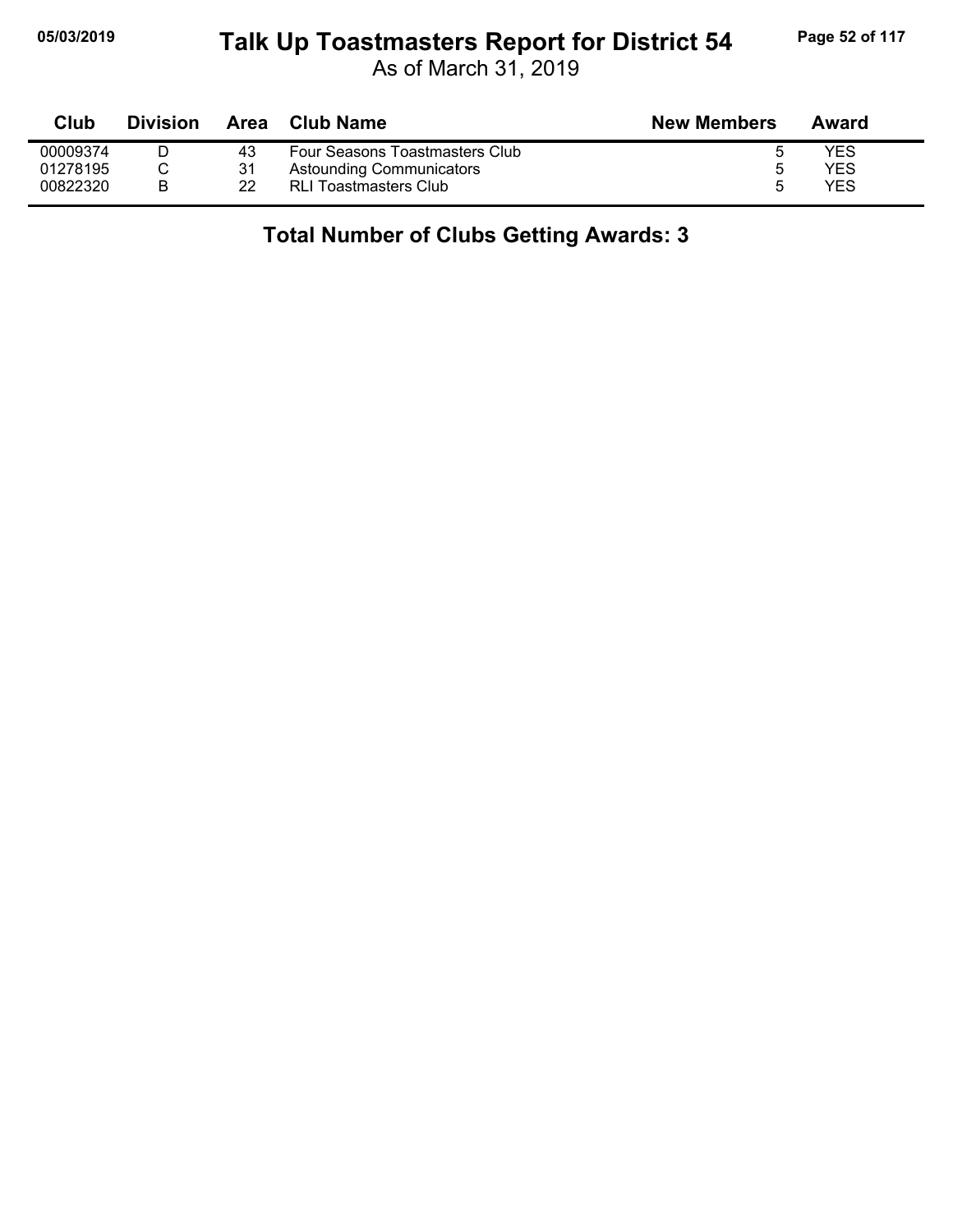#### **05/03/2019 Page 53 of 117 Talk Up Toastmasters Report for District 55**

As of March 31, 2019

| Club     | <b>Division</b> | <b>Area</b> | Club Name                          | <b>New Members</b> | Award |
|----------|-----------------|-------------|------------------------------------|--------------------|-------|
| 00007774 | κ               | 74          | Arboretum Toastmasters Club        |                    | YES   |
| 01121736 | κ               | 75          | iChatters                          | 9                  | YES   |
| 00008073 |                 | 62          | <b>Central Austin Toastmasters</b> | 6                  | YES   |
| 00003407 | κ               | 75          | <b>Balcones Toastmasters Club</b>  |                    | YES   |
| 00004591 |                 | 82          | Round Rock Chambermasters Club     |                    | YES   |
| 00004256 |                 | 64          | Austin Toastmasters Club           | 14                 | YES   |
| 06042302 | κ               | 71          | T-Werx Toastmasters                | 5                  | YES   |
| 06832328 |                 | 84          | Toastin                            | 6                  | YES   |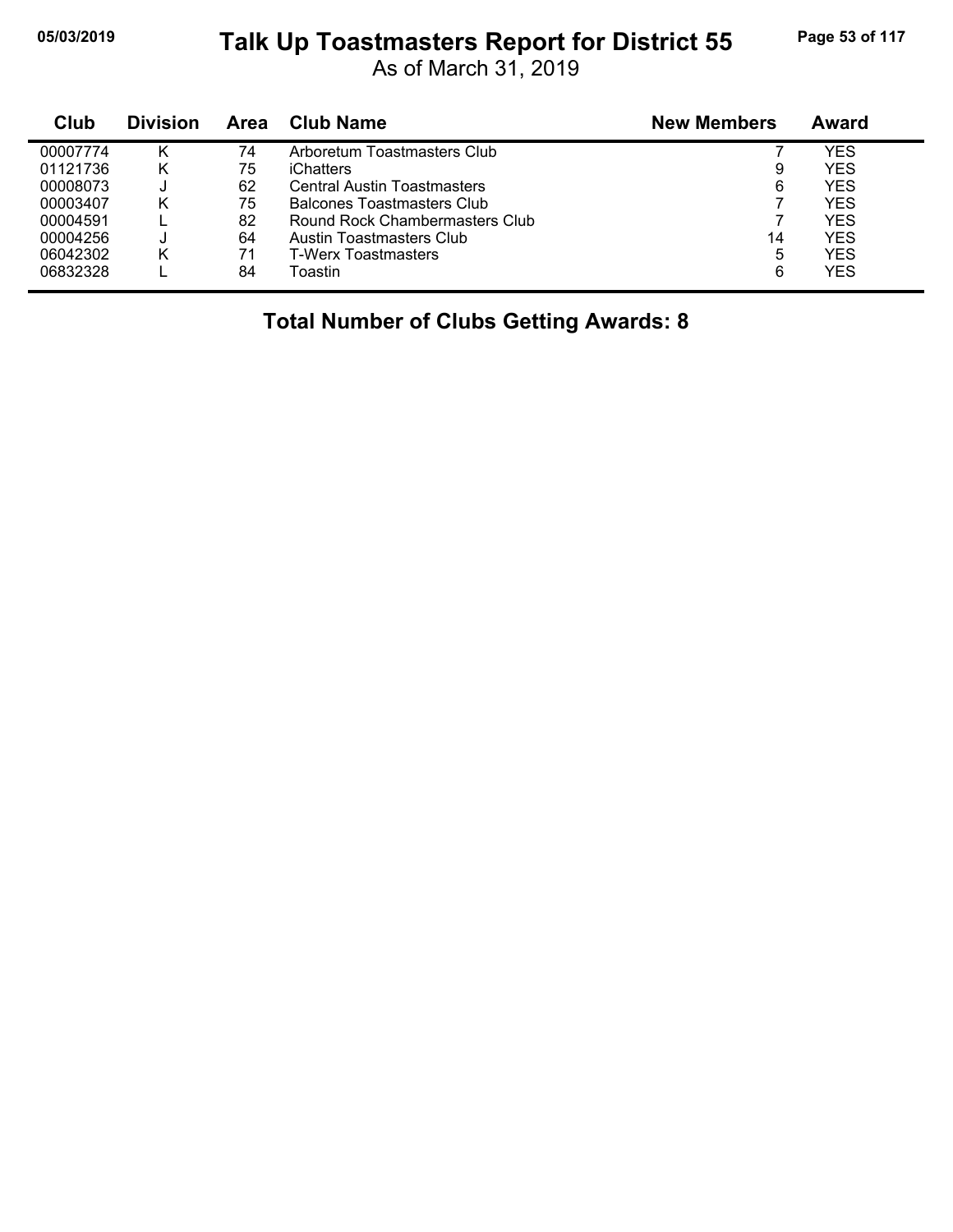# **05/03/2019 Page 54 of 117 Talk Up Toastmasters Report for District 56**

As of March 31, 2019

| Club     | <b>Division</b> | Area | <b>Club Name</b>                           | <b>New Members</b> | Award      |
|----------|-----------------|------|--------------------------------------------|--------------------|------------|
| 06547384 |                 | 44   | Kiewit Woodlands Toastmasters              |                    | <b>YES</b> |
| 06507686 | М               | 31   | Missouri City Toastmasters Club            | 5                  | <b>YES</b> |
| 05158207 | P               | 04   | <b>Friendswood Toastmasters</b>            | 8                  | <b>YES</b> |
| 05324194 | P               | 04   | Young Professionals Southeast Toastmasters | 10                 | <b>YES</b> |
| 04413716 | R               | 62   | <b>Comcast Houston Toastmasters</b>        | 5                  | <b>YES</b> |
| 03614557 | P               | 04   | <b>West Pearland Toastmasters</b>          | 5                  | <b>YES</b> |
| 02051466 | ц               | 40   | <b>Aggie Toastmasters</b>                  | 6                  | <b>YES</b> |
| 01507473 | $\circ$         | 11   | <b>American General Toastmasters</b>       | 8                  | <b>YES</b> |
| 01489448 | Q               | 53   | <b>Big Red Toastmasters</b>                | 5                  | <b>YES</b> |
| 00001620 | L               | 40   | Silver Tongue Club                         | 6                  | <b>YES</b> |
| 01295052 | R               | 61   | Health Wealth and Happiness Toastmasters   | 5                  | <b>YES</b> |
| 01039591 | R               | 64   | <b>City West Toastmasters</b>              | 8                  | <b>YES</b> |
| 00009268 | O               | 14   | Heritage Plaza Toastmasters Club           | 5                  | <b>YES</b> |
| 00008937 |                 | 43   | Spring Ahead Speakers Toastmasters Club    | 6                  | <b>YES</b> |
| 00008609 | Q               | 50   | South Main Speakers Club                   |                    | <b>YES</b> |
| 00006918 |                 | 44   | Woodlands Toastmasters Club                | 6                  | <b>YES</b> |
| 00003116 | P               | 02   | <b>JSC Toastmasters Club</b>               | 5                  | <b>YES</b> |
| 00001175 | $\mathsf{R}$    | 65   | <b>HP Houston Toastmasters Club</b>        | 8                  | <b>YES</b> |
| 00002755 | N               | 25   | Katy Toastmasters Club                     | 5                  | <b>YES</b> |
| 00005472 | N               | 21   | ConocoPhillips Toastmasters Club           | 6                  | <b>YES</b> |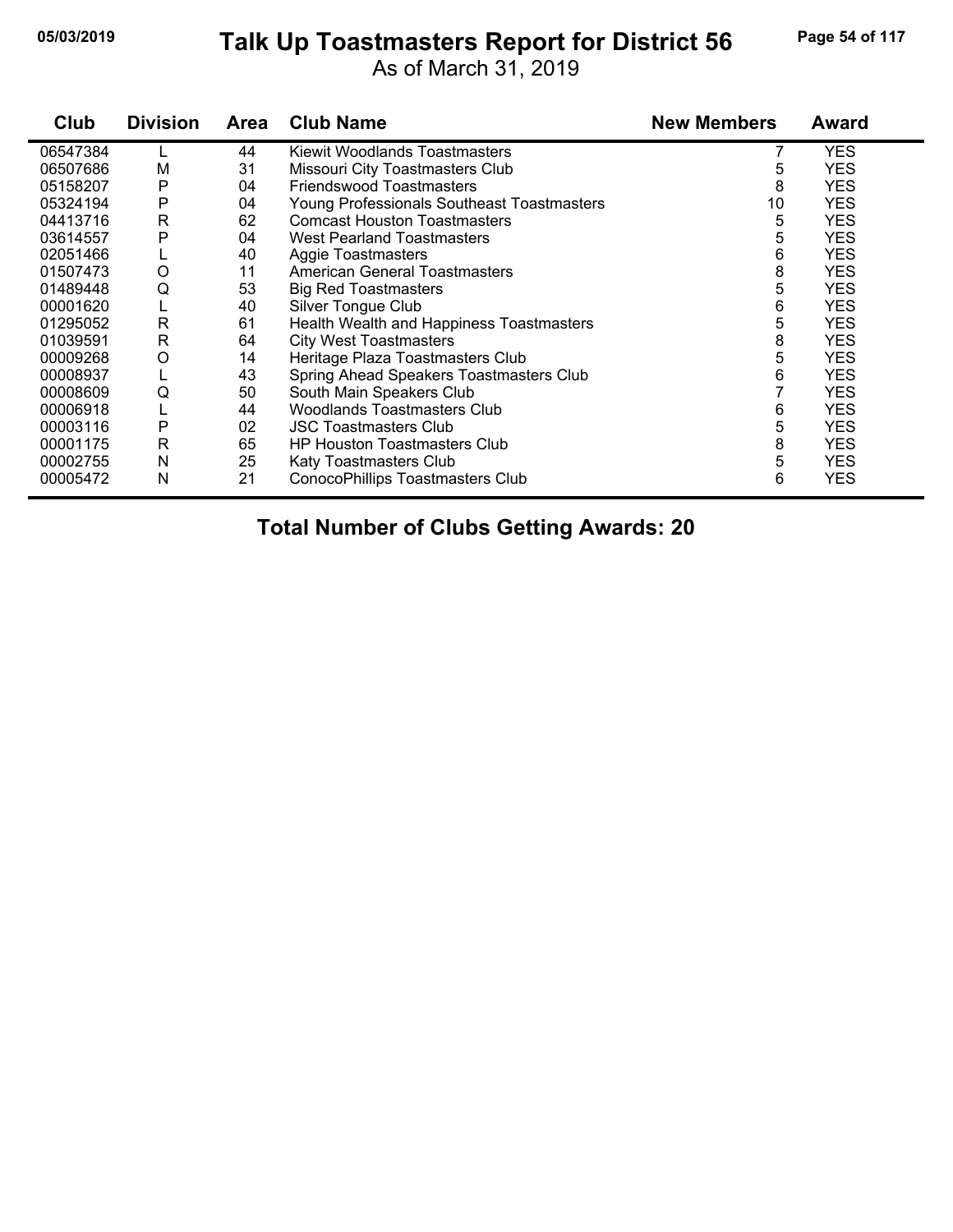# **05/03/2019 Page 55 of 117 Talk Up Toastmasters Report for District 57**

As of March 31, 2019

| Club     | <b>Division</b> | <b>Area</b> | <b>Club Name</b>                 | <b>New Members</b> | <b>Award</b> |
|----------|-----------------|-------------|----------------------------------|--------------------|--------------|
| 00002797 | н               | 05          | Microcentury Toastmasters Club   | 5                  | <b>YES</b>   |
| 00004976 | E               | 18          | <b>Emery Bay Toastmasters</b>    | 5                  | <b>YES</b>   |
| 00000182 | G               | 31          | Santa Rosa Club                  |                    | <b>YES</b>   |
| 00000682 |                 | 13          | <b>Fantastic Toastmasters</b>    | 10                 | <b>YES</b>   |
| 00000890 | С               | 09          | Marin Toastmasters 890           | 5                  | <b>YES</b>   |
| 00006872 | B               | 27          | Delta Toastmasters Club          | 6                  | <b>YES</b>   |
| 00001441 | С               | 09          | Southern Marin Toastmasters Club | 6                  | YES          |
| 00002024 | С               | 08          | Napa Toastmasters Club           | 5                  | <b>YES</b>   |
| 01389071 | В               | 17          | <b>DVC</b> Toastmasters          |                    | YES          |
| 00000452 | A               | 01          | San Leandro Toastmasters Club    | 5                  | <b>YES</b>   |
| 01844967 | н               | 28          | <b>SaaSMasters</b>               | 6                  | <b>YES</b>   |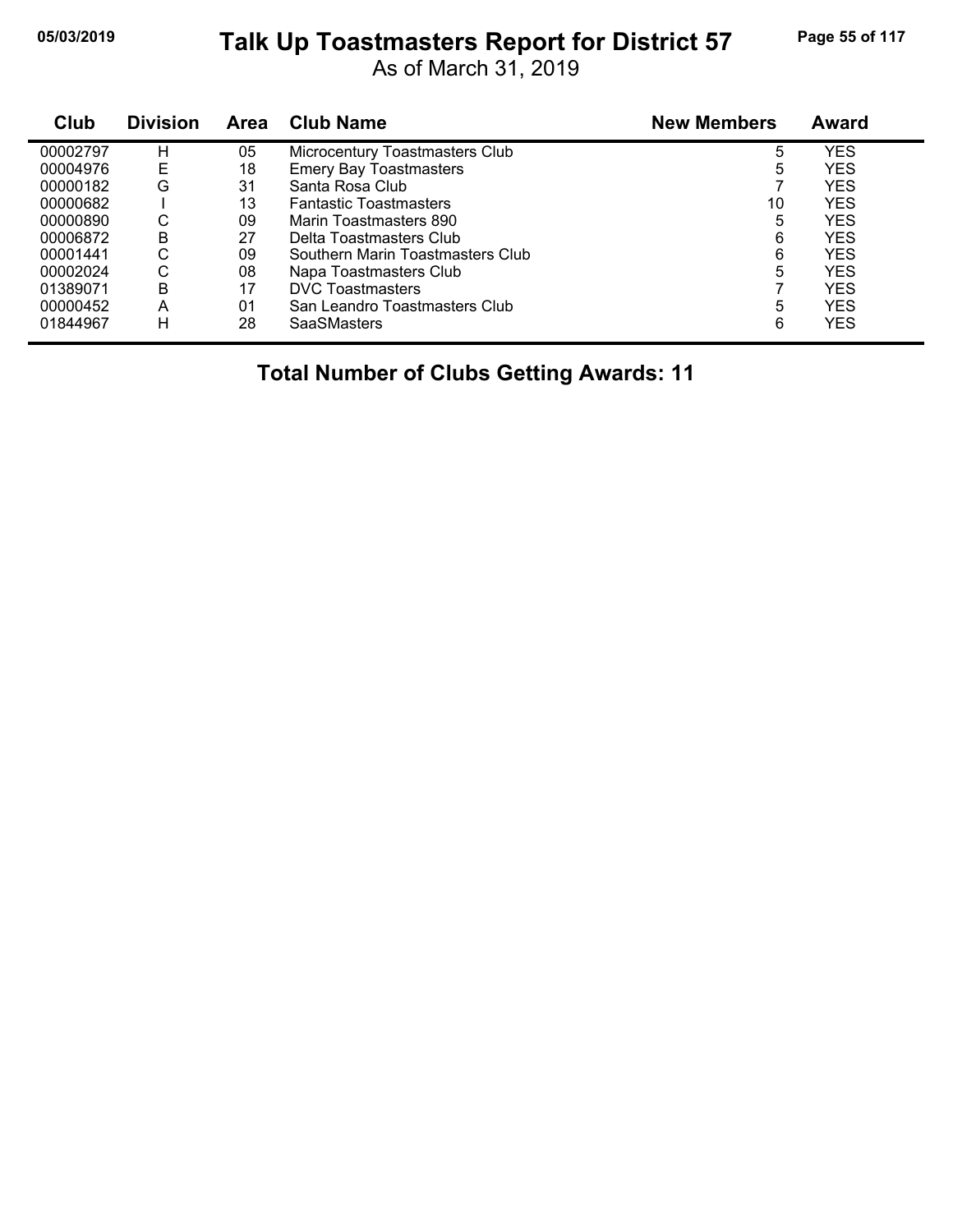# **05/03/2019 Page 56 of 117 Talk Up Toastmasters Report for District 58**

As of March 31, 2019

| Club     | <b>Division</b> | Area | Club Name                                     | <b>New Members</b> | Award      |
|----------|-----------------|------|-----------------------------------------------|--------------------|------------|
| 03100717 |                 | 45   | Toastmasters of Fort Mill at Continental Tire |                    | YES        |
| 04456607 | А               | 14   | Cummins Turbo Toasters                        | ა                  | YES        |
| 00001453 | G               | 71   | Spartanburg Toastmasters Club                 | 6                  | <b>YES</b> |
| 00792982 | в               | 24   | <b>Bridgeview Toastmasters Club</b>           | ხ                  | YES        |
| 00007783 | В               | 23   | <b>Pleasant Speakers Toastmasters Club</b>    | 5                  | YES        |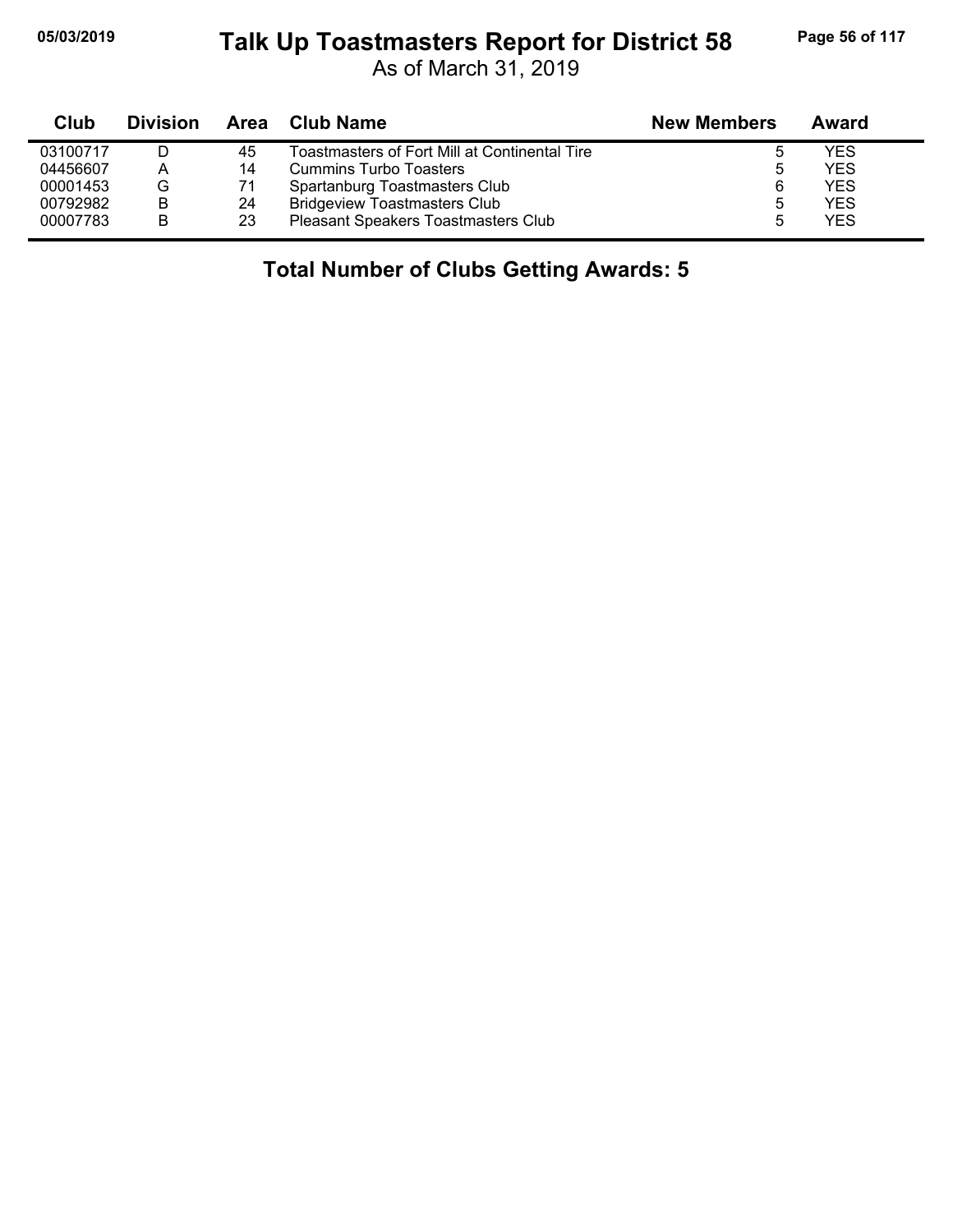#### **05/03/2019 Page 57 of 117 Talk Up Toastmasters Report for District 59**

As of March 31, 2019

| Club     | <b>Division</b> | Area | <b>Club Name</b>                                 | <b>New Members</b> | <b>Award</b> |
|----------|-----------------|------|--------------------------------------------------|--------------------|--------------|
| 01071665 | Е               | 03   | <b>Lighttown Speakers</b>                        | 5                  | YES          |
| 00620921 |                 | 01   | Toastmasters of The Hague                        | 8                  | YES          |
| 01049050 | в               | 04   | <b>Toastmasters Hasselt</b>                      |                    | YES          |
| 00006286 | A               | 02   | Agora 75 Club                                    | 6                  | YES          |
| 03943870 | E               | 02   | Shell Toastmasters The Hague                     | 5                  | YES          |
| 04750231 |                 | 03   | <b>Toastmasters Marseille</b>                    | 11                 | YES          |
| 03657380 |                 | 03   | Les Mots Passants                                | 5                  | YES          |
| 02753458 |                 | 03   | Toastmasters Aix En Provence - Le Cours Des Mots |                    | YES          |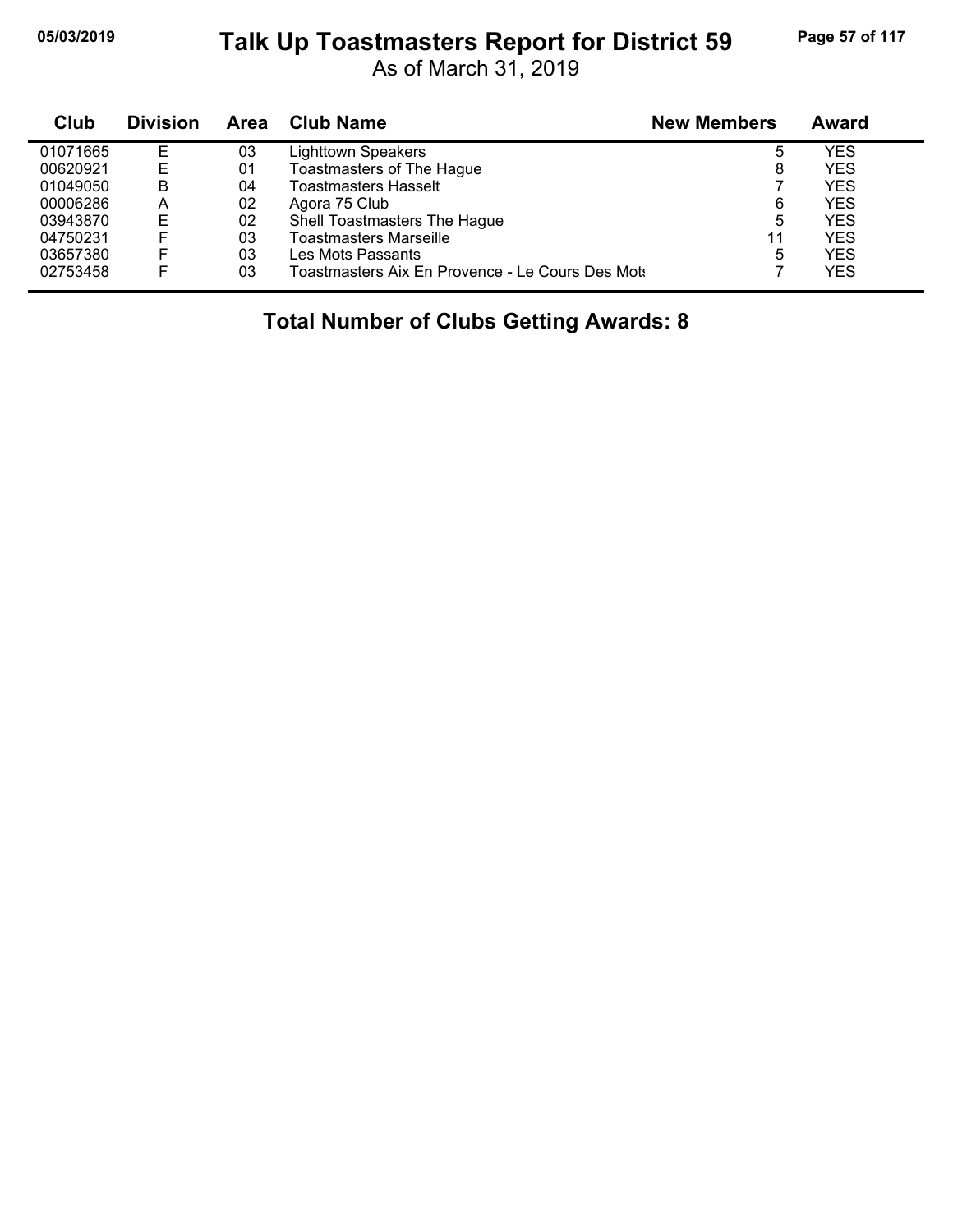# **05/03/2019 Page 58 of 117 Talk Up Toastmasters Report for District 60**

As of March 31, 2019

| Club     | <b>Division</b> | Area | <b>Club Name</b>                         | <b>New Members</b> | <b>Award</b> |
|----------|-----------------|------|------------------------------------------|--------------------|--------------|
| 03257912 | F               | 52   | Toronto Financial Analyst Toastmasters   | 5                  | <b>YES</b>   |
| 00004100 | н               | 75   | Rainbow Club                             | 5                  | <b>YES</b>   |
| 01019843 | н               | 71   | Eglinton-Yonge Toastmasters              | 6                  | <b>YES</b>   |
| 00751703 | F               | 53   | Supreme TD Toastmasters Club             | 5                  | <b>YES</b>   |
| 00758312 | E               | 44   | Oshawa #1 Toastmasters                   | 8                  | <b>YES</b>   |
| 00685168 | A               | 04   | University of Toronto Toastmasters       |                    | <b>YES</b>   |
| 00006859 | н               | 72   | Deer Park Club #6859                     | 5                  | <b>YES</b>   |
| 00006809 | E               | 42   | <b>Pickering Powerhouse Toastmasters</b> | 5                  | <b>YES</b>   |
| 00006723 | G               | 62   | Toasters@Lunch.CIBC Club                 | 5                  | <b>YES</b>   |
| 00627794 | A               | 02   | 777 Toastmasters Club                    | 5                  | <b>YES</b>   |
| 00638096 | D               | 31   | Toastmasters CPAC Club                   | 5                  | <b>YES</b>   |
| 06751496 | н               | 75   | Danforth-Pape Toastmasters               |                    | <b>YES</b>   |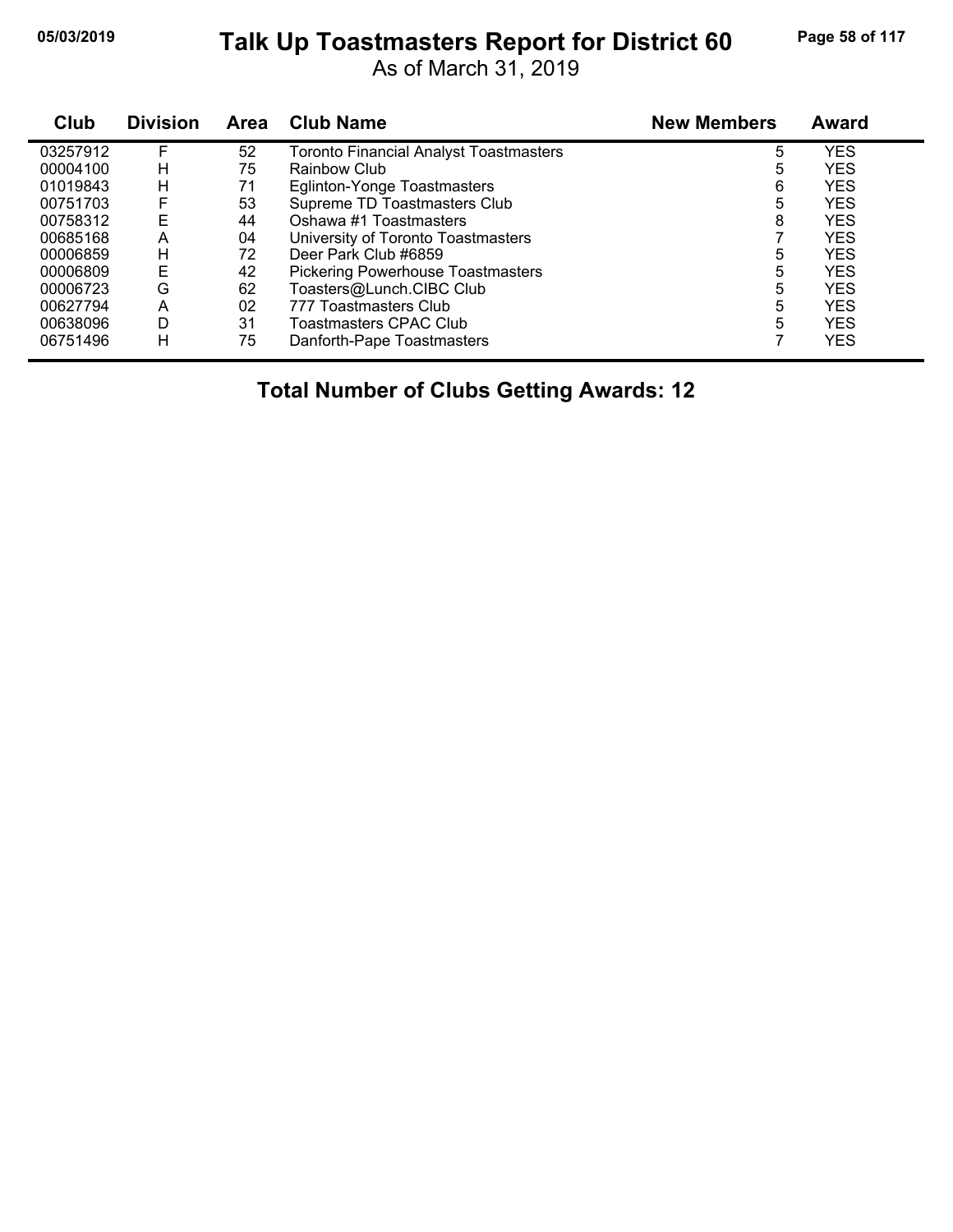# **05/03/2019 Page 59 of 117 Talk Up Toastmasters Report for District 61**

As of March 31, 2019

| Club     | <b>Division</b> | Area | <b>Club Name</b>                         | <b>New Members</b> | Award |
|----------|-----------------|------|------------------------------------------|--------------------|-------|
| 00613576 | G               | 63   | Speak with Style Toastmasters Club       | 5                  | YES   |
| 00000606 | G               | 62   | St Lawrence Toastmasters Club            | 5                  | YES   |
| 00000808 | D               | 33   | Orléans Raconteurs Toastmasters Club 808 | 5                  | YES   |
| 00004311 | G               | 61   | McGill Club                              | 5                  | YES   |
| 00003778 | С               | 23   | Club Le Marquis                          | 9                  | YES   |
| 00001935 | D               | 34   | Ottawa Toastmasters Club                 | 19                 | YES   |
| 01377570 |                 | 92   | Club Toastmasters YWCA Québec            | 10                 | YES   |
| 03620126 | F               | 54   | Laval Achievers                          | 6                  | YES   |
| 01567785 | ⌒<br>U          | 20   | <b>Creative Communicators</b>            | 6                  | YES   |
| 05884192 | Α               | 04   | Ottawa Collab Toastmasters               | 6                  | YES   |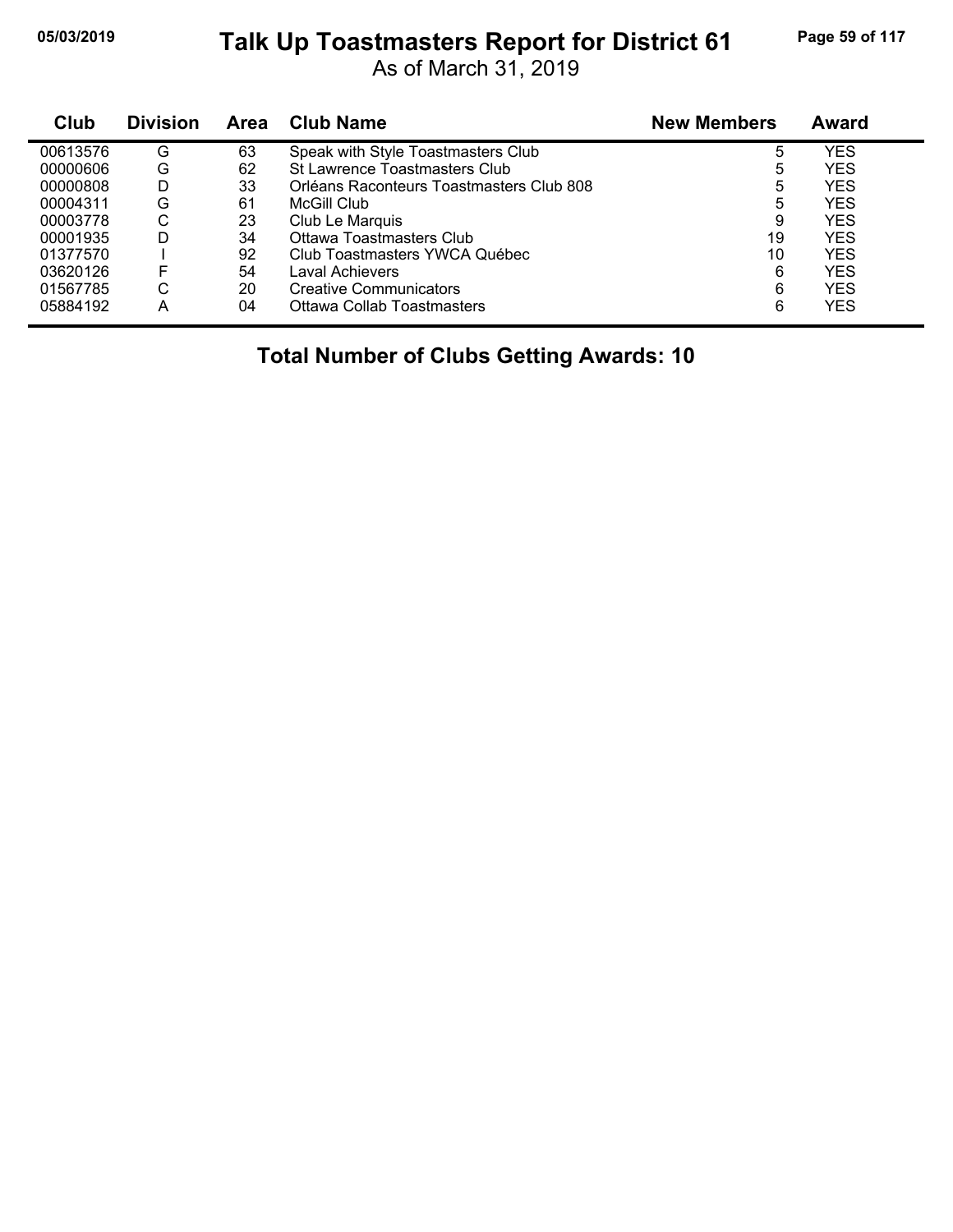#### **05/03/2019 Page 60 of 117 Talk Up Toastmasters Report for District 62**

As of March 31, 2019

| Club     | <b>Division</b> | Area | Club Name                                   | <b>New Members</b> | Award |
|----------|-----------------|------|---------------------------------------------|--------------------|-------|
| 03029700 | W               | 02   | Goodwill Industries of Greater Grand Rapids | 12                 | YES   |
| 00001270 | S               | 08   | Kalamazoo Club                              | ა                  | YES   |
| 00008177 | N               | 18   | <b>GVSU Downtown Club</b>                   |                    | YES   |
| 04198703 |                 | 05   | Spartan Toastmasters                        |                    | YES   |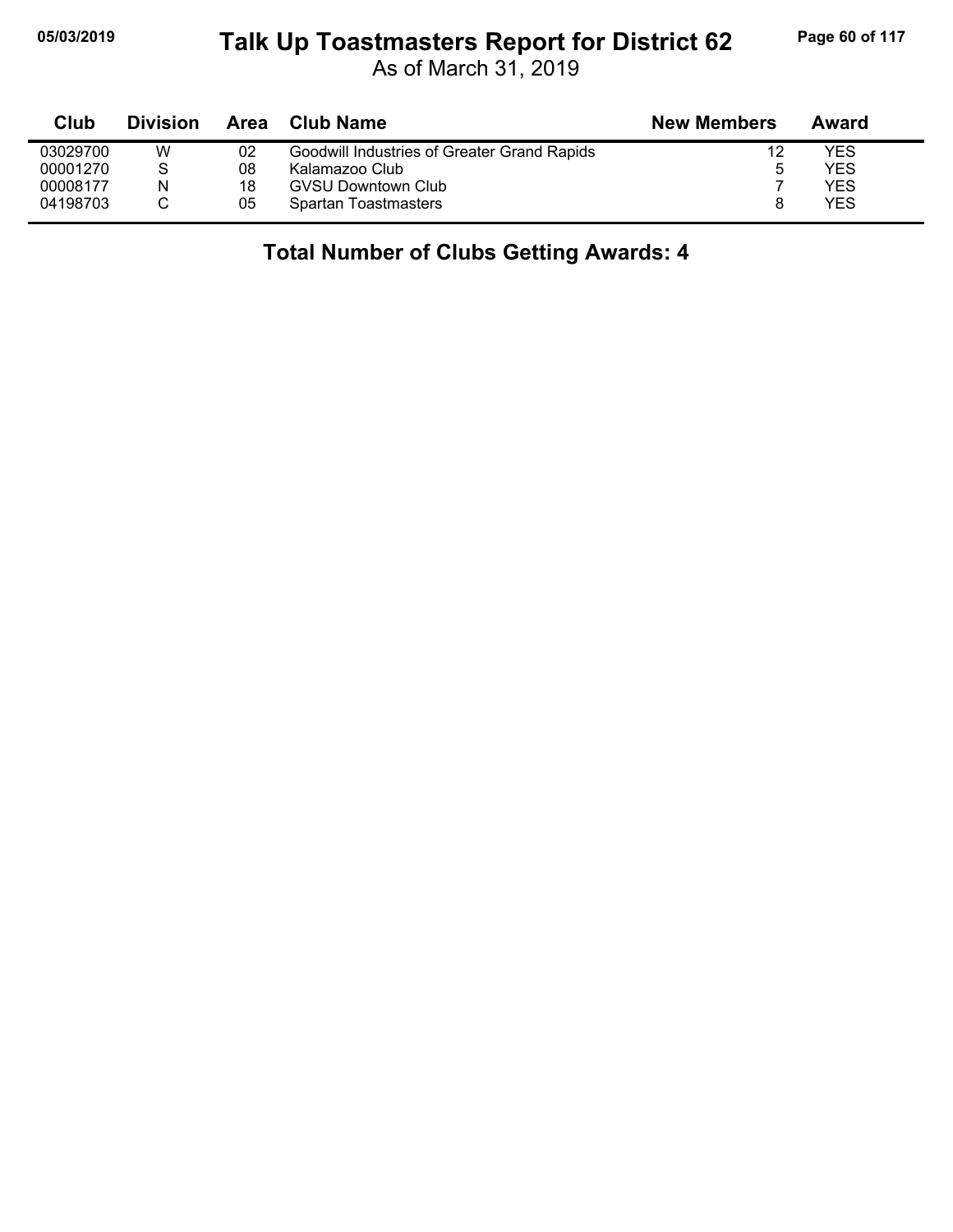# **05/03/2019 Page 61 of 117 Talk Up Toastmasters Report for District 63**

As of March 31, 2019

| Club     | <b>Division</b> | Area | <b>Club Name</b>                      | <b>New Members</b> | <b>Award</b> |
|----------|-----------------|------|---------------------------------------|--------------------|--------------|
| 06832807 | в               | 20   | <b>Dowell Springs Toastmasters</b>    | 5                  | YES          |
| 00003114 | Е               | 51   | Caterpillar FPD Club                  |                    | <b>YES</b>   |
| 00005925 | E               | 51   | <b>HCA Creative Articulators Club</b> | 8                  | <b>YES</b>   |
| 00649135 | F               | 63   | Cracker Barrel Club                   | 9                  | <b>YES</b>   |
| 00836184 | в               | 11   | Toast to Education Club               | 6                  | <b>YES</b>   |
| 00966806 | F               | 62   | <b>Bridgestone Babblers</b>           | 8                  | <b>YES</b>   |
| 01331450 | D               | 42   | Nissan Toastmasters                   |                    | <b>YES</b>   |
| 05857053 | в               | 21   | <b>PFJ Masters</b>                    | 6                  | <b>YES</b>   |
| 06618012 | E               | 54   | <b>BlueNash Toasters</b>              | 6                  | <b>YES</b>   |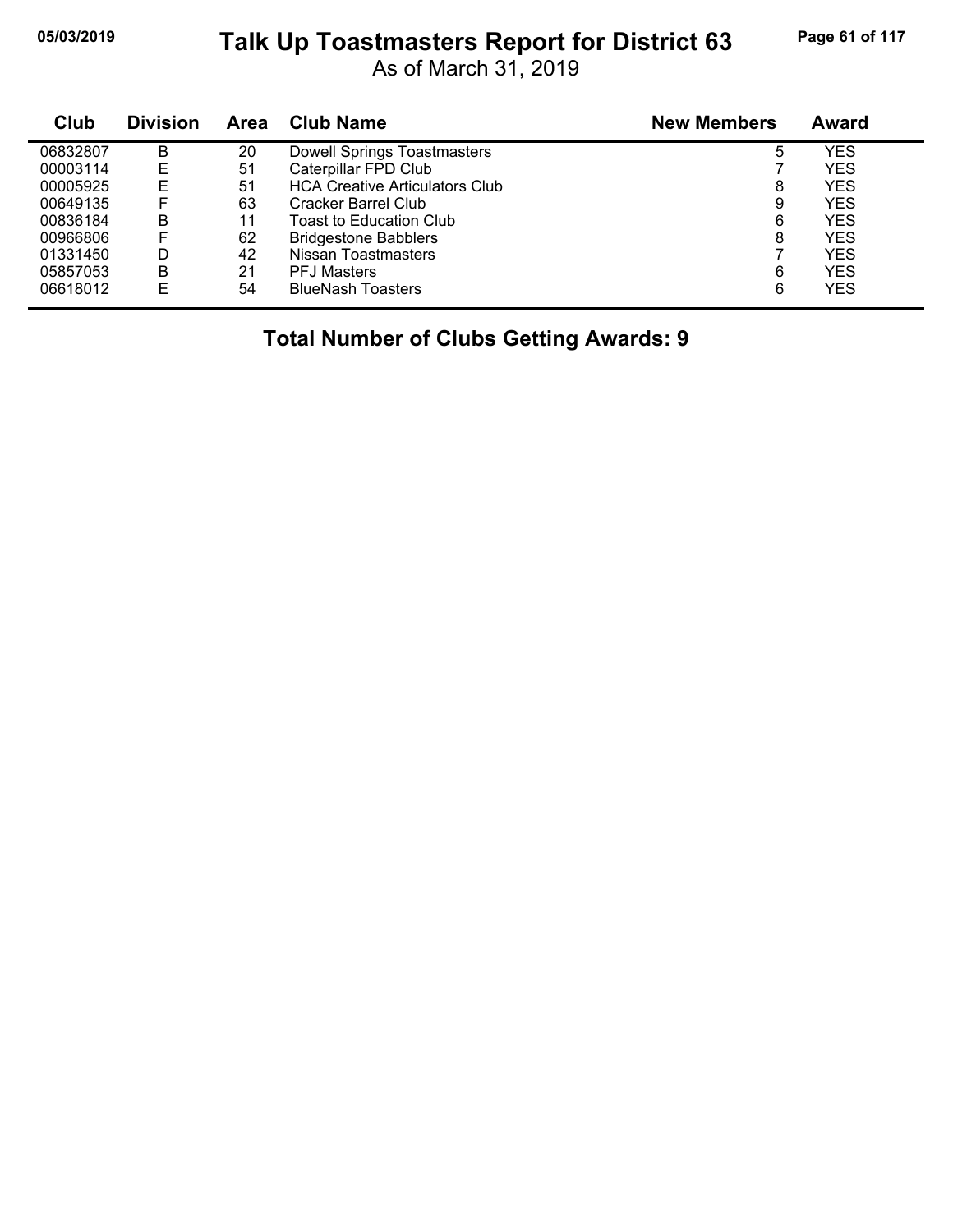#### **05/03/2019 Page 62 of 117 Talk Up Toastmasters Report for District 64**

As of March 31, 2019

| Club     | <b>Division</b> | <b>Area</b> | Club Name                        | <b>New Members</b> | Award      |
|----------|-----------------|-------------|----------------------------------|--------------------|------------|
| 00008760 |                 | 41          | Taxmeisters Club                 | 11                 | YES        |
| 00597417 |                 | 43          | Young Professionals Club         | 6                  | YES        |
| 00005214 |                 | 32          | Pembina Valley Toastmasters Club | 6                  | <b>YES</b> |
| 00002991 |                 | 34          | Speak Up Parkland                | ۰.                 | <b>YES</b> |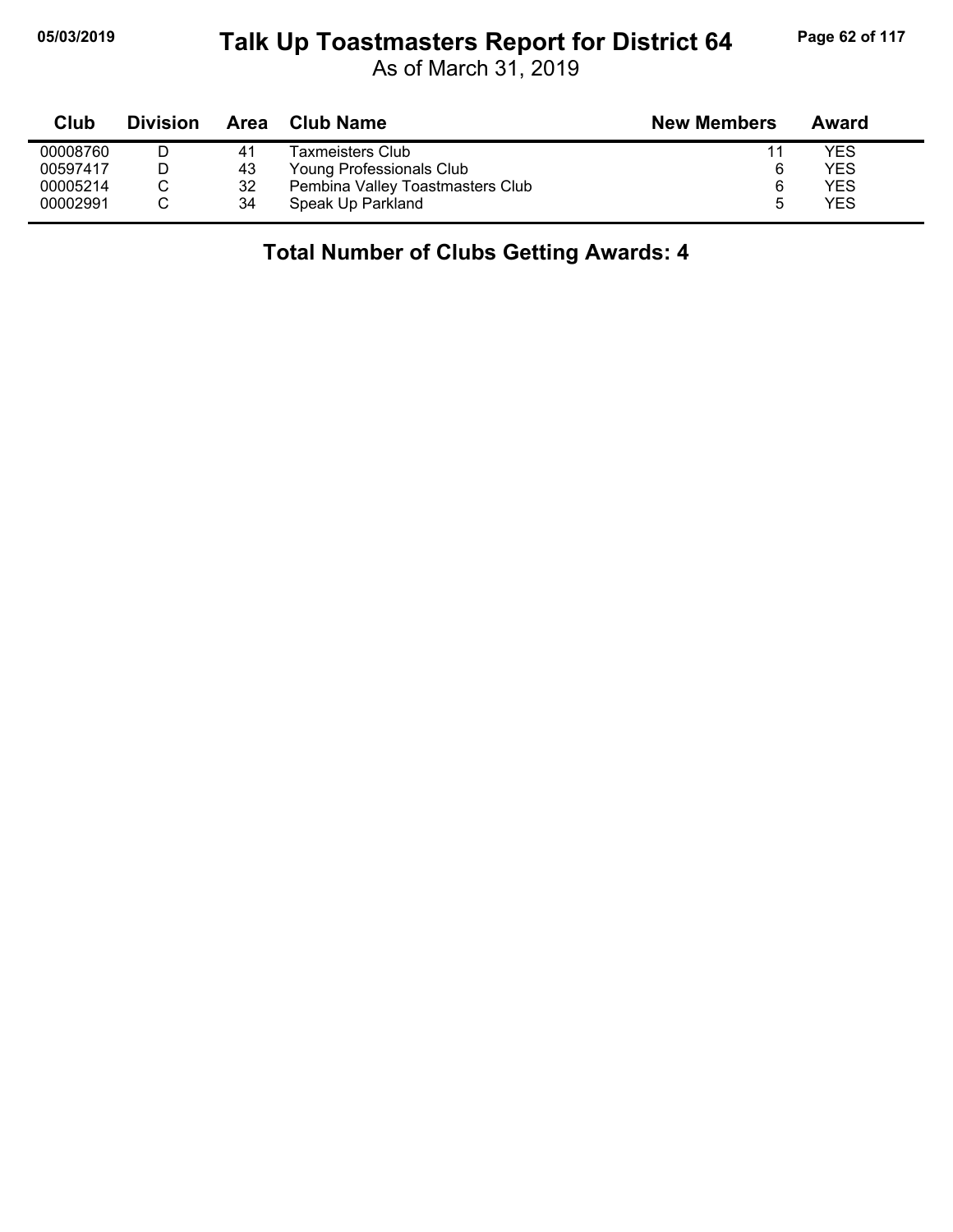#### **05/03/2019 Page 63 of 117 Talk Up Toastmasters Report for District 65**

As of March 31, 2019

| Club     | <b>Division</b> | Area | <b>Club Name</b>                | <b>New Members</b> | Award      |
|----------|-----------------|------|---------------------------------|--------------------|------------|
| 00006826 | Е               | 54   | North Star Club                 | ა                  | YES        |
| 01027292 | Е               | 52   | Orange Orators                  | 5                  | <b>YES</b> |
| 00003685 | в               | 23   | Daybreakers Club                | 5                  | YES        |
| 01416572 | С               | 31   | Toastchex                       |                    | <b>YES</b> |
| 03641921 | в               | 22   | <b>Tiger Tales Toastmasters</b> | 6                  | <b>YES</b> |
| 01409786 | E               | 53   | <b>OCC Toastmasters</b>         | 45                 | <b>YES</b> |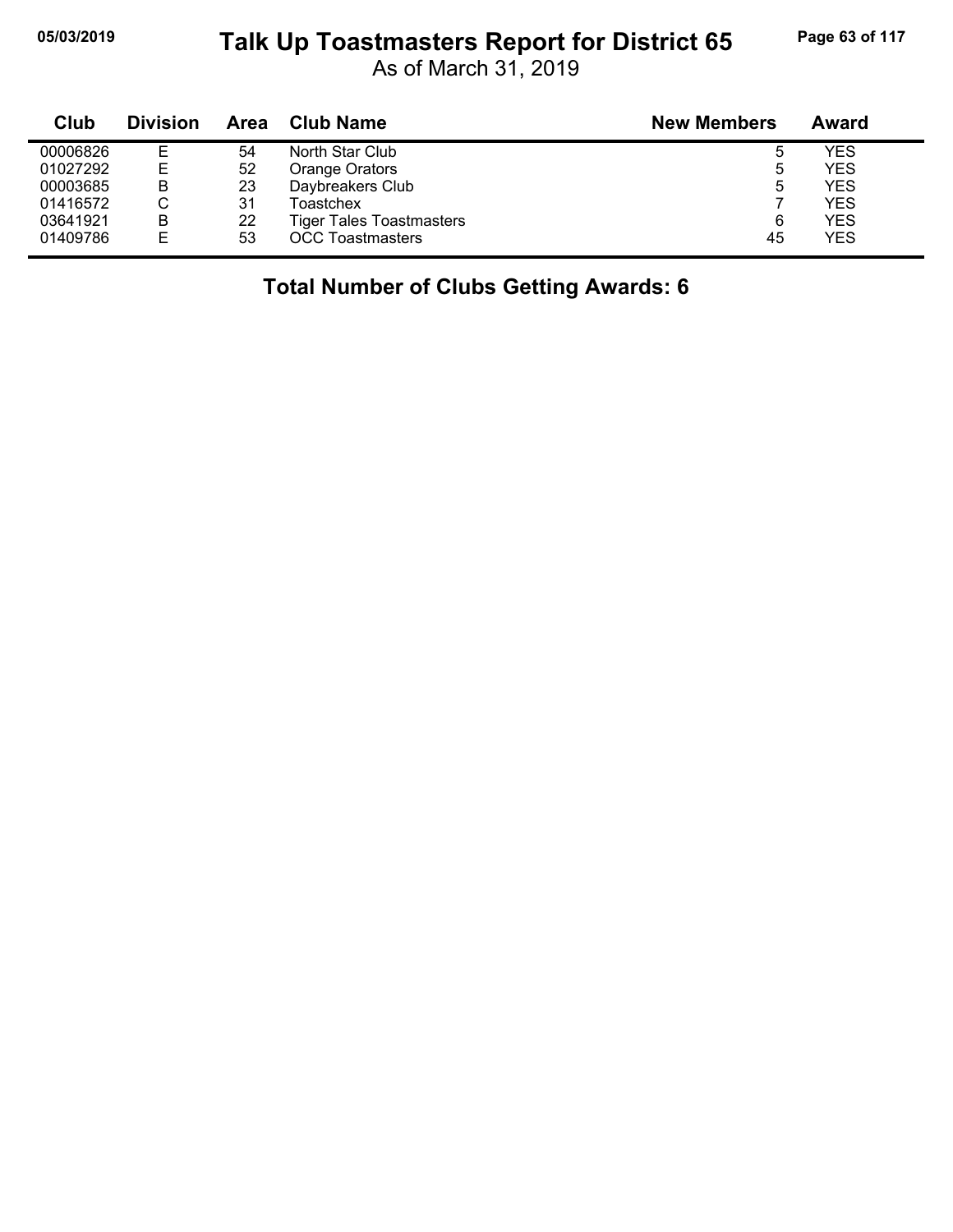#### **05/03/2019 Page 64 of 117 Talk Up Toastmasters Report for District 66**

As of March 31, 2019

| Club     | <b>Division</b> | Area | Club Name                       | <b>New Members</b> | Award |
|----------|-----------------|------|---------------------------------|--------------------|-------|
| 02742320 | B               | 25   | <b>TCS Richmond Orators</b>     |                    | YES   |
| 01674369 |                 | 32   | Motivating With Voices          | 5                  | YES   |
| 00001397 | B               | 22   | Richmond Club                   | 6                  | YES   |
| 01377996 | B               | 26   | Dominion Innsbrook Toastmasters | 11                 | YES   |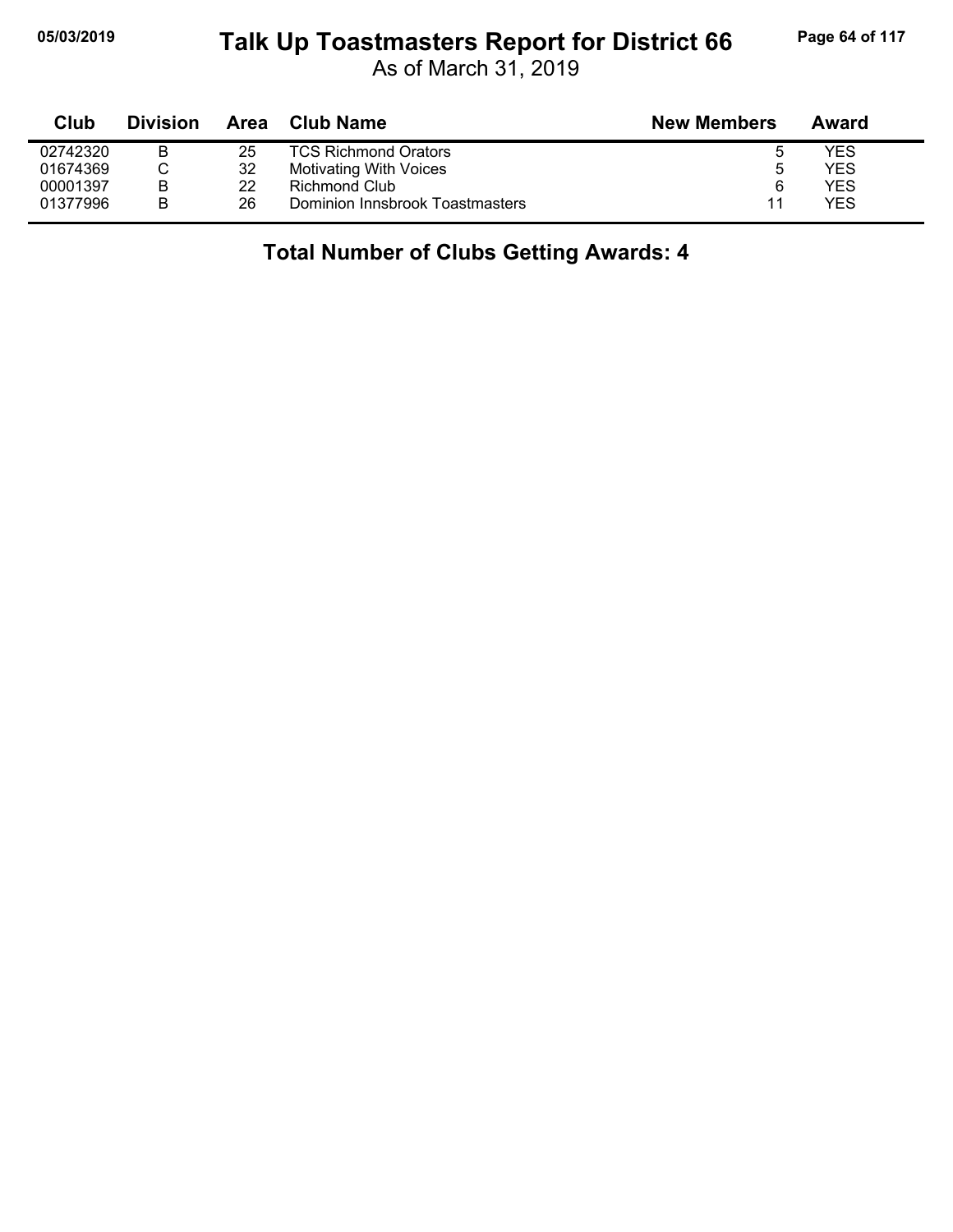#### **05/03/2019 Page 65 of 117 Talk Up Toastmasters Report for District 67**

As of March 31, 2019

| Club     | <b>Division</b> |    | Area Club Name                      | <b>New Members</b> | Award |
|----------|-----------------|----|-------------------------------------|--------------------|-------|
| 01891721 |                 | 04 | Puli Bilingual                      |                    | YES   |
| 03314694 |                 | 02 | Sounder Bilingual Toastmasters Club |                    | YES   |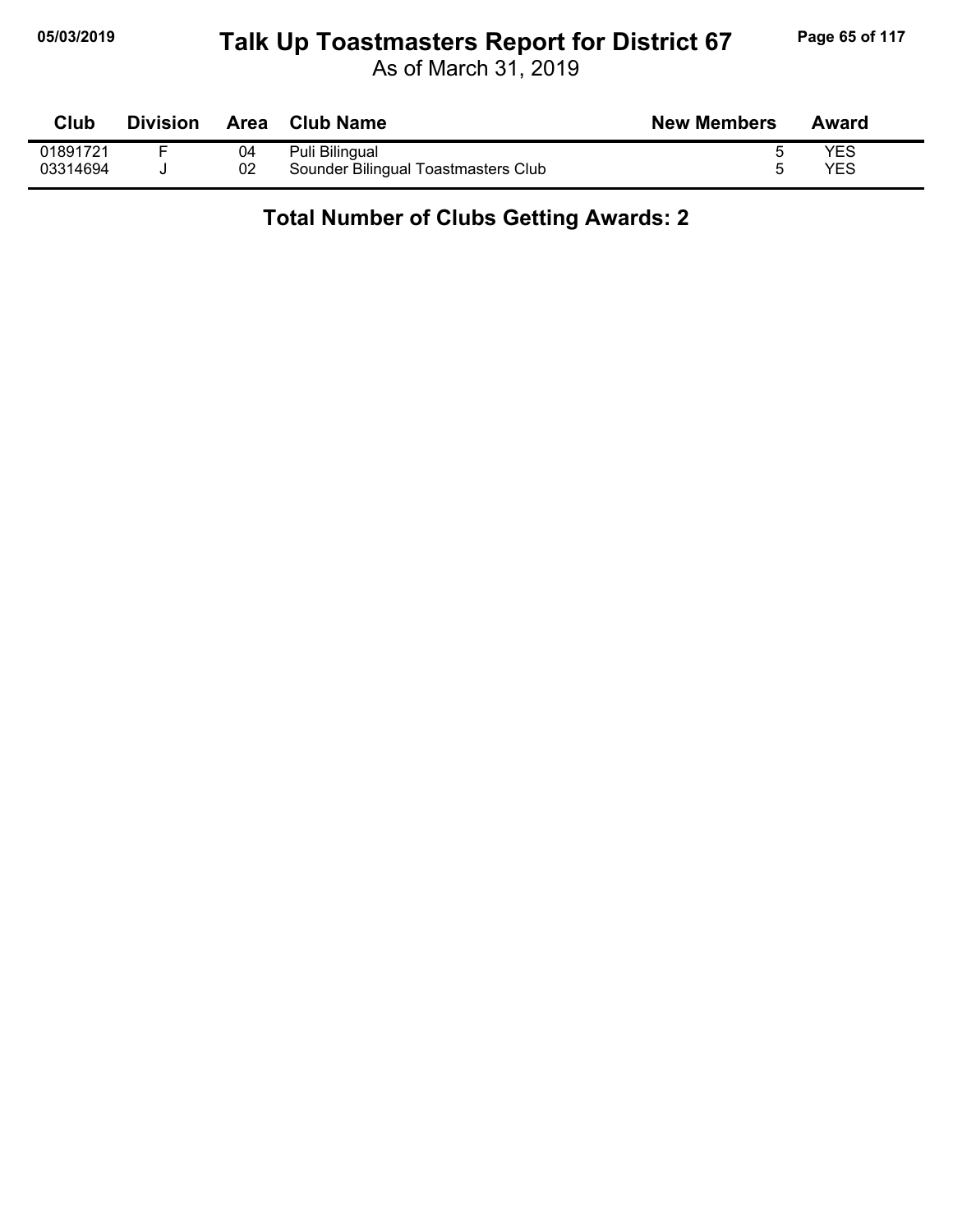#### **05/03/2019 Page 66 of 117 Talk Up Toastmasters Report for District 69**

As of March 31, 2019

| Club     | <b>Division</b> | Area | Club Name                    | <b>New Members</b> | Award      |
|----------|-----------------|------|------------------------------|--------------------|------------|
| 01196090 | S               | 06   | Oasis on BroadBeach          |                    | <b>YES</b> |
| 00006024 | ◡               | 10   | Hervey Bay Toastmasters Club |                    | <b>YES</b> |
| 00005841 | S               | 35   | Palm Beach-Currumbin Club    | 5                  | <b>YES</b> |
| 00000669 | M               | 08   | Pines Toastmasters Club      | 6                  | <b>YES</b> |
| 00001444 | M               | 08   | Peninsula Toastmasters Club  | 6                  | <b>YES</b> |
| 00003944 | S               | 34   | Southport Club               | 5                  | <b>YES</b> |
| 00006739 | F               | 26   | Crest Toastmasters Club      |                    | <b>YES</b> |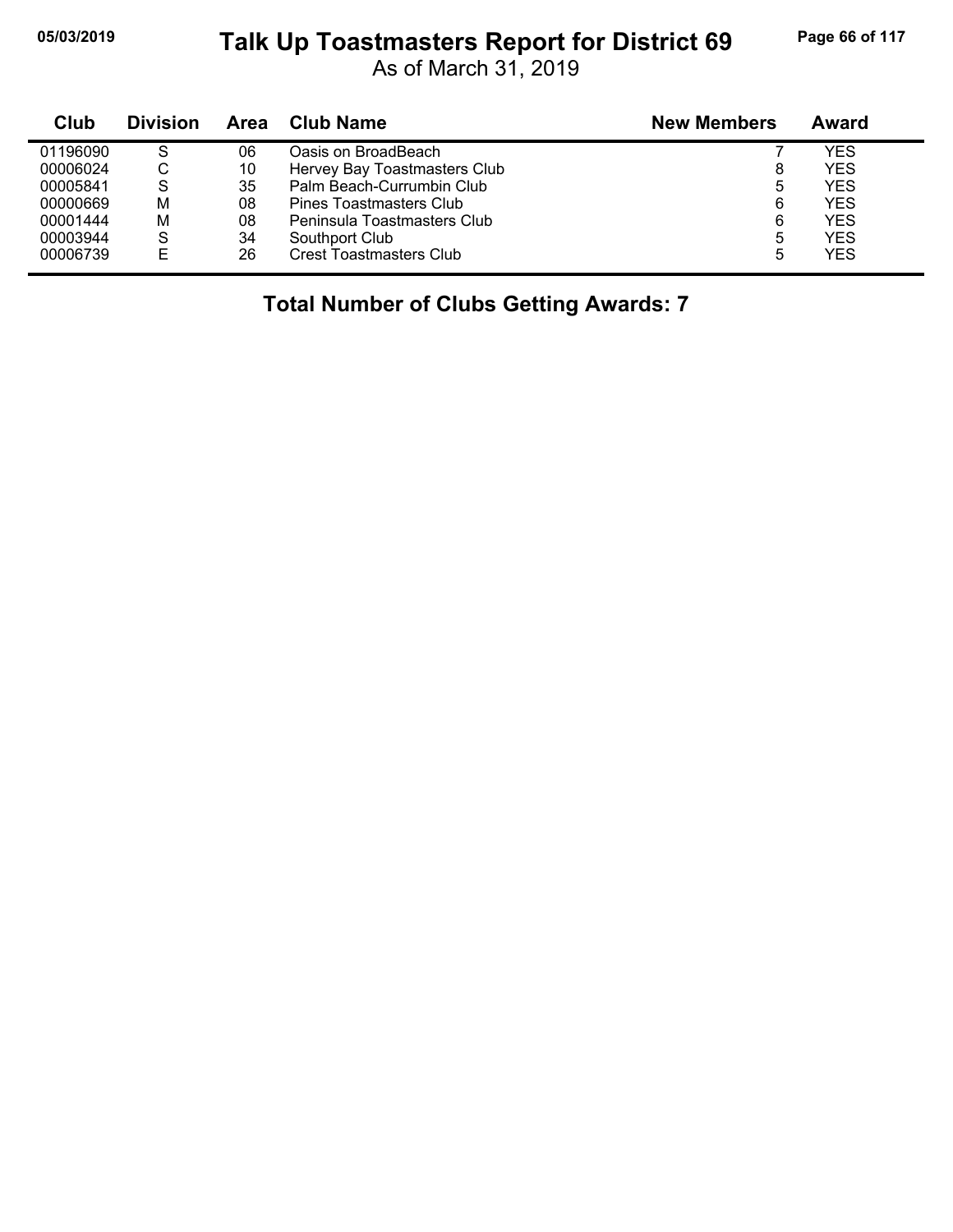# **05/03/2019 Page 67 of 117 Talk Up Toastmasters Report for District 70**

As of March 31, 2019

| Club     | <b>Division</b> | Area | <b>Club Name</b>                   | <b>New Members</b> | <b>Award</b> |
|----------|-----------------|------|------------------------------------|--------------------|--------------|
| 00006034 | S               | 25   | Hurstville Weekend Toastmasters    | 6                  | YES          |
| 00003129 | в               | 18   | AMP Toastmasters Club              | 5                  | <b>YES</b>   |
| 00003440 | С               | 01   | Professional Speakers Club         | 5                  | <b>YES</b>   |
| 00008222 | м               | 28   | Canberra Ainslie Toastmasters Club | 9                  | <b>YES</b>   |
| 00665889 | В               | 16   | The Corporate Toastmasters Club    | 6                  | <b>YES</b>   |
| 02162161 | в               | 18   | Circular Quay                      | 5                  | <b>YES</b>   |
| 06536729 | С               | 01   | Salesforce Sydney                  | 10                 | <b>YES</b>   |
| 03900910 | B               | 14   | Women of Westpac (WOW)             | 5                  | <b>YES</b>   |
| 07225206 | B               | 13   | Meraki Sydney Toastmasters         |                    | <b>YES</b>   |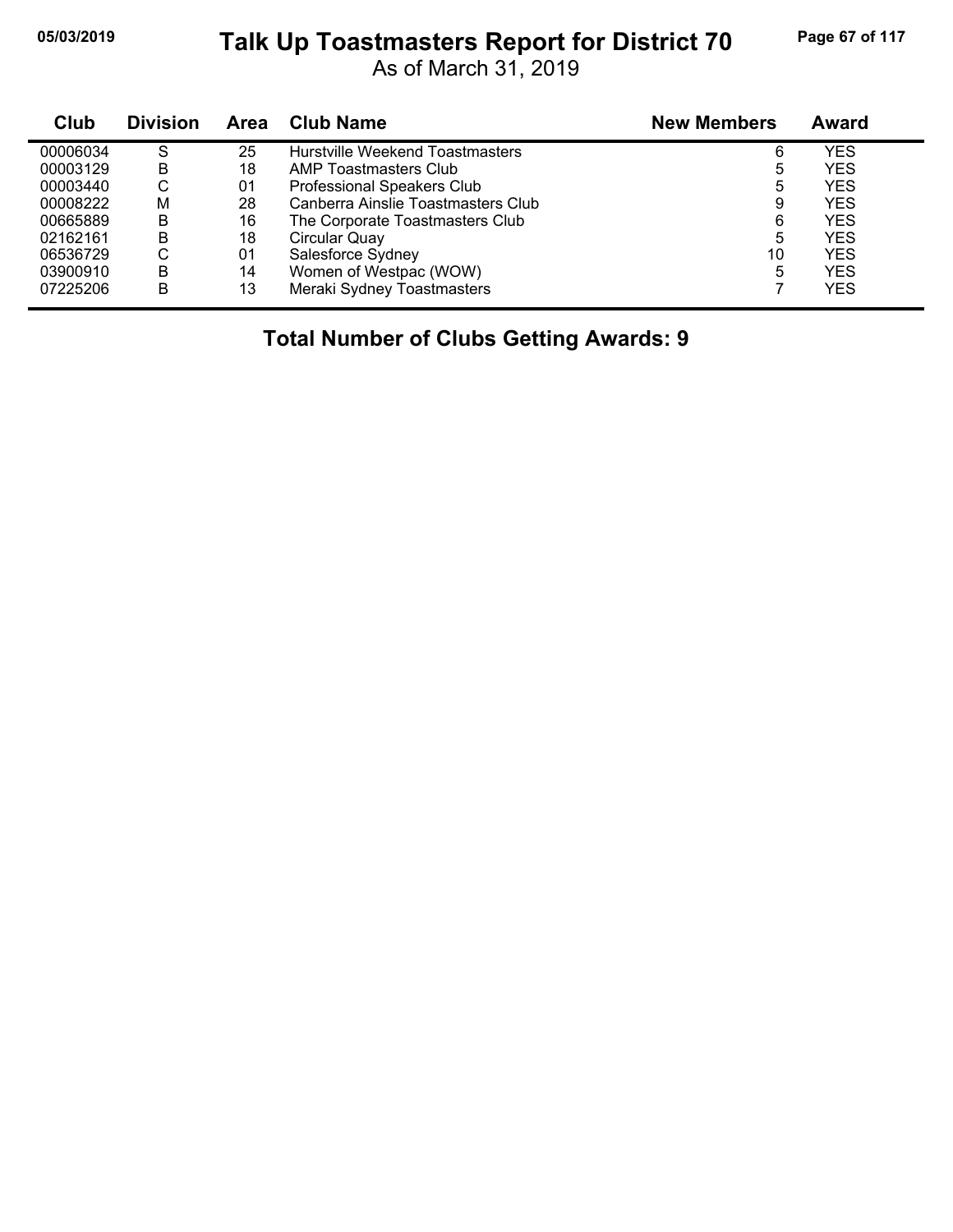#### **05/03/2019 Page 68 of 117 Talk Up Toastmasters Report for District 71**

As of March 31, 2019

| Club     | <b>Division</b> | <b>Area</b> | <b>Club Name</b>                     | <b>New Members</b> | <b>Award</b> |
|----------|-----------------|-------------|--------------------------------------|--------------------|--------------|
| 05512178 | Е               | 42          | Godiva Speakers                      | 5                  | <b>YES</b>   |
| 03941402 | D               | 40          | Kiltegan                             | 5                  | <b>YES</b>   |
| 04138056 | Н               | 14          | <b>ARM Cambridge Toastmasters</b>    | 6                  | <b>YES</b>   |
| 05334085 | S               | 33          | Dunfermline Toastmasters             | 10                 | YES          |
| 05303564 | A               | 11          | <b>West Cork Toastmasters</b>        | 5                  | <b>YES</b>   |
| 05563060 | E               | 39          | <b>Walsall Speakers</b>              | 11                 | YES          |
| 01971684 | N               | 15          | White Rose Speakers                  | 6                  | <b>YES</b>   |
| 02325184 | S               | 30          | Haymarket Toastmasters               | 6                  | <b>YES</b>   |
| 01366695 | N               | 48          | <b>Didsbury Speakers</b>             | 5                  | <b>YES</b>   |
| 01706871 | N               | 31          | <b>Warrington Toastmasters</b>       | 6                  | <b>YES</b>   |
| 03653166 | М               | 26          | <b>Plain Speakers</b>                | 7                  | YES          |
| 03032977 | E               | 06          | Nottingham Robin Hood Speakers' Club | 11                 | <b>YES</b>   |
| 00005482 | A               | 23          | Crusaders Club                       | 5                  | YES          |
| 00007574 | S               | 60          | <b>Glasgow Toastmasters</b>          | 5                  | <b>YES</b>   |
| 00007584 | S               | 30          | <b>Capital Communicators</b>         | 6                  | <b>YES</b>   |
| 01200787 | E               | 06          | <b>East Midlands Speakers</b>        | 5                  | <b>YES</b>   |
| 01378608 | N               | 21          | <b>Sheffield Speakers</b>            | 5                  | <b>YES</b>   |
| 00008105 | G               | 41          | Cambridge Speakers Club              | 6                  | YES          |
| 00705274 | N               | 15          | York EbOrators Toastmasters Club     | 6                  | <b>YES</b>   |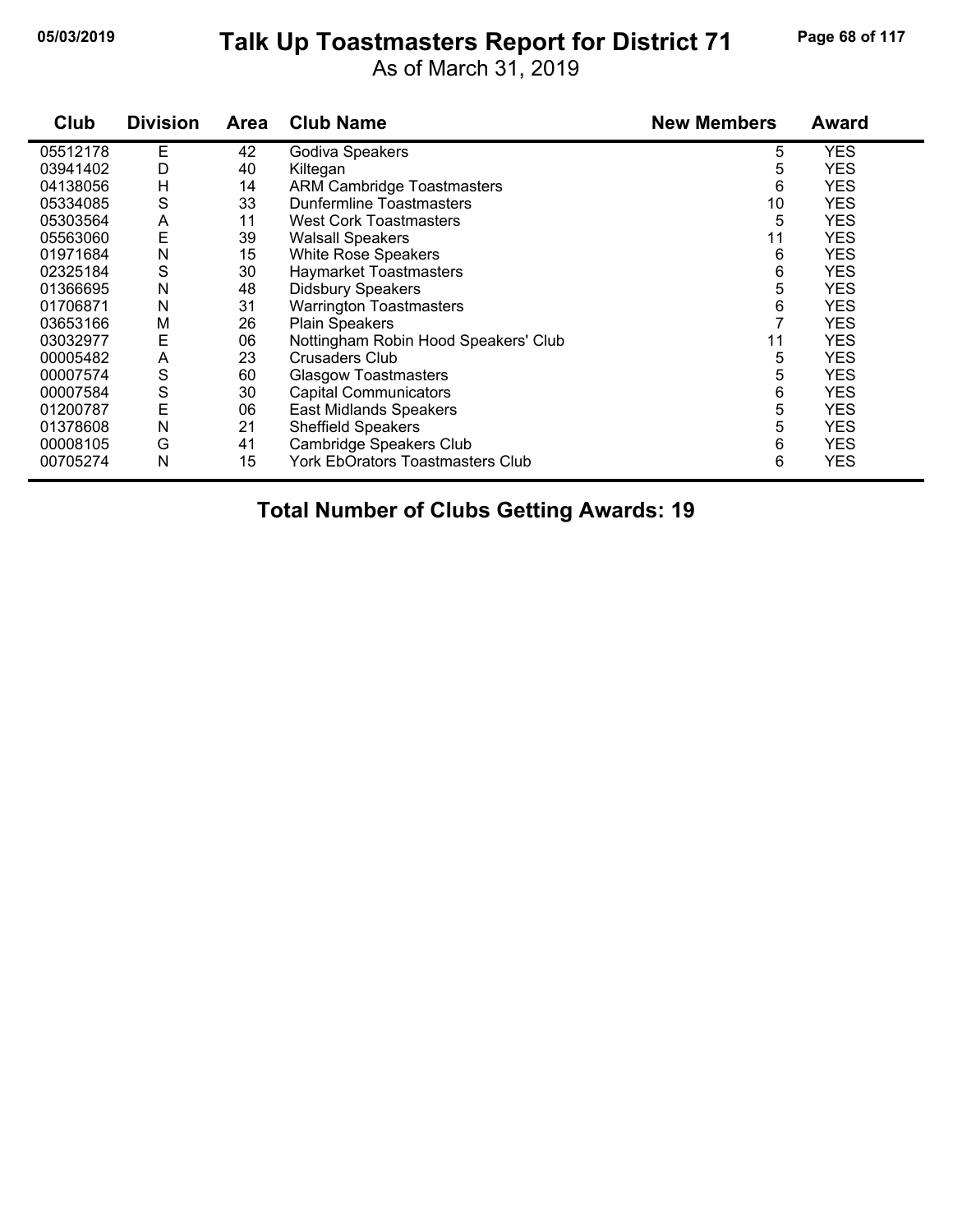#### **05/03/2019 Page 69 of 117 Talk Up Toastmasters Report for District 72**

As of March 31, 2019

| Club     | <b>Division</b> | Area | <b>Club Name</b>            | <b>New Members</b> | Award |
|----------|-----------------|------|-----------------------------|--------------------|-------|
| 00007287 |                 | 01   | Capital Chatterers Club     |                    | YES   |
| 01377576 |                 | 01   | Scarfies Speechcraft Club   |                    | YES   |
| 00005535 |                 | 06   | Riccarton Toastmasters Club |                    | YES   |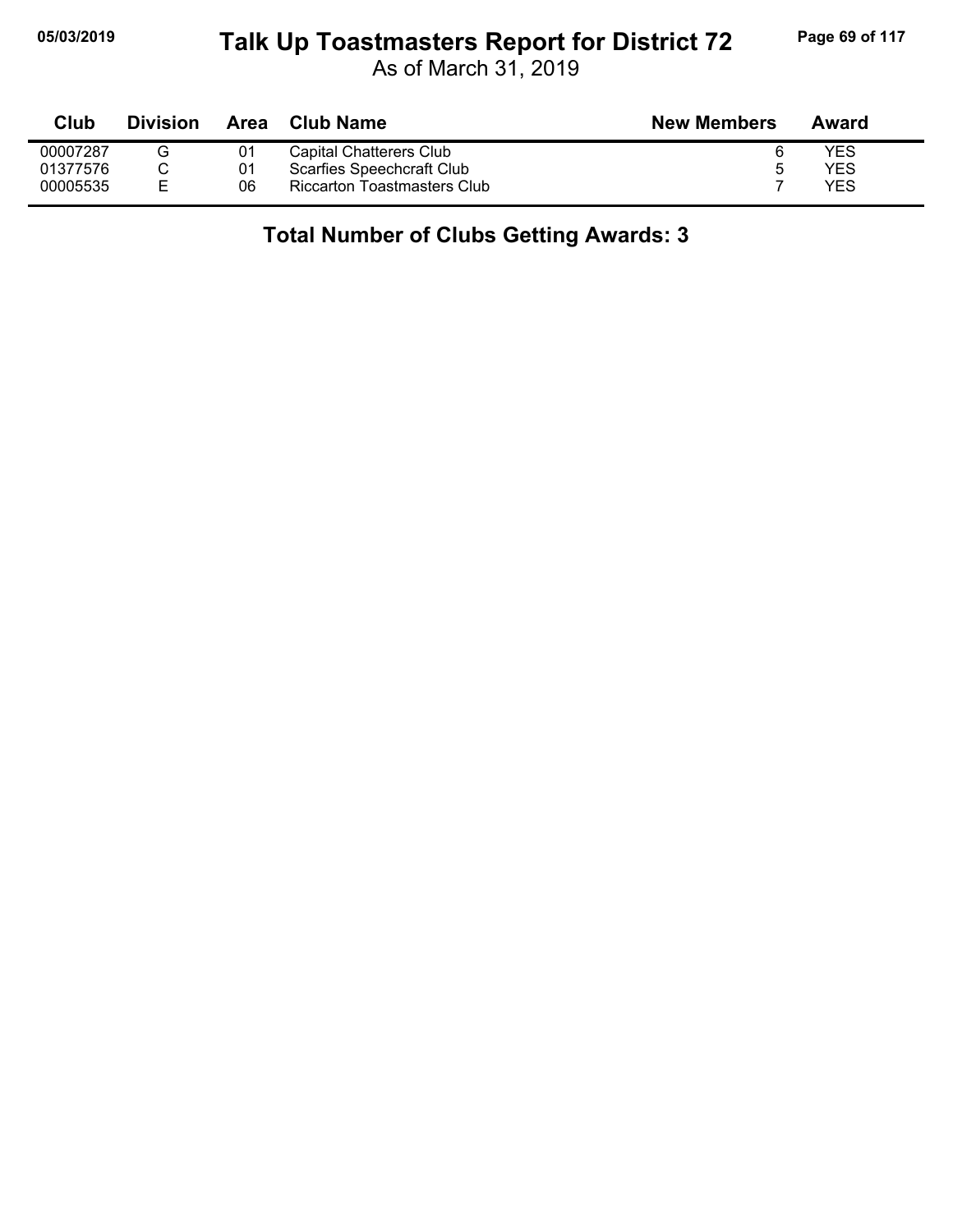# **05/03/2019 Page 70 of 117 Talk Up Toastmasters Report for District 73**

As of March 31, 2019

| Club     | <b>Division</b> | Area | <b>Club Name</b>                     | <b>New Members</b> | Award |
|----------|-----------------|------|--------------------------------------|--------------------|-------|
| 00002141 |                 | 16   | Chadstone Oaks                       | э                  | YES   |
| 00004208 | S               | 39   | <b>City Centre Toastmasters Club</b> | b                  | YES   |
| 00006760 | В               | 04   | Moorabbin Saints Toastmasters Club   | b                  | YES.  |
| 00976095 | M               | 24   | <b>Smashing The Envelope</b>         | 12                 | YES.  |
| 02909684 | N               | 27   | Caterpillar of Australia             | b                  | YES   |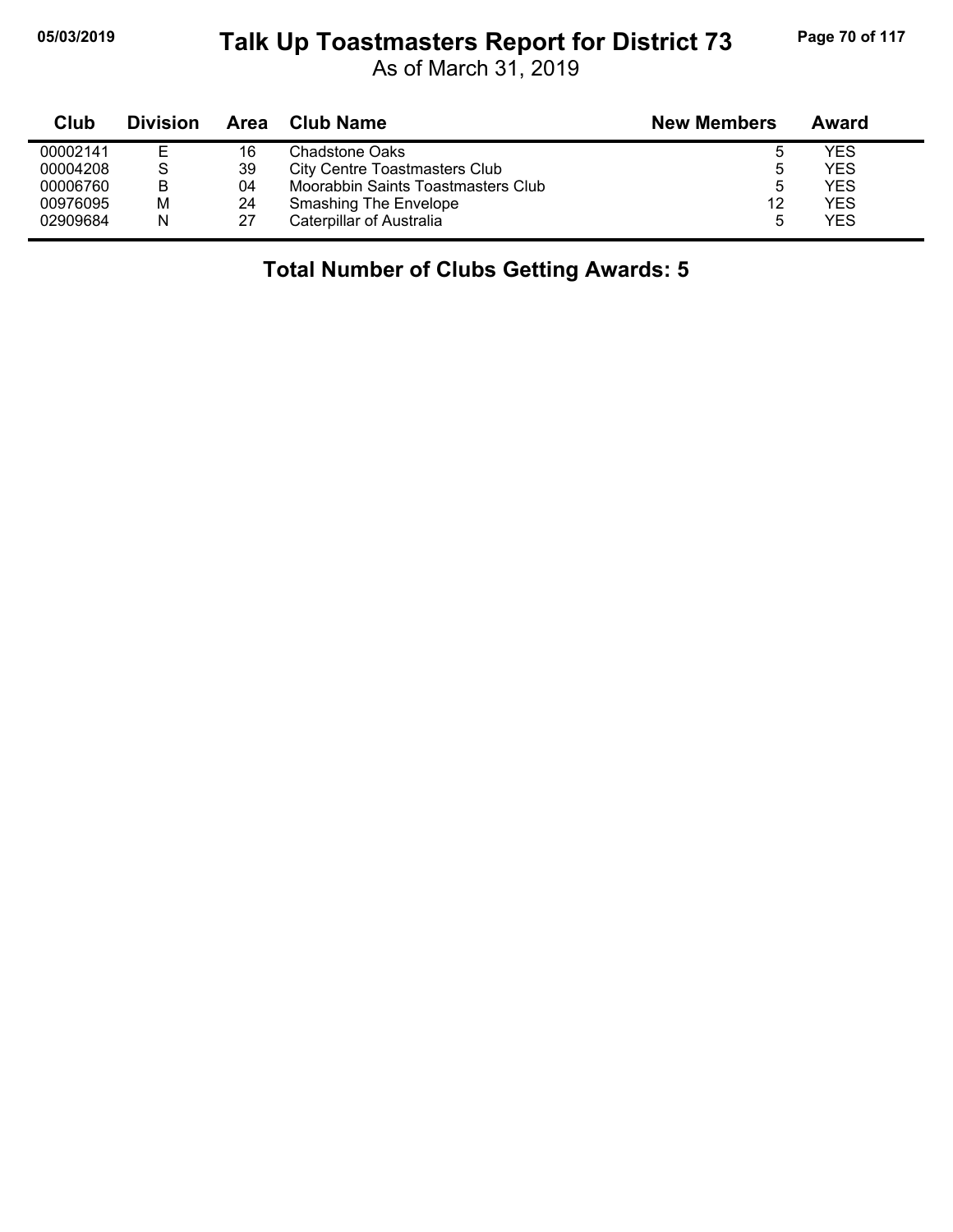# **05/03/2019 Page 71 of 117 Talk Up Toastmasters Report for District 74**

As of March 31, 2019

| Club     | <b>Division</b> | Area | <b>Club Name</b>                                 | <b>New Members</b> | <b>Award</b> |
|----------|-----------------|------|--------------------------------------------------|--------------------|--------------|
| 03748205 | $\mathsf{R}$    | 02   | <b>Sanlam Toastmasters</b>                       | 8                  | <b>YES</b>   |
| 02643404 | H               | 03   | Deloitte Siyakhuluma                             | 5                  | <b>YES</b>   |
| 01523926 | A               | 01   | <b>Central Centurion Toastmasters Club</b>       | 8                  | <b>YES</b>   |
| 02025544 | S               | 02   | Bacon & Egg                                      | 6                  | <b>YES</b>   |
| 05789929 | A               | 01   | <b>Centurion Breakfast</b>                       | $\overline{7}$     | <b>YES</b>   |
| 06571937 | A               | 02   | <b>MBSA Toastmasters Club</b>                    | 7                  | <b>YES</b>   |
| 05111844 | Z               | 04   | <b>CBZ Holdings</b>                              | 5                  | <b>YES</b>   |
| 04723862 | A               | 04   | <b>Totius Masters</b>                            | 6                  | <b>YES</b>   |
| 04822545 |                 | 06   | Botho Botswana                                   | 5                  | <b>YES</b>   |
| 03912828 | L               | 06   | <b>Grant Thornton Toastmasters Club Botswana</b> | 6                  | <b>YES</b>   |
| 04060051 | Z               | 01   | Metropolitan Toastmasters Club                   | 5                  | <b>YES</b>   |
| 00007098 | $\mathsf{R}$    | 04   | Ernst & Young Cape Town Club                     | 5                  | <b>YES</b>   |
| 00008850 |                 | 02   | <b>Gold Reef Toastmasters Club</b>               | 5                  | <b>YES</b>   |
| 00009369 | ${\mathsf S}$   | 03   | Honeydew Club                                    | 7                  | <b>YES</b>   |
| 00009671 | $\mathsf{R}$    | 03   | Chuckle 'n Chirp Club                            | 5                  | <b>YES</b>   |
| 00004718 | H               | 04   | <b>Sandton Toastmasters Club</b>                 | 8                  | <b>YES</b>   |
| 00001798 | L               | 04   | Egoli Golden City Club                           | 6                  | <b>YES</b>   |
| 00005906 | P               | 03   | <b>Highway Club</b>                              | 5                  | <b>YES</b>   |
| 00005760 | E               | 01   | A.C.T Toastmasters Club                          | 7                  | <b>YES</b>   |
| 00005624 | H               | 04   | Rivonia Toastmasters Club                        | 8                  | <b>YES</b>   |
| 00000492 |                 | 03   | Kempton Park Toastmasters                        | 5                  | <b>YES</b>   |
| 00003008 | Н               | 02   | 4th Dimension Club                               | 5                  | <b>YES</b>   |
| 00002934 | $\mathbf S$     | 03   | Randburg Toastmasters                            | 6                  | <b>YES</b>   |
| 00002457 | E               | 01   | Algoa Club                                       | $\overline{7}$     | <b>YES</b>   |
| 00922071 | E               | 02   | <b>Thuthuka Club</b>                             | 13                 | <b>YES</b>   |
| 00907573 |                 | 01   | <b>Maputo Toastmasters Club</b>                  | 11                 | <b>YES</b>   |
| 00931973 | E               | 02   | Soaring Eagles                                   | 5                  | <b>YES</b>   |
| 00843515 | Z               | 03   | Zambezi Club                                     | 5                  | <b>YES</b>   |
| 04647453 | Z               | 05   | Champions                                        | 7                  | <b>YES</b>   |
| 07125483 | Z               | 03   | Eagles Toastmasters                              | 8                  | <b>YES</b>   |
| 05399208 | D               | 02   | <b>Grand Thinkers</b>                            | 5                  | <b>YES</b>   |
| 05258010 | A               | 05   | <b>Vodacom Midrand Toastmasters Club</b>         | 8                  | <b>YES</b>   |
| 06943886 | A               | 03   | <b>FSCA Toastmasters</b>                         | 6                  | <b>YES</b>   |
| 07157152 | D               | 02   | <b>Cape Union Explorers</b>                      | 6                  | <b>YES</b>   |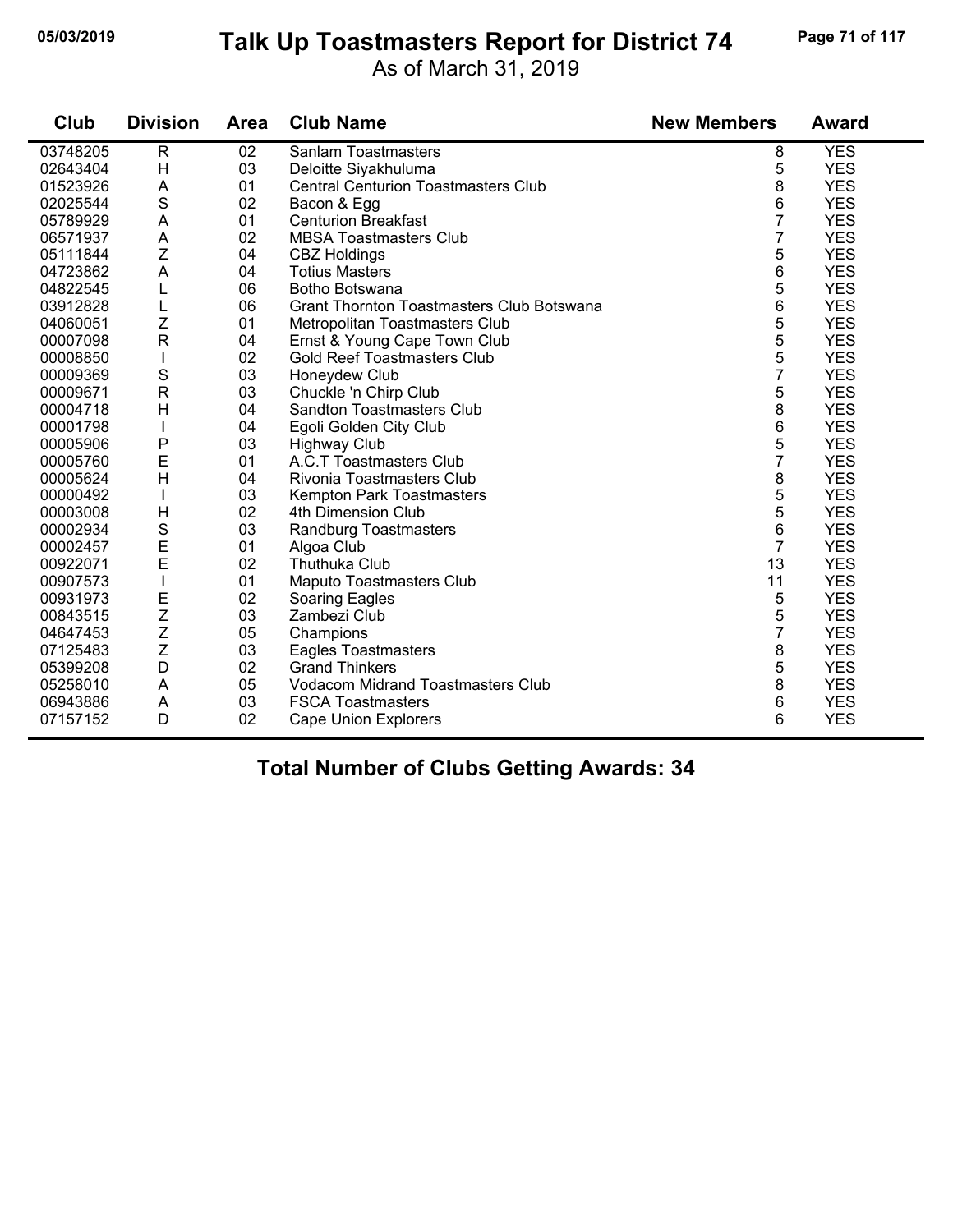# **05/03/2019 Page 72 of 117 Talk Up Toastmasters Report for District 75**

As of March 31, 2019

| Club     | <b>Division</b> | <b>Area</b> | <b>Club Name</b>                  | <b>New Members</b> | Award      |
|----------|-----------------|-------------|-----------------------------------|--------------------|------------|
| 06988410 | M               | 02          | Realpage Philippines              | 10                 | <b>YES</b> |
| 05648441 | н               | 74          | Sigma Toastmasters Club           | 5                  | <b>YES</b> |
| 00009853 | Е               | 41          | Zamboanga Toastmasters Club       | 6                  | <b>YES</b> |
| 00930049 | н               | 72          | Maneuver Toastmasters Club        |                    | <b>YES</b> |
| 01203366 |                 | 83          | Carigara Bay Toastmasters Club    | 8                  | <b>YES</b> |
| 00008298 | A               | 02          | Elite Toastmasters Club           |                    | <b>YES</b> |
| 00001697 | M               | 05          | Makati Club                       | 8                  | <b>YES</b> |
| 00003854 | E               | 44          | TM Club Of Davao Club             | 5                  | <b>YES</b> |
| 00759936 | С               | 24          | Lexmark R & D Toastmasters Club   | 6                  | <b>YES</b> |
| 04713027 | н               | 74          | Aboitiz Taguig Toastmasters Club  | 11                 | <b>YES</b> |
| 03357121 | κ               | 77          | Dasmarinas City Toastmasters Club | 5                  | <b>YES</b> |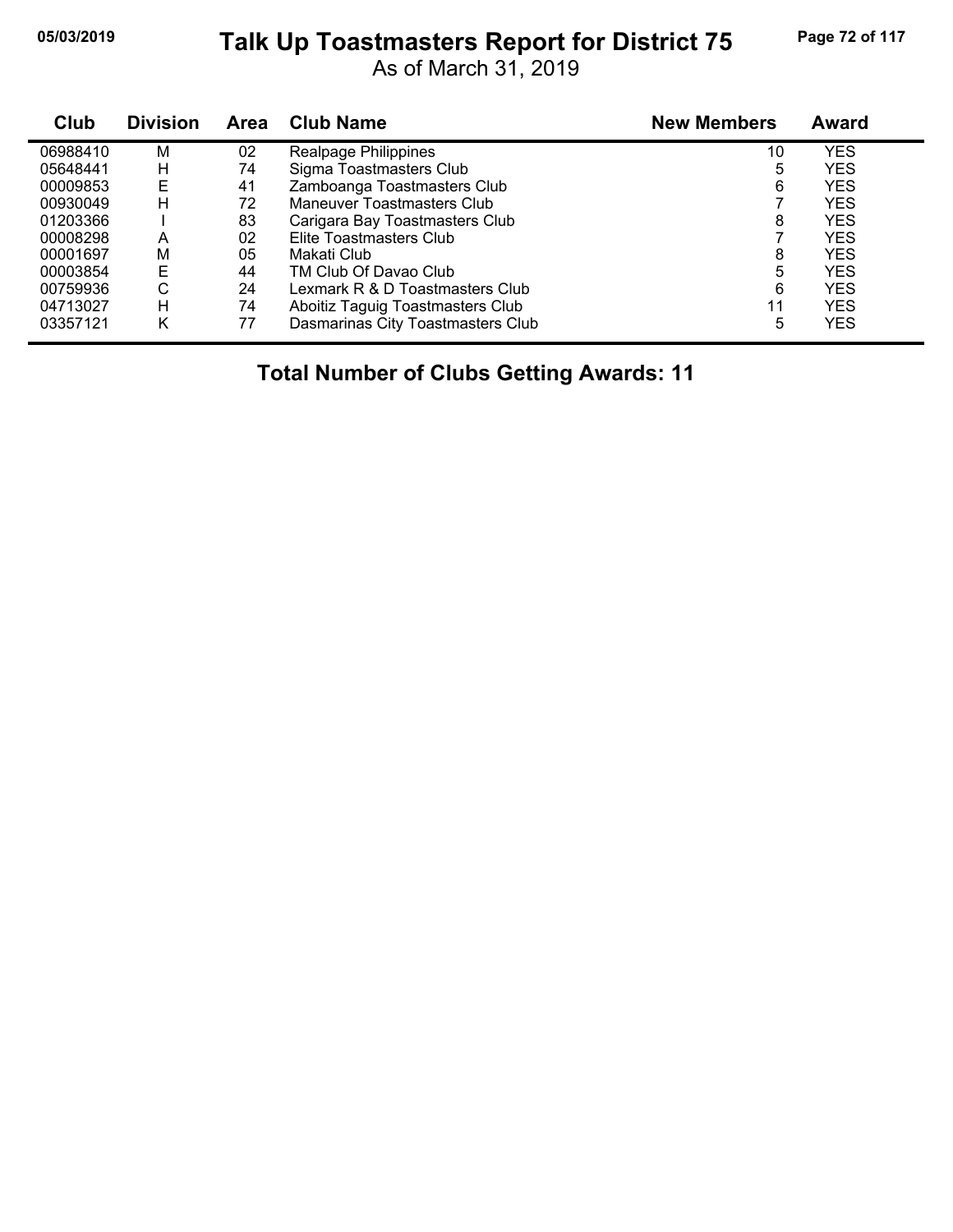## **05/03/2019 Page 73 of 117 Talk Up Toastmasters Report for District 76**

As of March 31, 2019

| Club     | <b>Division</b> | <b>Area</b> | Club Name                  | <b>New Members</b> | Award |
|----------|-----------------|-------------|----------------------------|--------------------|-------|
| 01592494 |                 | 91          | Otemachi Toastmasters Club |                    | YES   |
| 07064510 |                 | 44          | Metlife Japan              |                    | YES   |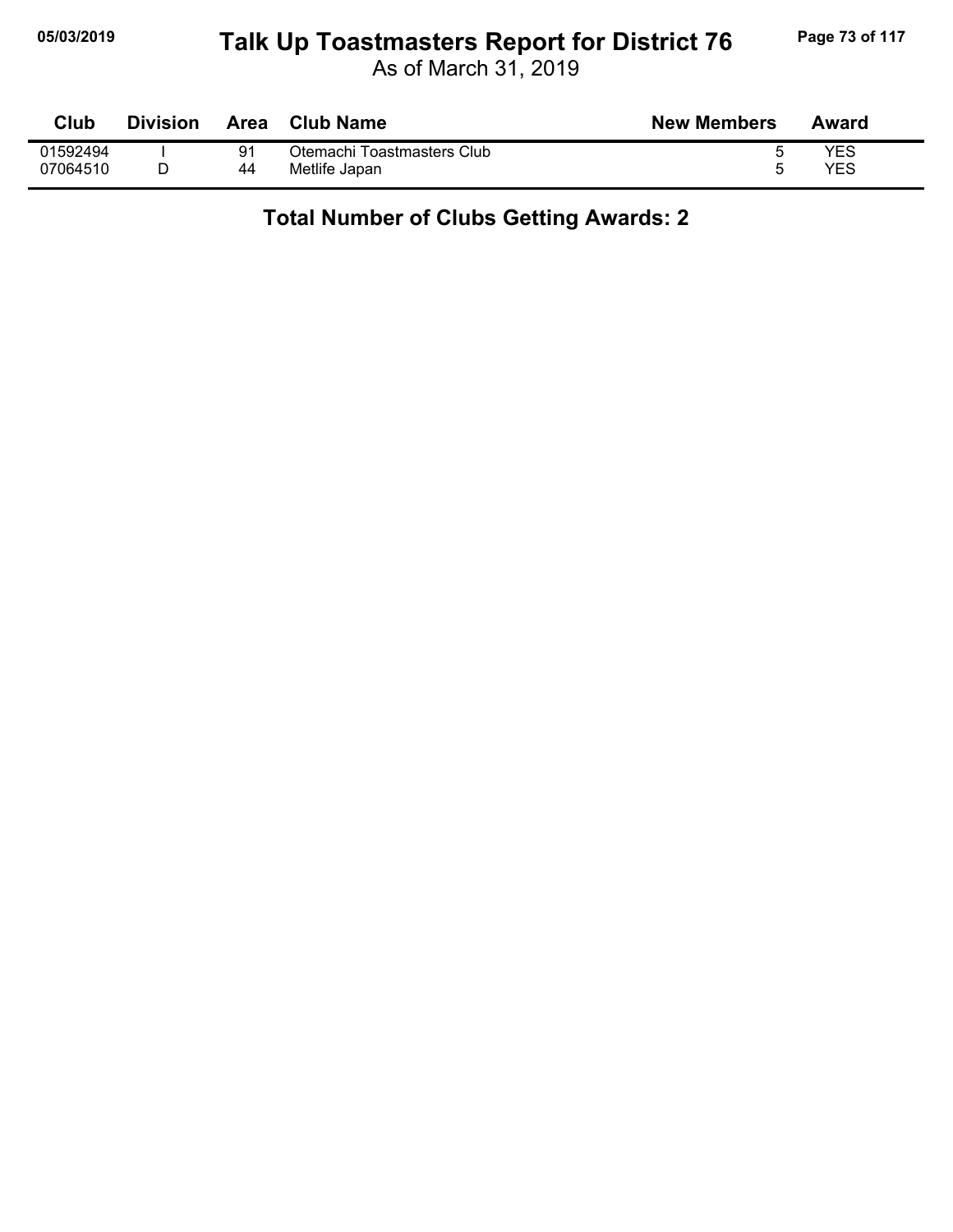# **05/03/2019 Page 74 of 117 Talk Up Toastmasters Report for District 77**

As of March 31, 2019

| Club     | <b>Division</b> | Area | Club Name                        | <b>New Members</b> | Award |
|----------|-----------------|------|----------------------------------|--------------------|-------|
| 03119366 | Е               | 53   | <b>Panhandle Toastmasters</b>    | ა                  | YES   |
| 00009478 | E               | 53   | Hurlburt Club                    |                    | YES   |
| 00002186 | Α               |      | Higher Heights Toastmasters Club | ა                  | YES   |
| 00001932 | Α               |      | Redstone Club                    | 5                  | YES   |
| 00002815 |                 | 42   | Downtown Club                    |                    | YES   |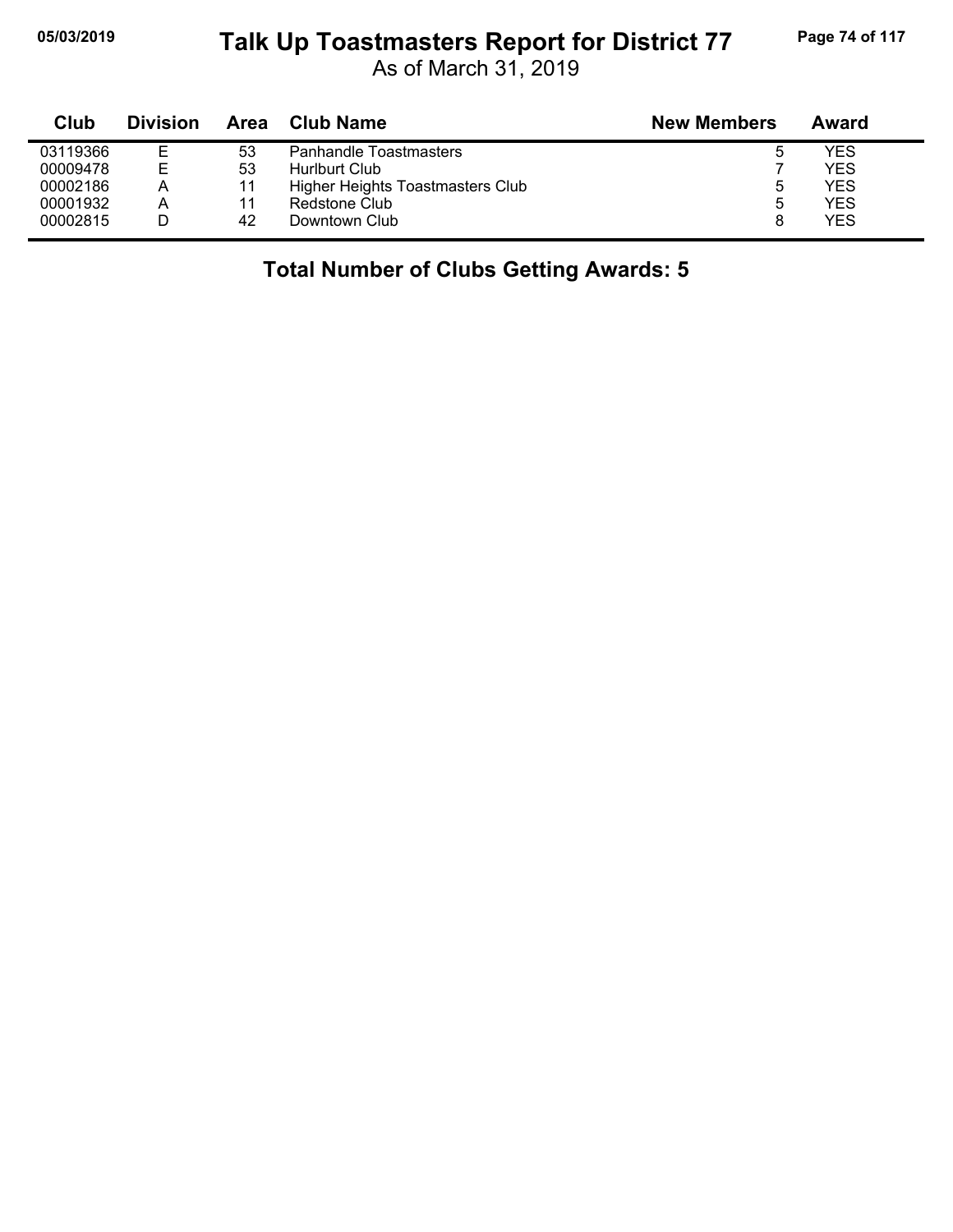## **05/03/2019 Page 75 of 117 Talk Up Toastmasters Report for District 78**

As of March 31, 2019

| Club     | <b>Division</b> | Area | Club Name                            | <b>New Members</b> | Award |
|----------|-----------------|------|--------------------------------------|--------------------|-------|
| 00006619 |                 | 23   | Bozeman Gold Club                    |                    | YES   |
| 00008648 |                 | 15   | Electric City Noon Toastmasters Club |                    | YES   |
| 01642056 |                 | 64   | <b>EFS Stagecoach Speakers</b>       |                    | YES   |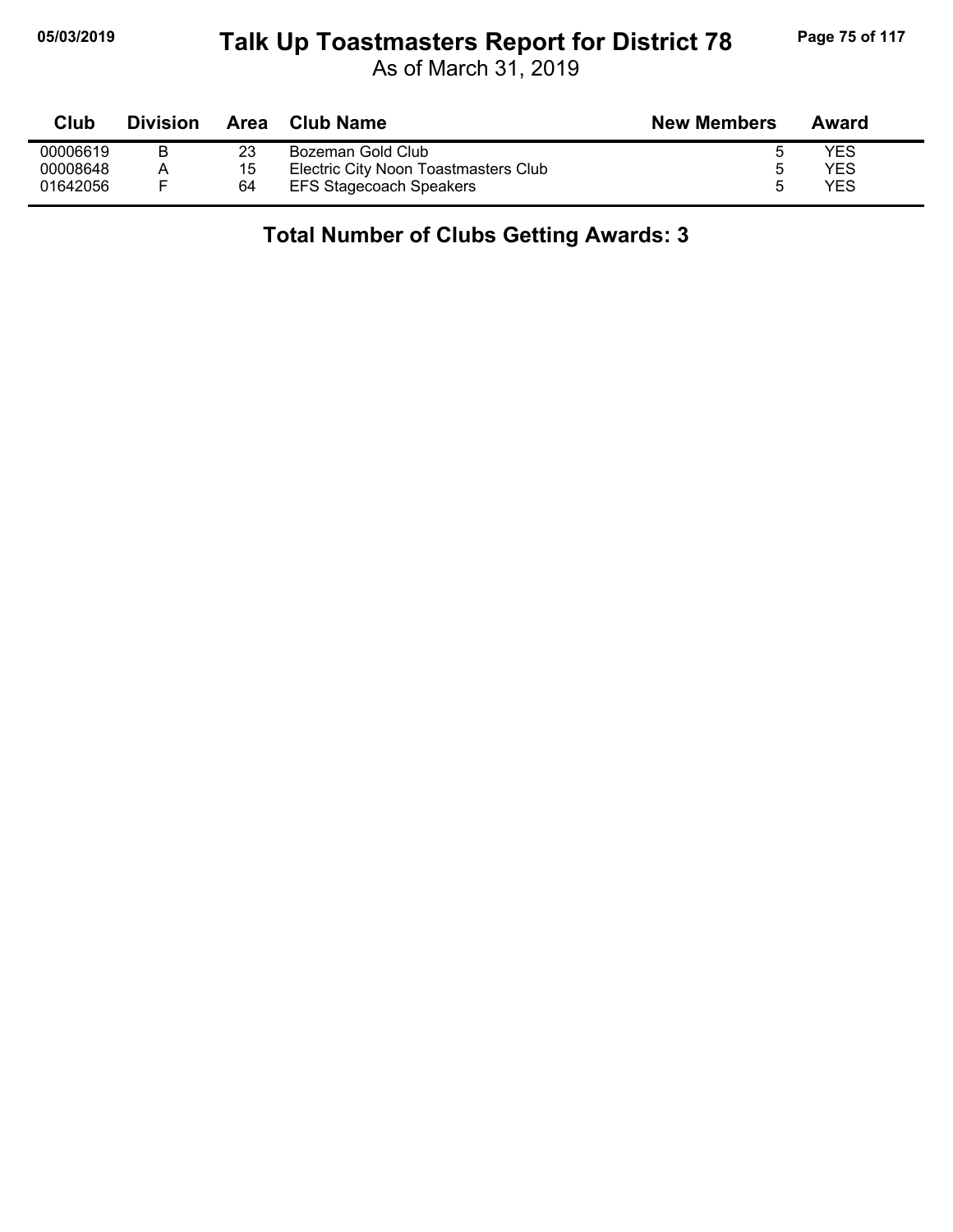#### **05/03/2019 Page 76 of 117 Talk Up Toastmasters Report for District 79**

As of March 31, 2019

| Club     | <b>Division</b>         | <b>Area</b> | <b>Club Name</b>                                  | <b>New Members</b> | <b>Award</b> |
|----------|-------------------------|-------------|---------------------------------------------------|--------------------|--------------|
| 01331393 | F                       | 31          | Wood Al Hejailan Toastmasters Club                | 7                  | <b>YES</b>   |
| 03358910 | G                       | 08          | Kalemat                                           | 5                  | <b>YES</b>   |
| 02412906 | F                       | 25          | <b>URDU Toastmasters Club</b>                     | 5                  | <b>YES</b>   |
| 02279573 | M                       | 20          | <b>JHAH Toastmasters</b>                          | 5                  | <b>YES</b>   |
| 01597596 | $\mathsf{R}$            | 19          | Yallah Banat Ariyadh Toastmasters Club            | 15                 | <b>YES</b>   |
| 02427355 | $\mathbf S$             | 49          | <b>Qatif Toastmasters Club</b>                    | 5                  | <b>YES</b>   |
| 04549879 | J                       | 43          | <b>MDH Toastmasters Club</b>                      | 6                  | <b>YES</b>   |
| 04725065 | $\mathsf C$             | 59          | Al-Qassim                                         | 5                  | <b>YES</b>   |
| 05056223 | $\mathsf{R}$            | 19          | Prince Sultan University Toastmasters Arabic Club | 5                  | <b>YES</b>   |
| 05331206 | $\mathsf C$             | 77          | Al Qassim Leaders TMC                             | 10                 | <b>YES</b>   |
| 04411256 | N                       | 05          | Energy Toastmasters Club COA-E01                  | 6                  | <b>YES</b>   |
| 04343115 | $\mathsf{F}$            | 61          | Algosaibi Toastmasters Club                       | 7                  | <b>YES</b>   |
| 06523572 | $\mathbf S$             | 16          | <b>Bayan Toastmasters Club</b>                    | 5                  | <b>YES</b>   |
| 05975201 | $\mathsf C$             | 77          | Al-Reyadah Toastmasters Club                      | 7                  | <b>YES</b>   |
| 05430717 | $\overline{\mathsf{R}}$ | 35          | Alsafwah Toastmasters Club                        | 7                  | <b>YES</b>   |
| 00009522 | J                       | 70          | <b>PSME-SA &amp; Friends Toastmasters Club</b>    | 5                  | <b>YES</b>   |
| 00008076 | L                       | 17          | <b>Jubail Toastmasters Club</b>                   | 5                  | <b>YES</b>   |
| 00001158 | B                       | 06          | Taj Club                                          | 8                  | <b>YES</b>   |
| 01097255 | F                       | 31          | Horizon Toastmasters Club                         | 5                  | <b>YES</b>   |
| 07074442 | $\mathsf C$             | 59          | Ar Rass Chamber Toastmasters Club                 | 5                  | <b>YES</b>   |
| 05648505 | $\mathsf C$             | 68          | Unayzah Toastmasters Arabic Club                  | 5                  | <b>YES</b>   |
| 06591949 | $\mathbf S$             | 48          | Scitech Females Toastmasters Club                 | 8                  | <b>YES</b>   |
| 07055454 | $\mathsf{R}$            | 36          | Pioneers of Industry                              | 5                  | <b>YES</b>   |
| 07006954 | $\mathsf C$             | 39          | Health of Aljouf                                  | 5                  | <b>YES</b>   |
| 07175313 | $\mathsf{C}$            | 59          | <b>Buraidah's English TMC</b>                     | 8                  | <b>YES</b>   |
| 06904745 | $\mathsf C$             | 59          | <b>Health of Qassim</b>                           | 6                  | <b>YES</b>   |
| 06911216 | $\mathsf{C}$            | 59          | Sulaiman Al Rajhi College Male Students           | 5                  | <b>YES</b>   |
| 06911242 | G                       | 08          | Manahel                                           | 5                  | <b>YES</b>   |
| 06800081 | $\circ$                 | 52          | <b>BISET Toastmasters Club</b>                    | $\overline{7}$     | <b>YES</b>   |
| 07030499 | G                       | 08          | <b>REHAB Toastmasters Club</b>                    | 6                  | <b>YES</b>   |
| 07226502 | G                       | 45          | <b>Maysan Toastmasters</b>                        | 5                  | <b>YES</b>   |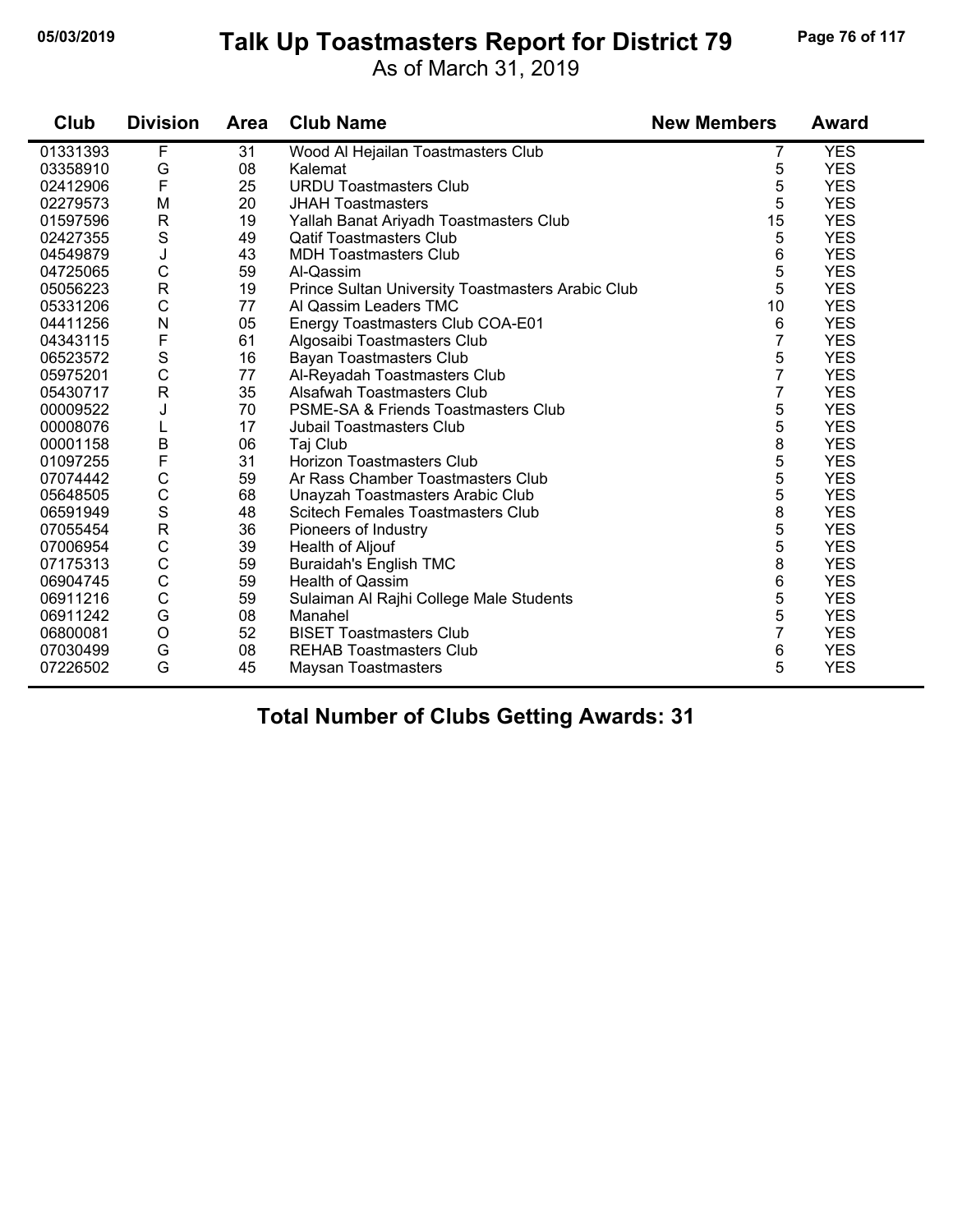## **05/03/2019 Page 77 of 117 Talk Up Toastmasters Report for District 80**

As of March 31, 2019

| Club     | <b>Division</b> | <b>Area</b> | <b>Club Name</b>                             | <b>New Members</b> | Award      |  |
|----------|-----------------|-------------|----------------------------------------------|--------------------|------------|--|
| 06604523 |                 | 01          | Chui Huay Lim Teochew Toastmasters Club      | 6                  | <b>YES</b> |  |
| 00860498 | A               | 02          | <b>IPS Toastmasters Singapore</b>            | 27                 | <b>YES</b> |  |
| 00007511 | G               | 01          | <b>Braddell Heights II Toastmasters Club</b> | 5                  | <b>YES</b> |  |
| 00009479 | 7               | 03          | <b>Bishan Toastmasters Club</b>              | 13                 | <b>YES</b> |  |
| 00008833 |                 | 01          | NUS Toastmasters Club                        | 8                  | <b>YES</b> |  |
| 00006478 | S               | 01          | Cheng San Toastmasters Club                  | 5                  | <b>YES</b> |  |
| 00001759 | A               | 01          | Cairnhill Club                               |                    | <b>YES</b> |  |
| 00000357 | U               | 04          | Toastmasters Club Of Singapore               | 10                 | <b>YES</b> |  |
| 01489034 | U               | 03          | <b>Flagmasters</b>                           | 6                  | <b>YES</b> |  |
| 05159657 | G               | 02          | Jurong Green English Toastmasters Club       | 13                 | YES        |  |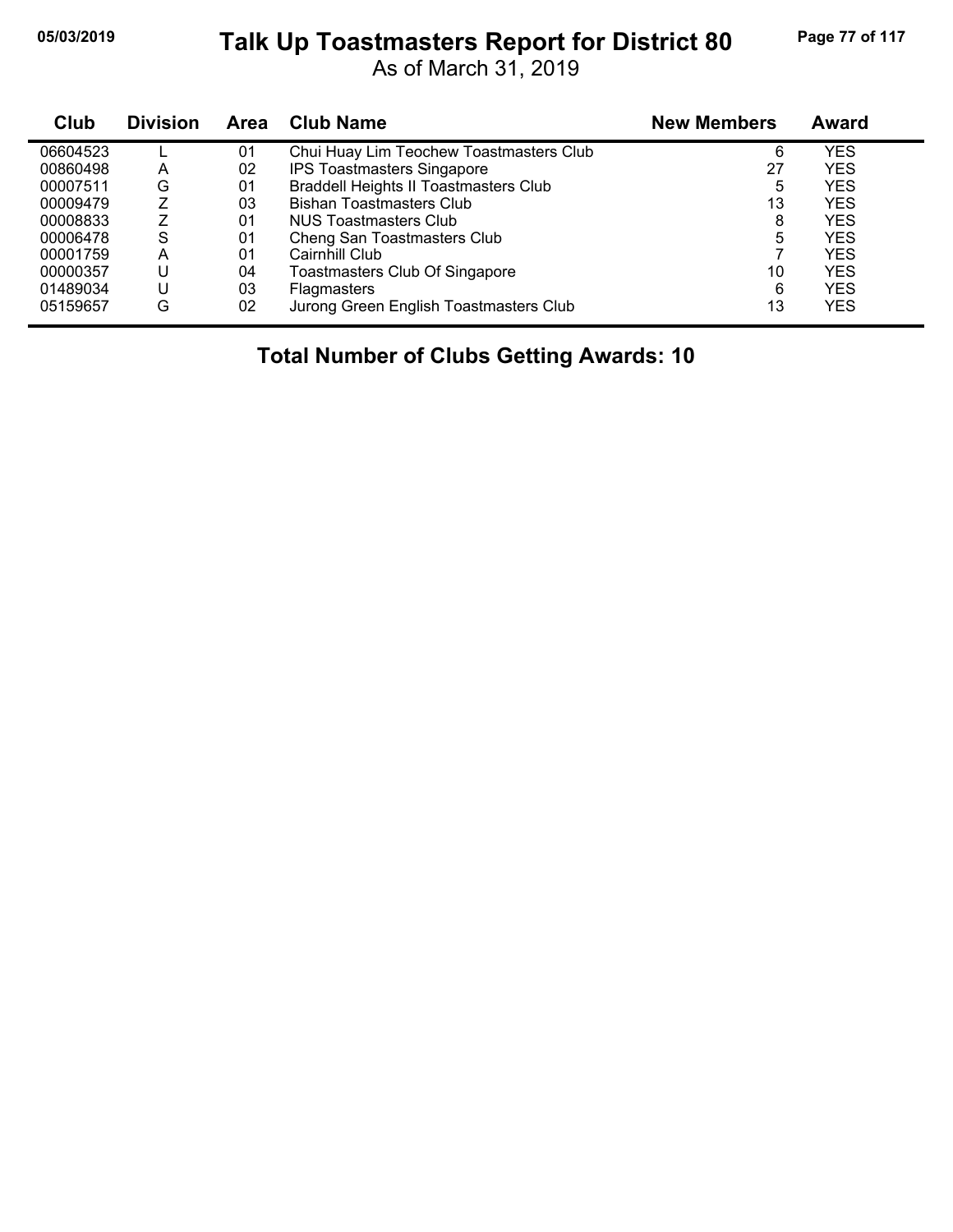## **05/03/2019 Page 78 of 117 Talk Up Toastmasters Report for District 81**

As of March 31, 2019

| Club     | <b>Division</b> | <b>Area</b> | Club Name                              | <b>New Members</b> | Award      |
|----------|-----------------|-------------|----------------------------------------|--------------------|------------|
| 06582738 | A               | 06          | Juan Pablo Duarte Toastmasters Club    | 5                  | YES        |
| 01805892 | B               | 14          | <b>JN Toastmasters Club</b>            | 5                  | YES        |
| 01195384 | А               | 03          | <b>KC Toastmasters Club</b>            | 5                  | YES        |
| 00001045 | B               | 09          | Nova Powerspeakers Club                | 9                  | YES        |
| 07237313 | E               | 32          | Waladli Toastmasters Club              | 5                  | YES        |
| 07182829 | E               | 30          | <b>COBRACED Toastmasters Club</b>      | 5                  | <b>YES</b> |
| 07117083 |                 | 39          | Legendary Toastmasters Club            | 6                  | <b>YES</b> |
| 07106667 | В               | 09          | <b>BOJ Power Speakers Toastmasters</b> | 9                  | <b>YES</b> |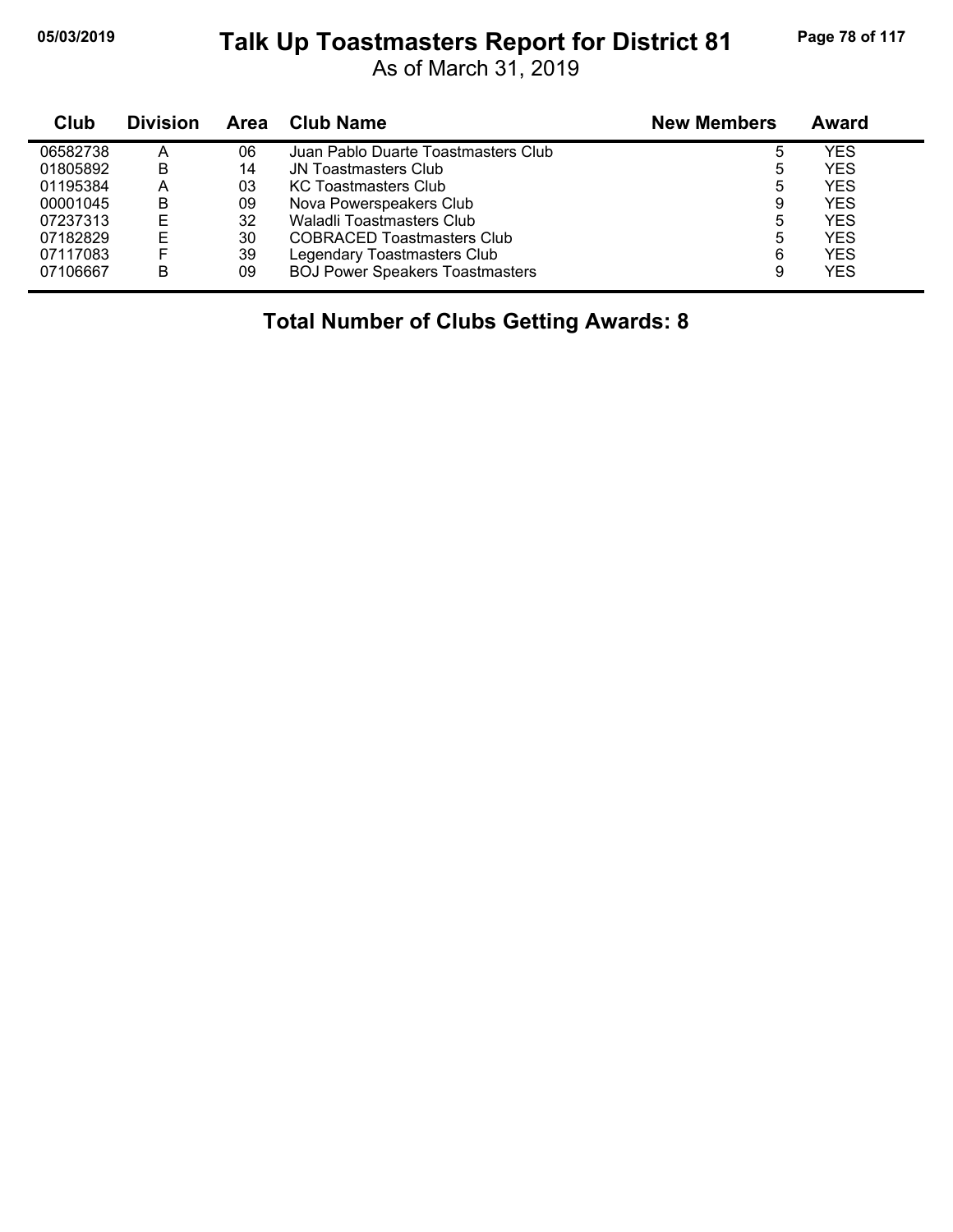### **05/03/2019 Page 79 of 117 Talk Up Toastmasters Report for District 82**

As of March 31, 2019

| Club     | <b>Division</b> | <b>Area</b> | <b>Club Name</b>                             | <b>New Members</b> | <b>Award</b> |
|----------|-----------------|-------------|----------------------------------------------|--------------------|--------------|
| 07049207 | Κ               | 05          | Panaromic Toastmasters Club                  | 8                  | <b>YES</b>   |
| 06824968 | G               | 03          | Ford Mustang Toastmasters Club               | 7                  | <b>YES</b>   |
| 06882850 |                 | 02          | <b>TRUENO VIT</b>                            | 5                  | <b>YES</b>   |
| 06886051 | J               | 01          | WSO <sub>2</sub>                             | 9                  | <b>YES</b>   |
| 06929313 | A               | 03          | <b>LALAN Toastmasters Club</b>               | 5                  | <b>YES</b>   |
| 07217134 | L               | 02          | <b>Pyrocity Toastmasters Club</b>            | 5                  | <b>YES</b>   |
| 07271071 | N               | 02          | The Eloquent Nerds @ Latentview              | 8                  | <b>YES</b>   |
| 06545042 |                 | 03          | <b>Chennai Champions Toastmasters</b>        | 5                  | <b>YES</b>   |
| 06633002 | K               | 02          | <b>RNTBCI Toastmasters Club</b>              | 5                  | <b>YES</b>   |
| 05505274 | E               | 05          | Horana Toastmasters Club                     | 5                  | <b>YES</b>   |
| 04703328 | F               | 01          | <b>CEB Toastmasters Club</b>                 | 8                  | <b>YES</b>   |
| 04570736 | K               | 05          | <b>Toastmasters Club IITM Chapter</b>        | 5                  | <b>YES</b>   |
| 05125333 |                 | 02          | Sol VIT                                      | 5                  | <b>YES</b>   |
| 00614737 | E               | 02          | <b>IESL Toastmasters Club</b>                | 8                  | <b>YES</b>   |
| 01378886 | H               | 02          | Omega Line                                   | 5                  | <b>YES</b>   |
| 01128480 | K               | 05          | <b>Medley Toastmasters Club</b>              | 5                  | <b>YES</b>   |
| 01195101 | M               | 04          | <b>SLT Toastmasters</b>                      | 5                  | <b>YES</b>   |
| 01195211 | A               | 01          | <b>DFCC Toastmasters</b>                     | 6                  | <b>YES</b>   |
| 00007639 | Н               | 04          | SriLankan Airlines Toastmasters Club         | 5                  | <b>YES</b>   |
| 00649172 | J               | 04          | Serendib Toastmasters Club                   | 5                  | <b>YES</b>   |
| 00822324 | F               | 04          | Kandy Toastmasters Club                      | 8                  | <b>YES</b>   |
| 00665905 | N               | 03          | Chennai Toastmasters Club                    | 6                  | <b>YES</b>   |
| 00968050 | K               | 01          | DXC Chennai Chapter Toastmasters             | 6                  | <b>YES</b>   |
| 01050359 | B               | 04          | Chennai Wordsmiths Toastmasters Club         | 6                  | <b>YES</b>   |
| 01055854 | H               | 04          | Wayamba Toastmasters                         | 6                  | <b>YES</b>   |
| 01982862 | Е               | 03          | Word Blasters Toastmasters Club              | 5                  | <b>YES</b>   |
| 02221629 | G               | 05          | <b>TCS Insurance Toastmasters Club</b>       | 26                 | <b>YES</b>   |
| 02247135 | D               | 04          | TCS Maitree Orators 2.0 Toastmasters Club    | 9                  | <b>YES</b>   |
| 02009282 | D               | 02          | Chennai Speakers Forum                       | 11                 | <b>YES</b>   |
| 02302941 | $\mathsf F$     | 02          | Expolanka Toastmasters Club                  | 12                 | <b>YES</b>   |
| 02321352 | $\mathsf{C}$    | 02          | Aitken Spence Toastmasters                   | 5                  | <b>YES</b>   |
| 03518150 |                 | 04          | Flyjac Self Mastery Toastmasters Club        | 5                  | <b>YES</b>   |
| 01338612 | G               | 01          | PayPal Chennai Toastmasters Club             | 6                  | <b>YES</b>   |
| 01363550 | $\mathsf B$     | 02          | <b>Madras Toastmasters Club</b>              | 15                 | <b>YES</b>   |
| 01355969 | E               | 04          | <b>AATSL Toastmasters Club</b>               | 8                  | <b>YES</b>   |
| 01357117 | $\mathsf F$     | 04          | HILL CAPITAL TOASTMASTERS                    | 12                 | <b>YES</b>   |
| 01373947 | G               | 05          | <b>TCS Maitree Chennai Toastmasters Club</b> | 15                 | <b>YES</b>   |
| 01391757 | A               | 01          | Dialog Toastmasters Club                     | 5                  | <b>YES</b>   |
| 01514977 | $\mathsf{H}$    | 01          | Wattala Toastmasters Club                    | 5                  | <b>YES</b>   |
| 01565817 | M               | 03          | CodeGen                                      | 6                  | <b>YES</b>   |
| 01553096 | F               | 03          | Siyane Toastmasters                          | 12                 | <b>YES</b>   |
| 02435760 | Κ               | 02          | Infosys Toastmasters, Chennai                | 6                  | <b>YES</b>   |
| 02441171 | D               | 05          | Chennai Communicators Club                   | 11                 | <b>YES</b>   |
| 02148163 |                 | 04          | <b>Coimbatore Toastmasters Club</b>          | 10                 | <b>YES</b>   |
| 01861319 | M               | 01          | Moratuwa Toastmasters                        | 7                  | <b>YES</b>   |
| 01600941 |                 | 01          | <b>Terra VIT</b>                             | 7                  | <b>YES</b>   |
| 03578140 | Ε               | 05          | <b>NDB</b> Toastmasters                      | 7                  | <b>YES</b>   |
| 02560653 | D               | 04          | TCS Maitree Champions Toastmasters Club      | 7                  | <b>YES</b>   |
| 02568195 | J               | 02          | <b>Fusion Toastmasters Club</b>              | 8                  | <b>YES</b>   |
| 03598897 | C               | 01          | Awakening Toastmasters                       | 5                  | <b>YES</b>   |
| 02535524 | D               | 03          | Shell Chennai Toastmasters Club              | 10                 | <b>YES</b>   |
| 02541805 | J               | 02          | Virtusa CMB                                  | 8                  | <b>YES</b>   |
| 02549382 | H               | 03          | Anuradhapura Toastmasters Club               | 10                 | <b>YES</b>   |
| 02677376 |                 | 01          | <b>Brisa VIT</b>                             | 6                  | <b>YES</b>   |
| 02560442 | G               | 04          | TCS Maitree Alpha Toastmasters Club          | 5                  | <b>YES</b>   |
| 03613674 | D               | 02          | Hubbell Burndy India Toastmasters Club       | 9                  | <b>YES</b>   |
| 03295314 |                 | 01          | Agua VIT                                     | 6                  | <b>YES</b>   |
| 03295556 |                 | 01          | Fogo VIT                                     | 5                  | <b>YES</b>   |
| 03270615 | L               | 01          | <b>Trichy Toastmasters Club</b>              | 5                  | <b>YES</b>   |
|          |                 |             |                                              |                    |              |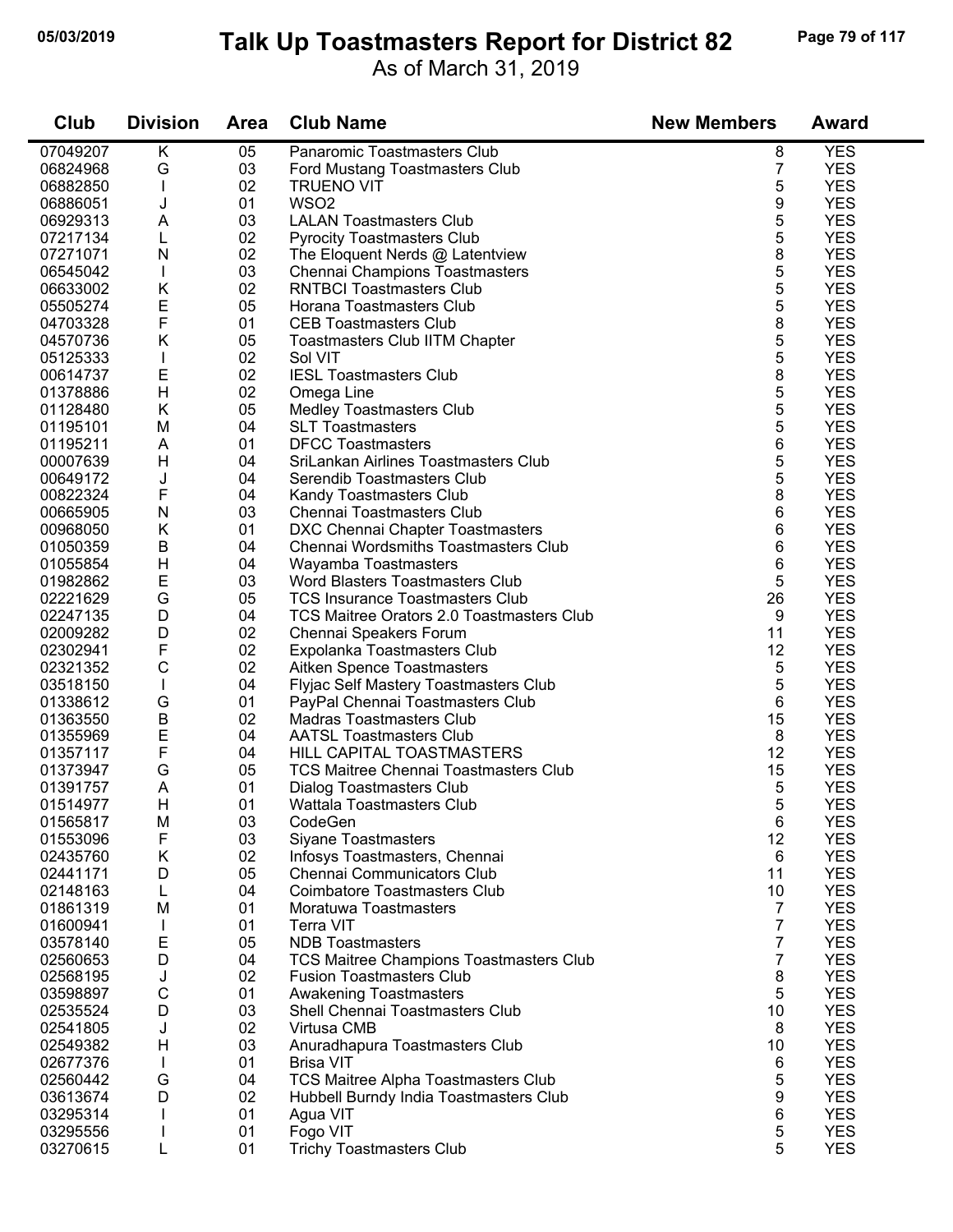# **05/03/2019 Page 80 of 117 Talk Up Toastmasters Report for District 82**

As of March 31, 2019

| Club     | <b>Division</b> | <b>Area</b> | <b>Club Name</b>                               | <b>New Members</b> | <b>Award</b> |
|----------|-----------------|-------------|------------------------------------------------|--------------------|--------------|
| 06588287 | С               | 03          | <b>Open University Toastmasters</b>            | 6                  | <b>YES</b>   |
| 06602877 | F               | 03          | Kegalle Toastmasters Club                      |                    | <b>YES</b>   |
| 06650357 | F               | 04          | Dowels Toastmasters Club                       | 8                  | <b>YES</b>   |
| 06765726 |                 | 01          | COLOSSUS TOASTMASTERS NIT TRICHY               | 9                  | <b>YES</b>   |
| 06768767 | H               | 03          | Vadamaradchi Toastmasters Club                 | 11                 | <b>YES</b>   |
| 06488902 | Ε               | 01          | <b>CINEC Toastmasters Club</b>                 | 6                  | <b>YES</b>   |
| 06128127 | D               | 03          | Genesys Toastmasters Club                      | 5                  | <b>YES</b>   |
| 05488551 | D               | 01          | <b>Franklin Speaking Toastmasters Club</b>     | 6                  | <b>YES</b>   |
| 05668176 | N               | 04          | BNY Mellon Technology Chennai Toastmasters Clu | 16                 | <b>YES</b>   |
| 05747141 | G               | 04          | <b>TCS Maitree SYNDICATE Toastmasters</b>      | 5                  | <b>YES</b>   |
| 05859174 | A               | 05          | Pan Asia Toastmasters                          | 5                  | <b>YES</b>   |
| 05231508 | C               | 05          | <b>HSBC Global Service Centre</b>              | 8                  | <b>YES</b>   |
| 05073498 |                 | 01          | Ora VIT Toastmasters                           | 5                  | <b>YES</b>   |
| 04926628 |                 | 05          | Symantec Toastmasters Club                     | 6                  | <b>YES</b>   |
| 04901601 |                 | 01          | TOASTMASTERS INTERNATIONAL - NIT TRICHY        | 10                 | <b>YES</b>   |
| 04631334 | F               | 01          | <b>CBA Toastmasters Club</b>                   | 8                  | <b>YES</b>   |
| 04665501 | G               | 02          | Orators of Tech Mahindra                       | 5                  | <b>YES</b>   |
| 04451861 | B               | 05          | Ocean's Toastmasters Club                      | 5                  | <b>YES</b>   |
| 04112215 | Β               | 01          | Chennai Articulators Club                      | 6                  | <b>YES</b>   |
| 04198235 |                 | 02          | Phoenix VIT                                    | 5                  | <b>YES</b>   |
| 04198323 |                 | 02          | Nuvens VIT                                     | 6                  | <b>YES</b>   |
| 04091394 | Е               | 02          | Ceylinco Life Toastmasters Club                | 5                  | <b>YES</b>   |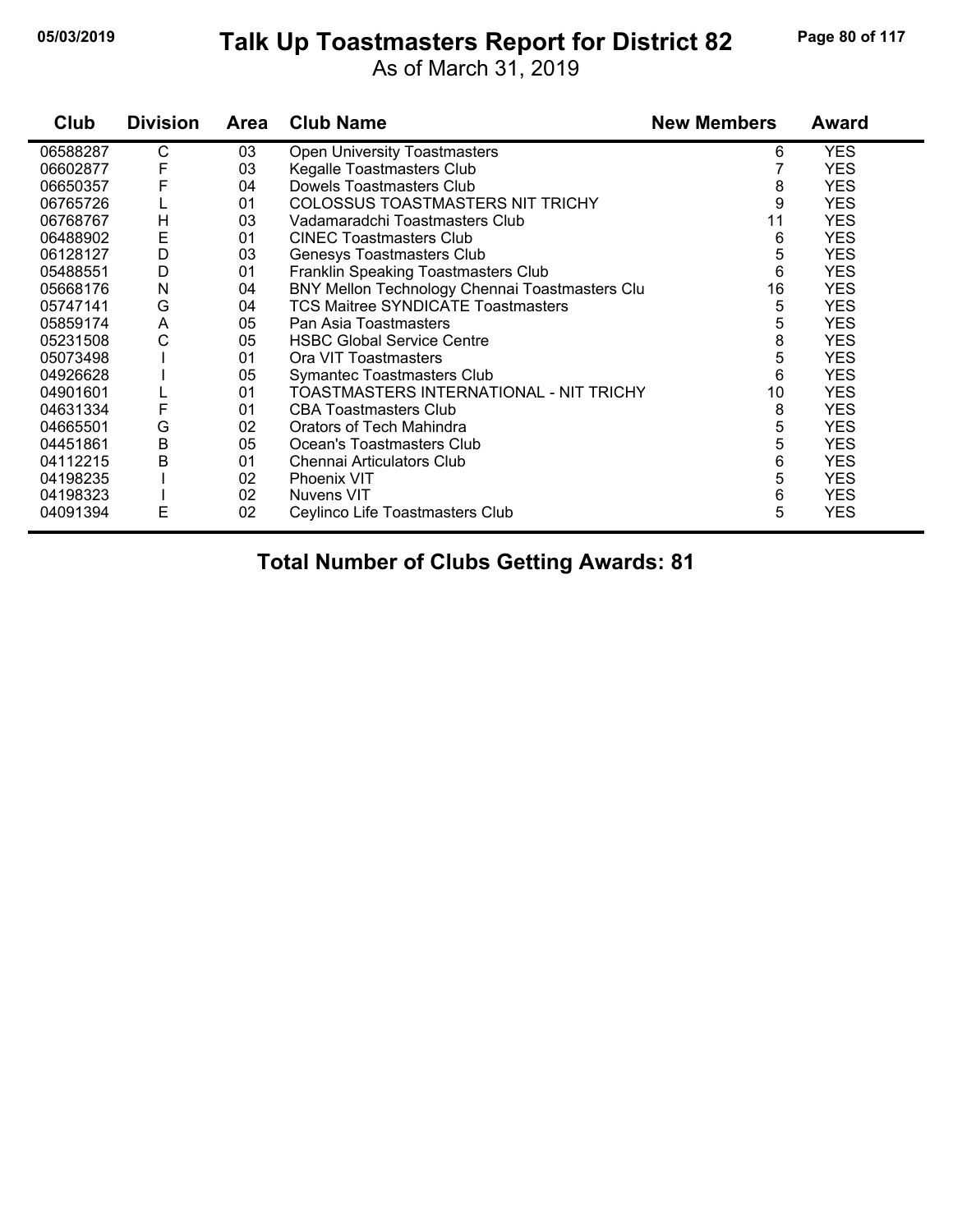# **05/03/2019 Page 81 of 117 Talk Up Toastmasters Report for District 83**

As of March 31, 2019

| Club     | <b>Division</b> | Area | <b>Club Name</b>                       | <b>New Members</b> | Award |
|----------|-----------------|------|----------------------------------------|--------------------|-------|
| 00009582 |                 | 62   | Red Bank Toastmasters Club             | 6                  | YES   |
| 00006445 | G               | 74   | Union City Club                        | 5                  | YES   |
| 01139161 |                 | 43   | <b>Rutgers University Toastmasters</b> | 11                 | YES   |
| 00002634 | E               | 62   | AT&T Middletown Toastmasters           | 5                  | YES   |
| 07156572 | G               |      | Find Your Voice                        | 5                  | YES   |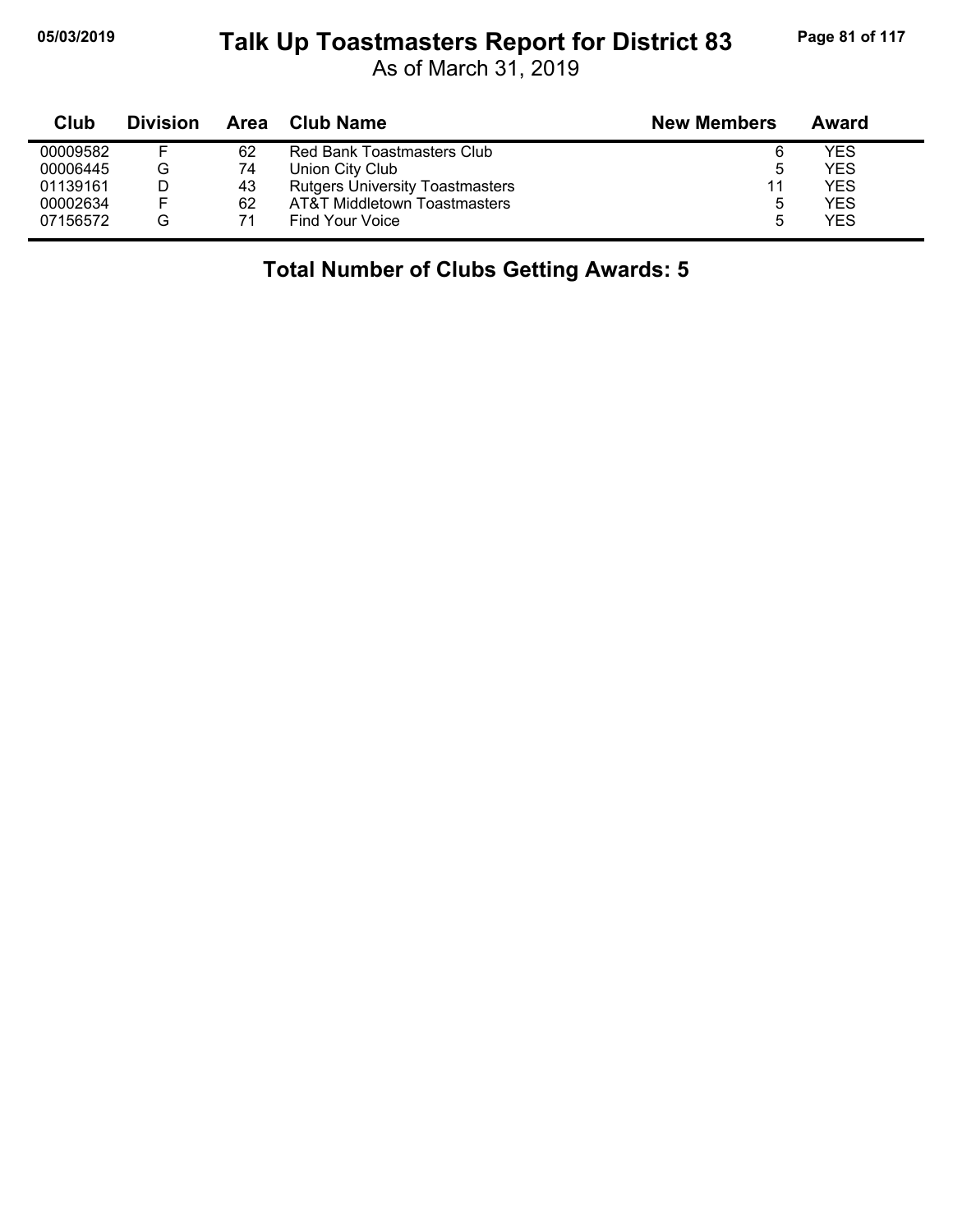# **05/03/2019 Page 82 of 117 Talk Up Toastmasters Report for District 84**

As of March 31, 2019

| Club     | <b>Division</b> | <b>Area</b> | <b>Club Name</b>                     | <b>New Members</b> | <b>Award</b> |
|----------|-----------------|-------------|--------------------------------------|--------------------|--------------|
| 07250041 | A               | 10          | Pro-Talk                             | 9                  | <b>YES</b>   |
| 00008503 | Ε               | 52          | Orlando International Club           | 5                  | <b>YES</b>   |
| 00003397 | F               | 62          | Toast of Jax Club                    | 6                  | <b>YES</b>   |
| 00902585 | F               | 60          | Deerwood Toastmasters Club           | 6                  | <b>YES</b>   |
| 00860173 | F               | 64          | <b>Coastmasters of Palm Coast</b>    | 6                  | <b>YES</b>   |
| 00007559 | D               | 40          | Post Toasters Club                   | 5                  | <b>YES</b>   |
| 00003674 | D               | 44          | Winter Park Toastmasters Club        |                    | <b>YES</b>   |
| 00007250 | E               | 52          | Vista Toastmasters Southwest Orlando | 5                  | <b>YES</b>   |
| 04069732 | A               | 15          | New Beginnings Toastmasters          | 6                  | <b>YES</b>   |
| 03869730 | A               | 11          | Jax Speakeasy                        | 6                  | <b>YES</b>   |
| 05076086 | С               | 31          | <b>Mission Possible</b>              | 5                  | <b>YES</b>   |
| 05826433 |                 | 93          | <b>LMF Speech Masters</b>            | 5                  | <b>YES</b>   |
| 02525706 | F               | 60          | Florida Blue Toastmasters Club       | 5                  | <b>YES</b>   |
| 01848187 | D               | 44          | Leaders In Communication             | 6                  | <b>YES</b>   |
| 03400888 | D               | 40          | Charles Schwab & Co.                 | 5                  | <b>YES</b>   |
| 01948459 | G               | 73          | <b>Clermont Toastmasters</b>         | 5                  | <b>YES</b>   |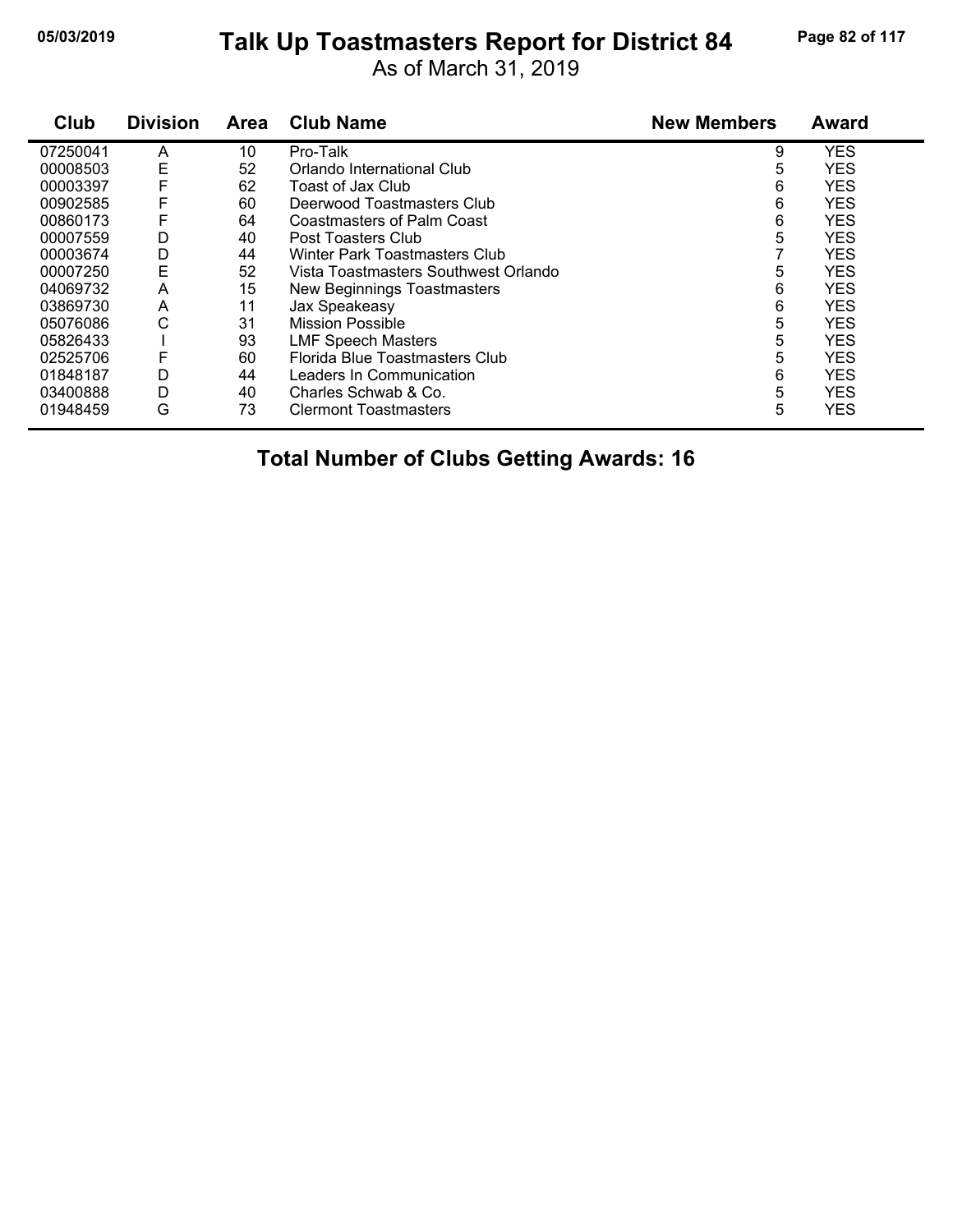# **05/03/2019 Page 83 of 117 Talk Up Toastmasters Report for District 85**

As of March 31, 2019

| Club     | <b>Division</b> | <b>Area</b> | <b>Club Name</b>                                | <b>New Members</b> | Award      |
|----------|-----------------|-------------|-------------------------------------------------|--------------------|------------|
| 01936409 | Q               | 01          | Shanghai Hewlett-Packard Toastmasters           | 6                  | <b>YES</b> |
| 01670504 | N               | 04          | 5A+ Professional Speakers Shanghai Toastmasters |                    | <b>YES</b> |
| 02478206 |                 | 01          | Ningbo No. 1 Toastmasters Club                  | 5                  | <b>YES</b> |
| 02708270 | R               | 04          | Dow Magic Toastmasters Club                     | 5                  | <b>YES</b> |
| 05409847 |                 | 01          | HanyangPIE                                      | 8                  | <b>YES</b> |
| 05038826 | N               | 02          | Shanghai IMAGINE Toastmasters Club              | 5                  | <b>YES</b> |
| 03646256 |                 | 04          | Nanjing First Mandarin Toastmasters Club        | 9                  | <b>YES</b> |
| 01490991 | Q               | 02          | Smart Speakers Shanghai                         | 5                  | <b>YES</b> |
| 00817728 | U               | 02          | Shanghai Dynamic Mandarin Club                  |                    | <b>YES</b> |
| 01122845 | S               | 01          | <b>Suzhou Toastmasters Club</b>                 | 5                  | <b>YES</b> |
| 06962834 |                 | 06          | HeFei No.1 Toastmasters Club                    | 6                  | <b>YES</b> |
| 07013399 | Ω               | 03          | <b>ACCA Shanghai Toastmasters Club</b>          | 5                  | <b>YES</b> |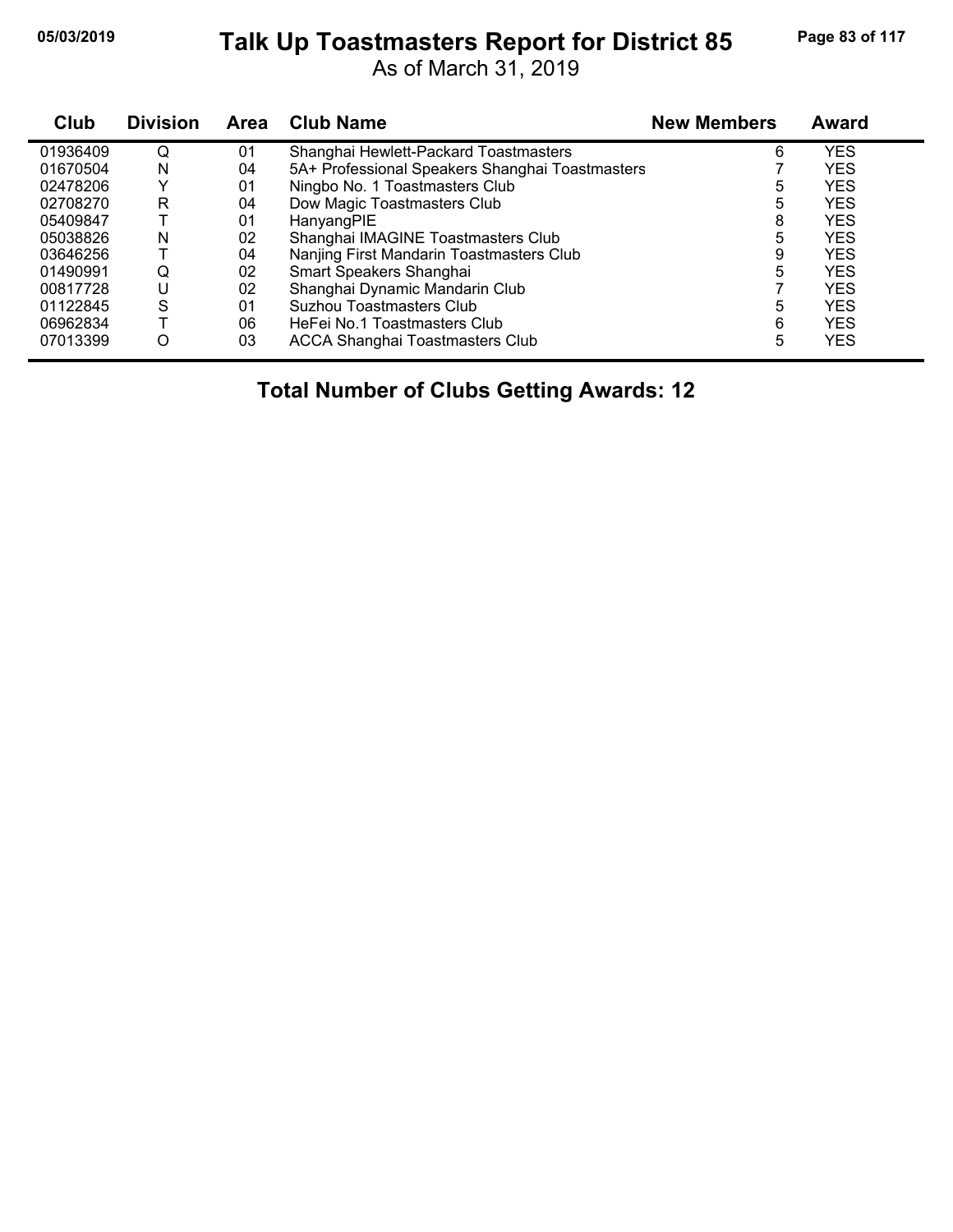# **05/03/2019 Page 84 of 117 Talk Up Toastmasters Report for District 86**

As of March 31, 2019

| Club     | <b>Division</b> | Area | <b>Club Name</b>                              | <b>New Members</b> | <b>Award</b> |
|----------|-----------------|------|-----------------------------------------------|--------------------|--------------|
| 00916925 | S               | 72   | London City Hall                              | 5                  | <b>YES</b>   |
| 00007913 | W               | 62   | Waterloo Silver Tongue Club                   | 8                  | <b>YES</b>   |
| 00005456 | С               | 45   | <b>Confidently Speaking Toastmasters Club</b> | 6                  | <b>YES</b>   |
| 00003206 |                 | 94   | <b>Guelph Public Speakers</b>                 |                    | <b>YES</b>   |
| 00007976 |                 | 53   | <b>Stoney Creek Toastmasters</b>              | 5                  | <b>YES</b>   |
| 01460785 | В               | 33   | <b>Brampton Speakeasy Toastmasters</b>        | 9                  | <b>YES</b>   |
| 00004398 | A               | 25   | Destiny Toastmasters Club                     | 6                  | <b>YES</b>   |
| 00004080 | D               | 87   | Trafalgar                                     | 6                  | <b>YES</b>   |
| 00007310 |                 | 57   | <b>MTO St Catharines Toastmasters Club</b>    | 5                  | <b>YES</b>   |
| 01244822 | W               | 63   | University of Waterloo Toastmasters           | 9                  | <b>YES</b>   |
| 05307874 | S               | 72   | One London Place Toastmasters                 | 5                  | <b>YES</b>   |
| 01558421 | B               | 34   | City of Brampton Toastmasters                 | 5                  | <b>YES</b>   |
| 01405235 | D               | 81   | Hatch Mississauga                             | 5                  | <b>YES</b>   |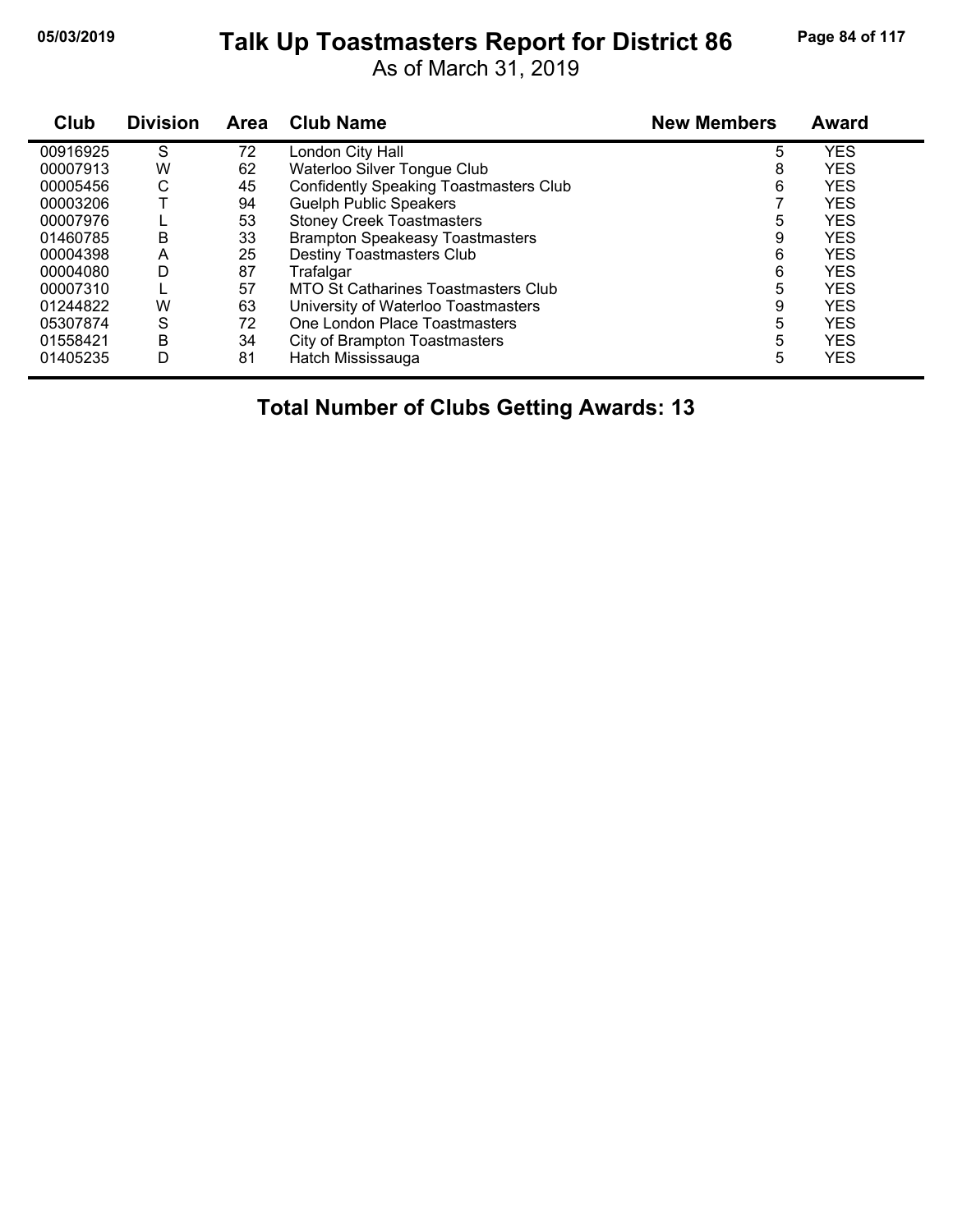## **05/03/2019 Page 85 of 117 Talk Up Toastmasters Report for District 87**

As of March 31, 2019

| Club     | Division | Area | <b>Club Name</b>          | <b>New Members</b> | Award |
|----------|----------|------|---------------------------|--------------------|-------|
| 01514858 |          | 03   | Dutpost                   |                    | YES   |
| 00004067 |          | 01   | Jakarta Toastmasters Club | 24                 | YES   |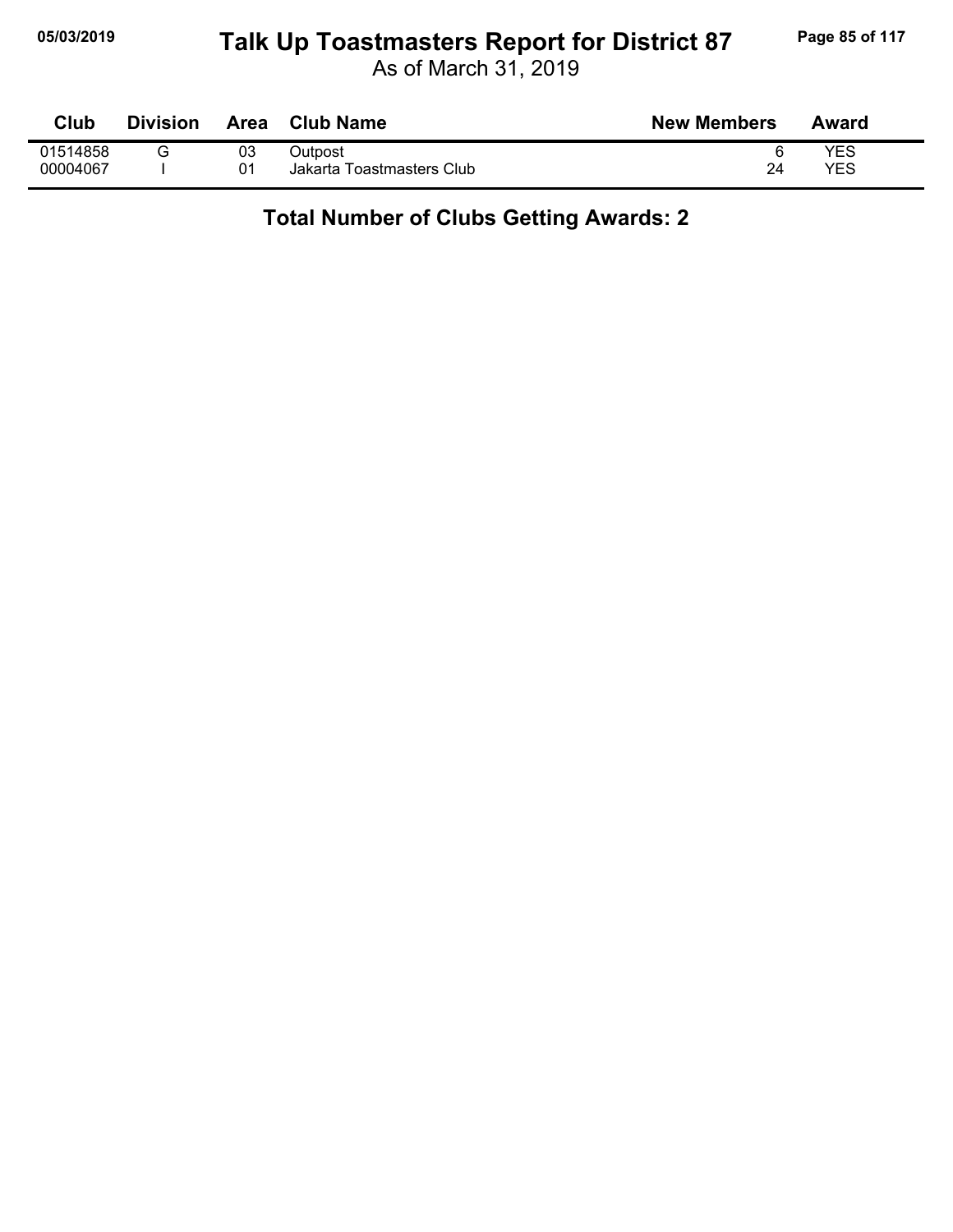# **05/03/2019 Page 86 of 117 Talk Up Toastmasters Report for District 88**

As of March 31, 2019

| Club     | <b>Division</b> | <b>Area</b> | <b>Club Name</b>                          | <b>New Members</b> | <b>Award</b> |
|----------|-----------------|-------------|-------------------------------------------|--------------------|--------------|
| 01085283 |                 | 03          | EF Phoenixes Toastmasters Club            | 5                  | <b>YES</b>   |
| 01336379 | н               | 02          | On The Way                                | 6                  | <b>YES</b>   |
| 02209647 | н               | 02          | <b>Yellow River</b>                       | 5                  | <b>YES</b>   |
| 01600441 | G               | 03          | Alcatel-Lucent Qingdao Toastmasters Club  |                    | <b>YES</b>   |
| 05601856 | Н               | 04          | Taiyuan English Salon Toastmasters Club   | 5                  | <b>YES</b>   |
| 05891232 | D               | 03          | <b>Baidu Bilingual Toastmasters Club</b>  | 5                  | <b>YES</b>   |
| 06046137 | Н               | 03          | A.A.C.T.P Xi'an Toastmasters Club         | 5                  | <b>YES</b>   |
| 06765823 | A               | 04          | The Bookworm Beijing Toastmasters Club    | 6                  | <b>YES</b>   |
| 06975214 |                 | 01          | A.A.C.T.P. Qihang Toastmasters            |                    | <b>YES</b>   |
| 06815804 | A               | 03          | Life Partner Toastmasters Club            | 6                  | <b>YES</b>   |
| 06736799 | E               | 03          | Dushu Miao                                | 5                  | <b>YES</b>   |
| 04212757 | F               | 02          | <b>Tianjin New Financiers TMC</b>         | 5                  | <b>YES</b>   |
| 07247017 | B               | 01          | <b>Positive Parents Toastmasters Club</b> | 5                  | <b>YES</b>   |
| 04679646 | H               | 01          | Xi'an Hi-Tech Toastmasters Club           | 5                  | <b>YES</b>   |
| 05629122 | J               | 04          | A.A.C.T.P Qingdao Toastmasters Club       | 5                  | <b>YES</b>   |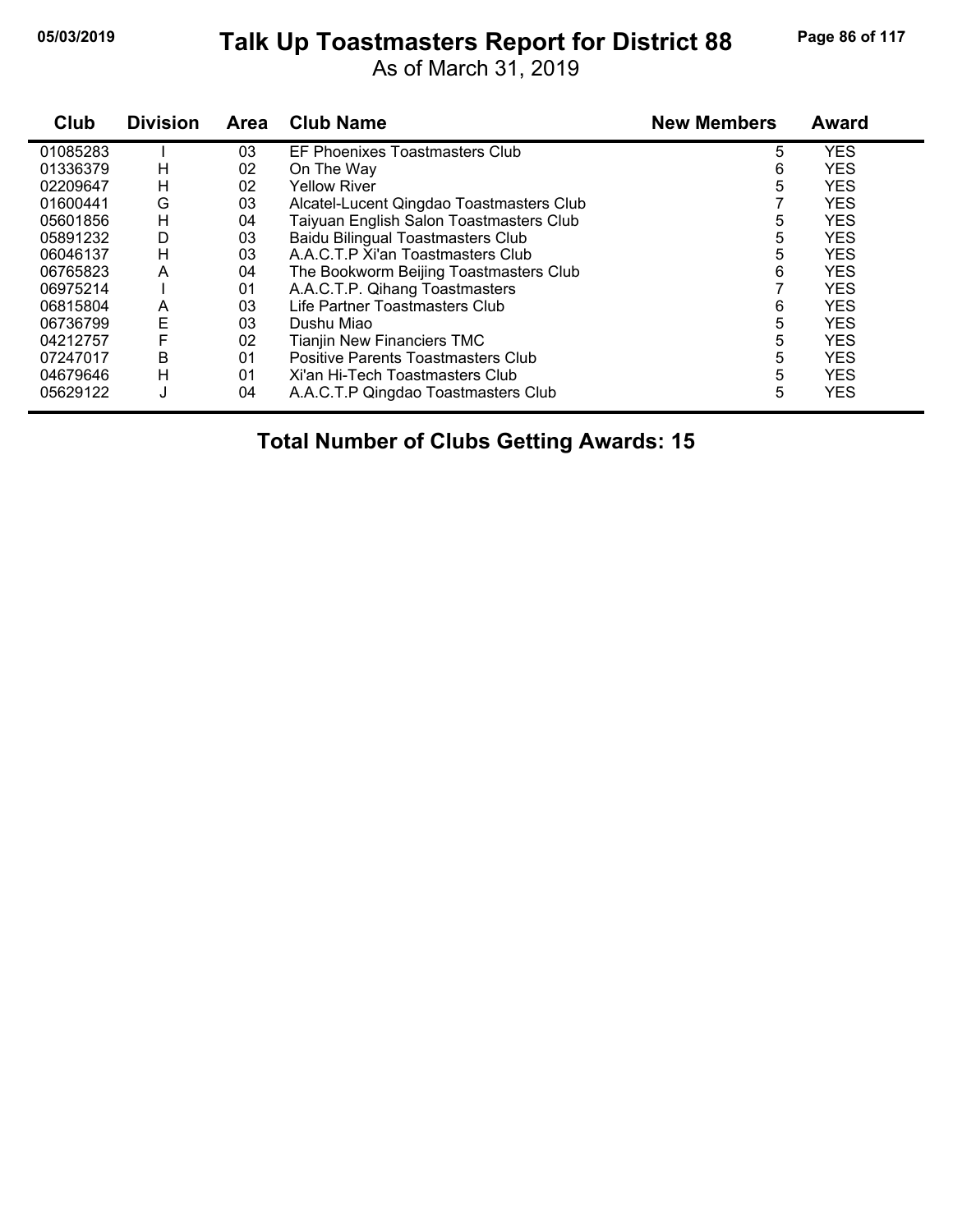# **05/03/2019 Page 87 of 117 Talk Up Toastmasters Report for District 89**

As of March 31, 2019

| Club     | <b>Division</b> | Area | <b>Club Name</b>                      | <b>New Members</b> | Award      |
|----------|-----------------|------|---------------------------------------|--------------------|------------|
| 05948413 | D               | 01   | A.A.C.T.P. Shenzhen Toastmasters Club | 6                  | <b>YES</b> |
| 07194037 | D               | 01   | DMZ Toastmaster Club                  | 13                 | <b>YES</b> |
| 07235455 | W               | 01   | <b>SEED Toastmasters Club</b>         | 5                  | <b>YES</b> |
| 07229337 | Κ               | 02   | Morgan Stanley HK Toastmasters        | 18                 | <b>YES</b> |
| 05616626 | Y               | 02   | Luminaries Toastmasters Club          | 6                  | <b>YES</b> |
| 06824781 | A               | 04   | Nanning Toastmaster Club              | 8                  | <b>YES</b> |
| 06769329 | Y               | 02   | Yuan Zi Toastmasters Club             | 5                  | <b>YES</b> |
| 06571915 |                 | 01   | Economy and Career Toastmasters Club  |                    | <b>YES</b> |
| 06536696 | Κ               | 01   | Mabuhay Toastmasters Club             | 5                  | <b>YES</b> |
| 05826278 | н               | 01   | Young Professional Toastmasters Club  | 5                  | <b>YES</b> |
| 01518216 | н               | 02   | Hong Kong Elite Toastmasters Club     | 12                 | <b>YES</b> |
| 03153822 | Ρ               | 01   | <b>CDUT Toastmasters Club</b>         | 11                 | <b>YES</b> |
| 03363648 | D               | 02   | <b>S-Mart Toastmasters Club</b>       | 6                  | <b>YES</b> |
| 01942099 | E               | 01   | <b>SC Magic Toastmasters Club</b>     | 5                  | <b>YES</b> |
| 01406987 | G               | 04   | Hong Kong MBA Toastmasters Club       | 6                  | <b>YES</b> |
| 01584626 | P               | 02   | <b>Discovery Toastmasters Club</b>    | 5                  | <b>YES</b> |
| 00622722 |                 | 01   | Shenzhen Mandarin Toastmasters Club   | 5                  | <b>YES</b> |
| 00004150 | Κ               | 04   | Hong Kong Cantonese Club              | 5                  | <b>YES</b> |
| 01274471 | A               | 05   | Shenzhen Sunshine Toastmasters Club   |                    | <b>YES</b> |
| 00009567 | Н               | 02   | Hong Kong Achievers Toastmasters Club | 5                  | <b>YES</b> |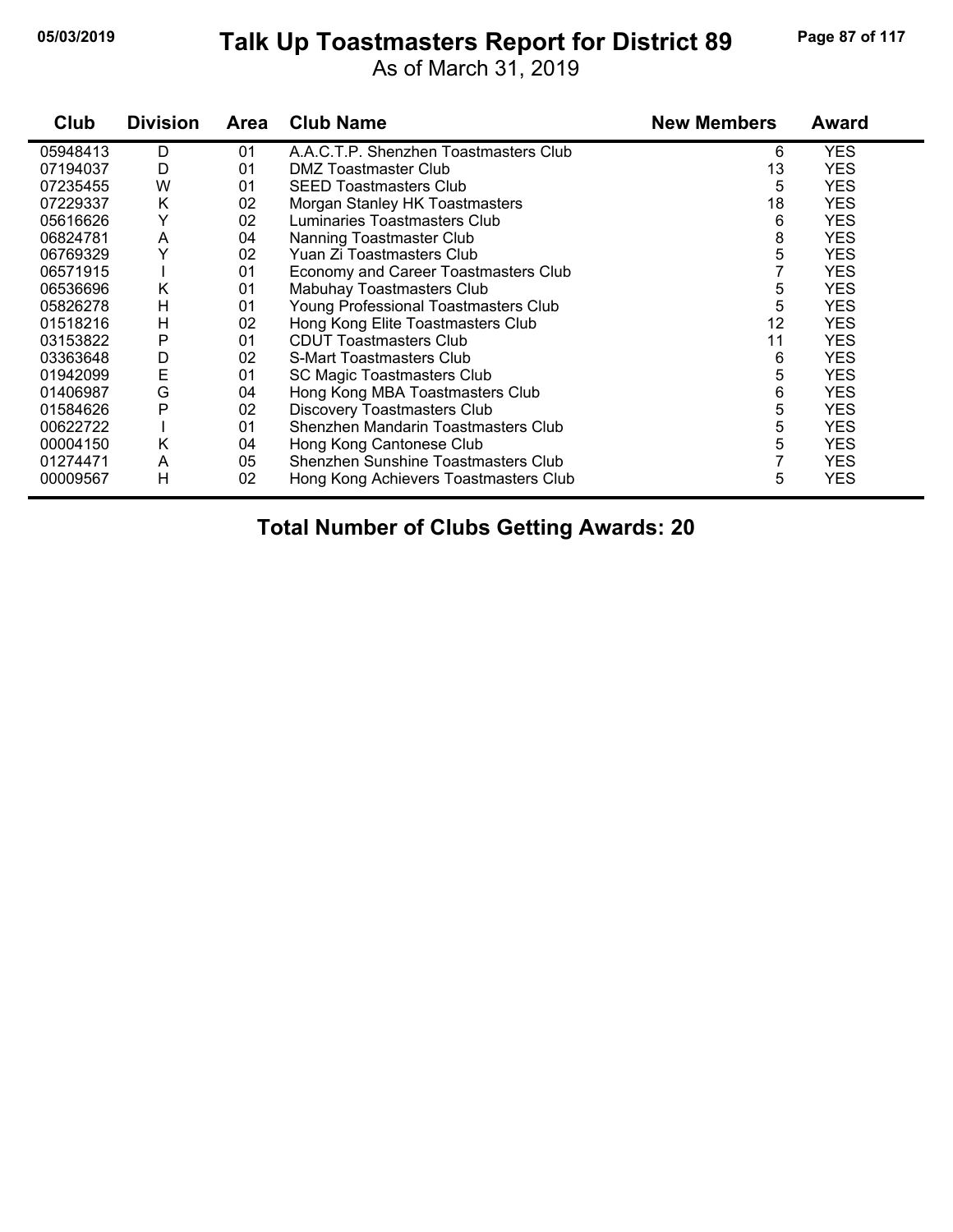## **05/03/2019 Page 88 of 117 Talk Up Toastmasters Report for District 90**

As of March 31, 2019

| Club     | <b>Division</b> | Area | Club Name                | <b>New Members</b> | Award |
|----------|-----------------|------|--------------------------|--------------------|-------|
| 00009696 | М               | 07   | Castle Hill Toastmasters | 0                  | YES   |
| 00009706 | н               | 10   | Choice Toastmasters Club | 9                  | YES   |
| 01552371 | E               | 24   | Erina Toastmasters       | 6                  | YES   |
| 05243275 | N               | 01   | Toastmasters @ TRC       |                    | YES   |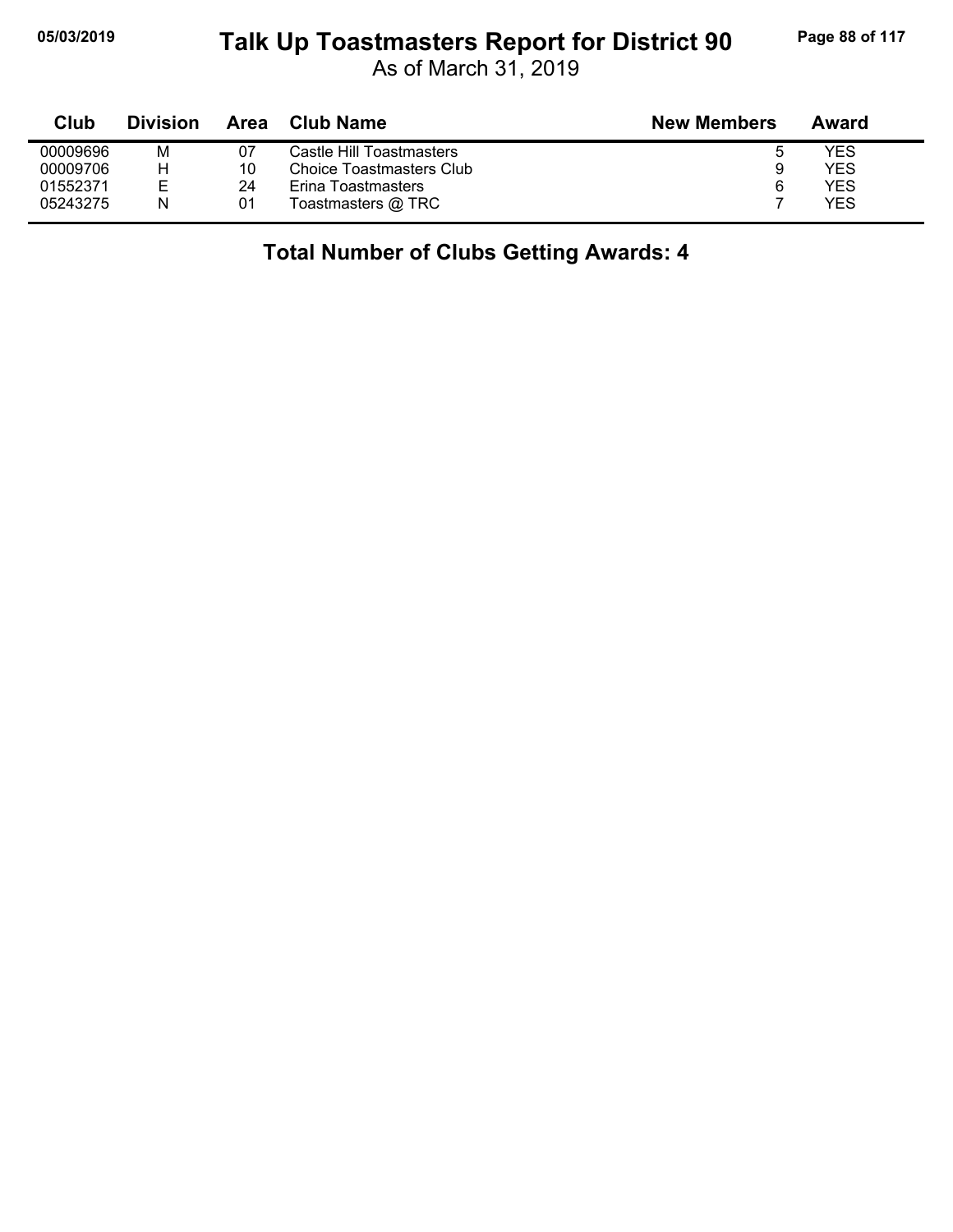## **05/03/2019 Page 89 of 117 Talk Up Toastmasters Report for District 91**

As of March 31, 2019

| Club     | <b>Division</b> | Area | <b>Club Name</b>                            | <b>New Members</b> | <b>Award</b> |
|----------|-----------------|------|---------------------------------------------|--------------------|--------------|
| 05042742 | L               | 56   | Deutsche Bank Toastmasters London           | 5                  | <b>YES</b>   |
| 04108290 | K               | 31   | Ofgem Speakers Club                         | $\overline{7}$     | <b>YES</b>   |
| 04169140 | $\mathsf{C}$    | 05   | <b>City Limits Speakers</b>                 | 6                  | <b>YES</b>   |
| 04138266 | B               | 08   | London Victorians                           | 7                  | <b>YES</b>   |
| 04321433 | L               | 56   | Data Science Speakers Club                  | 7                  | <b>YES</b>   |
| 06113540 | Κ               | 12   | <b>Barking Toastmasters</b>                 | 6                  | <b>YES</b>   |
| 05987771 | Κ               | 03   | <b>Central London Toastmasters</b>          | 6                  | <b>YES</b>   |
| 01768164 | A               | 42   | Ferndown Speakers                           | 6                  | <b>YES</b>   |
| 03518670 | H               | 35   | <b>Connected Speakers Bromley</b>           | 5                  | <b>YES</b>   |
| 03124015 | J               | 21   | <b>Wokingham Speakers</b>                   | 5                  | <b>YES</b>   |
| 03808273 | K               | 58   | PMI UK Toastmasters Club                    | 5                  | <b>YES</b>   |
| 01519329 | C               | 05   | <b>Covent Garden Speakers</b>               | 6                  | <b>YES</b>   |
| 01348895 | A               | 46   | Microsoft Speakers Club                     | 5                  | <b>YES</b>   |
| 02685904 | A               | 01   | Spinnaker Speakers                          | 5                  | <b>YES</b>   |
| 00008923 | K               | 31   | <b>Wharf Speakers</b>                       | 5                  | <b>YES</b>   |
| 00778270 | Κ               | 13   | Canary Wharf Communicators Club             | 10                 | <b>YES</b>   |
| 00002326 | L               | 61   | <b>HOD Speakers Club</b>                    | $\overline{7}$     | <b>YES</b>   |
| 00004824 | L               | 47   | London Business School Public Speaking Club | 12                 | <b>YES</b>   |
| 01500528 | A               | 14   | Farnham Speakers Club                       | $\overline{7}$     | <b>YES</b>   |
| 00002027 | K               | 58   | City of London Toastmasters Club            | 11                 | <b>YES</b>   |
| 00007989 | $\mathsf C$     | 33   | <b>St Pauls Speakers</b>                    | 5                  | <b>YES</b>   |
| 00002731 | $\sf B$         | 29   | <b>Riverside Communicators</b>              | 7                  | <b>YES</b>   |
| 00000501 | L               | 47   | <b>London Communicators Club</b>            | 5                  | <b>YES</b>   |
| 00002965 | A               | 46   | Newbury Speakers Club                       | 9                  | <b>YES</b>   |
| 00003149 | $\mathsf C$     | 02   | <b>Holborn Speakers</b>                     | 5                  | <b>YES</b>   |
| 01182918 | J               | 11   | <b>Cheltenham Speakers</b>                  | 5                  | <b>YES</b>   |
| 01376237 | K               | 58   | 1st London Toastmasters                     | 18                 | <b>YES</b>   |
| 00005439 | Н               | 55   | Brighton & Hove Speakers Club               | 6                  | <b>YES</b>   |
| 00007365 | $\sf B$         | 06   | London Athenian Speakers Toastmasters Club  | 10                 | <b>YES</b>   |
| 00589261 | B               | 29   | Trojan Speakers Club                        | 9                  | <b>YES</b>   |
| 00009934 | Н               | 37   | Kent Speakers Club                          | 6                  | <b>YES</b>   |
| 00009834 | A               | 14   | <b>Guildford Speakers Club</b>              | 5                  | <b>YES</b>   |
| 00840230 | H               | 15   | Croydon Communicators Club                  | 5                  | <b>YES</b>   |
| 05513601 | Н               | 15   | <b>Clapham Connectors</b>                   | 7                  | <b>YES</b>   |
| 07225433 | $\mathsf{C}$    | 33   | Speakerforce London Toastmasters Club       | 7                  | <b>YES</b>   |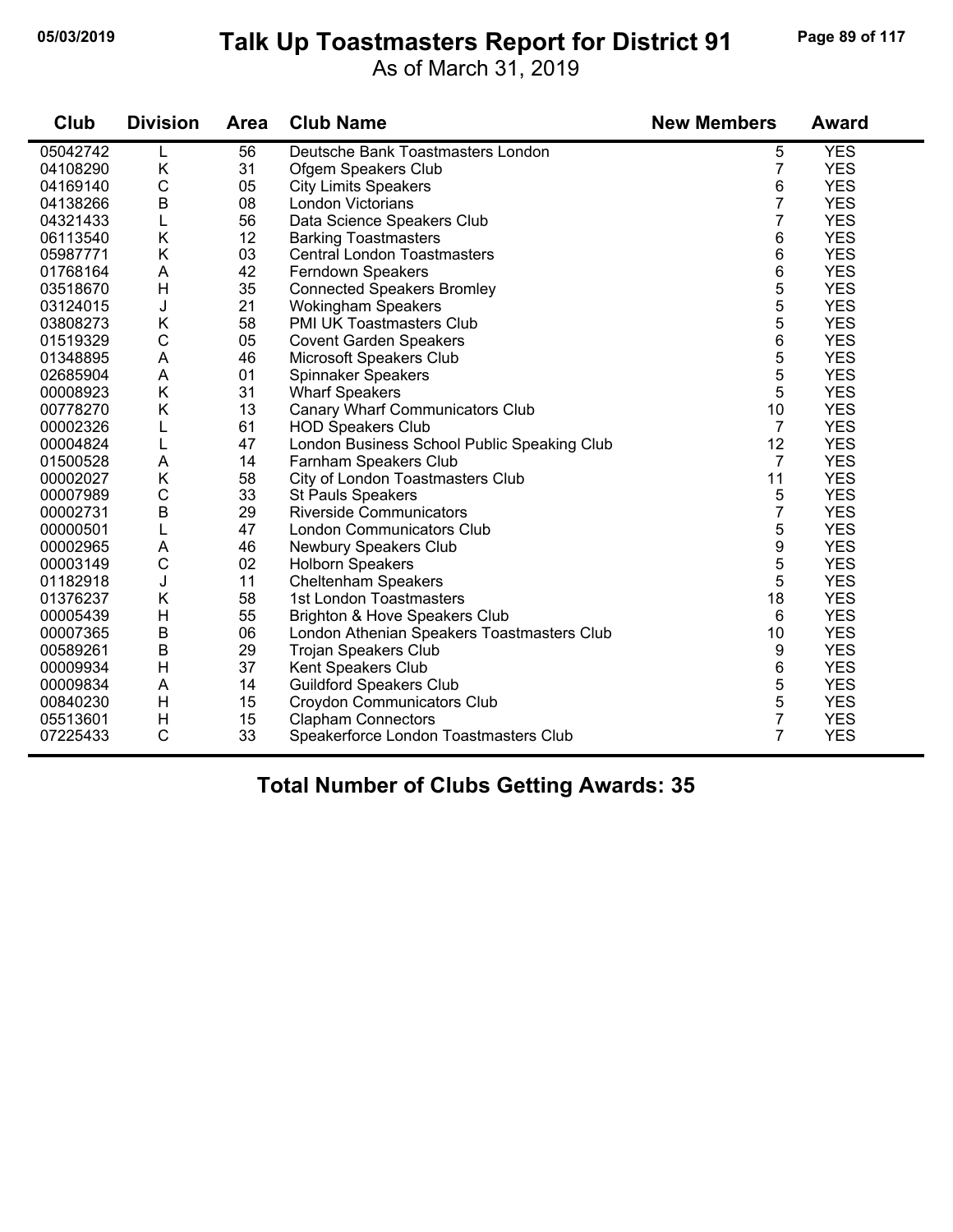#### **05/03/2019 Page 90 of 117 Talk Up Toastmasters Report for District 92**

As of March 31, 2019

| Club     | <b>Division</b> | <b>Area</b> | <b>Club Name</b>                                | <b>New Members</b> | <b>Award</b> |  |
|----------|-----------------|-------------|-------------------------------------------------|--------------------|--------------|--|
| 05412566 | E               | 01          | <b>RIPPLERS</b>                                 | 6                  | <b>YES</b>   |  |
| 06887288 | F               | 02          | Sahyadri Toastmasters Club                      | 6                  | <b>YES</b>   |  |
| 06880725 | E               | 02          | <b>Bangalore Storytellers Toastmasters Club</b> | 8                  | <b>YES</b>   |  |
| 06975731 | L               | 04          | Legends Toastmasters Club                       | 5                  | <b>YES</b>   |  |
| 06997339 | L               | 04          | <b>KLS IMER Toastmasters</b>                    | 5                  | <b>YES</b>   |  |
| 07160379 | J               | 03          | Western Digital Podium Panache                  | 9                  | <b>YES</b>   |  |
| 07170117 | A               | 01          | Narrators Club                                  | 5                  | <b>YES</b>   |  |
| 04410336 | E               | 01          | <b>Dhwani Toastmasters</b>                      | 6                  | <b>YES</b>   |  |
| 06870155 | D               | 04          | <b>TCS Maitree - ITPL Toastmasters Club</b>     | 5                  | <b>YES</b>   |  |
| 06435784 |                 | 02          | Apotex Toastmasters Club                        | 12                 | <b>YES</b>   |  |
| 07235902 | D               | 01          | Airbus India Toastmasters Club                  | 8                  | <b>YES</b>   |  |
| 07214621 | $\mathsf E$     | 01          | <b>Alstom Toastmasters Club</b>                 | 14                 | <b>YES</b>   |  |
| 07291065 | G               | 01          | <b>H&amp;R Block Toastmasters</b>               | 5                  | <b>YES</b>   |  |
| 05893220 | H               | 03          | <b>UST Global Kochi Toastmasters</b>            | 5                  | <b>YES</b>   |  |
| 00863230 | A               | 01          | <b>IBM Synergy Toastmasters Club</b>            | 5                  | <b>YES</b>   |  |
| 01376605 | H               | 04          | <b>Travancore Toastmasters Club</b>             | 5                  | <b>YES</b>   |  |
| 01379339 | H               | 03          | <b>TCS Maitree Toastmasters Club: Kochi</b>     | 9                  | <b>YES</b>   |  |
| 01139415 |                 | 03          |                                                 | 5                  | <b>YES</b>   |  |
|          | M<br>E          |             | Infosys Toastmasters, Mysore                    |                    |              |  |
| 01077961 |                 | 04          | <b>ORA*TORS CLUB</b>                            | 5                  | <b>YES</b>   |  |
| 00000547 | M               | 04          | Deejays Toastmasters                            | 11                 | <b>YES</b>   |  |
| 00001766 | L               | 01          | Daffodils Toastmasters Club                     | 5                  | <b>YES</b>   |  |
| 01384796 | J               | 01          | Cisco-Vani                                      | 6                  | <b>YES</b>   |  |
| 00003698 | F               | 02          | <b>Winners Club</b>                             | 5                  | <b>YES</b>   |  |
| 00948587 | D               | 02          | <b>JFWTC Toastmasters Club</b>                  | $\overline{7}$     | <b>YES</b>   |  |
| 00691074 | H               | 02          | Kochi Club                                      | 5                  | <b>YES</b>   |  |
| 00009688 |                 | 02          | Infosys Toastmasters, Bangalore                 | 8                  | <b>YES</b>   |  |
| 01254322 | Α               | 01          | Speech Weavers                                  | 5                  | <b>YES</b>   |  |
| 00009713 | B               | 03          | <b>Sunshine Toastmasters Club</b>               | 6                  | <b>YES</b>   |  |
| 00009639 | M               | 01          | <b>Mecon Communication Club</b>                 | 5                  | <b>YES</b>   |  |
| 00009496 | L               | 02          | LA Nineteen Twenty-Four Club                    | 6                  | <b>YES</b>   |  |
| 02818428 | F               | 03          | Milagres Toastmasters, Mangalore                | 5                  | <b>YES</b>   |  |
| 02669933 | J               | 04          | <b>Ascent Toastmasters Club</b>                 | 5                  | <b>YES</b>   |  |
| 03572259 | Α               | 02          | <b>First Aureate</b>                            | 5                  | <b>YES</b>   |  |
| 01600545 | F               | 03          | <b>INSPIRON Toastmasters Club</b>               | 5                  | <b>YES</b>   |  |
| 03793772 | M               | 01          | Utthishta Toastmasters                          | 5                  | <b>YES</b>   |  |
| 03283460 |                 | 01          | <b>Wipro BEATS</b>                              | 5                  | <b>YES</b>   |  |
| 03602666 |                 | 01          | Yokogawa India Toastmasters Club                | 5                  | <b>YES</b>   |  |
| 03078424 | A               | 04          | Toastmasters Indiranagar Pride                  | 9                  | <b>YES</b>   |  |
| 02870184 | В               | 02          | Talkmagic Toastmasters Club                     | 10                 | <b>YES</b>   |  |
| 02995796 | С               | 01          | <b>Netapp Toastmasters Club</b>                 | 5                  | <b>YES</b>   |  |
| 02389985 | G               | 01          | <b>Trivandrum Toastmasters</b>                  | 9                  | <b>YES</b>   |  |
| 02188958 | A               | 01          | Koramangala Toastmasters Club                   | 5                  | <b>YES</b>   |  |
| 01548643 | D               | 04          | Express2Lead Toastmasters Club                  | 10                 | <b>YES</b>   |  |
| 01522721 | G               | 03          | Kerala Toastmasters                             | 5                  | <b>YES</b>   |  |
| 01401641 | F               | 03          | Infosys Toastmasters, Mangalore SEZ             | 7                  | <b>YES</b>   |  |
| 01418339 | G               | 04          | Assisi Toastmasters                             | 5                  | <b>YES</b>   |  |
| 01434790 | D               | 04          | TCS Maitree - Bangalore Toastmasters Club       | 5                  | <b>YES</b>   |  |
| 01449300 | M               | 02          | <b>Mysore Toastmasters</b>                      | 7                  | <b>YES</b>   |  |
| 01364680 | D               | 04          | Caterpillar Bangalore RMZ Toastmasters Club     | 5                  | <b>YES</b>   |  |
| 06475436 | Е               | 02          | <b>Greyt Orators Toastmasters Club</b>          | 5                  | <b>YES</b>   |  |
| 06479232 | M               | 01          | <b>Mphasis Speech Crafters</b>                  | 6                  | <b>YES</b>   |  |
| 06479898 | D               | 01          | UST Global Bangalore Toastmasters Club          | 7                  | <b>YES</b>   |  |
| 06513267 | С               | 04          | Samsung Bangalore Toastmasters Club             | 6                  | <b>YES</b>   |  |
| 06621770 | С               | 02          | Mictesting Advanced Toastmasters Club           | 5                  | <b>YES</b>   |  |
| 06664090 | E               | 04          | <b>Zinnov Toastmasters Club</b>                 | 5                  | <b>YES</b>   |  |
| 06636162 | Κ               | 02          | <b>BTM Toastmasters Club</b>                    | 8                  | <b>YES</b>   |  |
| 06743008 | Е               | 01          | T John College Toastmasters Club                | 34                 | <b>YES</b>   |  |
| 05868577 | E               | 04          | <b>Bosch MM Testmasters</b>                     | 18                 | <b>YES</b>   |  |
| 05880403 | J               | 04          | Vanguard Toastmasters Club                      | $\overline{7}$     | <b>YES</b>   |  |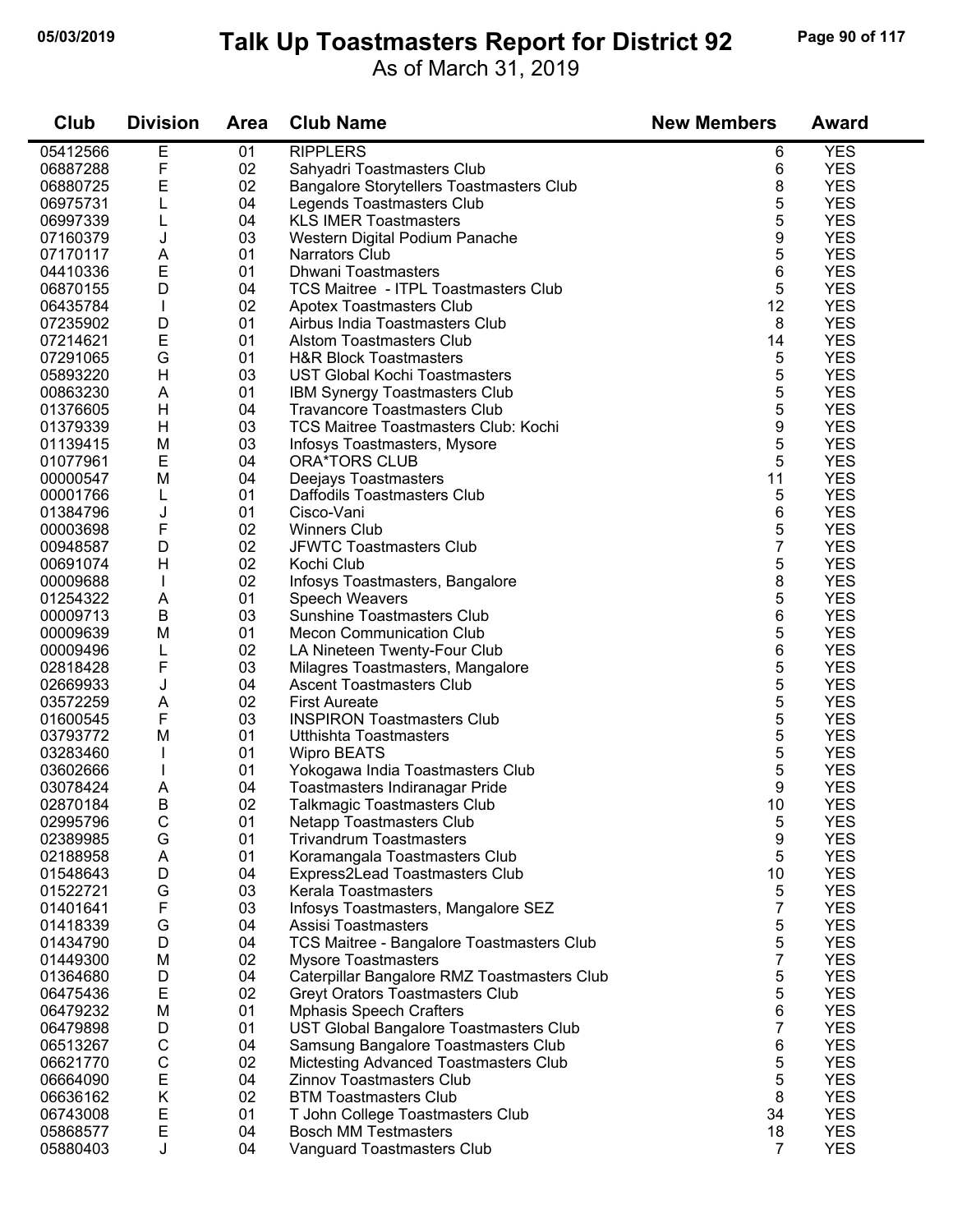#### **05/03/2019 Page 91 of 117 Talk Up Toastmasters Report for District 92**

As of March 31, 2019

| Club     | <b>Division</b> | <b>Area</b> | <b>Club Name</b>                          | <b>New Members</b> | <b>Award</b> |
|----------|-----------------|-------------|-------------------------------------------|--------------------|--------------|
| 05953659 | B               | 03          | <b>Ritoras</b>                            |                    | <b>YES</b>   |
| 05947684 | D               | 04          | <b>Chevy Orators</b>                      | 6                  | <b>YES</b>   |
| 05843852 | J               | 02          | <b>HSR Toastmasters Club</b>              | 6                  | <b>YES</b>   |
| 05729476 | Κ               | 03          | Shell We Talk                             | 5                  | <b>YES</b>   |
| 05648358 | E               | 04          | <b>Bosch Toastmasters Club</b>            | 10                 | <b>YES</b>   |
| 05359247 | С               | 01          | Mu Sigma Toastmasters                     | 5                  | <b>YES</b>   |
| 04194984 | M               | 01          | Mindtree Bangalore Toastmasters Club      | 5                  | <b>YES</b>   |
| 04304110 |                 | 02          | Siemens Bangalore Toastmasters Club       | 6                  | <b>YES</b>   |
| 04393223 | Κ               | 03          | Sarjapura Road Toastmasters Club          | 6                  | <b>YES</b>   |
| 04412996 | J               | 04          | Cisco Xpressions                          | 5                  | <b>YES</b>   |
| 03958529 | D               | 03          | SAP SpeakToLead Toastmasters Club         | 6                  | <b>YES</b>   |
| 03900632 | F               | 01          | Manipal-Udupi Toastmasters Club           | 5                  | <b>YES</b>   |
| 03859695 | E               | 01          | <b>IBC Titans Toastmasters Club</b>       | 5                  | <b>YES</b>   |
| 03926170 | M               | 01          | Textron India Toastmasters Club           | 5                  | <b>YES</b>   |
| 05044336 | G               | 02          | The Quilon Toastmasters                   | 5                  | <b>YES</b>   |
| 05185978 |                 | 04          | <b>Electronics City Toastmasters Club</b> | 6                  | <b>YES</b>   |
| 05163294 | D               | 03          | <b>AON Bangalore Toastmasters Club</b>    | 12                 | <b>YES</b>   |
| 04703229 | D               | 02          | <b>PSN Toastmasters Club</b>              | 8                  | <b>YES</b>   |
| 04716011 |                 | 03          | TechMahindra Bangalore Toastmasters Club  | 5                  | <b>YES</b>   |
| 04716149 | D               | 03          | AIG Toastmasters Club                     | 5                  | <b>YES</b>   |
| 04754691 | J               | 02          | Morgan Stanley Bengaluru Orators          | 5                  | <b>YES</b>   |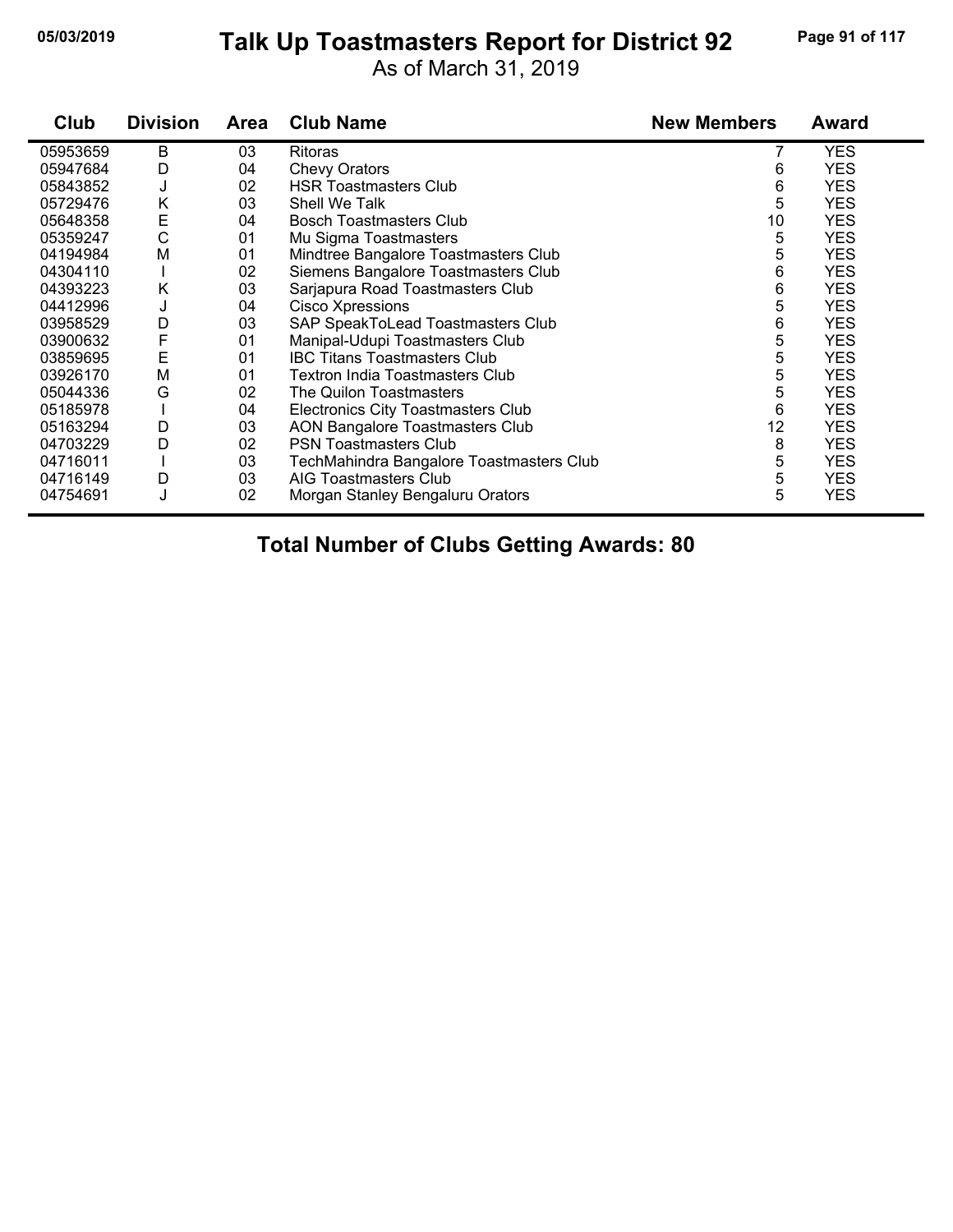## **05/03/2019 Page 92 of 117 Talk Up Toastmasters Report for District 93**

As of March 31, 2019

| <b>Club</b> | <b>Division</b> | Area | <b>Club Name</b>                         | <b>New Members</b> | Award      |
|-------------|-----------------|------|------------------------------------------|--------------------|------------|
| 01713603    | B               | 21   | Roastmasters                             | 13                 | <b>YES</b> |
| 01789566    | B               | 34   | Gyodae Toastmasters                      | 5                  | <b>YES</b> |
| 03560781    | B               | 31   | <b>Gangnam Newbie Toastmasters</b>       | 5                  | <b>YES</b> |
| 01593835    | B               | 30   | Seocho Leaders                           | 5                  | <b>YES</b> |
| 00002206    | В               | 30   | South River Toastmasters Club            | 8                  | <b>YES</b> |
| 01103551    | А               | 10   | Korea University Toastmasters Club/ KUTM | 5                  | <b>YES</b> |
| 00583329    | С               | 50   | Daedeok Toastmasters Club (DTC)          | 6                  | <b>YES</b> |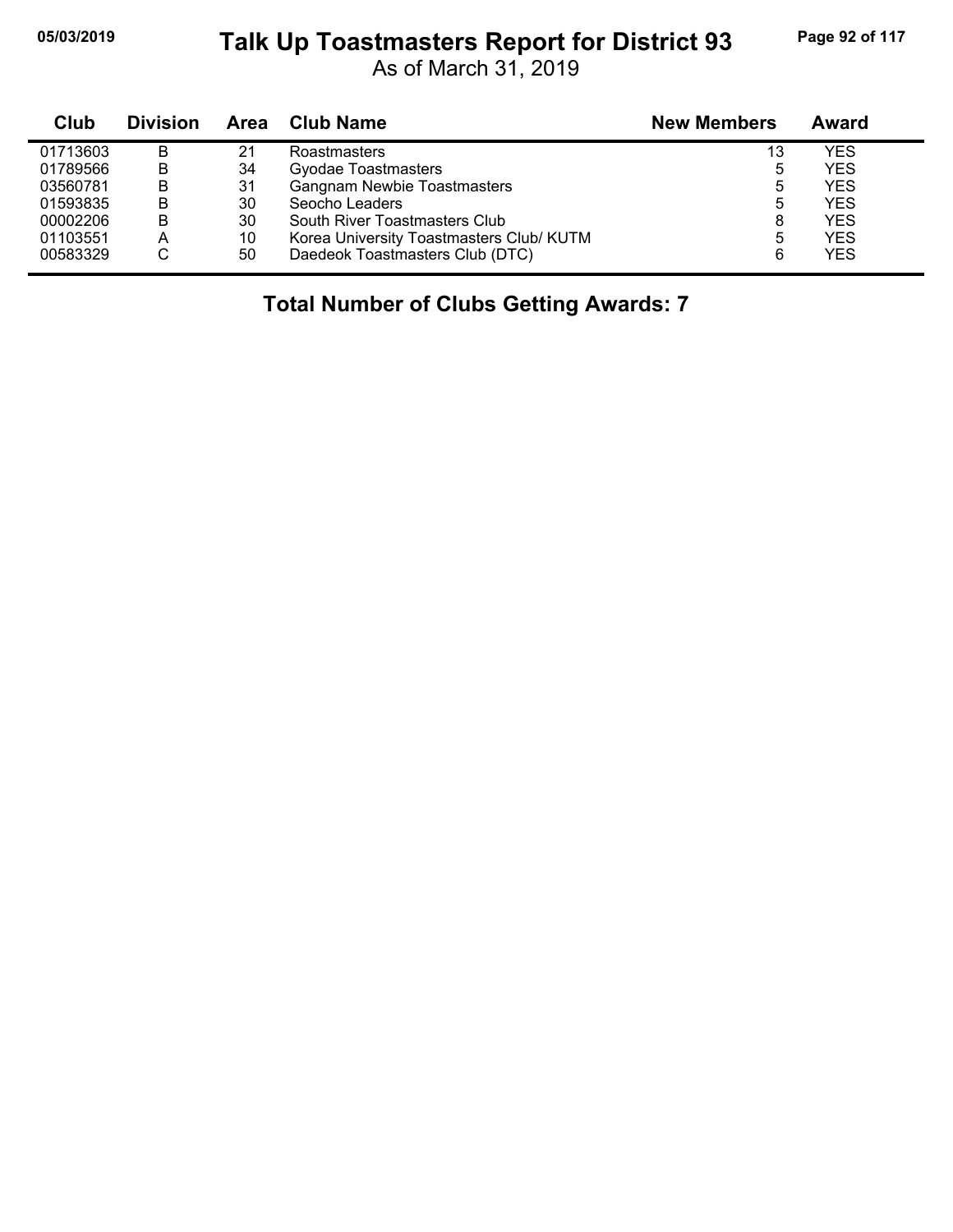# **05/03/2019 Page 93 of 117 Talk Up Toastmasters Report for District 94**

As of March 31, 2019

| Club     | <b>Division</b> | <b>Area</b> | <b>Club Name</b>                         | <b>New Members</b> | <b>Award</b> |
|----------|-----------------|-------------|------------------------------------------|--------------------|--------------|
| 00670876 | C               | 07          | Ouaga Forum Toastmasters Club            | 9                  | <b>YES</b>   |
| 01102010 | C               | 09          | Aura Toastmasters Club                   | 6                  | <b>YES</b>   |
| 01161374 | F               | 19          | <b>Surulere Toastmasters Club</b>        | 5                  | <b>YES</b>   |
| 00005196 | A               | 02          | Logos Toastmasters Club                  | 10                 | <b>YES</b>   |
| 01276575 | E               | 13          | Unity Toastmasters Club                  | 10                 | <b>YES</b>   |
| 01069205 | $\mathsf C$     | 08          | Club Kuma                                | 5                  | <b>YES</b>   |
| 00782967 | $\mathsf{C}$    | 08          | Baobab Club                              | 6                  | <b>YES</b>   |
| 03584204 | $\mathsf{C}$    | 29          | <b>IAM LIGHT</b>                         | 5                  | <b>YES</b>   |
| 02860859 | $\mathsf{F}$    | 18          | Seaside                                  | 5                  | <b>YES</b>   |
| 03268833 | $\mathsf B$     | 06          | <b>GALAXIE</b>                           | 5                  | <b>YES</b>   |
| 03273323 | A               | 01          | Phénix Toastmasters Club                 | 5                  | <b>YES</b>   |
| 03643551 | A               | 20          | <b>Star Toastmasters Club</b>            | 6                  | <b>YES</b>   |
| 03687091 | $\mathsf C$     | 08          | Cristal                                  | 5                  | <b>YES</b>   |
| 01807690 | $\mathsf{C}$    | 09          | Gwani                                    | 8                  | <b>YES</b>   |
| 01364716 | H               | 32          | Kekeli Toastmasters Club                 | 6                  | <b>YES</b>   |
| 01417499 | $\mathsf{F}$    | 17          | DA Toastmasters                          | 5                  | <b>YES</b>   |
| 04323560 | $\mathsf{H}$    | 22          | Performance Toastmasters Club De Lome    | 5                  | <b>YES</b>   |
| 05580648 | $\mathsf C$     | 07          | <b>ISPP Excellence Toastmasters Club</b> | 7                  | <b>YES</b>   |
| 06613234 | $\mathsf C$     | 08          | Ouaga Elite                              | 5                  | <b>YES</b>   |
| 06773641 | G               | 31          | <b>Stanbic Heights Toastmasters</b>      | 6                  | <b>YES</b>   |
| 06546713 | E               | 13          | APO Hill Diamonds                        | 9                  | <b>YES</b>   |
| 06590401 | H               | 22          | DELOITTE TOGO TOASTMASTERS CLUB DE LO    | 5                  | <b>YES</b>   |
| 06536576 | E               | 13          | <b>TOPAZ</b>                             | 5                  | <b>YES</b>   |
| 05995130 | $\mathsf{C}$    | 07          | <b>CCI Leaders Toastmasters Club</b>     | 5                  | <b>YES</b>   |
| 07207428 | A               | 20          | <b>AFDB Platinum Toastmasters</b>        | 7                  | <b>YES</b>   |
| 06625722 | G               | 33          | East Legon Toastmasters Club             | 8                  | <b>YES</b>   |
| 05944475 | $\mathsf{H}$    | 32          | Clinique Biasa Toastmasters Club         | 5                  | <b>YES</b>   |
| 06923345 | $\mathsf C$     | 29          | Ouaga Bridge II                          | 10                 | <b>YES</b>   |
| 06800139 | D               | 12          | Dakar Teranga Toastmasters Club          | 6                  | <b>YES</b>   |
| 04687239 | B               | 04          | <b>EVEREST</b>                           | 5                  | <b>YES</b>   |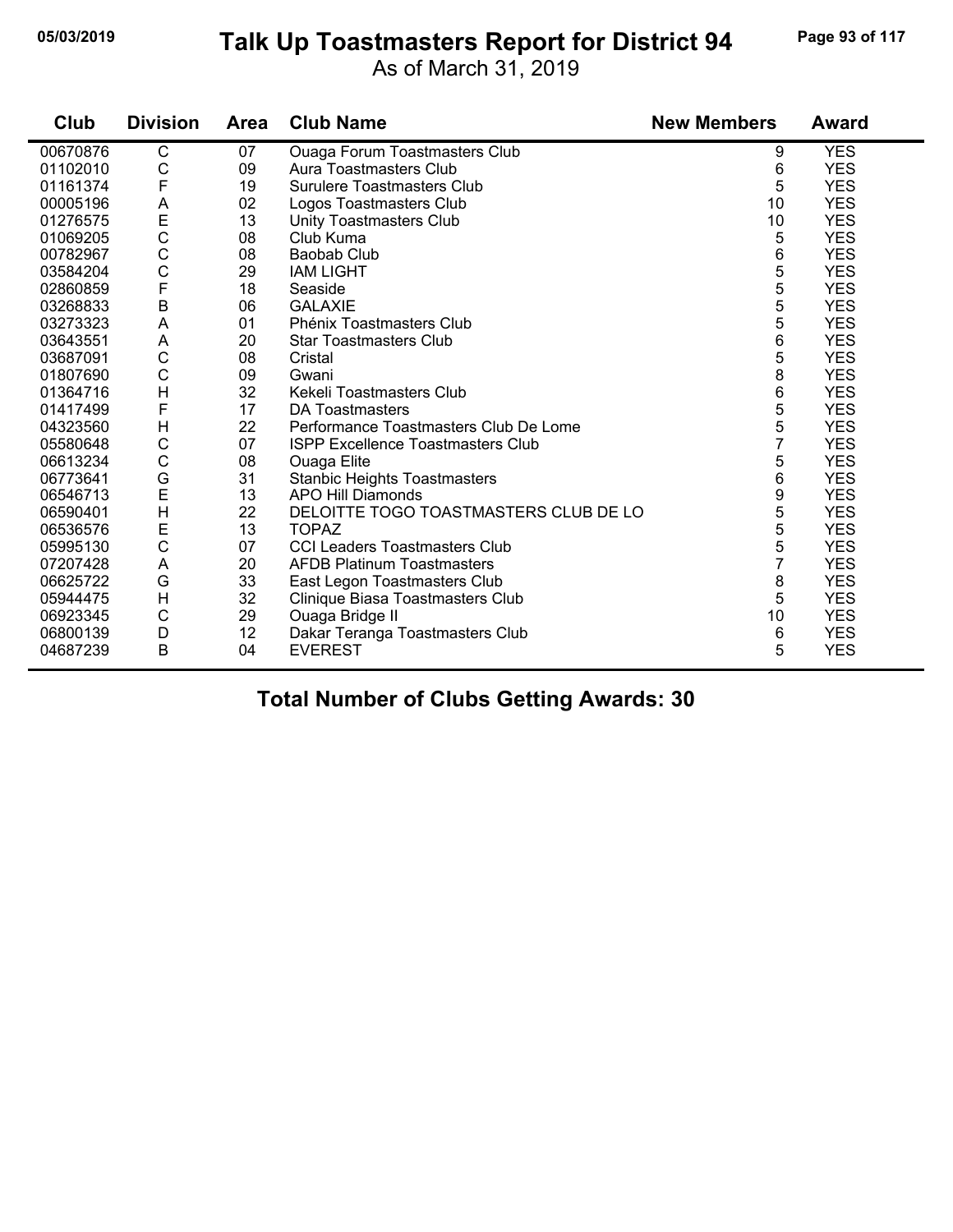## **05/03/2019 Page 94 of 117 Talk Up Toastmasters Report for District 95**

As of March 31, 2019

| Club     | <b>Division</b> | <b>Area</b> | <b>Club Name</b>                            | <b>New Members</b> | <b>Award</b> |
|----------|-----------------|-------------|---------------------------------------------|--------------------|--------------|
| 06786547 | B               | 02          | Frederiksberg Toastmasters                  | 6                  | <b>YES</b>   |
| 06981382 | В               | 05          | Speak To Lead Toastmasters                  | 6                  | <b>YES</b>   |
| 05704564 | A               | 06          | The Bridge Speakers                         | 5                  | <b>YES</b>   |
| 04725099 | С               | 05          | <b>BS Speaks</b>                            | 5                  | <b>YES</b>   |
| 01539207 | A               | 01          | <b>Bremer Sprechstunde</b>                  | 6                  | <b>YES</b>   |
| 03627856 | E               | 02          | Rhetorik-Club Freiburg                      | 5                  | YES          |
| 02884134 | F               | 04          | <b>Business Club Frankfurt Toastmasters</b> | 5                  | YES          |
| 02560410 | B               | 05          | Aarhus Toastmasters                         | 5                  | YES          |
| 01003436 | D               | 03          | <b>Effective Communicators</b>              |                    | <b>YES</b>   |
| 01066272 | С               | 04          | Leipzig Toastmasters                        | 5                  | <b>YES</b>   |
| 01320303 | A               | 04          | Bochum Toastmasters e.V.                    | 5                  | YES          |
| 00009754 | A               | 05          | Cologne Toastmasters                        | 5                  | <b>YES</b>   |
| 00680945 | A               | 04          | <b>Duesseldorfer Toastmasters</b>           | 8                  | <b>YES</b>   |
| 00006409 | F               | 04          | <b>Rhetorik Club Frankfurt</b>              | 16                 | <b>YES</b>   |
| 00004700 | B               | 06          | Stockholm Toastmaster Club                  | 5                  | YES          |
| 00005320 | B               | 01          | Stockholm International                     | 10                 | <b>YES</b>   |
| 00005571 | С               | 05          | Hannover Speakers Club                      | 11                 | <b>YES</b>   |
| 00934487 | A               | 06          | <b>Bonn International Toastmasters</b>      | 6                  | YES          |
| 00009867 | D               | 01          | Munich Prostmasters Toastmasters Club       | 6                  | <b>YES</b>   |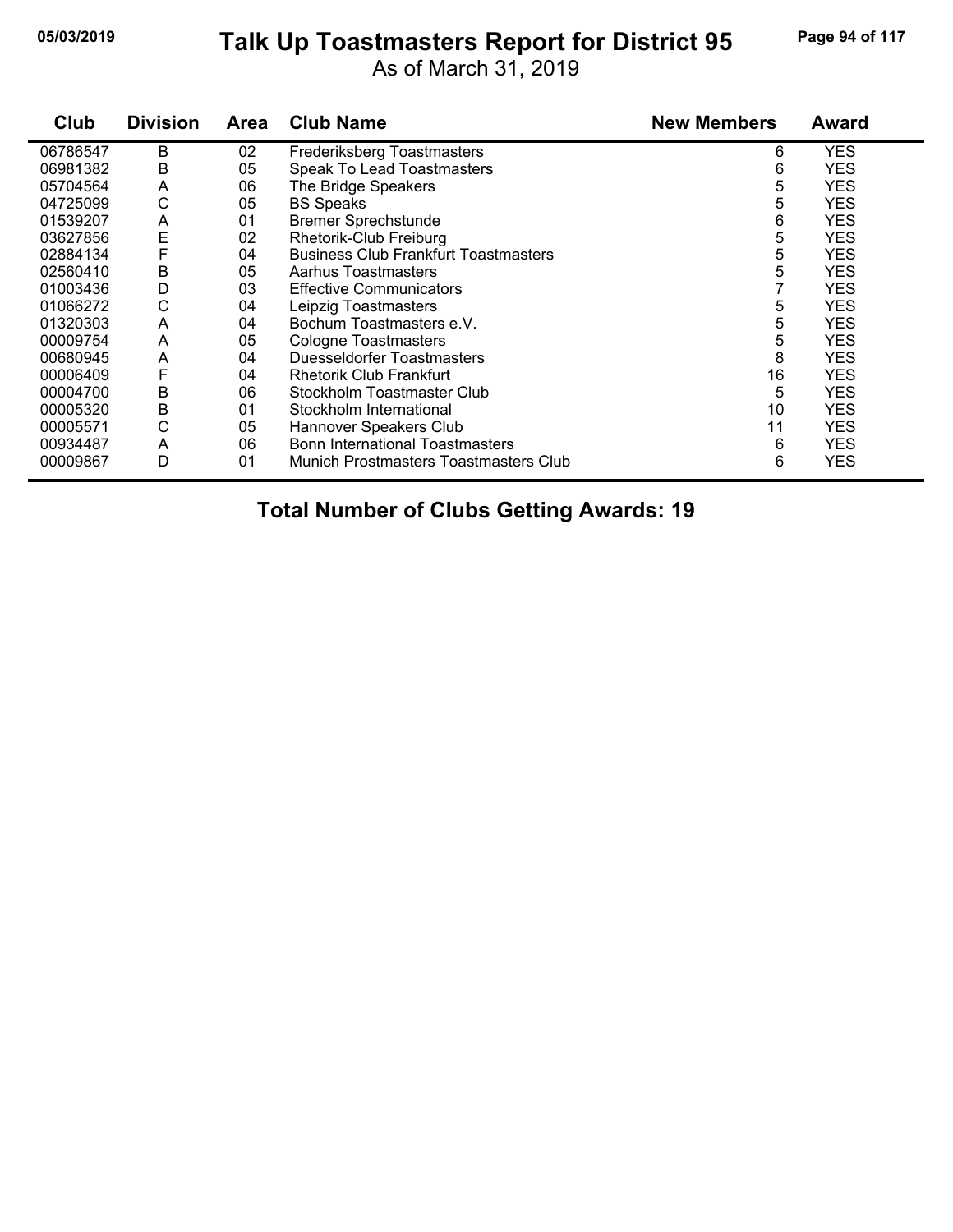# **05/03/2019 Page 95 of 117 Talk Up Toastmasters Report for District 96**

As of March 31, 2019

| Club     | <b>Division</b> | <b>Area</b> | <b>Club Name</b>                          | <b>New Members</b> | Award      |
|----------|-----------------|-------------|-------------------------------------------|--------------------|------------|
| 00000059 | B               | 23          | Vancouver Toastmasters Club               |                    | YES        |
| 00003872 | J               | 87          | <b>Burnaby Toasters Club</b>              | 6                  | <b>YES</b> |
| 00004328 | В               | 22          | City Hall Connaught Toastmasters Club     | 5                  | <b>YES</b> |
| 01481452 | N               | 71          | <b>Fluor Vancouver Speakers</b>           | 5                  | <b>YES</b> |
| 00001892 | S               | 26          | <b>Burrard Toastmasters Club</b>          | 8                  | <b>YES</b> |
| 00982012 | S               | 26          | Vancouver Entrepreneurs Toastmasters Club | 6                  | <b>YES</b> |
| 03337150 | м               | 92          | Downtown Coquitlam TM Club                |                    | <b>YES</b> |
| 04111115 | н               | 76          | Sea To Sky Toastmasters                   |                    | <b>YES</b> |
| 06978222 |                 | 85          | autoTOASTERS Club                         | 6                  | <b>YES</b> |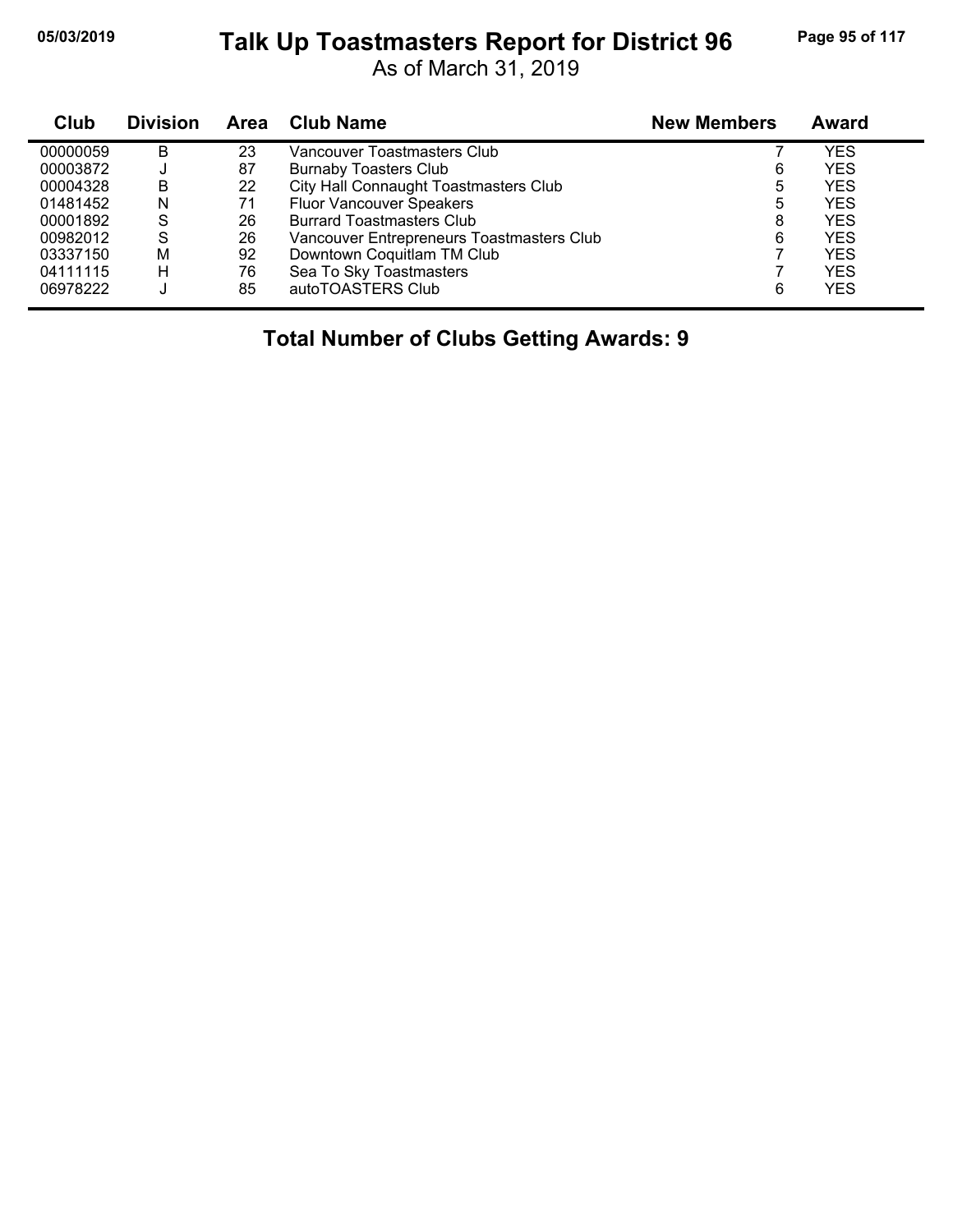## **05/03/2019 Page 96 of 117 Talk Up Toastmasters Report for District 97**

As of March 31, 2019

| Club     | <b>Division</b> | Area | Club Name                                      | <b>New Members</b> | Award |  |
|----------|-----------------|------|------------------------------------------------|--------------------|-------|--|
| 03546902 |                 | 03   | UTCC Toastmasters Club                         |                    | YES   |  |
| 00002092 | A               | 01   | Capitol Toastmasters Club                      | 13                 | YES   |  |
| 00925535 | A               | 03   | Chiang Mai Toastmasters Club                   | 5                  | YES   |  |
| 01167986 | А               | 02   | Genevieve Caulfield Thailand Toastmasters Club |                    | YES   |  |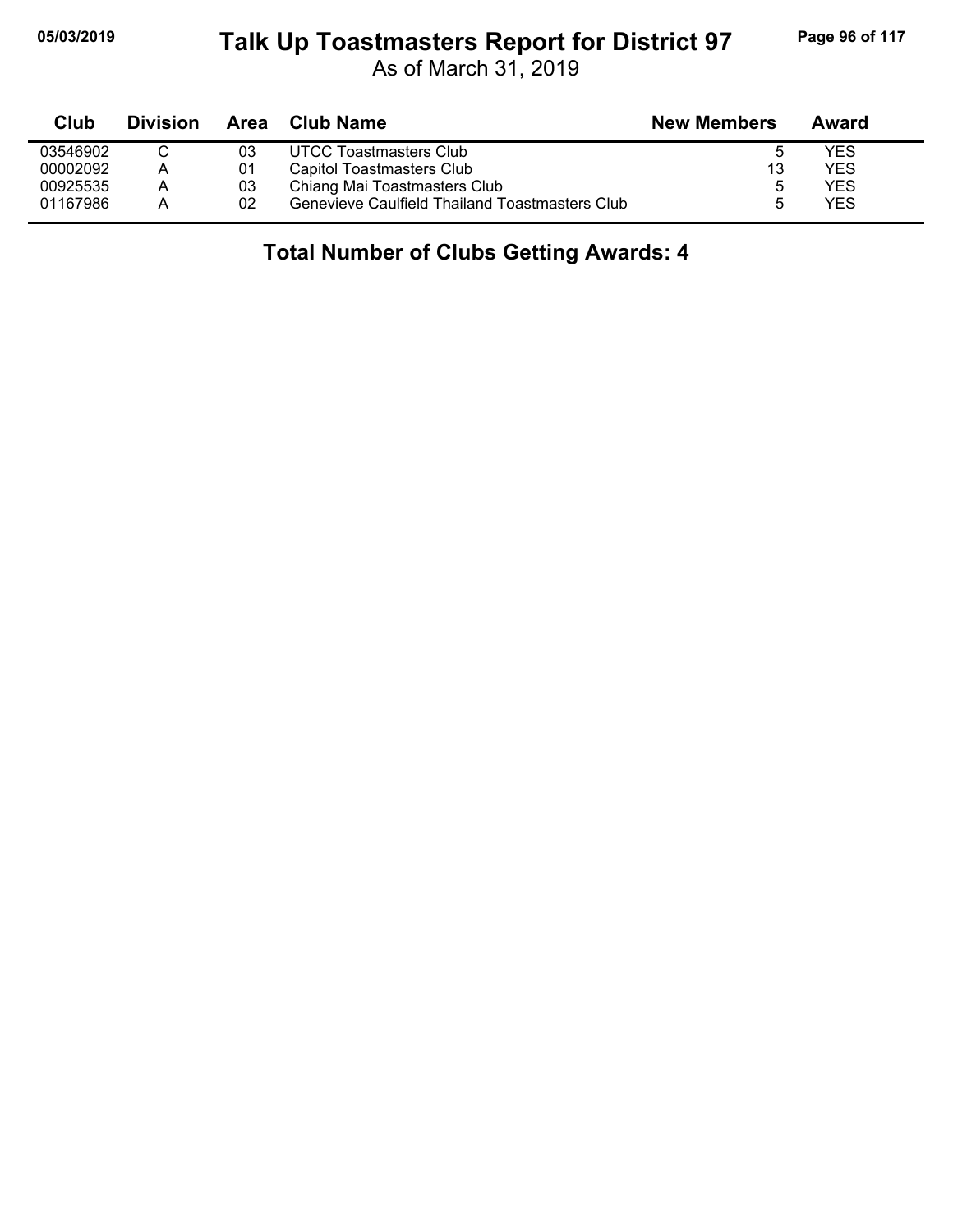## **05/03/2019 Page 97 of 117 Talk Up Toastmasters Report for District 98**

As of March 31, 2019

| Club     | <b>Division</b> | <b>Area</b> | <b>Club Name</b>                                                        | <b>New Members</b> | <b>Award</b> |
|----------|-----------------|-------------|-------------------------------------------------------------------------|--------------------|--------------|
| 01141787 | P               | 01          | <b>Toastmasters Club of Pune</b>                                        | 13                 | <b>YES</b>   |
| 00916446 | C               | 04          | Infosys Pune Toastmasters Club                                          | 10                 | <b>YES</b>   |
| 01114159 | $\circ$         | 04          | Eaton Toastmasters Club                                                 | 5                  | <b>YES</b>   |
| 01135184 | B               | 06          | <b>Bombay Toastmasters</b>                                              | 8                  | <b>YES</b>   |
| 00616631 | $\sf B$         | 05          | <b>TCS Maitree Toastmasters Club</b>                                    | 19                 | <b>YES</b>   |
| 00993448 | $\sf B$         | 04          | Mumbai Toastmasters                                                     | 33                 | <b>YES</b>   |
| 01246728 | M               | 03          | <b>Mulund Toastmasters Club</b>                                         | 9                  | <b>YES</b>   |
| 00776544 | $\mathsf{C}$    | 02          | <b>Genesis Toastmasters Club</b>                                        | 6                  | <b>YES</b>   |
| 02450694 | $\mathsf C$     | 03          | Hinjewadi Toastmasters Club, Pune                                       | 8                  | <b>YES</b>   |
| 02660168 | $\mathsf E$     | 03          | <b>TCS Waverock Hyderabad Toastmasters</b>                              | 5                  | <b>YES</b>   |
| 02587096 | A               | 04          | Transcendence                                                           | 5                  | <b>YES</b>   |
| 02621397 | A               | 04          | ISC Bhopal Toastmasters International Club                              | 6                  | <b>YES</b>   |
| 02854357 | $\sf B$         | 05          | <b>Eminent Toastmasters Club</b>                                        | 8                  | <b>YES</b>   |
| 02973814 | O               | 04          | Toastmasters Club of Pune - North East                                  | 10                 | <b>YES</b>   |
| 03217489 | $\sf B$         | 02          | <b>DADAR Toastmasters Club</b>                                          | 7                  | <b>YES</b>   |
| 03220784 | A               | 01          | TCS BE@T Gandhinagar                                                    | 6                  | <b>YES</b>   |
| 02380536 | M               | 01          | <b>Agnel Toastmasters Club</b>                                          | 7                  | <b>YES</b>   |
| 02383421 | D               | 02          | <b>ZS Toastmasters Club</b>                                             | 6                  | <b>YES</b>   |
| 02017422 | M               | 06          | <b>Thane Toastmasters Club</b>                                          | 11                 | <b>YES</b>   |
| 02254770 | G               | 04          | Toastmasters at Novartis Hyderabad                                      | 5                  | <b>YES</b>   |
| 01534609 | P               | 02          | <b>Toastmasters Club of Pune-West</b>                                   | 5                  | <b>YES</b>   |
| 01534632 | G               | 02          | TCS Maitree Synergy Park Toastmasters Club                              | 5                  | <b>YES</b>   |
| 04167410 | $\mathsf C$     | 01          | <b>TCS Maitree Toastmasters Club Pune</b>                               | 14                 | <b>YES</b>   |
| 04421153 | $\mathsf C$     | 04          | <b>Toastmasters Club of Pune North West</b>                             | 8                  | <b>YES</b>   |
| 05163301 | $\circ$         | 03          | Deccan Toastmasters Club                                                | 5                  | <b>YES</b>   |
| 05116082 | M               | 03          | Capgemini Mumbai Toastmasters Club                                      | 5                  | <b>YES</b>   |
| 05306488 | A               | 02          | Vadodara Toastmasters Club                                              | $\overline{7}$     | <b>YES</b>   |
| 04800980 | F               | 03          | Stagecoach Hyderabad Toastmasters                                       | 5                  | <b>YES</b>   |
| 05820914 | $\mathsf C$     | 03          | Accenture Pune Toastmasters Club                                        | 6                  | <b>YES</b>   |
| 05965350 | $\mathsf{C}$    | 05          | Pimpri Toastmasters Club                                                | 5                  | <b>YES</b>   |
| 05689336 | A               | 03          | RG Speakers Toastmasters Club                                           | 6                  | <b>YES</b>   |
| 05506714 | $\mathsf C$     | 03          | <b>Baner Toastmasters Club</b>                                          | 5                  | <b>YES</b>   |
| 06097544 | $\circ$         | 01          | <b>Toastmasters for Pune Entrepreneurs</b>                              | 10                 | <b>YES</b>   |
| 06592002 | M               | 06          | <b>Ghodbunder Toastmasters Club</b>                                     | 9                  | <b>YES</b>   |
| 06623002 | E               | 02          | <b>TCS HYD Maitree Kohinoor Park Toastmasters Clu</b>                   | 6                  | <b>YES</b>   |
| 06604804 | D               | 02          | <b>Bibvewadi Toastmasters Club</b>                                      | 5                  | <b>YES</b>   |
| 06786470 | B               | 03          | Chatterati Toastmasters Club                                            | 5                  | <b>YES</b>   |
| 06692382 | A               | 04          |                                                                         | 8                  | <b>YES</b>   |
| 06977979 | Α               | 04          | <b>Impact Toastmasters Club</b><br>TCS Maitree Toastmasters Club Indore | 18                 | <b>YES</b>   |
| 06974223 |                 | 02          |                                                                         |                    | <b>YES</b>   |
| 06933610 | Ρ               | 05          | Sinhgad Toastmasters Club<br><b>Birlasoft Toastmasters Club Pune</b>    | 6                  | <b>YES</b>   |
|          | C               |             |                                                                         | 8                  | <b>YES</b>   |
| 06898850 | F               | 04          | Amara Raja Toastmasters Club                                            | 18                 |              |
| 06886272 | A               | 02          | Toastmasters Club of Baroda (TCB)                                       | 5                  | <b>YES</b>   |
| 07030730 | $\mathsf C$     | 04          | <b>Wakad Toastmasters Club</b>                                          | 5                  | <b>YES</b>   |
| 07231185 | M               | 01          | Kharghar Toastmasters Club                                              | 6                  | <b>YES</b>   |
| 07240051 | A               | 04          | <b>Bhopal Toastmasters Club</b>                                         | 5                  | <b>YES</b>   |
| 06601517 | Ρ               | 01          | ATLAS COPCO PUNE TOASTMASTERS CLUB                                      | 16                 | <b>YES</b>   |
| 06931486 | A               | 01          | Heritage City Toastmasters Club                                         | 6                  | <b>YES</b>   |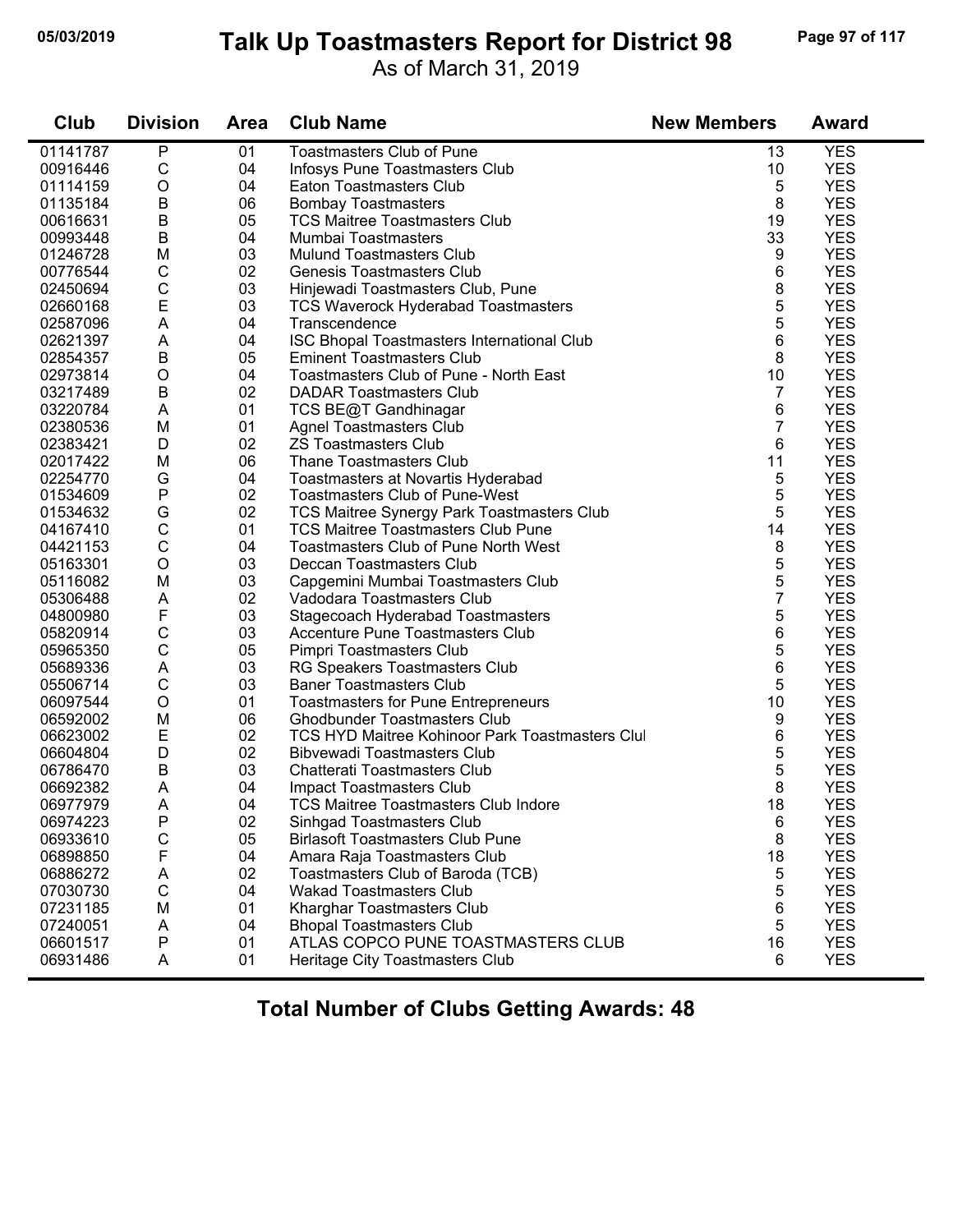## **05/03/2019 Page 98 of 117 Talk Up Toastmasters Report for District 99**

As of March 31, 2019

| Club     | <b>Division</b> | Area | Club Name                      | <b>New Members</b> | Award |  |
|----------|-----------------|------|--------------------------------|--------------------|-------|--|
| 06608605 |                 | 25   | <b>Blue Toastmasters Club</b>  |                    | YES   |  |
| 01022113 |                 | 30   | <b>TM4PM Toastmasters Club</b> |                    | YES   |  |
| 00005024 | E               | 17   | University Toastmasters Club   | 5                  | YES   |  |
| 00000284 |                 | 55   | Norwood Toastmasters Club      |                    | YES   |  |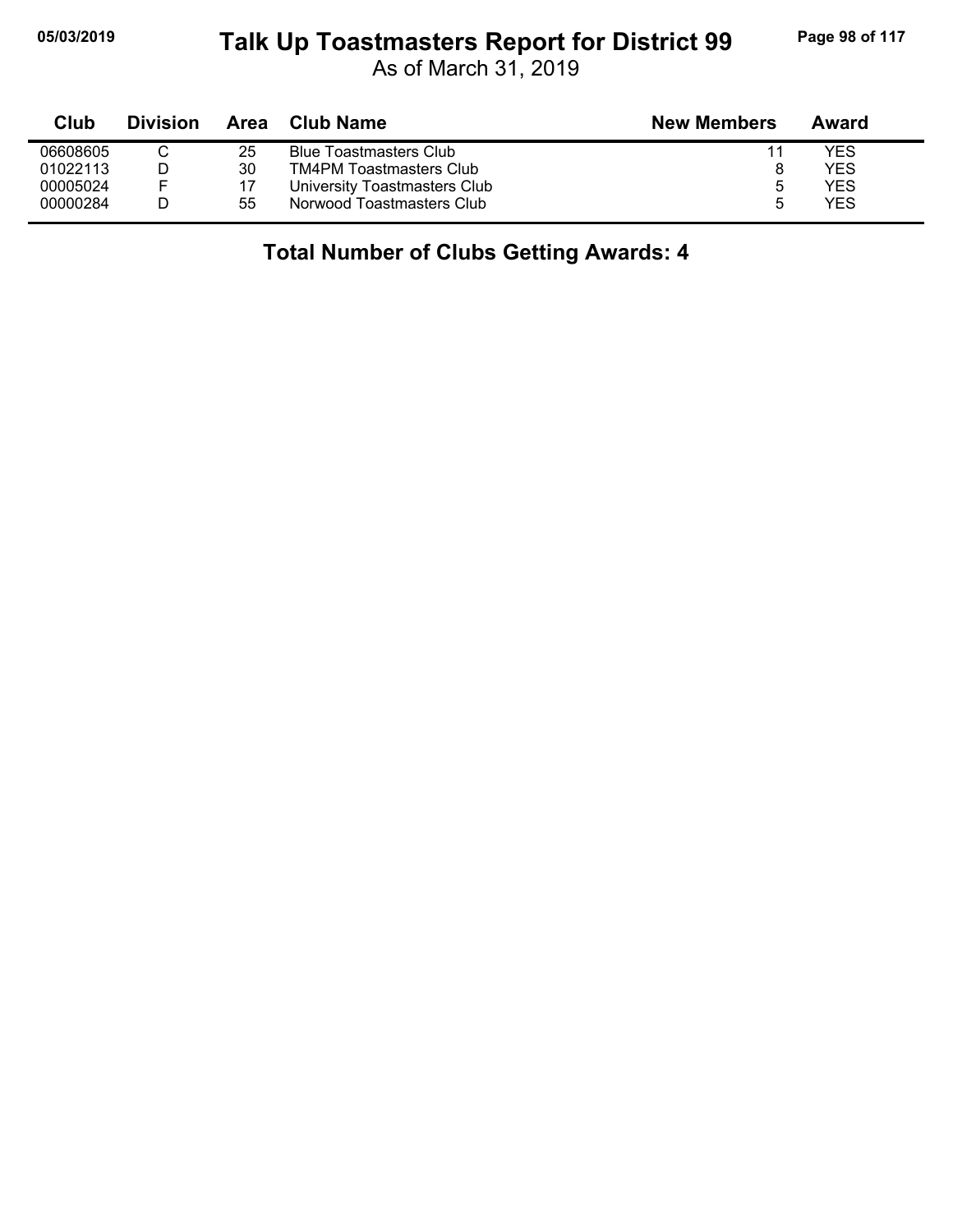## **05/03/2019 Page 99 of 117 Talk Up Toastmasters Report for District 100**

As of March 31, 2019

| <b>Club</b> | <b>Division</b> | Area | <b>Club Name</b>                              | <b>New Members</b> | Award      |
|-------------|-----------------|------|-----------------------------------------------|--------------------|------------|
| 00006366    |                 |      | BPLS Toastmasters (Buena park leaders and Spe |                    | <b>YES</b> |
| 04690378    |                 | 03   | Cathay Bank Toastmaster                       |                    | YES        |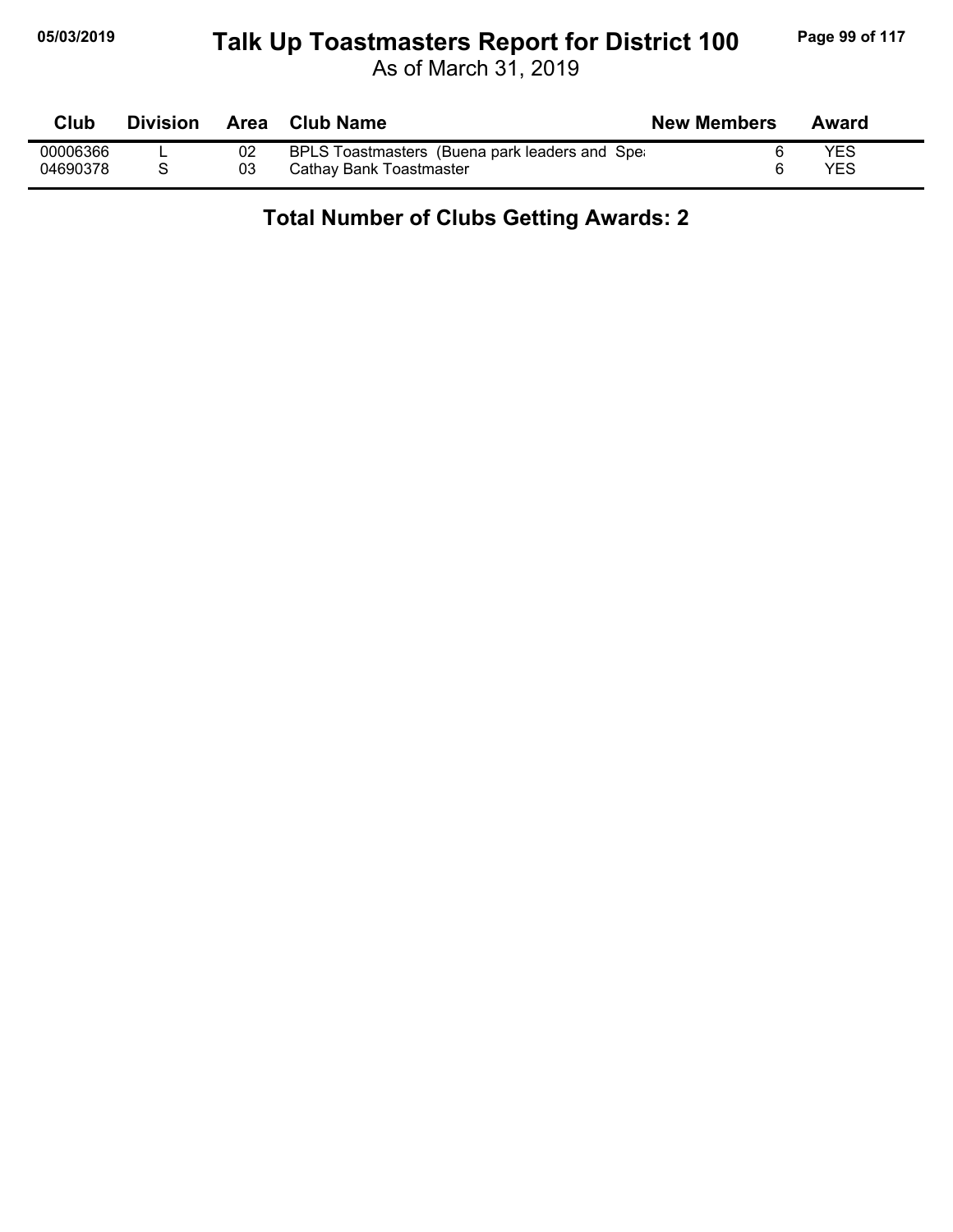#### **05/03/2019 Page 100 of 117 Talk Up Toastmasters Report for District 101**

As of March 31, 2019

| Club     | <b>Division</b> | Area | <b>Club Name</b>                 | <b>New Members</b> | Award      |
|----------|-----------------|------|----------------------------------|--------------------|------------|
| 04340878 | G               | 02   | Amazon Lab126 Toastmasters       | 6                  | <b>YES</b> |
| 05789616 | Е               | 04   | <b>PCYC Toastmasters</b>         | 13                 | <b>YES</b> |
| 02811817 | Е               | 05   | Dell Silicon Valley Toastmasters |                    | <b>YES</b> |
| 03559296 | D               | 03   | <b>Study Group Toastmasters</b>  | 9                  | <b>YES</b> |
| 00004606 | B               | 06   | <b>Cupertino Morningmasters</b>  | 5                  | <b>YES</b> |
| 00002032 | Α               | 02   | Naval Postgraduate School Club   | 5                  | <b>YES</b> |
| 00007430 | B               | 04   | Macintalkers Club                |                    | <b>YES</b> |
| 00007528 | Е               | 01   | Fair Oaks Club                   | 6                  | <b>YES</b> |
| 06719263 | D               | 02   | <b>Panthers Toastmasters</b>     | 5                  | <b>YES</b> |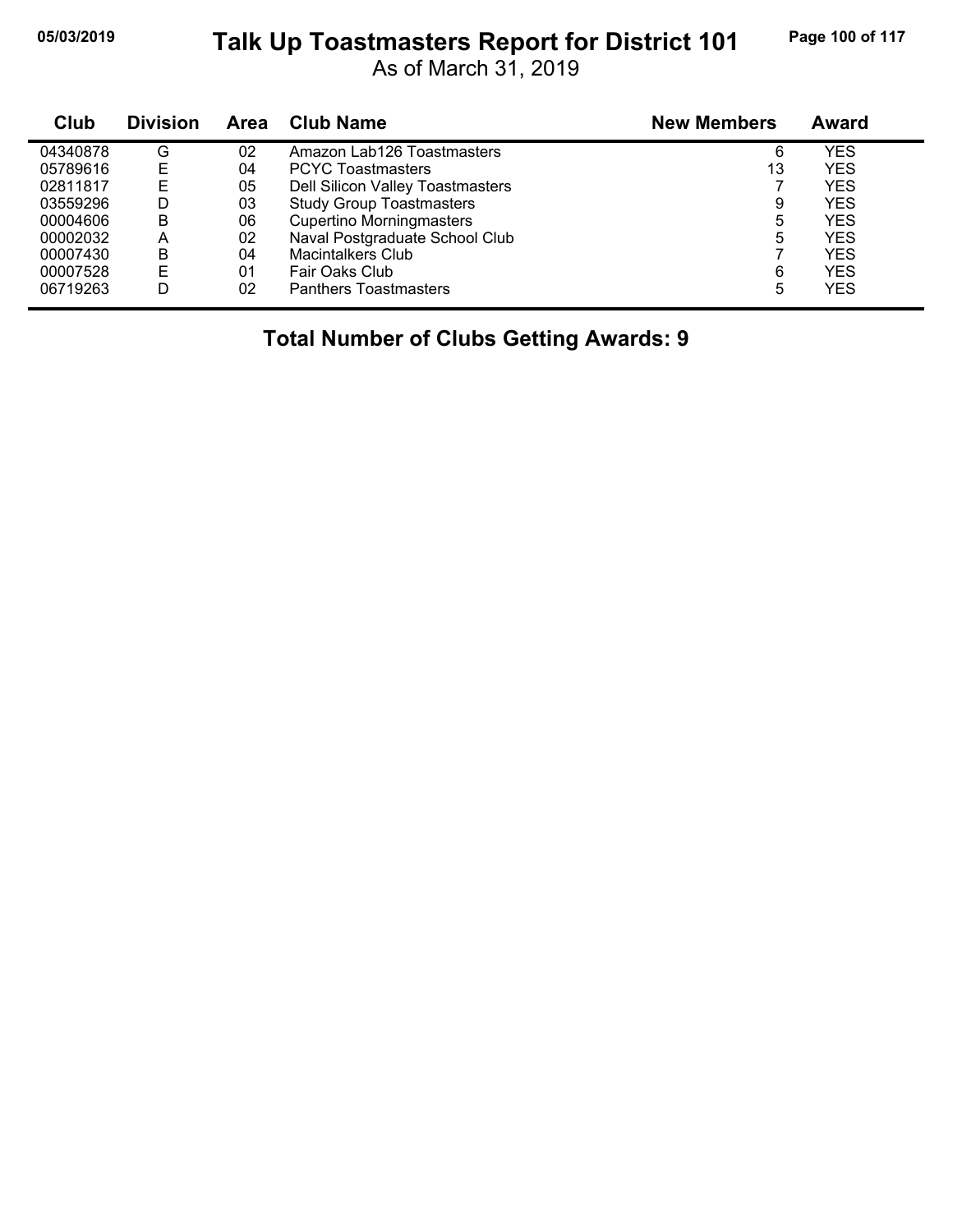## **05/03/2019 Page 101 of 117 Talk Up Toastmasters Report for District 102**

As of March 31, 2019

| Club     | <b>Division</b> | Area | Club Name                           | <b>New Members</b> | Award |
|----------|-----------------|------|-------------------------------------|--------------------|-------|
| 00008969 | В               | 03   | Shah Alam Toastmasters Club         |                    | YES   |
| 03298795 | М               | 04   | Johor Bahru Mandarin Advanced TMC   |                    | YES   |
| 05404649 | Е               | 02   | UTAR Sungai Long Toastmasters Club  |                    | YES.  |
| 04660257 | н               | 04   | <b>UNM Toastmasters Club</b>        | b                  | YES   |
| 05017865 | R               | 02   | Seremban Mandarin Toastmasters Club |                    | YES.  |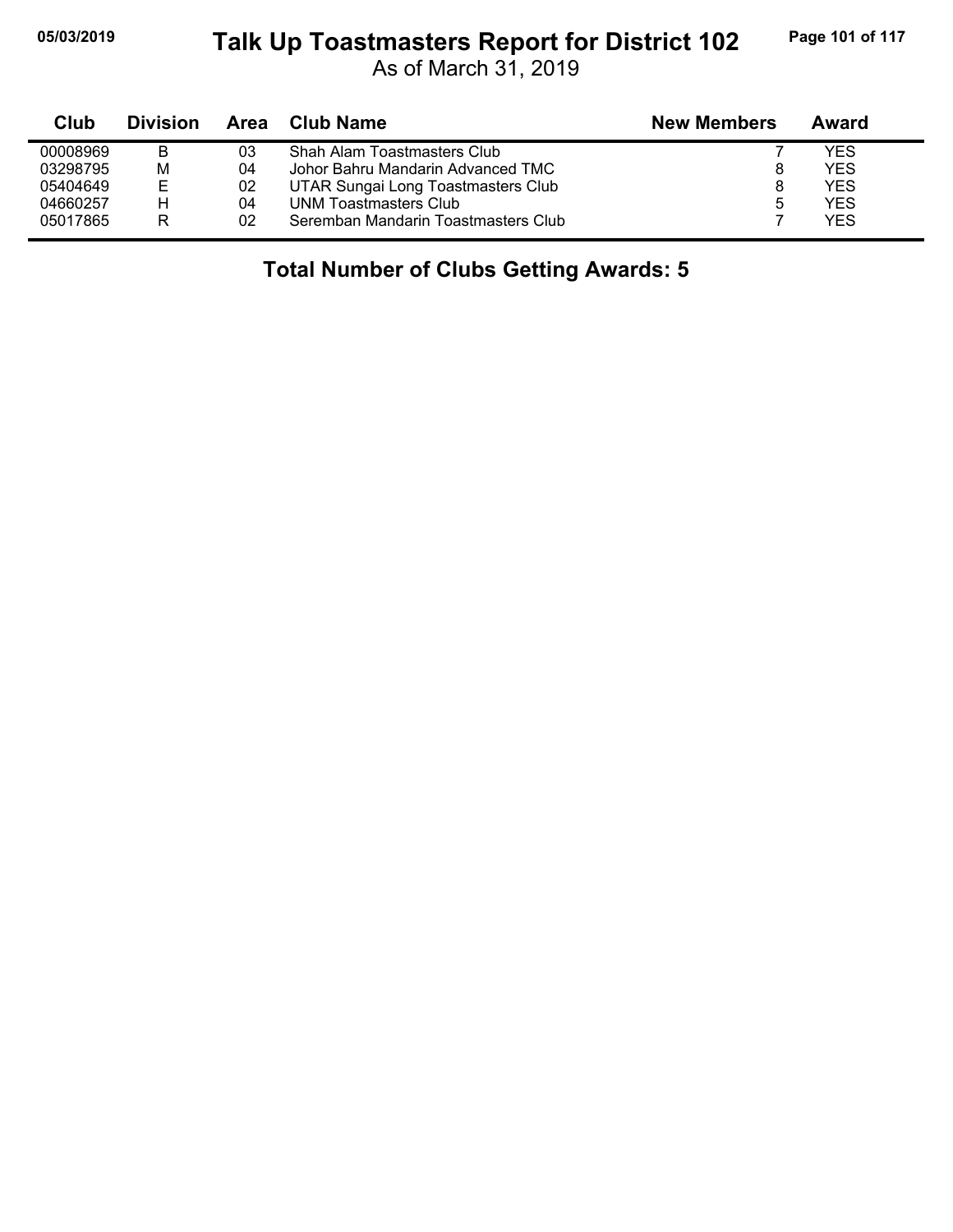## **05/03/2019 Page 102 of 117 Talk Up Toastmasters Report for District 103**

As of March 31, 2019

|          |    | Club Division Area Club Name        | <b>New Members</b> | Award |  |
|----------|----|-------------------------------------|--------------------|-------|--|
| 02072645 | 85 | <b>PMI Chicagoland Toastmasters</b> |                    | YES   |  |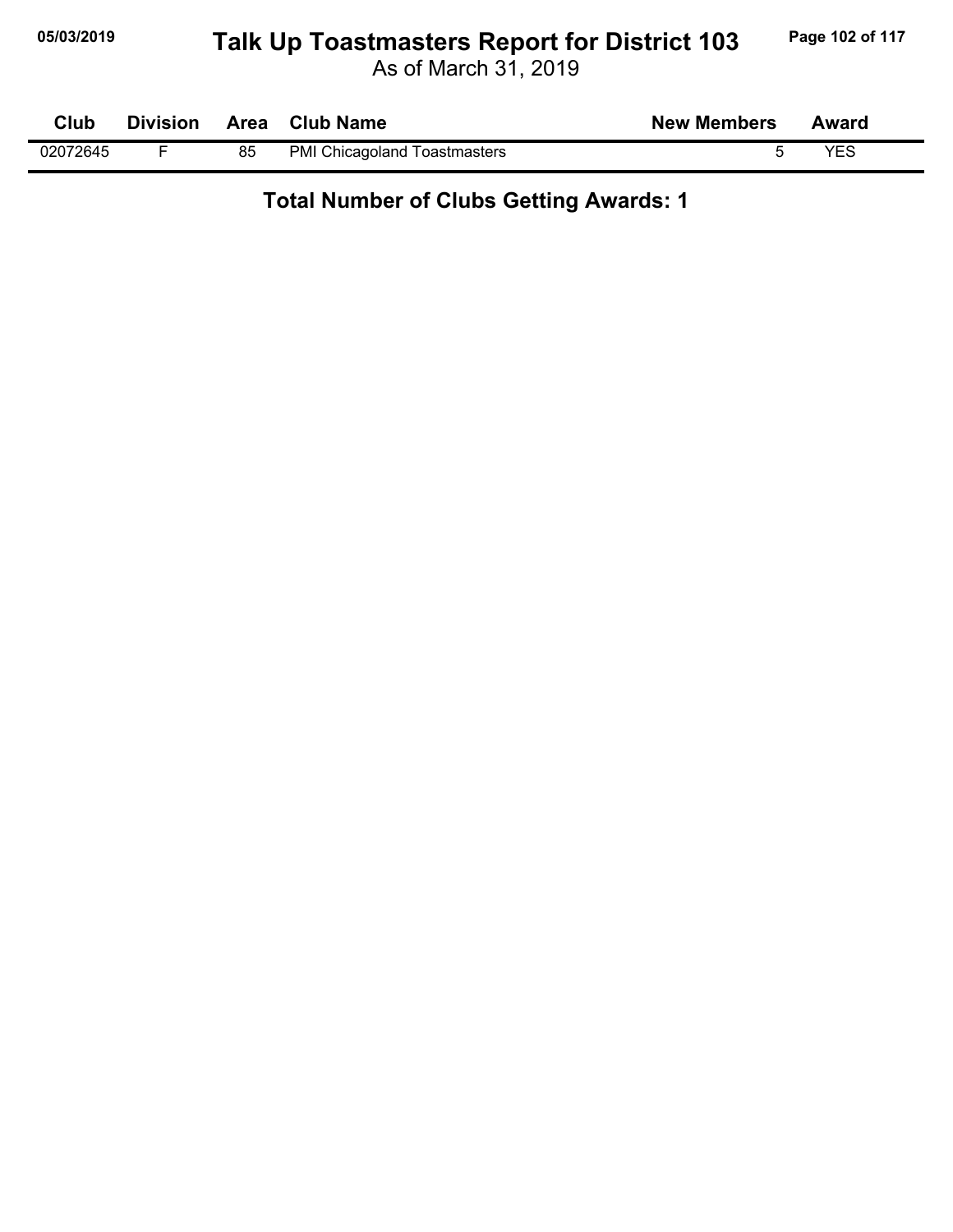#### **05/03/2019 Page 103 of 117 Talk Up Toastmasters Report for District 104**

As of March 31, 2019

| Club     | <b>Division</b> | Area | <b>Club Name</b>                 | <b>New Members</b> | <b>Award</b> |
|----------|-----------------|------|----------------------------------|--------------------|--------------|
| 02288569 | н               | 34   | Izhaar Urdu Talk Masters         |                    | <b>YES</b>   |
| 01584579 | С               | 27   | Al-Ertiga                        | 11                 | <b>YES</b>   |
| 05027275 |                 | 47   | <b>Taif Club Toastmasters</b>    | 6                  | <b>YES</b>   |
| 05114161 |                 | 73   | Al-Wehda Toastmasters Club       | 5                  | <b>YES</b>   |
| 05144296 |                 | 47   | Hayat Club                       | 6                  | <b>YES</b>   |
| 04672557 | J               | 04   | Jazan Ladies Toastmasters Club   | 5                  | <b>YES</b>   |
| 04526970 | A               | 40   | Abha Arabic Toastmasters Club    | 5                  | <b>YES</b>   |
| 05473897 |                 | 73   | Energy Toastmasters Club WOA-A02 | 6                  | <b>YES</b>   |
| 05580620 | J               | 01   | Elite Toastmasters Club          | 8                  | <b>YES</b>   |
| 01045479 | С               | 08   | Dar Al-Hekma University          |                    | <b>YES</b>   |
| 00639078 |                 | 12   | Al-Sharm Club                    | 6                  | <b>YES</b>   |
| 07236778 | н               | 05   | Energy Toastmasters Club WOA-A01 |                    | <b>YES</b>   |
| 06963273 | С               | 08   | <b>Odyssey Toastmasters Club</b> | 5                  | <b>YES</b>   |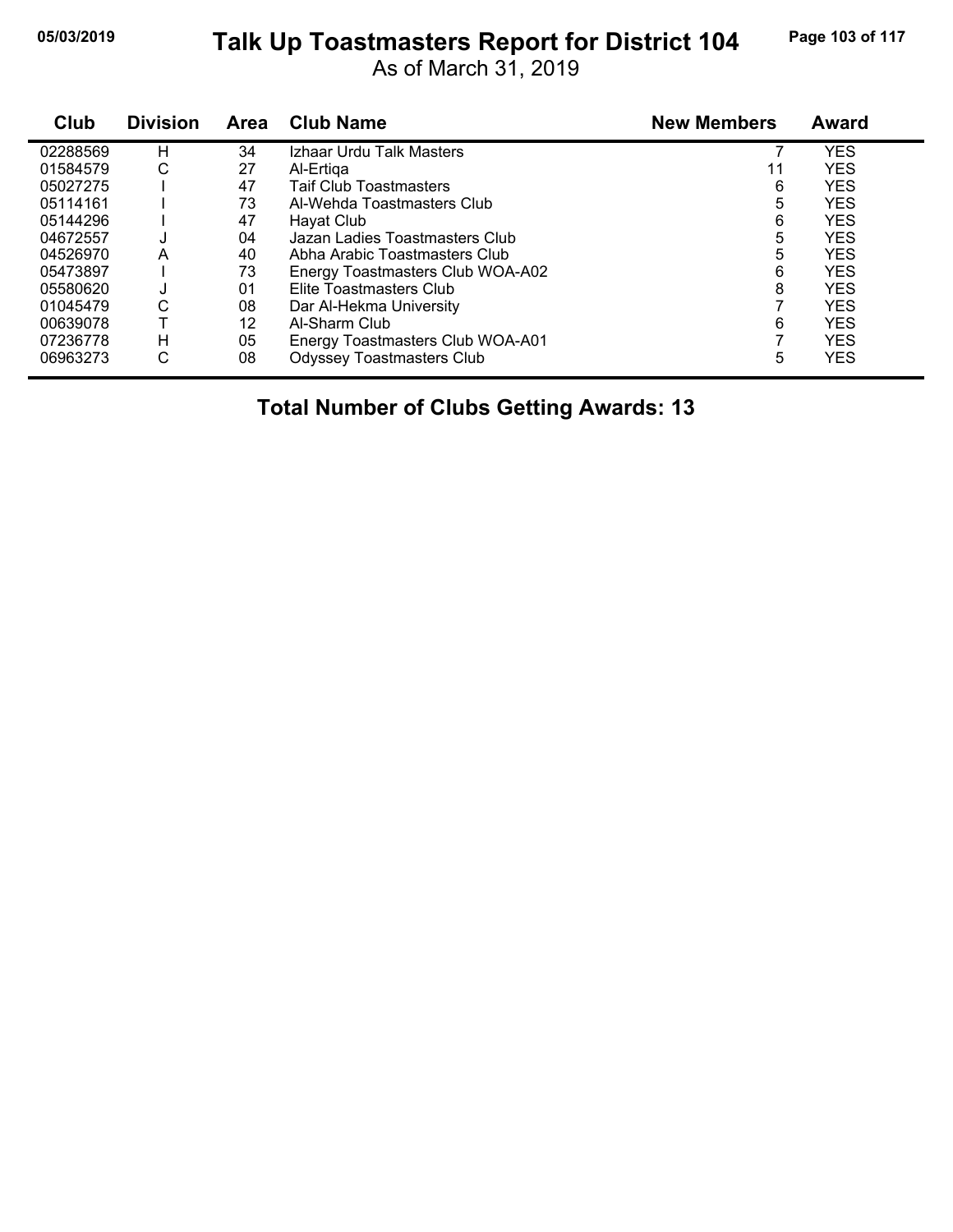## **05/03/2019 Page 104 of 117 Talk Up Toastmasters Report for District 105**

As of March 31, 2019

| Club     | <b>Division</b> | <b>Area</b> | <b>Club Name</b>                                        | <b>New Members</b> | <b>Award</b> |
|----------|-----------------|-------------|---------------------------------------------------------|--------------------|--------------|
| 06833228 | K               | 46          | Carpe Diem Sharjah Toastmasters Club                    | 6                  | <b>YES</b>   |
| 06789591 | E               | 15          | <b>IBRA Toastmasters Club</b>                           | 5                  | <b>YES</b>   |
| 07092546 | $\sf B$         | 23          | Farmchimp Toastmasters Club                             | 5                  | <b>YES</b>   |
| 07104105 | G               | 17          | Midas Toastmasters Club                                 | 5                  | <b>YES</b>   |
| 07212928 | $\mathsf F$     | 26          | <b>Cummins Toastmasters Club</b>                        | 12                 | <b>YES</b>   |
| 07194007 | A               | 04          | Sunshine Club                                           | 5                  | <b>YES</b>   |
| 07285961 | F               | 28          | The Keynoters Toastmasters Club, DKP                    | 5                  | <b>YES</b>   |
| 07262140 | F               | 27          | <b>Bridges</b>                                          | 6                  | <b>YES</b>   |
| 04390780 | G               | 18          | <b>GRC Toastmasters Club</b>                            | 5                  | <b>YES</b>   |
| 06962394 | D               | 38          | <b>Shinas Toastmasters Club</b>                         | 5                  | <b>YES</b>   |
| 05984189 | F               | 28          | JLT Dubai Toastmasters Club                             | 9                  | <b>YES</b>   |
| 00624236 | F               | 26          | <b>Emirates Toastmasters Club</b>                       | 5                  | <b>YES</b>   |
| 00007492 | $\mathsf B$     | 20          | Dubai Toastmasters Club                                 | 6                  | <b>YES</b>   |
| 00804519 | B               | 23          | TGIS Toastmasters Club, Dubai, UAE                      | 5                  | <b>YES</b>   |
| 00925620 | H               | 42          | Inner Universe Toastmasters Club                        | 5                  | <b>YES</b>   |
| 00941340 | J               | 33          | <b>Oasis Achievers Club</b>                             | 6                  | <b>YES</b>   |
| 00004711 | $\mathsf{H}$    | 40          | Al Jazira Club                                          | 5                  | <b>YES</b>   |
| 05843862 | F               | 27          | Spice Toastmasters Club                                 | 5                  | <b>YES</b>   |
| 05739667 | H               | 40          | Kafa'at Toastmasters Club                               | 5                  | <b>YES</b>   |
| 06555885 |                 | 31          | <b>Pioneers NMC Toastmasters Club</b>                   | 8                  | <b>YES</b>   |
| 06708397 | H               | 44          | Etihad Airways Alain Toastmasters                       | 10                 | <b>YES</b>   |
| 06485446 | F               | 28          | Greens Dubai Toastmaster Club                           | 5                  | <b>YES</b>   |
| 04657736 | B               | 23          | <b>DSO Toastmasters Club</b>                            | 6                  | <b>YES</b>   |
| 04790106 | A               | 03          | Power Elite Toastmasters Club                           | 5                  | <b>YES</b>   |
| 04818768 | F               | 26          | <b>Capital Toastmasters Club</b>                        | 5                  | <b>YES</b>   |
| 05016919 | E               | 13          | <b>Tasnim Toastmasters</b>                              | 5                  | <b>YES</b>   |
| 04303877 |                 | 30          | Professionals Toastmasters Club                         | 5                  | <b>YES</b>   |
| 04430868 | $\mathsf{H}$    | 44          | Buraimi Hospital Toastmasters Club                      | 6                  | <b>YES</b>   |
| 04413839 |                 | 31          | <b>Emirates Chartered Accountants Toastmasters Club</b> | 5                  | <b>YES</b>   |
| 04006300 | $\mathsf B$     | 21          | <b>McDermott Toastmasters Club</b>                      | 5                  | <b>YES</b>   |
| 03922931 | F               | 26          | <b>DIC2 Toastmasters Club</b>                           | 6                  | <b>YES</b>   |
| 01671090 |                 | 30          | Arabian Dreams Toastmasters Club                        | 5                  | <b>YES</b>   |
| 01347513 | F               | 25          | <b>ECC Toastmasters Club</b>                            | 5                  | <b>YES</b>   |
| 01334189 | H               | 42          | <b>ISC Toastmasters Club</b>                            | 5                  | <b>YES</b>   |
| 03373303 | K               | 45          | <b>Pinnacle Toastmasters</b>                            | 5                  | <b>YES</b>   |
| 01989858 | J               | 35          | <b>HSBC Corporate Toastmasters Club A</b>               | 9                  | <b>YES</b>   |
| 01901915 | H               | 43          | Mussafah Toastmasters                                   | 5                  | <b>YES</b>   |
| 03589758 | J               | 36          | <b>Barsha Toastmasters Club</b>                         | 5                  | <b>YES</b>   |
| 01594550 |                 | 31          | AL NAHDA TOASTMASTERS CLUB                              | 5                  | <b>YES</b>   |
| 01353103 | G               | 17          | <b>ABC Toastmasters Club</b>                            | 5                  | <b>YES</b>   |
| 02741533 | J               | 37          | <b>Bowlers Toastmasters Club</b>                        | 5                  | <b>YES</b>   |
| 03267382 | J               | 36          | <b>PSME UAE &amp; Associates</b>                        | 5                  | <b>YES</b>   |
| 03204022 | В               | 24          | St. Mary's Toastmasters Club                            | 5                  | <b>YES</b>   |
| 03134985 |                 | 29          | Muhaisnah Toastmasters Club                             | 5                  | <b>YES</b>   |
| 02991308 | F               | 28          | Discovery Gardens Toastmasters Club                     | 5                  | <b>YES</b>   |
| 03722331 | G               | 17          | <b>ISM Toastmasters</b>                                 | 10                 | <b>YES</b>   |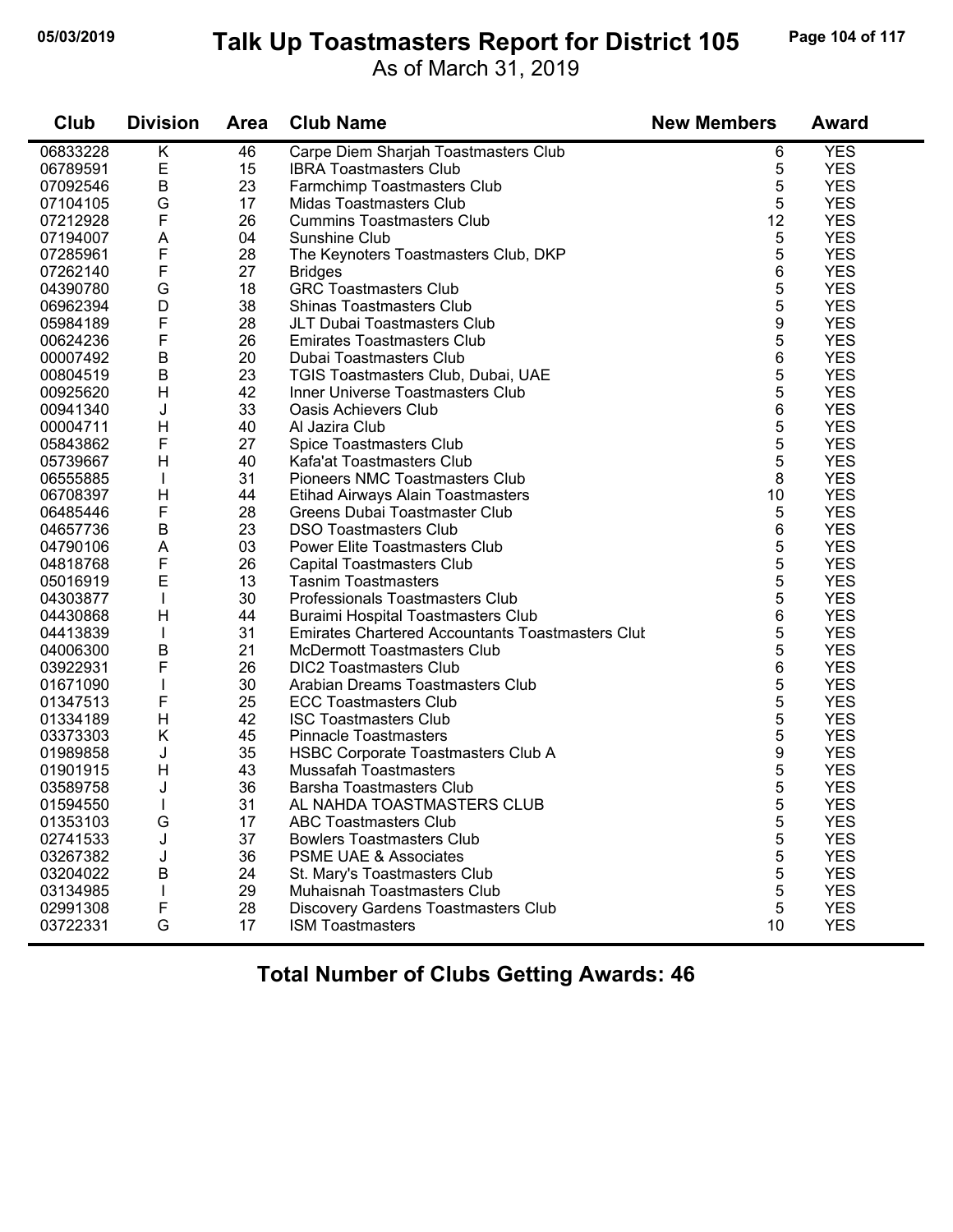## **05/03/2019 Page 105 of 117 Talk Up Toastmasters Report for District 106**

As of March 31, 2019

| Club     | <b>Division</b> |    | Area Club Name                           | <b>New Members</b> | Award      |  |
|----------|-----------------|----|------------------------------------------|--------------------|------------|--|
| 00004709 | Е               | 45 | Ordway Orators Club                      | b                  | YES        |  |
| 00004805 |                 | 26 | Shock, Rhythm And Talk Toastmasters Club | b                  | <b>YES</b> |  |
| 00006348 | B               | 14 | TicTalkers Toastmasters Club             | 6                  | YES        |  |
| 00001428 |                 | 26 | Pacemasters Club                         | 9                  | YES        |  |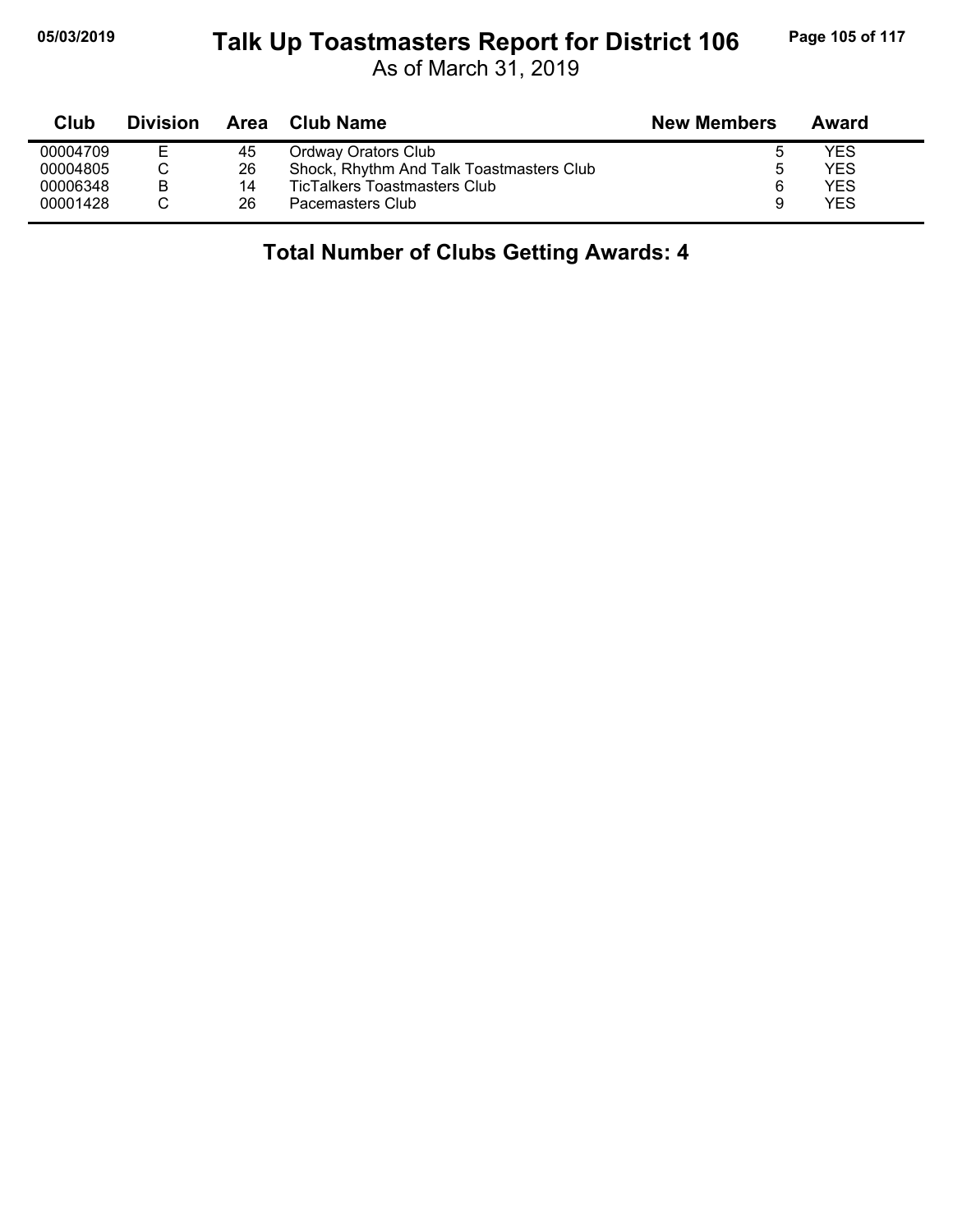#### **05/03/2019 Page 106 of 117 Talk Up Toastmasters Report for District 107**

As of March 31, 2019

| Club     | <b>Division</b> | Area | <b>Club Name</b>                      | <b>New Members</b> | <b>Award</b> |
|----------|-----------------|------|---------------------------------------|--------------------|--------------|
| 00009605 | Α               | 01   | Madrid Toastmasters Club              | 6                  | YES          |
| 00005471 | Α               | 03   | Excelencia Toastmasters               |                    | <b>YES</b>   |
| 02929225 | D               | 02   | Almada Communication Leaders          |                    | <b>YES</b>   |
| 02796330 | A               | 04   | Vitoria-Gasteiz Toastmasters          | 5                  | YES          |
| 02154508 | ⌒<br>U          | 03   | Leiria Toastmasters Club              | 5                  | <b>YES</b>   |
| 01361615 | F               | 02   | Young Entrepreneurs Toastmasters Club | 5                  | <b>YES</b>   |
| 01588110 | в               | 03   | <b>BCN Pride Toastmasters</b>         |                    | YES          |
| 04023798 | E               | 03   | <b>International Speakers</b>         | 5                  | <b>YES</b>   |
| 05832391 | А               | 07   | Toastmasters Granada                  | 8                  | YES          |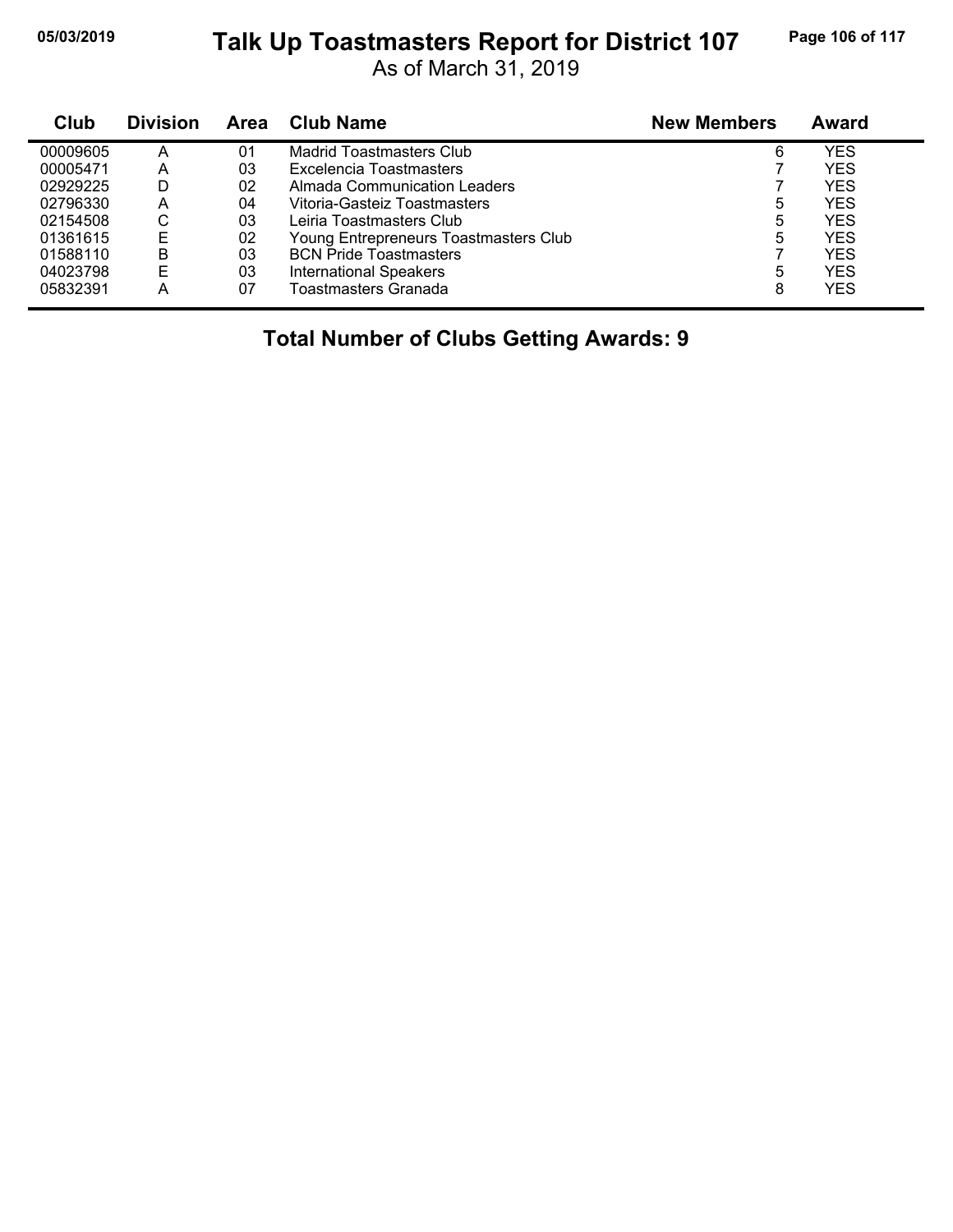#### **05/03/2019 Page 107 of 117 Talk Up Toastmasters Report for District 108**

As of March 31, 2019

| Club     | <b>Division</b> | <b>Area</b> | <b>Club Name</b>                            | <b>New Members</b> | Award      |
|----------|-----------------|-------------|---------------------------------------------|--------------------|------------|
| 05891621 | A               | 01          | Speakers of Lodz                            | 5                  | <b>YES</b> |
| 04053566 | С               | 04          | Toastmasters Gdynia                         | 8                  | <b>YES</b> |
| 03902057 | A               | 05          | <b>ASBIRO Toastmasters</b>                  | 5                  | <b>YES</b> |
| 04304066 | A               | 05          | Vistula Toastmasters Leaders                | 5                  | <b>YES</b> |
| 05225847 | B               | 01          | <b>Confident Voices Vilnius</b>             | 5                  | <b>YES</b> |
| 04577315 | A               | 03          | <b>Royal Best Speakers</b>                  |                    | <b>YES</b> |
| 01367616 | С               | 03          | Sokrates Torun                              | 8                  | <b>YES</b> |
| 01833481 | A               | 04          | Toastmasters Leaders                        |                    | <b>YES</b> |
| 02909537 | D               | 02          | <b>WrocLove Speakers</b>                    | 6                  | <b>YES</b> |
| 03046561 | С               | 03          | <b>Bydgoszcz Toastmasters Professionals</b> | 5                  | <b>YES</b> |
| 03815342 | D               | 05          | <b>Inspire Rzeszow Toastmasters</b>         | 5                  | <b>YES</b> |
| 00906542 | A               | 02          | <b>Top Careers Toastmasters Club</b>        |                    | <b>YES</b> |
| 01121119 | В               | 01          | First Toastmasters of Lithuania             | 6                  | <b>YES</b> |
| 01138065 | С               | 01          | Toastmasters Poznan                         | 10                 | <b>YES</b> |
| 01171916 | D               | 02          | WrocLove Toastmasters PL                    | 9                  | <b>YES</b> |
| 01174825 | A               | 03          | <b>Speaking Elephants</b>                   | 6                  | <b>YES</b> |
| 00003443 | B               | 04          | Toastmasters Tallinn                        | 9                  | <b>YES</b> |
| 00001548 | A               | 01          | <b>Poland's First Toastmasters</b>          | 5                  | <b>YES</b> |
| 05032631 | С               | 03          | Toastmasters Speakers' Zone                 |                    | <b>YES</b> |
| 07195250 | D               | 02          | Nokia Wroclaw Toastmasters                  | 10                 | <b>YES</b> |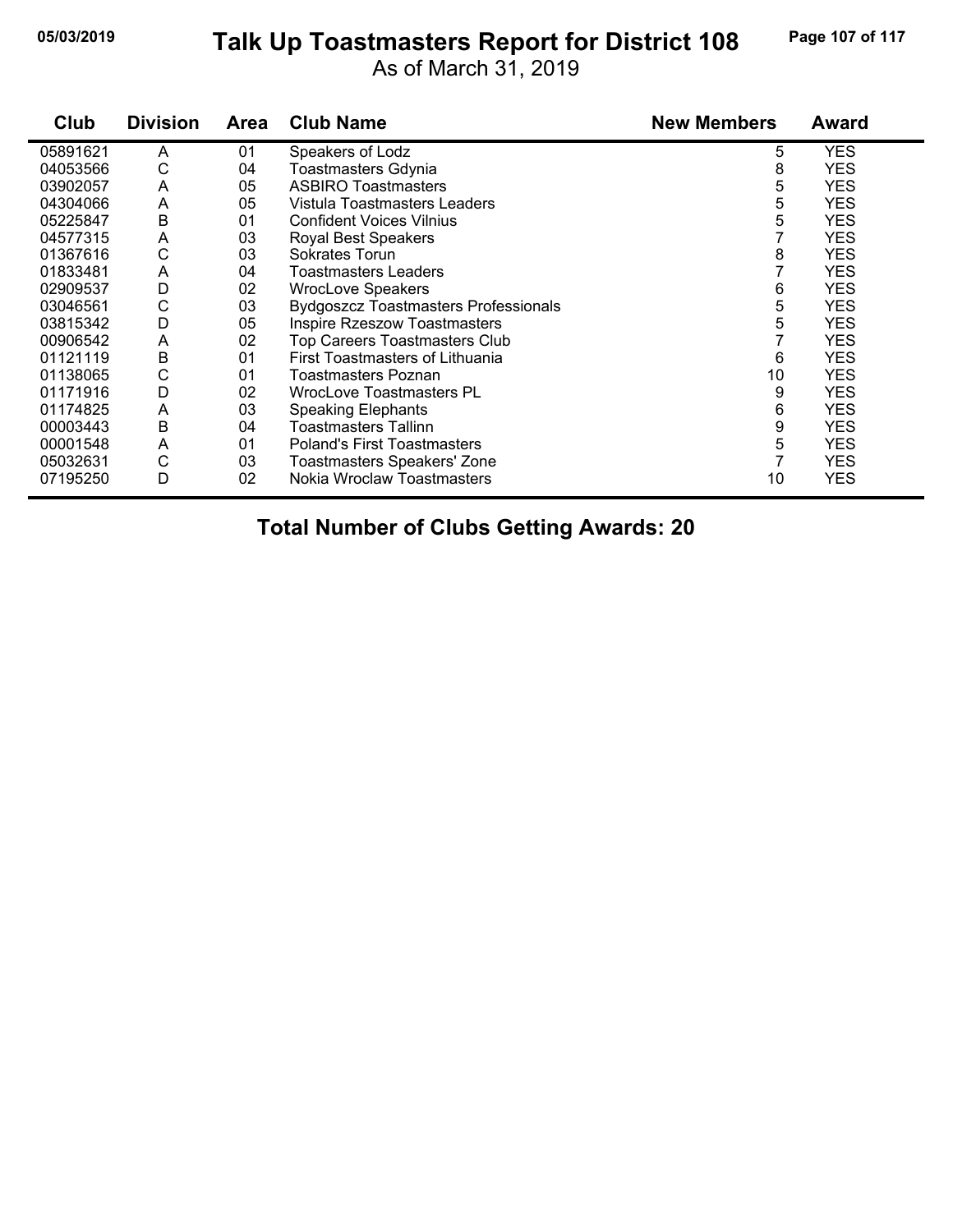### **05/03/2019 Page 108 of 117 Talk Up Toastmasters Report for District 109**

As of March 31, 2019

| Club     | <b>Division</b> | <b>Area</b> | <b>Club Name</b>                     | <b>New Members</b> | <b>Award</b> |
|----------|-----------------|-------------|--------------------------------------|--------------------|--------------|
| 05760999 | F               | 03          | Toastmasters Rhetorikclub Innsbruck  |                    | <b>YES</b>   |
| 01495176 | D               | 04          | Find Your Voice                      |                    | <b>YES</b>   |
| 01498284 | D               | 03          | <b>Nespeakers</b>                    | 6                  | <b>YES</b>   |
| 00001331 | В               | 04          | Sofia Toastmasters                   | 5                  | <b>YES</b>   |
| 00619641 | D               | 02          | <b>EPFL/UNIL Toastmasters</b>        | 6                  | <b>YES</b>   |
| 01153360 | D               | 01          | <b>UN Geneva Toastmasters</b>        | 6                  | <b>YES</b>   |
| 00822866 | B               | 02          | <b>HAU Athens Toastmasters Club</b>  | 6                  | <b>YES</b>   |
| 01399930 | A               | 03          | Toastmasters Roma                    | 5                  | <b>YES</b>   |
| 01581580 | В               | 01          | Glyfada Toastmasters Club            | 5                  | <b>YES</b>   |
| 01527955 | D               | 01          | Verbissimo                           | 5                  | <b>YES</b>   |
| 01528211 | A               | 05          | The Xplorers Toastmasters            | 6                  | <b>YES</b>   |
| 04156916 | E               | 03          | <b>Top Notch Toastmasters Zurich</b> | 9                  | <b>YES</b>   |
| 04462803 | B               | 04          | <b>Toastmasters Business Park</b>    | 6                  | <b>YES</b>   |
| 04110328 | B               | 02          | Kifissia Toastmasters Club           | 6                  | <b>YES</b>   |
| 06120367 | B               | 03          | <b>SuperSpeakers</b>                 | 5                  | <b>YES</b>   |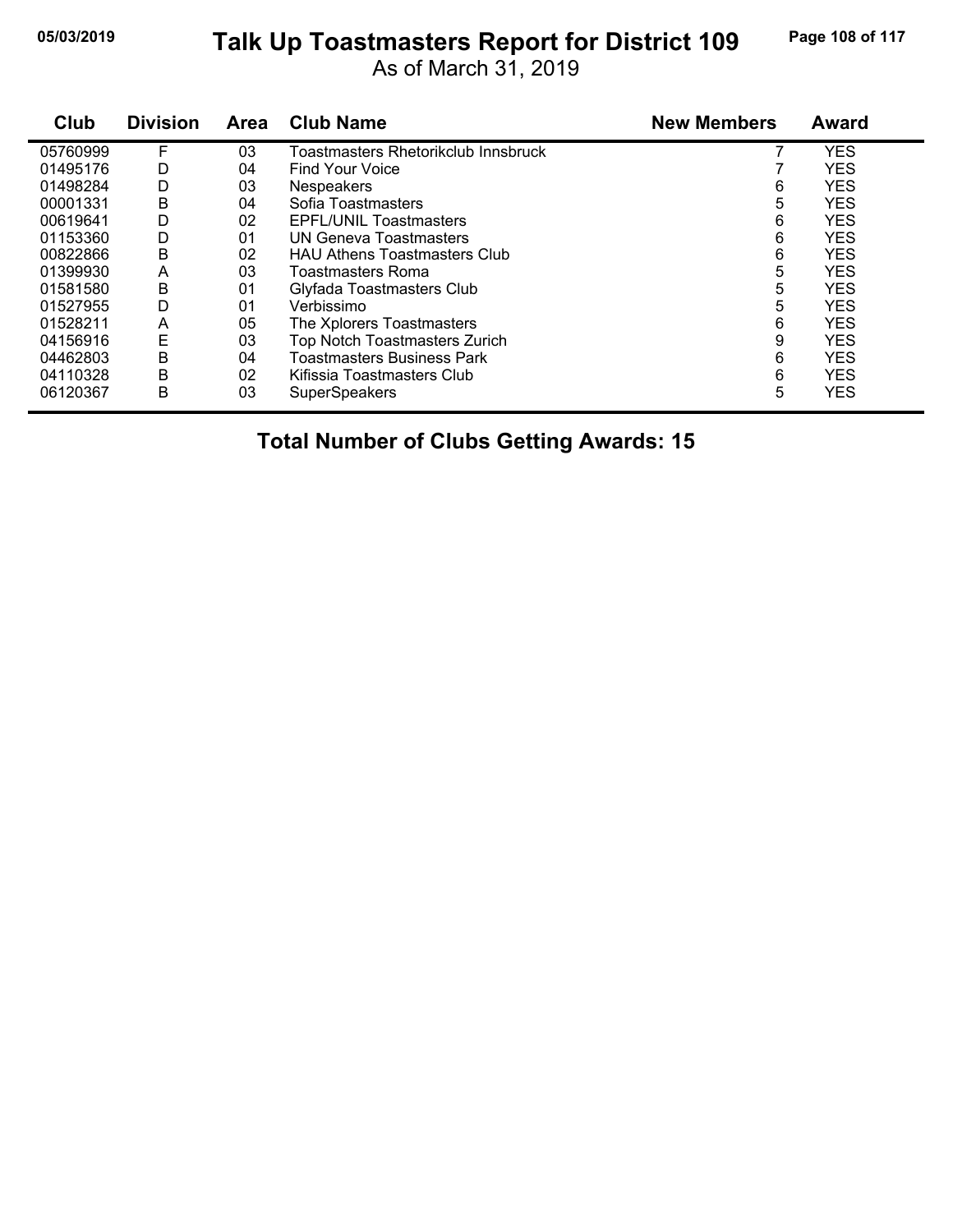## **05/03/2019 Page 109 of 117 Talk Up Toastmasters Report for District 110**

As of March 31, 2019

| Club     | <b>Division</b> | <b>Area</b> | <b>Club Name</b>                 | <b>New Members</b> | <b>Award</b> |
|----------|-----------------|-------------|----------------------------------|--------------------|--------------|
| 05940444 | B               | 02          | <b>FRIENDS TOASTMASTERS CLUB</b> |                    | <b>YES</b>   |
| 05412250 | А               | 01          | Szó Da                           | 6                  | YES          |
| 04281505 | С               | 03          | <b>MSD Prague Toastmasters</b>   | 6                  | YES          |
| 02178065 | D               | 01          | Toastmasters Bucuresti           | 9                  | YES          |
| 01799404 | B               | 05          | Slovenskí Toastmasters           |                    | <b>YES</b>   |
| 03760924 | D               | 02          | Toastmasters Arad                | 5                  | <b>YES</b>   |
| 03084412 | B               | 02          | Svoya Rubashka                   | 5                  | YES          |
| 01467750 | D               | 03          | Toastmasters Cluj                | 5                  | <b>YES</b>   |
| 01269633 | D               | 02          | Timisoara Toastmasters Club      | 5                  | YES          |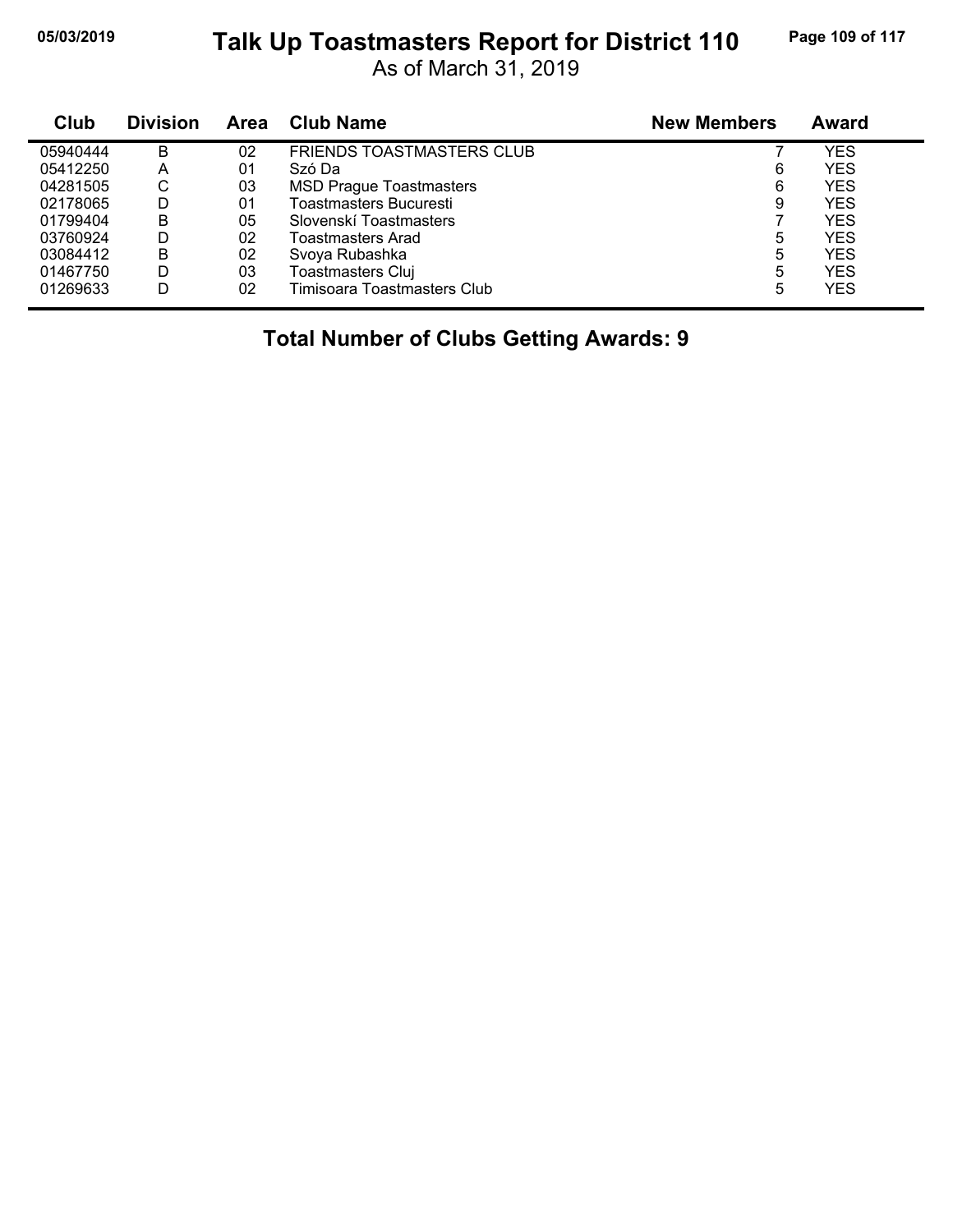## **05/03/2019 Page 110 of 117 Talk Up Toastmasters Report for District 111**

As of March 31, 2019

| <b>Club</b> |  | Division Area Club Name          | <b>New Members</b> | Award |  |
|-------------|--|----------------------------------|--------------------|-------|--|
| 05880816    |  | Citi Brazil English Toastmasters |                    | YES   |  |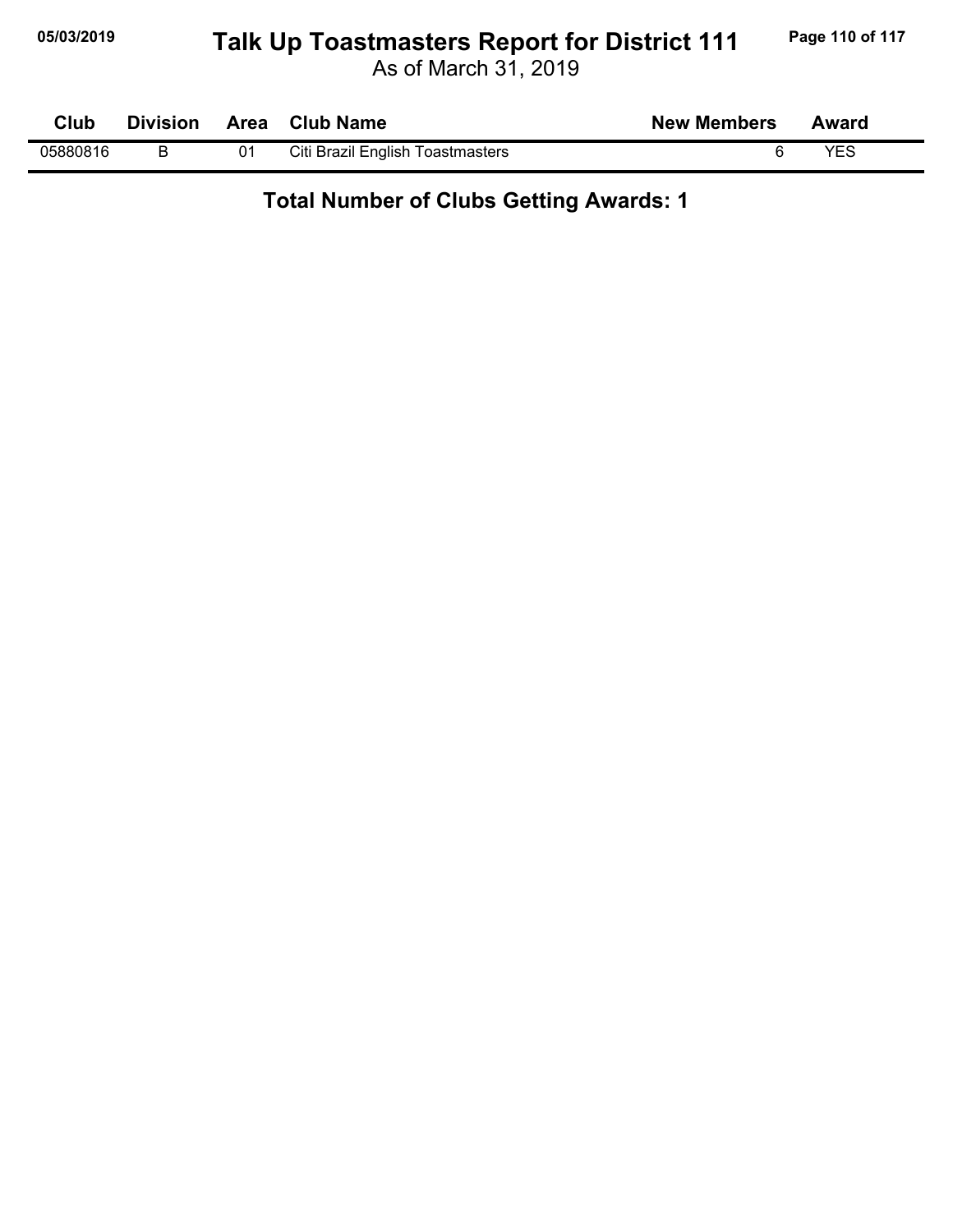## **05/03/2019 Page 111 of 117 Talk Up Toastmasters Report for District 112**

As of March 31, 2019

| Club     | <b>Division</b> | Area | <b>Club Name</b>            | <b>New Members</b> | Award      |
|----------|-----------------|------|-----------------------------|--------------------|------------|
| 01458145 | N               | 04   | <b>Biztalk Toastmasters</b> | 5                  | <b>YES</b> |
| 00001893 | P               | 04   | <b>Hamilton Club</b>        | 6                  | <b>YES</b> |
| 00593865 | M               | 03   | Speechcraft Club            | 14                 | <b>YES</b> |
| 00005493 | P               | 03   | Dinsdale Club               | 8                  | <b>YES</b> |
| 00005208 | M               | 01   | <b>Auckland West</b>        | 8                  | <b>YES</b> |
| 00003089 | Q               | 04   | Tauranga Toastmasters Club  | 6                  | <b>YES</b> |
| 04714198 |                 | 04   | <b>MCBC Toastmasters</b>    | 5                  | <b>YES</b> |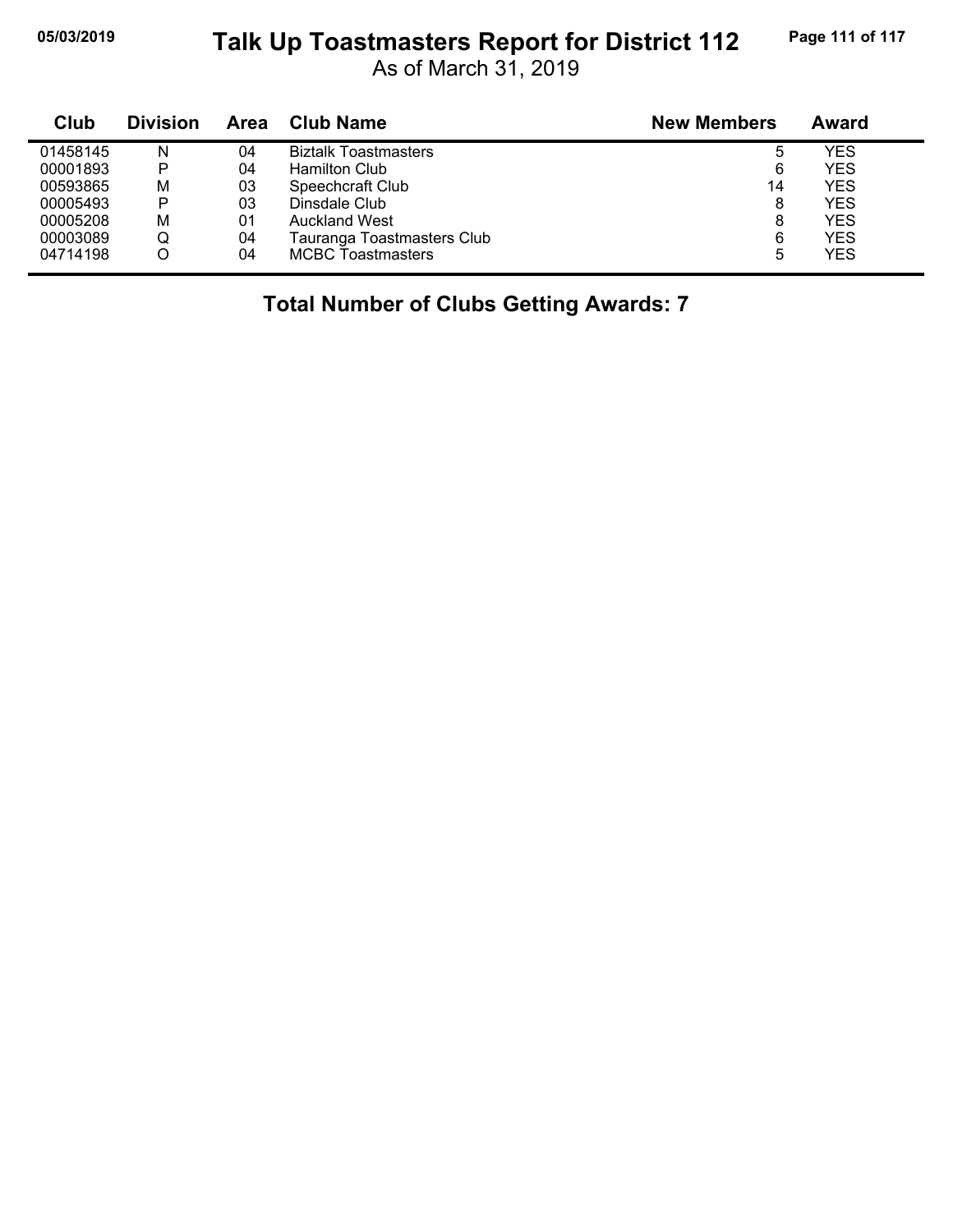#### **05/03/2019 Page 112 of 117 Talk Up Toastmasters Report for District 113**

As of March 31, 2019

| Club     | <b>Division</b> | Area | <b>Club Name</b>             | <b>New Members</b> | <b>Award</b> |
|----------|-----------------|------|------------------------------|--------------------|--------------|
| 04117176 | Е               | 04   | <b>ITCH</b>                  | 5                  | <b>YES</b>   |
| 05615894 | D               | 02   | John Deere Ramos Arizpe      | 5                  | <b>YES</b>   |
| 06098014 | Ε               | 02   | Sonora                       | 5                  | <b>YES</b>   |
| 01354888 | D               | 01   | <b>TEC De Monterrey</b>      | 12                 | <b>YES</b>   |
| 00006106 | С               | 01   | Club Toastmaster Potosino    | 5                  | <b>YES</b>   |
| 00007714 | Ε               | 04   | <b>First Class Club</b>      | 5                  | <b>YES</b>   |
| 00904997 | G               | 02   | Coach Culiacán               | 5                  | <b>YES</b>   |
| 01061163 | B               | 02   | Toastmasters San Pedro       | 6                  | <b>YES</b>   |
| 00009684 | F               | 01   | Laguna Torreon Club          | 5                  | <b>YES</b>   |
| 00007220 | G               | 03   | Colhuacan Toastmasters Club  |                    | <b>YES</b>   |
| 05879977 | Е               | 01   | <b>Business Class</b>        | 5                  | <b>YES</b>   |
| 07237858 | E               | 01   | Safran Aerosystems Chihuahua | 8                  | <b>YES</b>   |
| 07016666 | Ε               | 01   | Grupo Prosesa                |                    | <b>YES</b>   |
| 05644236 | С               | 03   | Credicer León                | 5                  | <b>YES</b>   |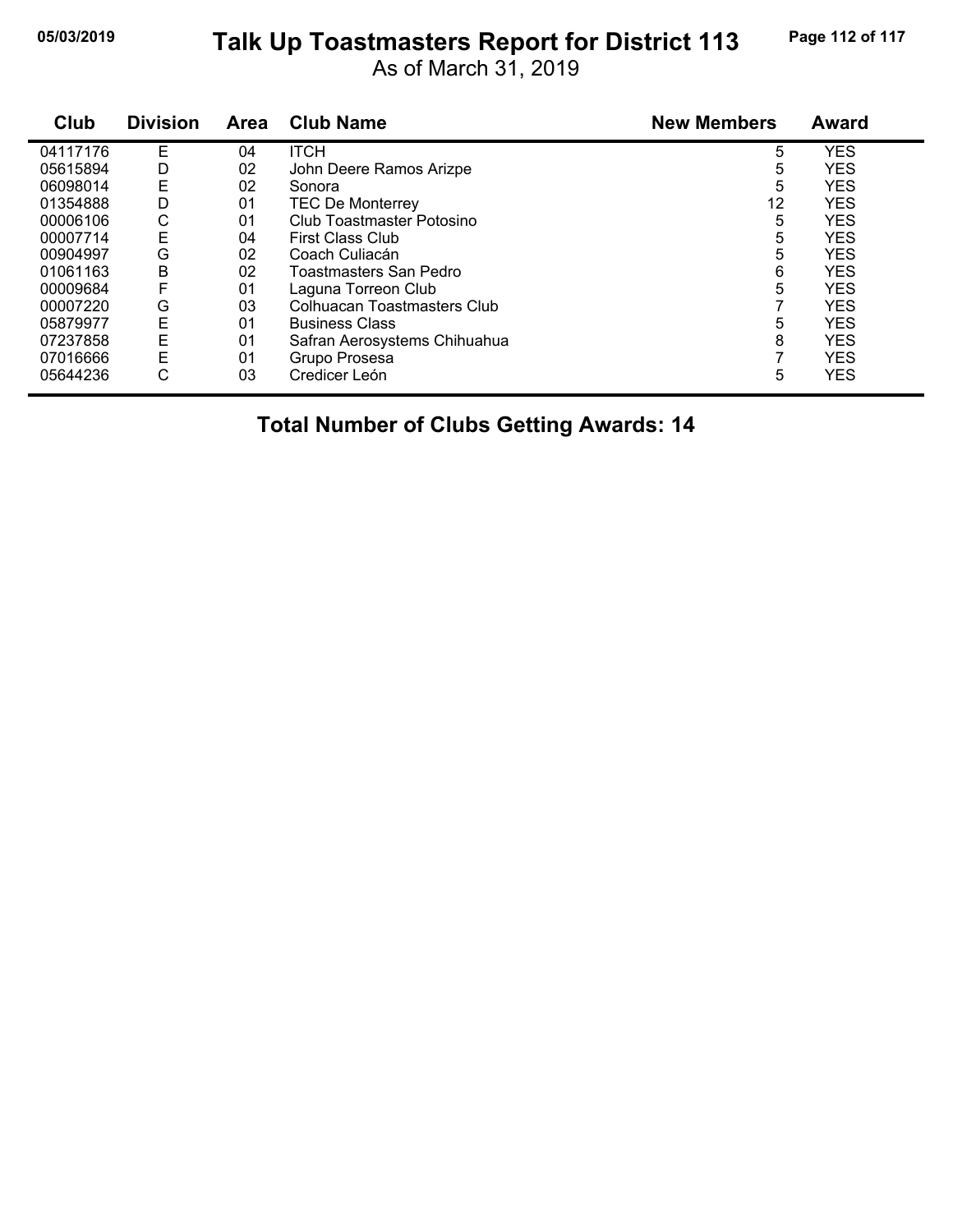## **05/03/2019 Page 113 of 117 Talk Up Toastmasters Report for District 114**

As of March 31, 2019

| Club     | <b>Division</b> | Area | <b>Club Name</b>                     | <b>New Members</b> | Award |
|----------|-----------------|------|--------------------------------------|--------------------|-------|
| 07013055 |                 | 03   | The Hill Toastmasters                | ხ                  | YES.  |
| 00689391 |                 | 01   | <b>Smart Speak Toastmasters Club</b> | ь                  | YES   |
| 00004863 |                 | 01   | Kwanza Kenya Club                    |                    | YES   |
| 01197334 |                 | 03   | Nairobi Toastmasters                 | ა                  | YES   |
| 05567421 |                 | 02   | Mombasa Island TM                    |                    | YES   |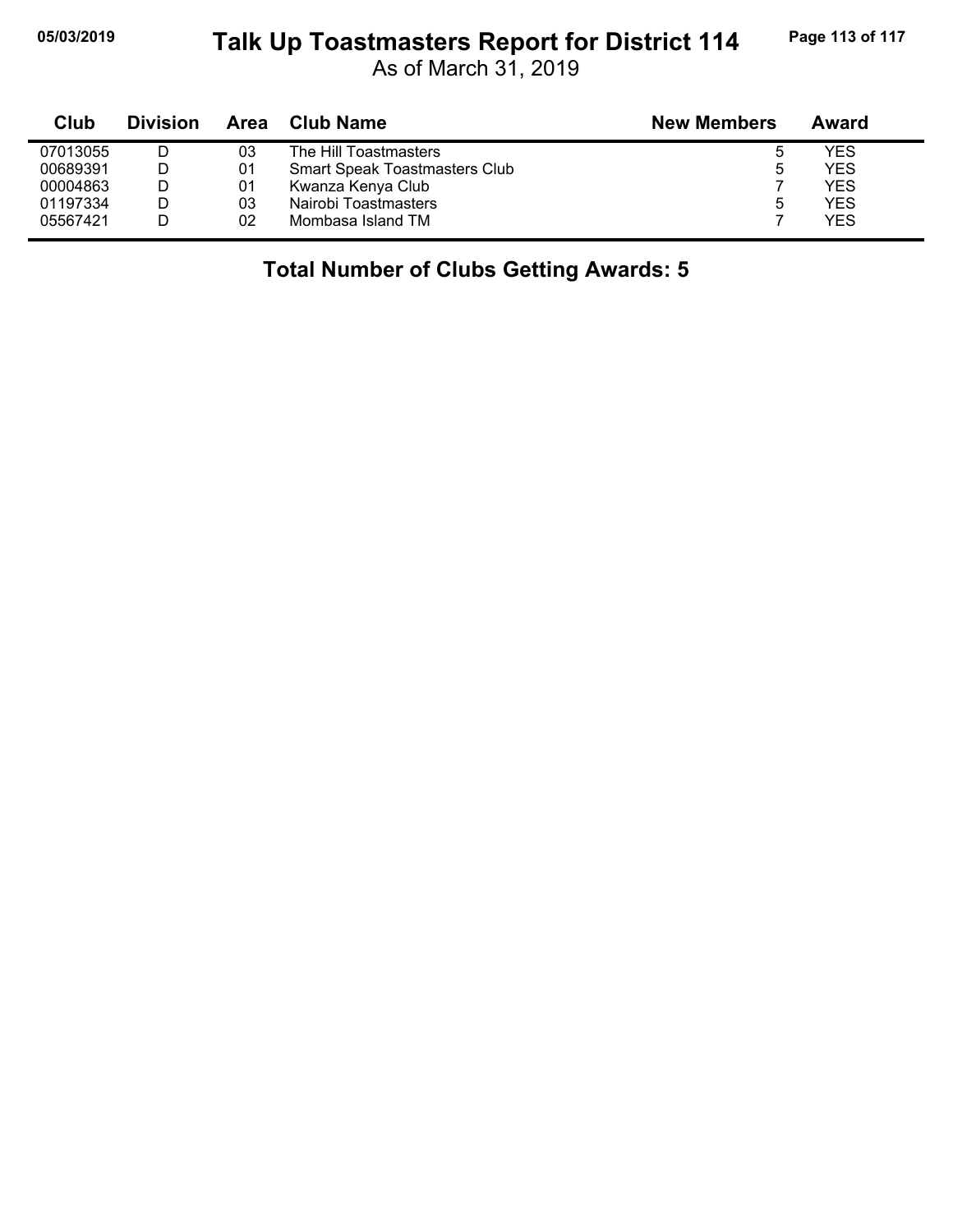#### **05/03/2019 Page 114 of 117 Talk Up Toastmasters Report for District 116**

As of March 31, 2019

| Club     | <b>Division</b> | Area | <b>Club Name</b>                         | <b>New Members</b> | Award      |
|----------|-----------------|------|------------------------------------------|--------------------|------------|
| 05995363 | В               | 06   | NIA Hindi Toastmasters Club              | 5                  | <b>YES</b> |
| 06016430 | B               | 04   | Zeal Toastmasters Club                   | 5                  | <b>YES</b> |
| 06576049 | C               | 11   | Sri Lankan Toastmasters Club Qatar       | 6                  | <b>YES</b> |
| 04215604 | D               | 15   | <b>KBPN Toastmasters Club</b>            | 5                  | <b>YES</b> |
| 04790064 | $\mathsf C$     | 08   | <b>CAAK Toastmasters Club</b>            | 5                  | <b>YES</b> |
| 01509979 | C               | 10   | <b>IIEE-SQC Toastmasters</b>             | 5                  | <b>YES</b> |
| 01571590 | D               | 15   | <b>KEF Toastmasters</b>                  | 5                  | <b>YES</b> |
| 02046498 | $\mathsf C$     | 11   | <b>Smedley Toastmasters Club</b>         | 5                  | <b>YES</b> |
| 03430523 | D               | 13   | <b>TAMIM Toastmasters Club (arabic)</b>  | 5                  | <b>YES</b> |
| 03015147 | C               | 09   | <b>Wakra Toastmasters Club</b>           | 6                  | <b>YES</b> |
| 02087647 | C               | 08   | <b>EF Toastmasters Club</b>              | 5                  | <b>YES</b> |
| 02685568 | D               | 14   | Excel Toastmasters Club                  | 6                  | <b>YES</b> |
| 00007847 | D               | 12   | Filcom International Toastmasters Club   | 9                  | <b>YES</b> |
| 00002910 | D               | 13   | <b>Qatar Toastmasters Club</b>           | 9                  | <b>YES</b> |
| 00004549 | C               | 09   | <b>Talking Matters Toastmasters Club</b> | 5                  | <b>YES</b> |
| 00727851 | B               | 07   | Indian Club Toastmasters                 | 5                  | <b>YES</b> |
| 00007148 | A               | 01   | Doha Toastmasters Club                   | 6                  | <b>YES</b> |
| 06509450 | A               | 01   | <b>SIS Toastmasters Club</b>             | 12                 | <b>YES</b> |
| 06077861 | D               | 13   | Qatar University Toastmasters (arabic)   | 6                  | <b>YES</b> |
| 07065452 | D               | 13   | <b>Commercial Bank Toastmasters Club</b> | 9                  | <b>YES</b> |
| 07077627 | A               | 02   | Landmark Qatar Toastmasters Club         | 5                  | <b>YES</b> |
| 07291984 | C               | 08   | Malaysian Toastmasters Club              | 7                  | <b>YES</b> |
| 05069623 | B               | 05   | Mindtune Waves Toastmasters              | 5                  | <b>YES</b> |
| 07206654 | D               | 12   | Abmak Toastmasters Club                  | 6                  | <b>YES</b> |
| 06871798 | D               | 14   | <b>SLQS Toastmasters Club</b>            | 5                  | <b>YES</b> |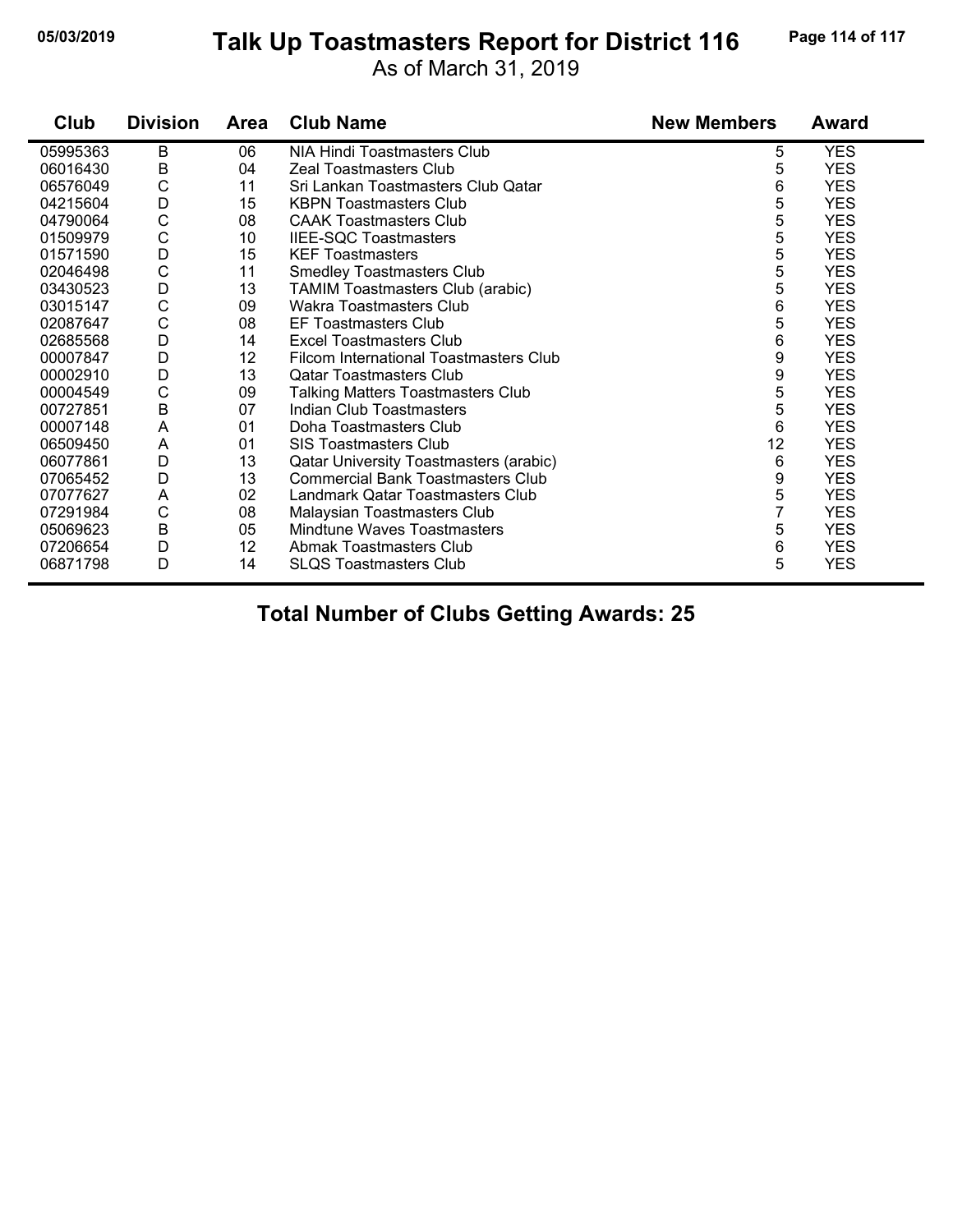#### **05/03/2019 Page 115 of 117 Talk Up Toastmasters Report for District F**

As of March 31, 2019

| Club     | <b>Division</b> | <b>Area</b> | <b>Club Name</b>                           | <b>New Members</b> | <b>Award</b> |
|----------|-----------------|-------------|--------------------------------------------|--------------------|--------------|
| 07013262 | G               | 02          | <b>Glaukos Toastmasters</b>                | 6                  | <b>YES</b>   |
| 00007097 | F               | 04          | Irvine Toastmasters Club                   | 10                 | <b>YES</b>   |
| 00008638 | Е               | 02          | Articulate Athletes Club                   | 5                  | <b>YES</b>   |
| 01015103 | D               | 01          | The Market Place Toastmasters              |                    | <b>YES</b>   |
| 00004387 | G               | 03          | <b>Motivation Masters</b>                  | 6                  | <b>YES</b>   |
| 00002116 | Е               | 03          | <b>TIC Talkers</b>                         | 6                  | <b>YES</b>   |
| 00909560 | D               | 04          | The Contrarians Toastmasters Club - Irvine | 6                  | <b>YES</b>   |
| 03271780 | D               | 05          | CityMasters OC                             | 5                  | <b>YES</b>   |
| 01509315 | F               | 01          | ev <sub>3</sub> Toastmasters               | 6                  | <b>YES</b>   |
| 04317506 | A               | 03          | CU Toastmasters                            | 7                  | <b>YES</b>   |
| 03944816 | G               | 02          | South Orange County Toastmasters           | 6                  | <b>YES</b>   |
| 05588745 | D               | 03          | <b>Blizzard Toastmasters</b>               | 6                  | <b>YES</b>   |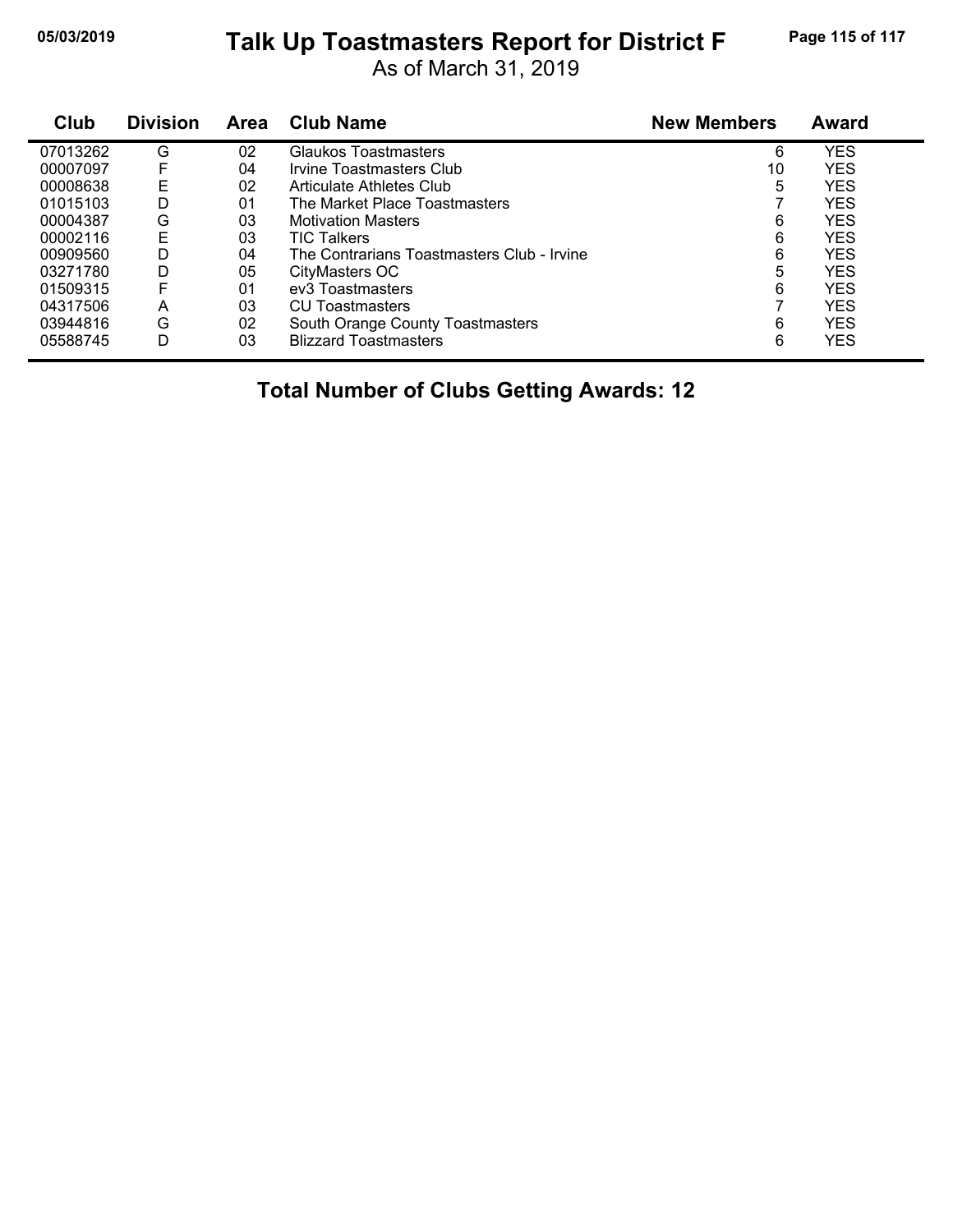#### **05/03/2019 Page 116 of 117 Talk Up Toastmasters Report for District U**

As of March 31, 2019

| Club     | <b>Division</b> | <b>Area</b> | <b>Club Name</b>                   | <b>New Members</b> | <b>Award</b> |
|----------|-----------------|-------------|------------------------------------|--------------------|--------------|
| 05562537 | O               | 01          | <b>Buddies</b>                     | 5                  | <b>YES</b>   |
| 05747106 | Ζ               | 11          | <b>Islanders</b>                   |                    | <b>YES</b>   |
| 05976218 | Ζ               | 11          | CA Toastmasters Club Karachi       | 5                  | <b>YES</b>   |
| 05987684 | Ο               | 01          | <b>Online Presenters</b>           | 5                  | <b>YES</b>   |
| 04406016 | Z               | 08          | <b>DESTINO EXCELENCIA</b>          | 6                  | <b>YES</b>   |
| 05236016 | Ζ               | 11          | Ramallah Toastmasters              | 13                 | <b>YES</b>   |
| 05159852 | 0 <sub>D</sub>  | 0Α          | Toastmasters Costa Rica            | 5                  | <b>YES</b>   |
| 01338915 | Ζ               | 13          | Astana Toastmasters Club           | 5                  | <b>YES</b>   |
| 01587874 | Z               | 13          | Toastmasters Mongolia              | 5                  | <b>YES</b>   |
| 03785969 | Z               | 11          | <b>WorldSurfers</b>                | 6                  | <b>YES</b>   |
| 02979303 | Ζ               | 11          | Ankara Türkçe Toastmasters Kulübü  | 7                  | <b>YES</b>   |
| 01214038 | Ζ               | 11          | Lahore Toastmasters Club           |                    | <b>YES</b>   |
| 00827545 | Z               | 11          | Husne Khitabat Toastmasters Club   | 5                  | <b>YES</b>   |
| 00592015 | Ζ               | 11          | Plateau Toastmasters Club          | 5                  | <b>YES</b>   |
| 00002558 | Ζ               | 11          | Port Louis Toastmasters Club       |                    | <b>YES</b>   |
| 00001417 | Z               | 11          | Karachi Toastmasters Club          | 13                 | <b>YES</b>   |
| 00798316 | Z               | 11          | <b>Express Toastmasters Club</b>   | 5                  | <b>YES</b>   |
| 01226180 | Z               | 11          | <b>Financial Toastmasters Club</b> | 6                  | <b>YES</b>   |
| 05220048 | Z               | 11          | Ankara Business Toastmasters Club  | 5                  | <b>YES</b>   |
| 06779933 | $\circ$         | 01          | <b>AlamI Online</b>                | 9                  | <b>YES</b>   |